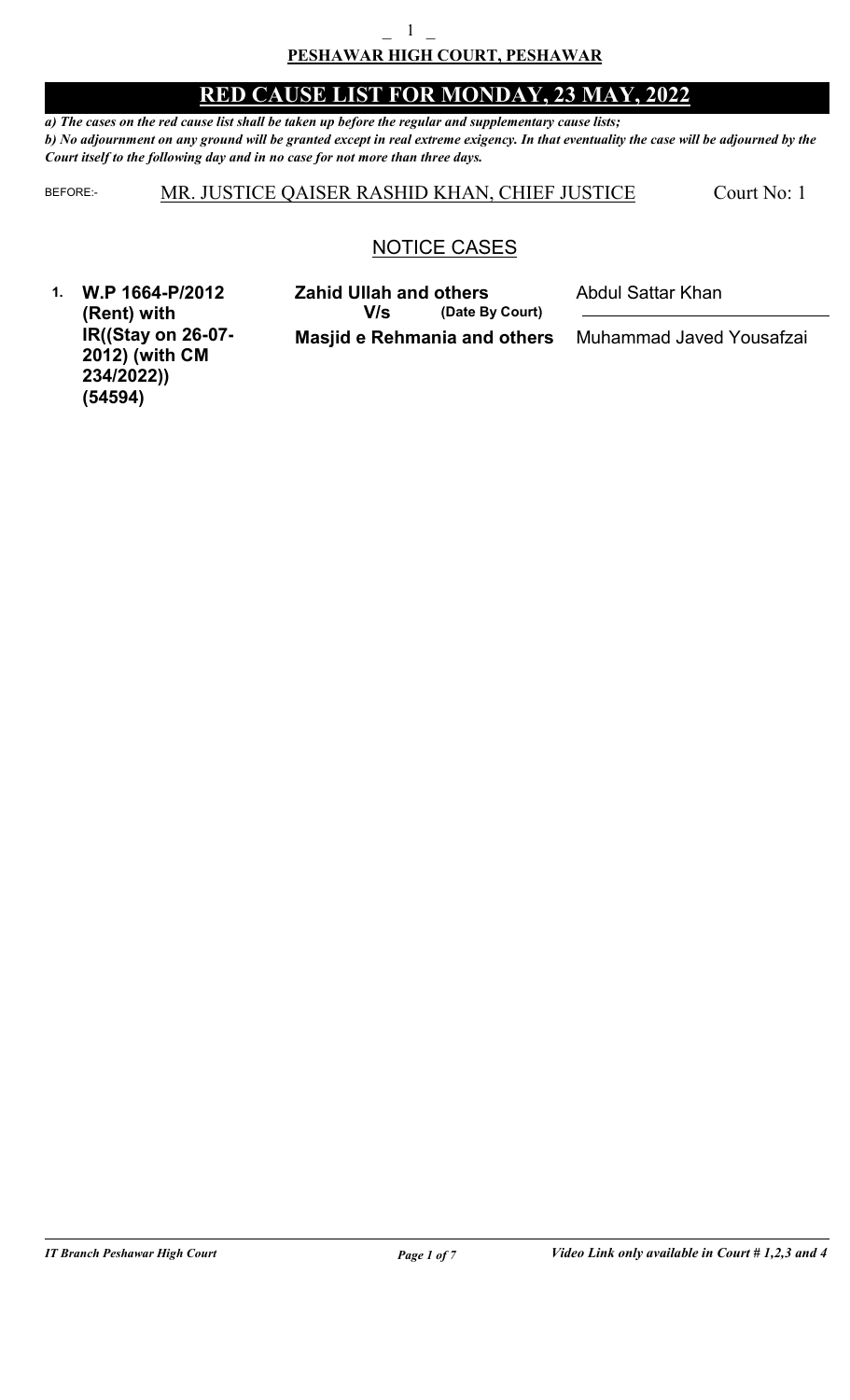*a) The cases on the red cause list shall be taken up before the regular and supplementary cause lists; b) No adjournment on any ground will be granted except in real extreme exigency. In that eventuality the case will be adjourned by the Court itself to the following day and in no case for not more than three days.*

| <b>BEFORE:-</b> |                                                                                                                                                         | MR. JUSTICE LAL JAN KHATTAK                                                 | Court No: 3                                                                              |
|-----------------|---------------------------------------------------------------------------------------------------------------------------------------------------------|-----------------------------------------------------------------------------|------------------------------------------------------------------------------------------|
|                 |                                                                                                                                                         | <b>PRE-ADMISSION NOTICE</b>                                                 |                                                                                          |
| $\mathbf{1}$ .  | C.R 348-P/2012<br>(Others) with CM<br>No. 312/2015 and<br>CM No. 1214/20<br>with Office Note<br>dt.<br>22/06/2020(Civil<br>Suit, Khasra Jat)<br>(52729) | <b>Buzarg Jamiher</b><br>V/s<br>(Date By Court)<br>Amir Hamza through L.R's | Shah Faisal Utmankhel, Tariq<br>Ahsan<br>Shahbaz Khan, Inayat ur Rehma<br>Ahmad Ali Khan |
|                 |                                                                                                                                                         | <b>NOTICE CASES</b>                                                         |                                                                                          |
| $\mathbf{1}$ .  | C.R 498-P/2009<br>(Declartion)(For<br>Decree (stay on<br>27-04-2015))<br>(19651)                                                                        | <b>Anwar Shah</b><br>V/s<br><b>Muhammad Younas</b>                          | <b>Abdul Sattar Khan</b><br><b>Muhammad Tariq Javed</b>                                  |
| 2.              | C.R 1071-P/2011<br>(Recovery)()<br>(44407)                                                                                                              | <b>Multan Khan</b><br>V/s<br><b>Khan Ghalib and others</b>                  | Nasir Kamal Yousafzai                                                                    |
| 3.              | C.R 804-P/2012<br>(Declartion)(stay                                                                                                                     | <b>Saadullah Khan</b><br>(Date By Court)<br>V/s                             | Abdul Sattar Khan, Khan Ghawa<br>Khan (Mardan)                                           |

**confirmed on 15-**

**11-2012)**

**(55965)**

**Mst. Ameer Zadgai and others**

Ahmad Saleem Khan, Asghar A Nazir Ahmad Awan, Ghufran Ull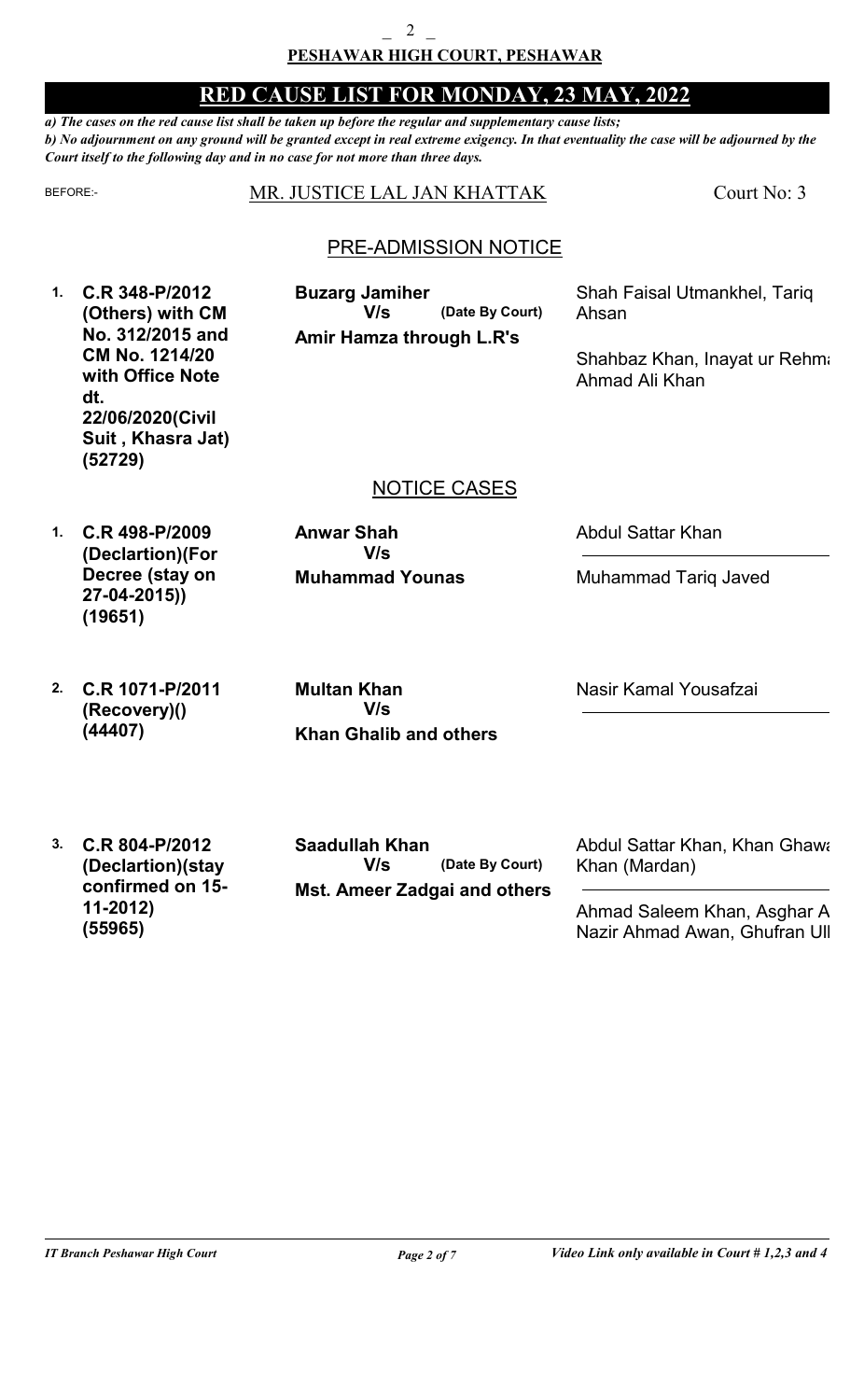*a) The cases on the red cause list shall be taken up before the regular and supplementary cause lists; b) No adjournment on any ground will be granted except in real extreme exigency. In that eventuality the case will be adjourned by the Court itself to the following day and in no case for not more than three days.*

#### BEFORE: JUSTICE MS. MUSARRAT HILALI

Court No: 4

### NOTICE CASES

**1. C.R 112-P/2010 (Suit For Permanent Injuction)() (25720)**

**Master Rehman ud Din Hazrat Ullah V/s**

Abdul Hafeez

**2. CM 248/2011 With C.R 1358-P/2010 (Recovery)(stay on 16.01.2012) (33082)**

**Abdullah Jan Ghalib Gul V/s**

Muhammad Amin Khattak Lachi

Adnan Khattak

**3. CM 750/2012 With C.R 842-P/2012 (Declartion)() (56259)**

**Sher Ahmad and others Mir Ahmad and another V/s**

Malik Muhammad Rehan Awan, Muhammad Ziaullah, Mubashir Hussain

Fazal Karim

**4. W.P 2865-P/2012 (Family)( CM 999/2012 ,267/2013 stay granted on 25-3- 2013) (58322)**

**5. RFA 48- P/2012(Rs.34,66,0 0,000/- (Stay on 18-07-2013)) (51056)**

**Muhammad Farooq V/s**

**Mst. Saima Noreen and others**

**Syed Mohtamim Shah and others Rahmat ur Rahman V/s**

Ghulam Mohyuddin Malik

Iftikhar Ali Qadir (Mardan)

Khalid Rehman

Abdul Kabir Khan, Abdul Qayyum Sarwar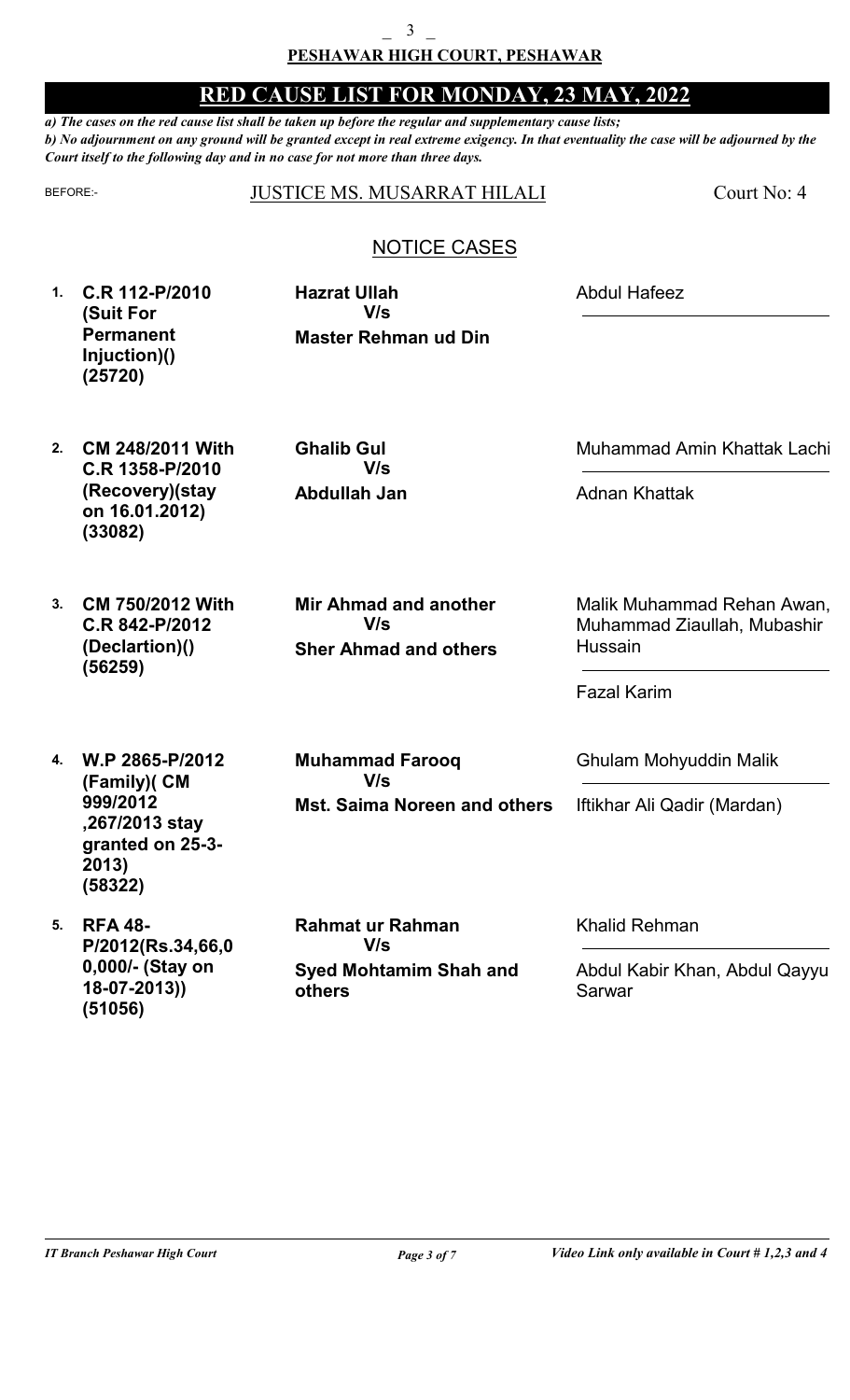*a) The cases on the red cause list shall be taken up before the regular and supplementary cause lists; b) No adjournment on any ground will be granted except in real extreme exigency. In that eventuality the case will be adjourned by the Court itself to the following day and in no case for not more than three days.*

#### BEFORE: MR. JUSTICE MOHAMMAD IBRAHIM KHAN

Court No: 5

### NOTICE CASES

**1. C.R 848-P/2008 (Declartion)(Decla ration) (15249)**

**Faqir Muhammad etc. Mst. Jamila etc. V/s**

Sahibzada Asadullah, Muzamm Khan

Nemo

**2. C.R 1325-P/2010 (Declartion) with CM no. 1393/2019 and CM 124/2021() (32880)**

 **Fazal Akbar Shah etc (Date By Court) Saidul Arifeen etc V/s**

Tanveer Minhas (Swabi), Syed Hamid Shah (Swabi)

Khan Hussain (Swabi), Bashara Ali, Khan Hussain Khan

**3. CM 204/2012 With C.R 266-P/2012 (Declartion)() Bakht Sher and others Shah Saleem and others V/s (52090)**

Shamsul Hadi, Irfan Ali Yousafz

Khalid Rehman

**4. RFA 203-P/2011 With CM 254/2011() (42887)**

**Raj Muhammad and others Mir Alam Khan V/s**

Mukhtiar Ali

Muhammad Imran Khan Matta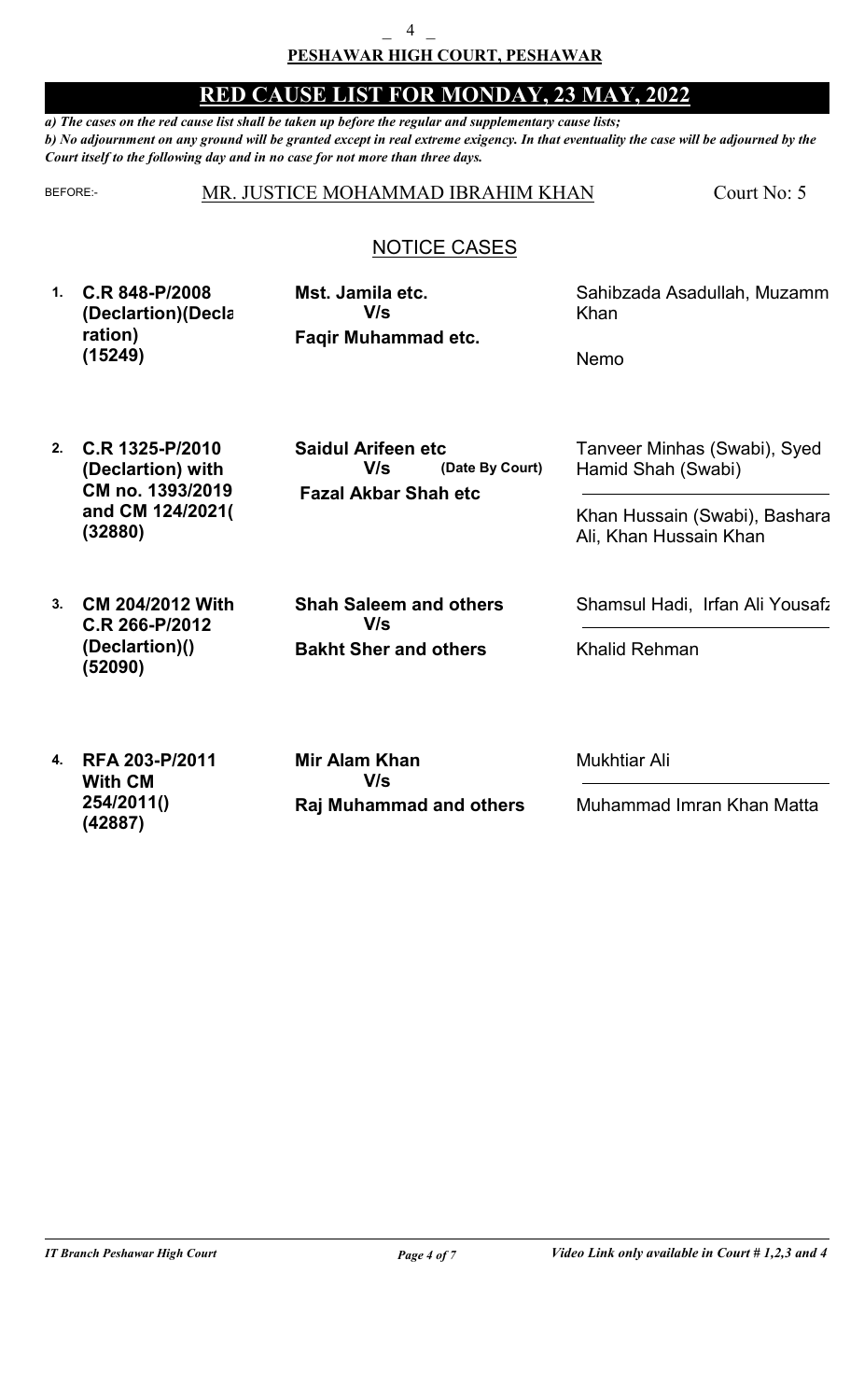*a) The cases on the red cause list shall be taken up before the regular and supplementary cause lists; b) No adjournment on any ground will be granted except in real extreme exigency. In that eventuality the case will be adjourned by the Court itself to the following day and in no case for not more than three days.*

| BEFORE:-            |                                                                                                                               | MR. JUSTICE ABDUL SHAKOOR                                                                            | Court No: 7                                                                                                                                   |
|---------------------|-------------------------------------------------------------------------------------------------------------------------------|------------------------------------------------------------------------------------------------------|-----------------------------------------------------------------------------------------------------------------------------------------------|
|                     |                                                                                                                               | <b>PRE-ADMISSION NOTICE</b>                                                                          |                                                                                                                                               |
| $\mathbf{1}$ .<br>İ | C.R 749-P/2003<br>(Declartion)()<br>(10901)<br>C.R 1184/2009                                                                  | <b>Fazal Nabi etc</b><br>V/s<br>Inayat ur Rehman etc<br>Inayat ur Rehman                             | Muhammad Asif, Muhammad<br>Shoaib khan, Khan Zeb Rahim<br>Muhammad Shoaib khan                                                                |
|                     |                                                                                                                               | <b>Fazle Razig</b><br><b>NOTICE CASES</b>                                                            | <b>Muhammad Asif</b>                                                                                                                          |
| $\mathbf 1$ .       | C.R 1470-P/2007<br>(Declartion) with<br>CM no.<br>1128/2020(Declara<br>tion)<br>(7043)                                        | Nisar Muhammad Khan etc<br>(Date By Court)<br>V/s<br><b>Sultan Mehmood Khan etc</b>                  | Habib ul Haq, Nasir Mehmood,<br>Tanveer Minhas (Swabi)<br>Yousaf Ali, Nemo                                                                    |
| 2.                  | C.R 422-P/2010<br>(Declartion) (With<br>O/N 17/05/2016<br>against decree<br>(with office Note<br>dated 17.10.2020)<br>(27511) | Syed Wakeel Shah and 4 other.<br>(Date By Court)<br>V/s<br><b>Syed Mustamer Shah and 5</b><br>others | Ijaz Ahmad Malik, Nasir Naeem<br>Umarkhaili, Abdul Munim Khan<br>Muhammad Iqbal (Mardan),<br>Muhammad Amin Khattak Lachi<br>Abdul Kabeer Khan |
| 3.                  | C.R 1710-P/2011<br>(Declartion)()<br>(49553)                                                                                  | <b>Sher Jan and others</b><br>V/s<br><b>Janas Khan and others</b>                                    | Mukamil Khan, Ghulam Mohyud<br>Malik, Muhammad Farooq Malik<br>Syed Haziq Ali Shah, Khair UI<br>Wahab                                         |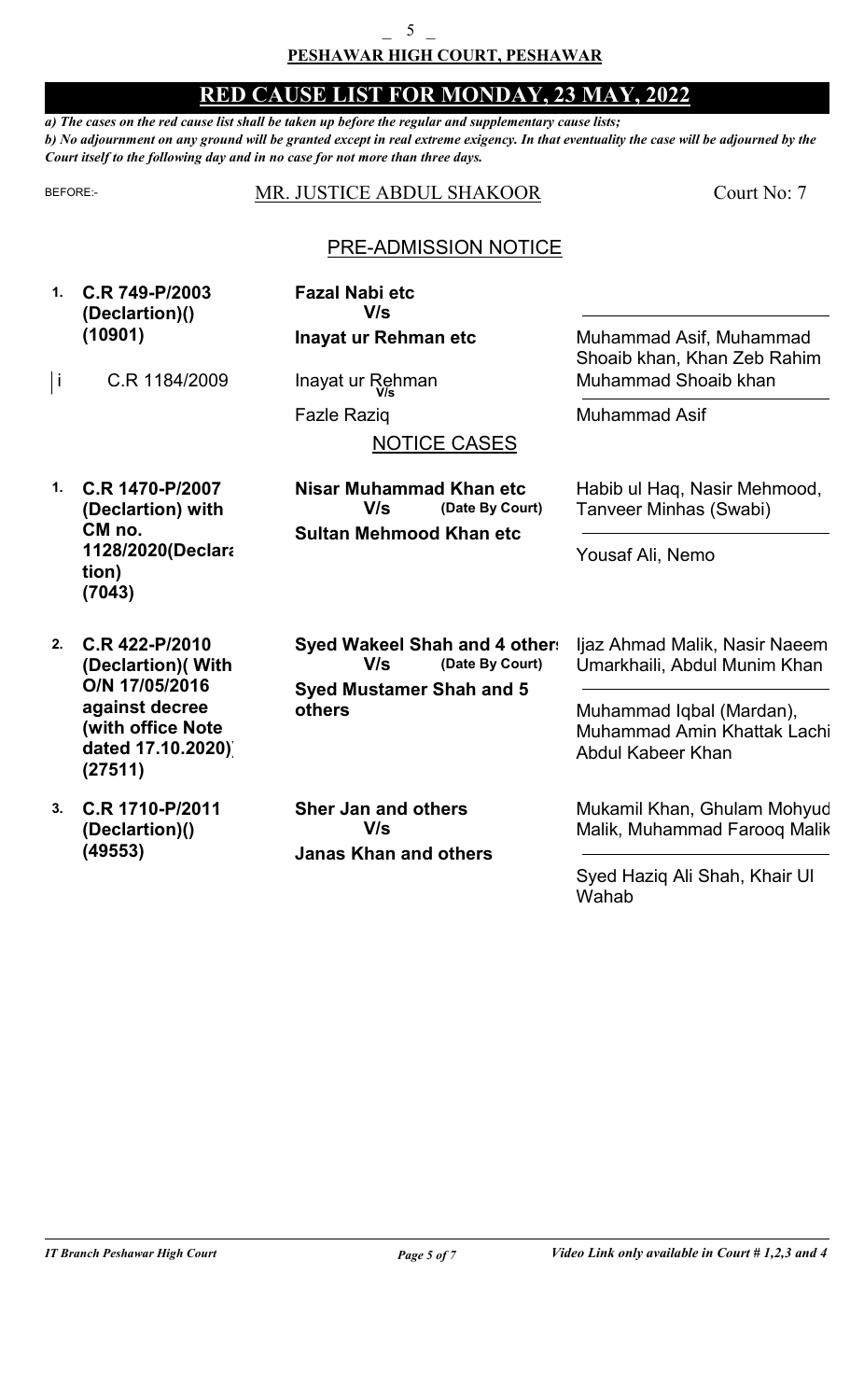*a) The cases on the red cause list shall be taken up before the regular and supplementary cause lists; b) No adjournment on any ground will be granted except in real extreme exigency. In that eventuality the case will be adjourned by the Court itself to the following day and in no case for not more than three days.*

#### BEFORE: MR. JUSTICE S.M. ATTIQUE SHAH

Court No: 9

### NOTICE CASES

**Cantonoment Board Peshawar**

**1. C.R 235-P/2005 (Suit For Permanent Injuction)(Perman ant Injucation) (5026)**

**Inam Ullah Khan etc etc V/s**

Abdul Sattar Khan

Ihsanullah, Qazi Jawad Ehsanullah, Syed Ibrahim, Muhammad Nawaz Babar

**2. C.R 314-P/2010 (Possession)() (26783)**

**Muhammad Shuaib Hakeem Faroosh V/s**

Abdul Sattar Khan

Abdul Latif Afridi, M. Sangeen Khan

**3. C.R 1259-P/2011 (Possession) (((((((((General Adj::::::::))))))))))) () (45795)**

**4. C.R 835-P/2012 (Declartion) With CM 293/2017 & CM 1177/2018( (stay on 05-09- 2014)) (56151)**

**Shad Marood Amir Muhammad V/s**

**Muhammad Fazil**

**V/s**

**Taj Gohar**

Asad Jan

Khalid Mehmood

Amjad Ali, Mukhtar Ahmad Man

Muhammad Hamayun Khan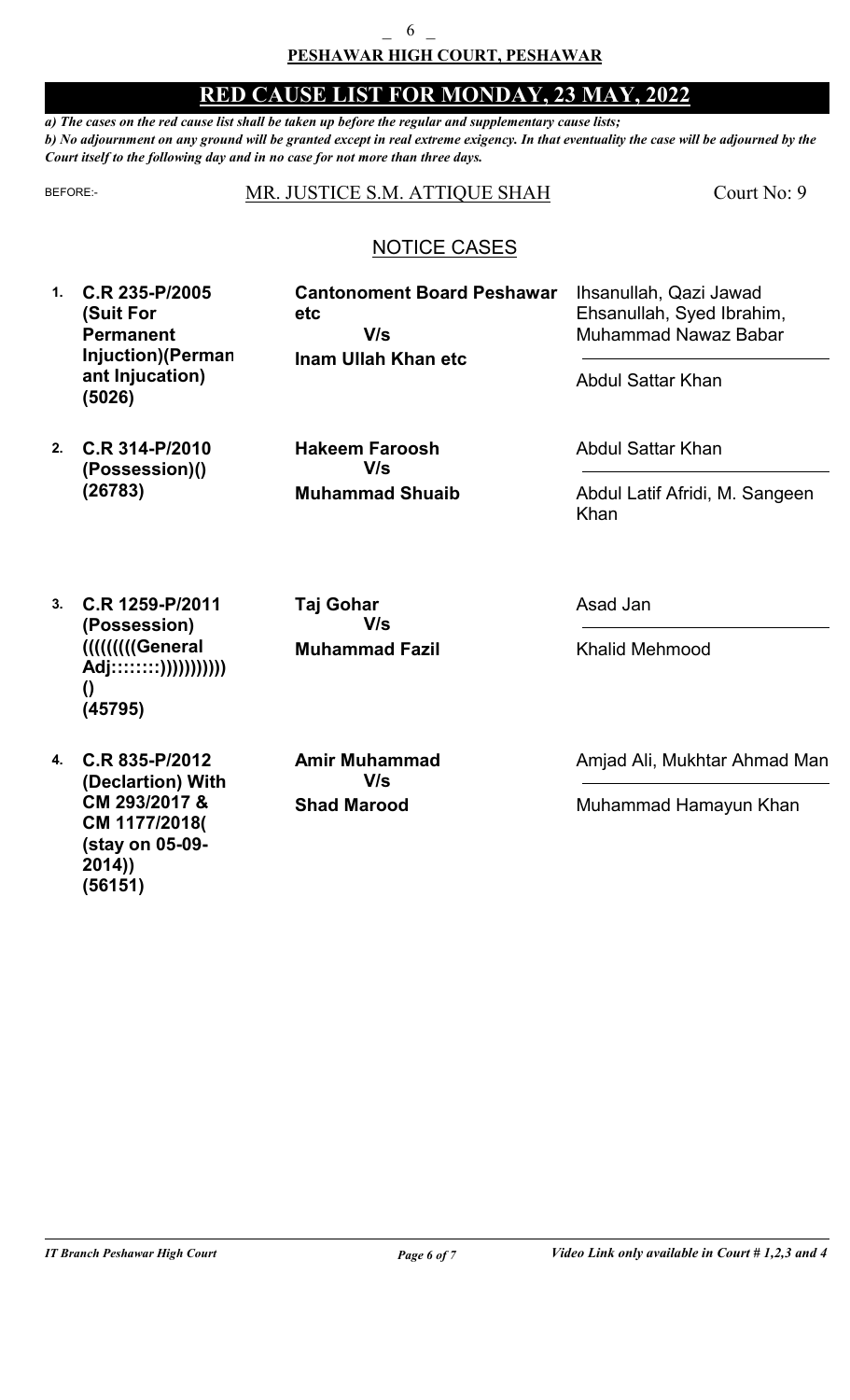#### **PESHAWAR HIGH COURT, PESHAWAR**  $\overline{7}$

### **RED CAUSE LIST FOR MONDAY, 23 MAY, 2022**

*a) The cases on the red cause list shall be taken up before the regular and supplementary cause lists; b) No adjournment on any ground will be granted except in real extreme exigency. In that eventuality the case will be adjourned by the Court itself to the following day and in no case for not more than three days.*

| R۶<br>− | ═ | ہے |  |
|---------|---|----|--|

#### MR. JUSTICE SHAKEEL AHMAD & MR. JUSTICE SYED ARSHAD ALI

Court No: 10

### NOTICE CASES

**1. Cr.A 877-P/2004(9 CNSA) (9439)**

**Mst. Noor Jehan** Cr.A 501/2005 i State 419/420/468 PPC Mst. Noor Jehan **State V/s V/s**

**2. Cr.A 832- P/2005(302/34 PPC (Senior Part)) (7994)**

**Zareef Khan & another Muhammad Sajjad V/s**

, AAG

Malik Misraf Khan, Javed A.Kha Munsif Saeed

Astaghfirullah, Kifayatullah Khan Shahabkhel, AG KPK

**3. Cust. Ref 32- P/2013(RS.871628 8/- U/S 3-A(32) R/W, 3a,36 salse tax1990) (66283)**

**M/S F.B Traders and another Collector Customs, Model Customs Collectorate Custom House Pesh V/s**

Shahid Qayum Khattak

Aamir Bilal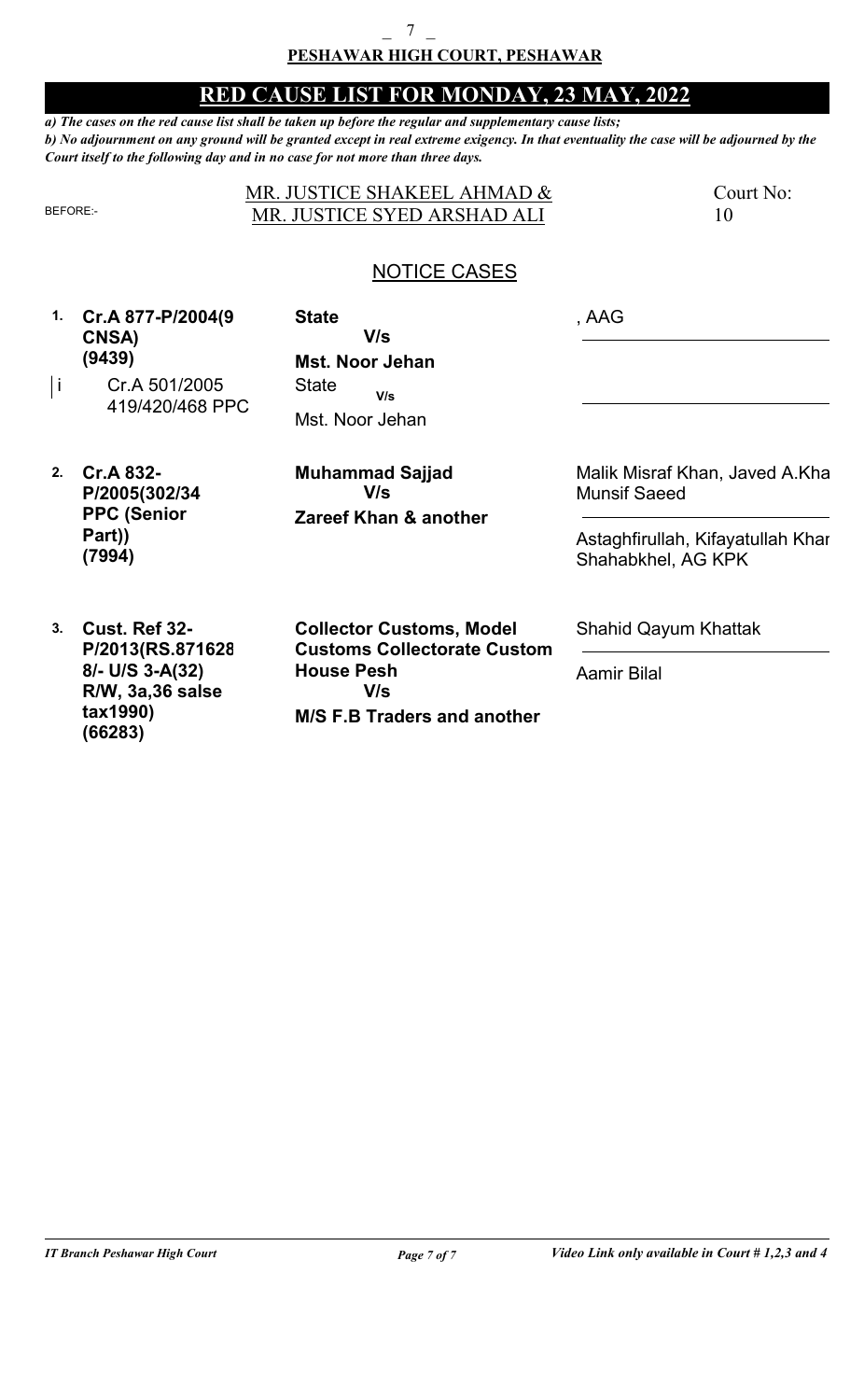**PESHAWAR HIGH COURT, PESHAWAR**  $\mathbf 1$ 

DAILY LIST FOR MONDAY, 23 MAY, 2022

#### BEFORE: MR. JUSTICE QAISER RASHID KHAN, CHIEF JUSTICE Court No: 1

### MOTION CASES

**1. Cr.M(BBA) 1466- P/2022(Criminal Miscellaneous-Bail Before Arrest-PPC) (192632)**

**State etc Fazl e Rabbi & others V/s**

Raza Khan Safi

Cr Appeal Branch AG Office

Muhammad Tahir Mohmand

**2. CM Rest 165- P/2022(in TA No. 17/2022 (Dismissed by HCJ))(-) (192445)**

**Noor Ali Mst Bacha Jehan V/s**

**State & others**

**V/s**

**Fazal Elahi**

**3. Early Hearing 124- P/2022(In Cr.A 510/2021)(-) (192440)**

**4. Early Hearing 126- P/2022(in CR No. 272/2022)(-) (192539)**

**Wali Muhammad & others Khewa Khan & others V/s**

Syed Abdul Fayaz

Muhammad Fazil Khan

### PRE-ADMISSION NOTICE

**5. C.R 718-P/2019 With CM 937/2019 &CM 329/2020(With cm 937/2019)(Decree-Partition) (145036)**

**Sultan Mehmood Hazrat Umar V/s**

Yousaf Ali

Khan Ghawas Khan (Mardan)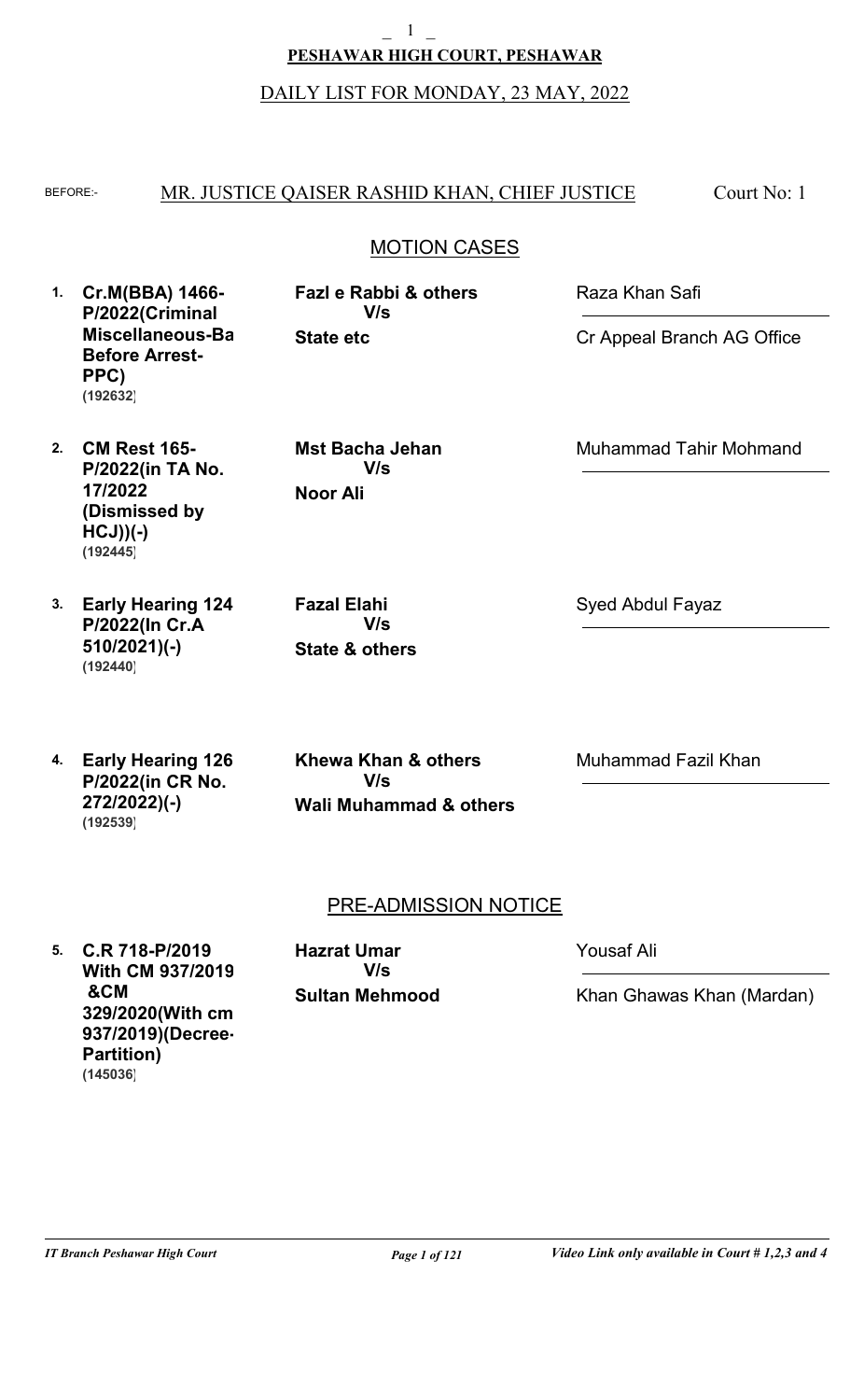$\overline{2}$ 

**PESHAWAR HIGH COURT, PESHAWAR**

DAILY LIST FOR MONDAY, 23 MAY, 2022

#### BEFORE: MR. JUSTICE QAISER RASHID KHAN, CHIEF JUSTICE Court No: 1

### PRE-ADMISSION NOTICE

**6. W.P 685-P/2020 (Family)(Recovery of Dower Maintenance)(Fam ily-Final Judgment)** W.P 217/2020 **(156211)**

**Mst. Khushnuma Khalid (Date By Court) Khalid Yousaf V/s**

Mst. Khushnama Khalid i W.P 217/2020 Khalid Yousaf

**State & Other**

**Attique Ur Rehman**

**V/s**

**The State etc**

**Nazar Muhammad**

**V/s**

**V/s**

**and others**

#### NOTICE CASES

**(Date By Court)**

**(Date By Court)**

**(Date By Court)**

**1. Cr.M(BBA) 1327- P/2022(Criminal Miscellaneous-Bail Before Arrest-PPC) (192056)**

**2. Cr.M(BA) 974- P/2022(Criminal Miscellaneous-Bail Application-PPC) (190831)**

**3. Cr.M(BA) 1072- P/2022(Criminal Miscellaneous-Bail Application-PPC) (191138)**

**4. C.R 396-P/2015 (Declartion)(Again st decree(Senior Part))(-) (86853)**

**State & another (Date By Court) Hameed Khan V/s**

Syed Mubashir Shah (Swabi), Asad Ali Khan (Swabi)

Jehanzeb Khan Muhammadzai.

Arif Ullah Khan Adizai

Appeal Branch AG Office

Imran Shahzad (Nowshehra)

Shahid Naseem Khan Chamkar

**V/s** Imran Shahzad (Nowshehra), Mian Iftikhar (Nowshehra)

Shahid Naseem Khan Chamkar

Cr Appeal Branch AG Office

Mian Arshad Jan (Nowshehra)

Ijaz Khan, Barrister Rokhan Nafees Shafi, Cr Appeal Branch AG Office

Nasir Mehmood, Malik Munir Kh

Naveed Maqsood Sethi

**Faqir Hussain through L.R's**

**Muhammad Rafiq and others**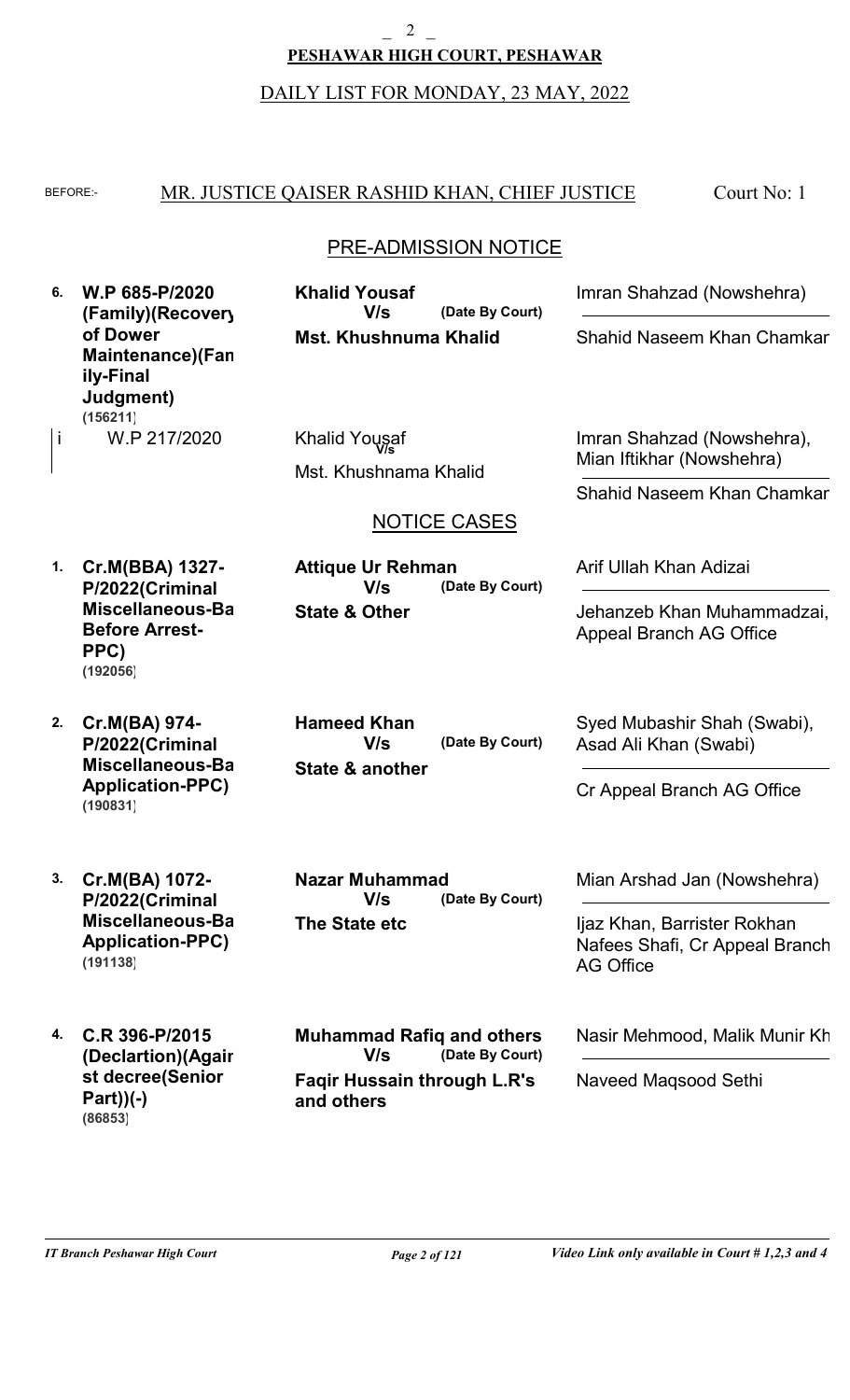#### $\overline{\mathbf{3}}$

### **PESHAWAR HIGH COURT, PESHAWAR**

### DAILY LIST FOR MONDAY, 23 MAY, 2022

#### BEFORE: MR. JUSTICE QAISER RASHID KHAN, CHIEF JUSTICE Court No: 1

### NOTICE CASES

| 5. | W.P 1031-P/2016<br>(Family) with                                                                                                                                                      | <b>Faisal Rehman</b><br>V/s                                          | (Date By Court)        | <b>Adnan Khattak</b>                                     |
|----|---------------------------------------------------------------------------------------------------------------------------------------------------------------------------------------|----------------------------------------------------------------------|------------------------|----------------------------------------------------------|
|    | <b>IR(stay granted</b><br>on 29/03/2016,<br><b>Recovery of</b><br>dower/<br>maintenance (Re-<br><b>Hearing of HCJ)</b><br><b>Senior</b><br>Part.)(Family-Fina<br>Judgment)<br>(95449) | Mst. Zubaida Jabeen and other                                        |                        | Abdul Munim Khan                                         |
| 6. | Cr.M(TA) 13-<br>P/2022(With Cr.M                                                                                                                                                      | <b>Inam Ullah</b><br>V/s                                             | (Date By Court)        | Attig Ur Rehman                                          |
|    | 11/2022)(Criminal<br><b>Miscellaneous-</b><br>T.A(Crimial))<br>(191538)                                                                                                               | <b>State &amp; others</b>                                            |                        | Cr Appeal Branch AG Office                               |
| 7. | <b>CM(TA) 19-</b><br>P/2022(Criminal                                                                                                                                                  | <b>Mst Shabeena</b><br>V/s                                           | (Date By Court)        | In Person, Zara Ishtiag Siddigi                          |
|    | <b>Miscellaneous-</b><br>T.A(Civil))<br>(190750)                                                                                                                                      | <b>Ahmad</b>                                                         |                        | Mohammad Saeed Khan Khatta<br>Cr Appeal Branch AG Office |
| 8. | <b>COC 105-</b><br><b>P/2022(With CM</b><br>608-p/2022 in WP.<br>1602-p/2018(D)<br>(Decided by<br>HCJ))(Writ<br><b>Petitions-</b><br><b>Contempt of</b><br>Court)                     | Haji Sher Muhammad & others<br>V/s<br>(Date By Court)                | <b>Gul Sadbar Khan</b> |                                                          |
|    |                                                                                                                                                                                       | <b>Aftab Ahmad Assistant</b><br><b>Commissiner Shabqadar &amp; a</b> |                        | Attaullah, Writ Petition Branch A<br>Office              |

**(189988)**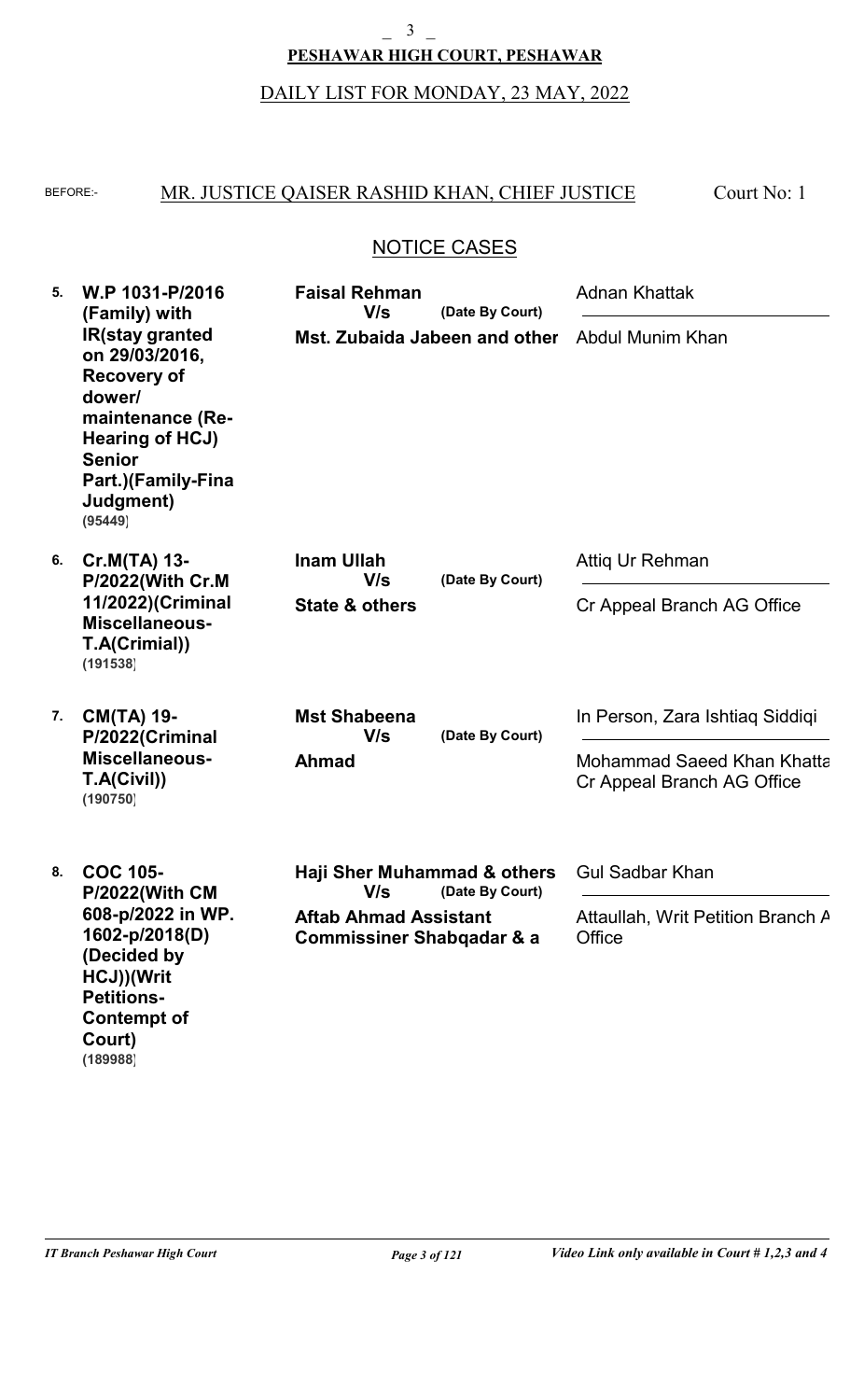#### $\overline{4}$

**PESHAWAR HIGH COURT, PESHAWAR**

### DAILY LIST FOR MONDAY, 23 MAY, 2022

### BEFORE: MR. JUSTICE QAISER RASHID KHAN, CHIEF JUSTICE

Court No: 19

### DETENTION CASES (MOTION)

| 1. | W.P 2237-P/2021<br>(Detention/FCR)(<br><b>Detenue</b><br><b>Muhammad</b><br>Masood s/o<br><b>Akhunzada</b><br><b>Muhammad</b><br>Siddique)(Detenti<br>on-Missing<br>Persons)<br>(176786) | <b>Muhammad Daud</b><br>V/s<br>(Date By Court)<br><b>Federation of Pakistan</b>     | Shabbir Hussain Gigyani<br>Deputy Attorney General, Gul S<br>Khan Afridi, Irshad Ullah, Izhar u<br>Hussain, Mirza Khalid Mahmood<br>Writ Petition Branch AG Office,<br>Ibrar Ahmed (Focal Person IGP) |
|----|------------------------------------------------------------------------------------------------------------------------------------------------------------------------------------------|-------------------------------------------------------------------------------------|-------------------------------------------------------------------------------------------------------------------------------------------------------------------------------------------------------|
| 2. | W.P 2498-<br>P/2021(Detenue<br><b>Rafique s/o Waris</b><br>Khan)(Detention-<br><b>Missing Persons)</b><br>(177598)                                                                       | <b>Waris Khan</b><br>V/s<br>(Date By Court)<br><b>Federation of Pak etc</b>         | <b>Yousaf Khan Mirzadher</b><br>Deputy Attorney General, Mr.<br>Muhammad Nawaz Aalam, Mirz<br>Khalid Mahmood., Muhammad<br>Anwar Khan Banvi, Writ Petition<br><b>Branch AG Office</b>                 |
| 3. | W.P 2591-<br>P/2021(Detenue<br><b>Awal Bakht s/o</b><br>Jan<br><b>Bakht)</b> (Detention-<br><b>Missing Persons)</b><br>(177811)                                                          | <b>Muhammad Ameer</b><br>V/s<br>(Date By Court)<br><b>State &amp; others</b>        | <b>Kamran Ahmad</b><br>Deputy Attorney General, Ayaz<br>Haq, Mirza Khalid Mahmood., W<br>Petition Branch AG Office, Ibrar<br>Ahmed (Focal Person IGP)                                                 |
| 4. | W.P 2727-P/2021<br>(Detention/FCR)(<br><b>Detenue Sajjad</b><br>s/o Raham<br><b>Sher)(Detention-</b><br><b>Missing Persons)</b>                                                          | <b>Raham Sher</b><br>V/s<br>(Date By Court)<br><b>Govt of Pakistan &amp; others</b> | <b>Tarig Ehsan</b><br>Deputy Attorney General, Mr.<br>Muhammad Nawaz Aalam, Miss<br>Roohi Bannu, Writ Petition Bran<br>AG Office, Ibrar Ahmed (Focal                                                  |

**(178189)**

Person IGP), Muhammad Arif

Khan (DD).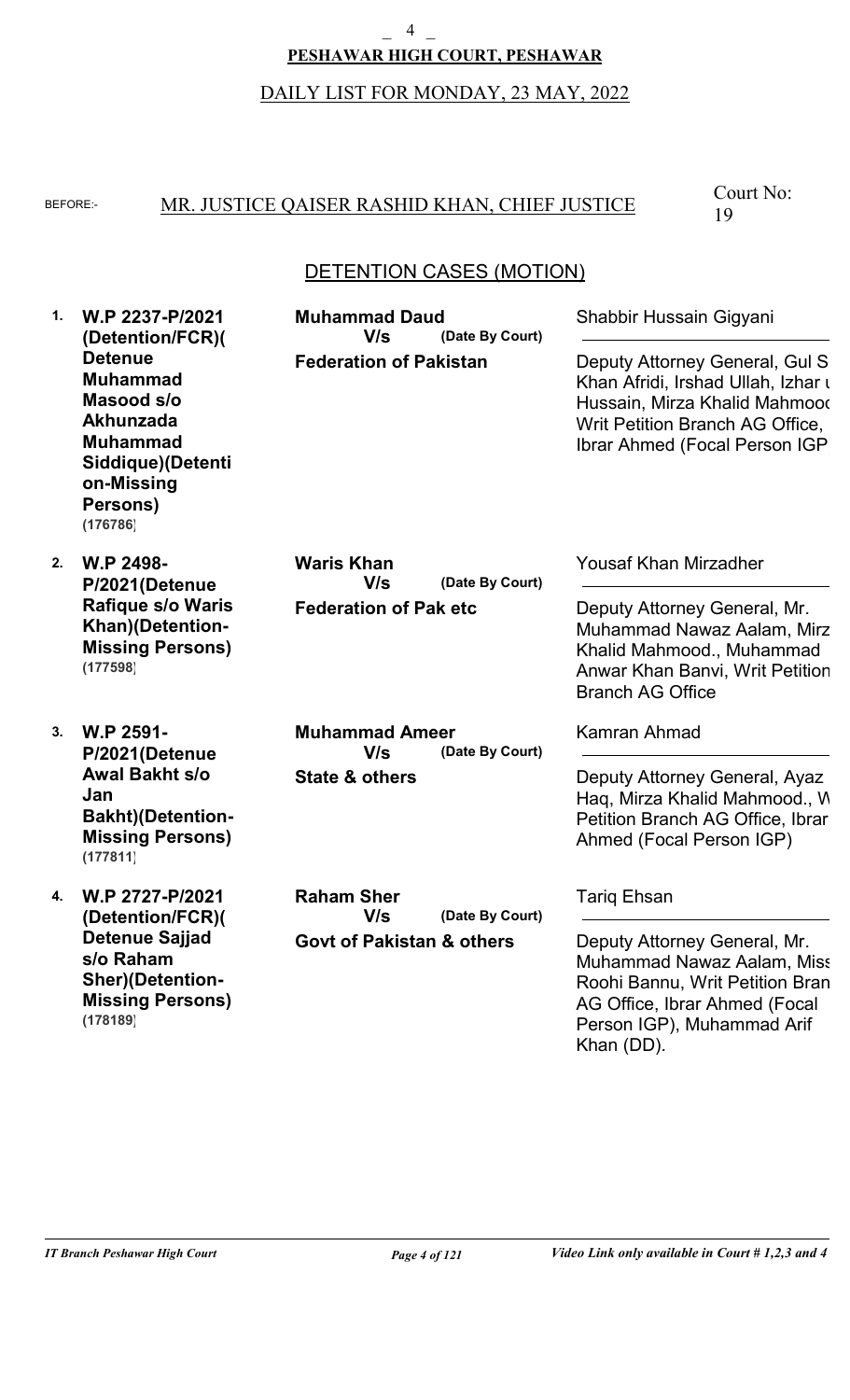#### $\mathfrak{S}$

#### **PESHAWAR HIGH COURT, PESHAWAR**

### DAILY LIST FOR MONDAY, 23 MAY, 2022

### BEFORE: MR. JUSTICE QAISER RASHID KHAN, CHIEF JUSTICE

Court No: 19

### DETENTION CASES (MOTION)

| 5. | W.P 3359-<br>P/2021(detenue<br>Qari Roban s/o<br>Jalil)(Detention-<br>HCP)<br>(180485)                                                                            | <b>Jalil</b><br>V/s<br>(Date By Court)<br><b>Federation of Pakistan</b>                                              | Ali Azim Afridi<br>Deputy Attorney General, Kamra<br>Ullah, Shahzad Anjum, Mr.<br>Muhammad Nawaz Aalam, Mirz<br>Khalid Mahmood., Writ Petition<br>Branch AG Office, Ibrar Ahmed<br>(Focal Person IGP) |
|----|-------------------------------------------------------------------------------------------------------------------------------------------------------------------|----------------------------------------------------------------------------------------------------------------------|-------------------------------------------------------------------------------------------------------------------------------------------------------------------------------------------------------|
| 6. | W.P 3714-P/2021<br>(Detention/FCR)(<br><b>Detenue Shireen</b><br><b>Gui alias Abdullal</b><br><b>S/O Naik</b><br><b>Muhammad</b> )(Dete<br>ntion-HCP)<br>(181456) | <b>Mst Naz Bibi</b><br>V/s<br>(Date By Court)<br><b>Federation of Pakistan thr</b><br><b>Secty Defence Islamabad</b> | <b>Petitioner In Person</b><br>Deputy Attorney General, Izhar<br>Hussain, Shahzad Anjum, Mr.<br>Muhammad Nawaz Aalam, Mirz<br>Khalid Mahmood., Miss Roohi<br>Bannu, Writ Petition Branch AG<br>Office |
| 7. | W.P 4169-P/2021<br>(Detention/FCR)(<br><b>Detenue Munawar</b><br>Khan)(Detention-<br>HCP)<br>(182945)                                                             | <b>Mst Aamreen Nisa</b><br>V/s<br>(Date By Court)<br>The State Thr AG KPK                                            | Niaz ALi Khan Khalil<br>Izhar ul Hussain, Mr. Muhamma<br>Nawaz Aalam, Mirza Khalid<br>Mahmood., Sadiq Jan, Writ<br>Petition Branch AG Office, Ibrar<br>Ahmed (Focal Person IGP)                       |
| 8. | W.P 4252-P/2021<br>(Detention/FCR)(<br>Detenues 1)<br>Shehzad & 2)<br><b>Uzman</b><br><b>Ahmad</b> )(Detentior<br>-Missing Persons<br>(183225)                    | <b>Sher Ali</b><br>(Date By Court)<br>V/s<br><b>Military Intellegence Thr</b><br><b>Ministry of Defence Isb</b>      | Malik Amjid Inayat<br>Deputy Attorney General, Mr.<br>Muhammad Nawaz Aalam, Mirz<br>Khalid Mahmood., Sadiq Jan, W<br>Petition Branch AG Office, Ibrar<br>Ahmed (Focal Person IGP)                     |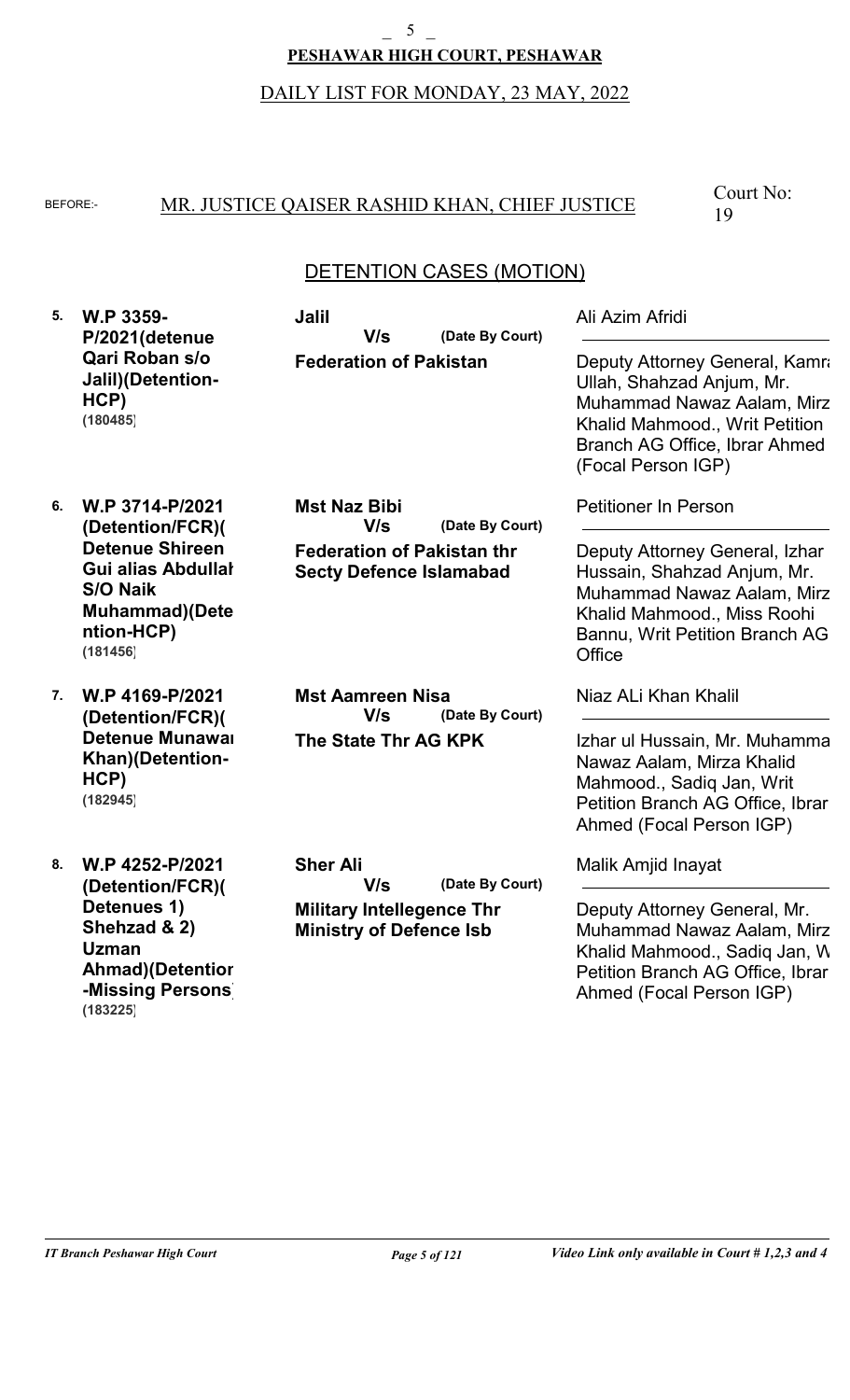### DAILY LIST FOR MONDAY, 23 MAY, 2022 **PESHAWAR HIGH COURT, PESHAWAR** 6

#### BEFORE: MR. JUSTICE QAISER RASHID KHAN, CHIEF JUSTICE

Court No: 19

### DETENTION CASES (MOTION)

**9. W.P 4442-P/2021 (Detention/FCR)( Detenue Fazal Amin S/O Ghulam Sher)(Detention-Missing Persons) (183873)**

**Federation of Pakistan (Date By Court) Hazrat Amin V/s**

Shabbir Hussain Gigyani

Deputy Attorney General, Gul S. Khan Afridi, Mirza Khalid Mahmood., Sadiq Jan, Writ Petition Branch AG Office, Ibrar Ahmed (Focal Person IGP), Muhammad Arif Khan (DD).

**10. W.P 4577- P/2021(Detention-Missing Persons) (184337)**

**Federation of Pakistan & others (Date By Court) Mst. Jehan Zadgai Bibi V/s**

Through HRD

Deputy Attorney General, Mr. Muhammad Nawaz Aalam, Mirza Khalid Mahmood., Sadig Jan, W Petition Branch AG Office

#### DETENTION CASES (NOTICE)

**1. W.P 1366- P/2020(Detenue Akram Khan s/o Ghairat Shah)(Detention-Missing Persons) (157311)**

**Federation of Pakistan (Date By Court) Ghairat Shah V/s**

Shabbir Hussain Gigyani

Deputy Attorney General, Izhar Hussain, Shahzad Anjum, Mirza Khalid Mahmood., Writ Petition Branch AG Office, Ibrar Ahmed (Focal Person IGP), Arshad Kamal, Muhammad Arif Khan (DD).

Suleman A Zeb

Writ Petition Branch AG Office, Ibrar Ahmed (Focal Person IGP)

**2. W.P 4838-P/2020 (Detention/FCR)( Detenue Ali Goha S/O Shehzada Khan)(Detention-HCP) (167932)**

**SHO, City Police Station mardan (Date By Court) Muhammad Irshad V/s**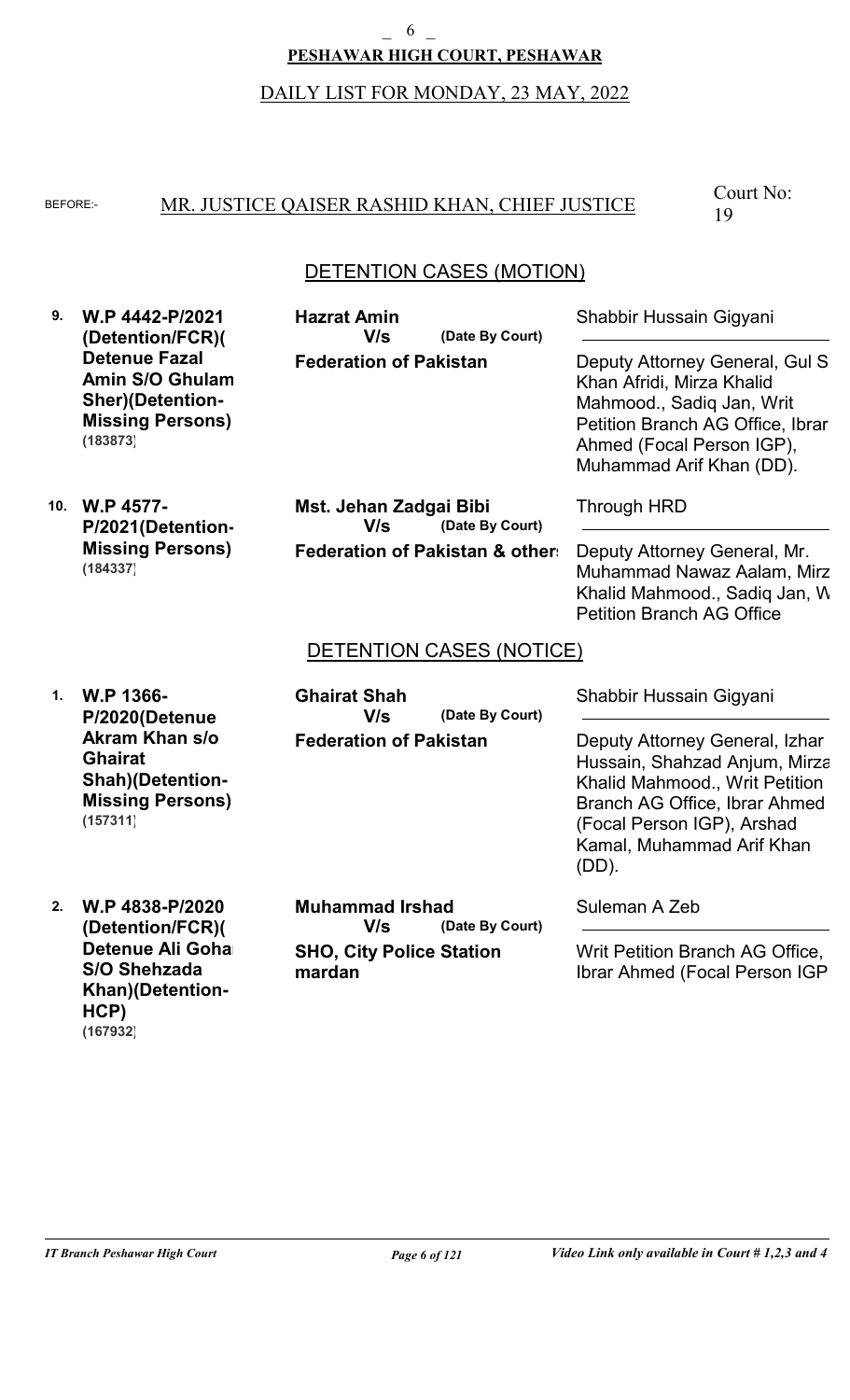# DAILY LIST FOR MONDAY, 23 MAY, 2022 **PESHAWAR HIGH COURT, PESHAWAR**  $\overline{7}$

#### BEFORE: MR. JUSTICE QAISER RASHID KHAN, CHIEF JUSTICE

Court No: 19

### DETENTION CASES (NOTICE)

**3. W.P 236- P/2021(Detenue Gulab Shah s/o Malik Miran Shah)(Detention-Missing Persons) (171105)**

**Federation of pak (Date By Court) Malik Miran Shah V/s**

Throgh HRD

Deputy Attorney General, Kamra Ullah, Shahzad Anjum, Mr. Muhammad Nawaz Aalam, Mirza Khalid Mahmood., Writ Petition Branch AG Office

**4. W.P 249- P/2021(Detenue Wali Muhammad s/o Zulam Khan)(Detention-Missing Persons) (171148)**

**Govt of KPK (Date By Court) Zilla Muhammad V/s**

Rashid Sohail Khan

Deputy Attorney General, Kamra Ullah, Shahzad Anjum, Mr. Muhammad Nawaz Aalam, Mirza Khalid Mahmood., Writ Petition Branch AG Office, Ibrar Ahmed (Focal Person IGP)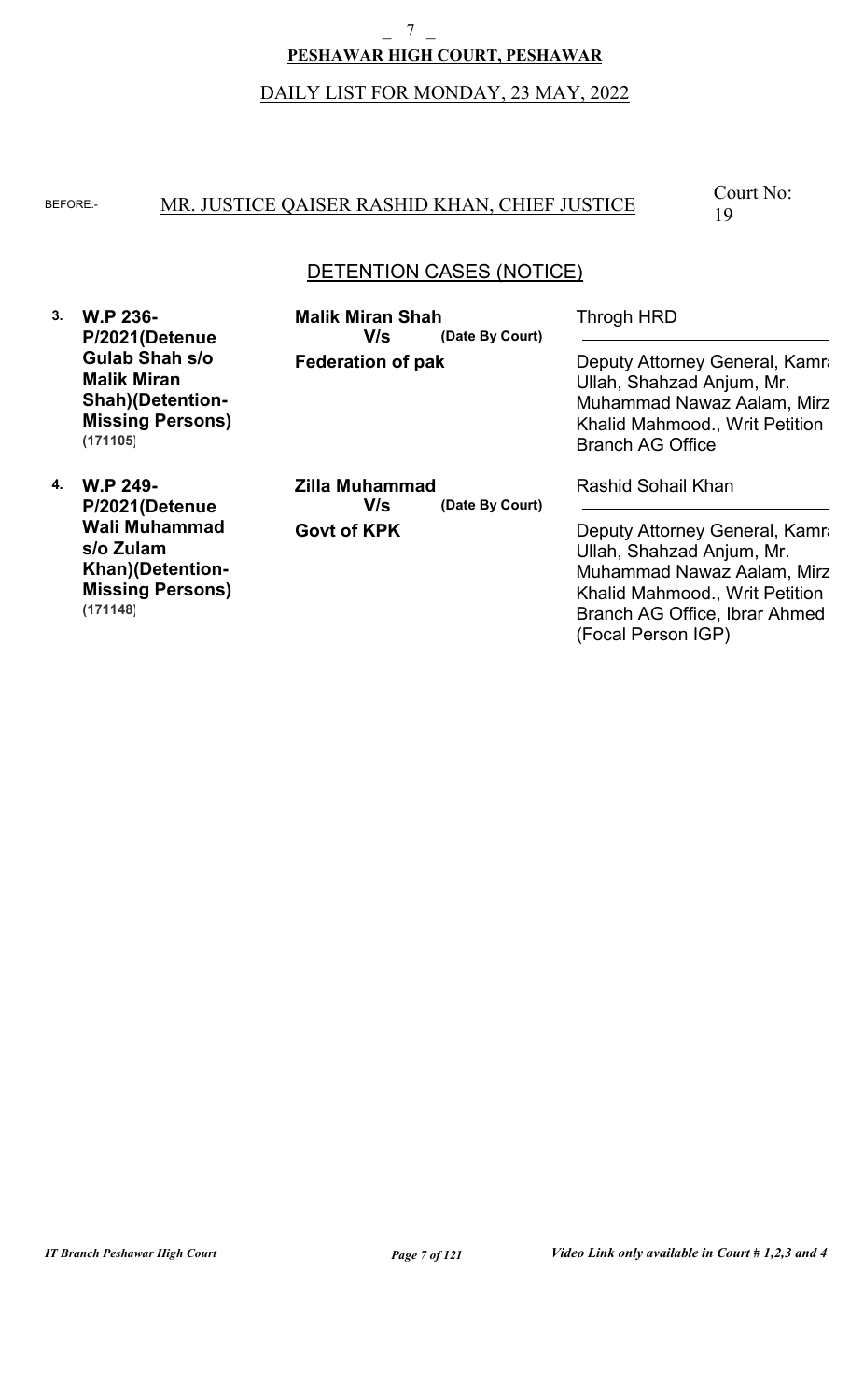8

### **PESHAWAR HIGH COURT, PESHAWAR**

### DAILY LIST FOR MONDAY, 23 MAY, 2022

#### BEFORE:- MR. JUSTICE ISHTIAQ IBRAHIM

Court No: 6

### MOTION CASES

**1. Cr.A 267- P/2022(Short Sentence-Others) (190230)**

**Habibullah & others Director Intelligence & Investigation Inland Reven V/s**

Barrister Safdar Ali Khan

Cr Appeal Branch AG Office

Sajid Hussain Niazi (Mardan)

**2. Cr.A 282- P/2022(Short Sentence-illegal disposession Act) (190533)**

**Iqtidar and others Akhtar Ali V/s**

**Ishtiaq Ahmad**

**V/s**

Arbab Sheraz Khan

- **3. Cr.M/Q 28- P/2022(Return of Vehicle)(Criminal Miscellaneous-Quashment-Others) (190386)**
- **4. Cr.M(BCA) 2310- P/2021(Criminal Miscellaneous-Bail Cancellation Application-PPC) (178899)**
- **5. Cr.M(BCA) 2550- P/2021(Criminal Miscellaneous-Bail Cancellation Application-PPC) (179765)**

**Ijaz Khan & others Haider Ali V/s**

**State**

**State & another Muhammad Younis V/s**

Kifayatullah Shahabkhel

Cr Appeal Branch AG Office

Khalid Khan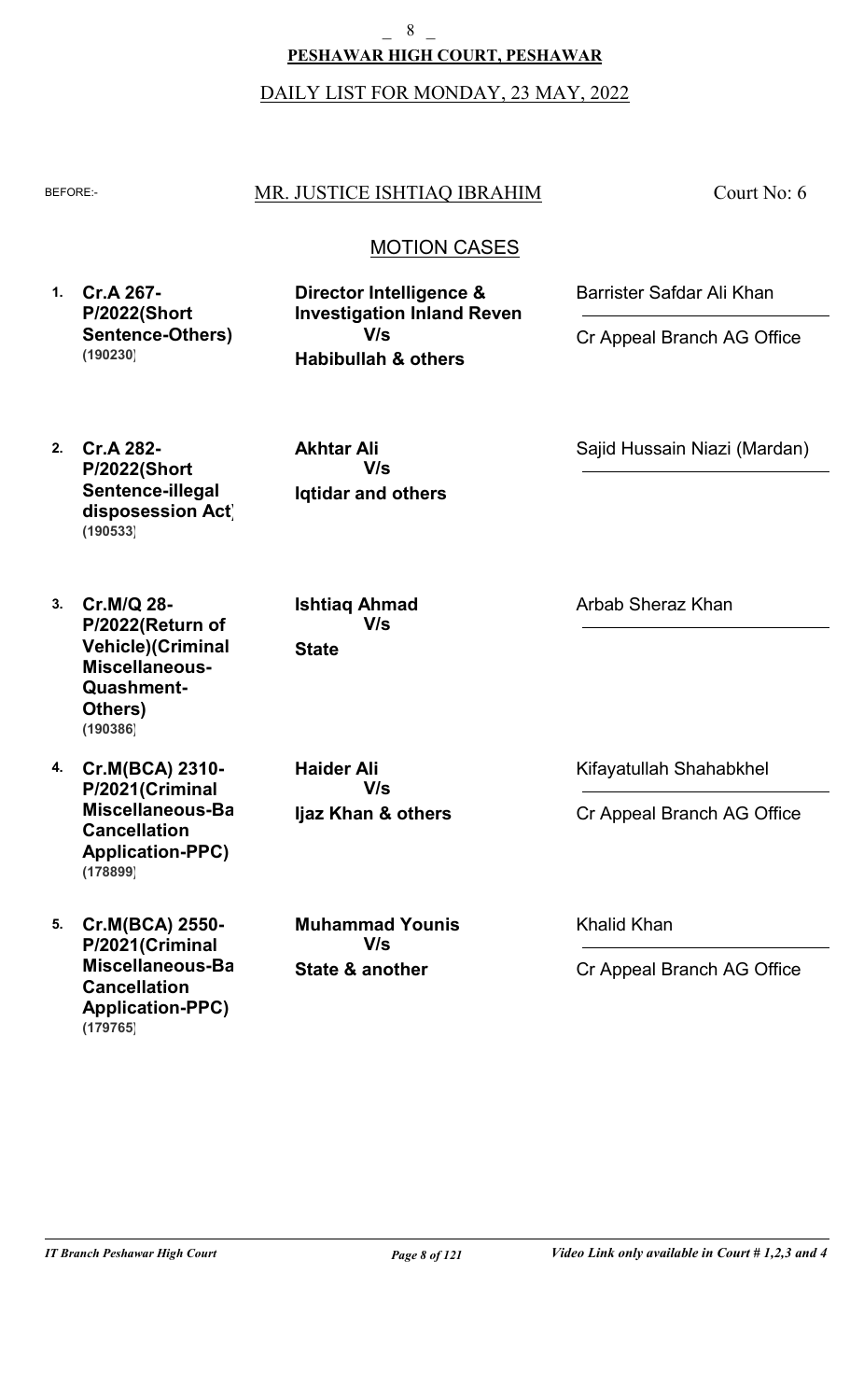### **PESHAWAR HIGH COURT, PESHAWAR**  $\overline{9}$

DAILY LIST FOR MONDAY, 23 MAY, 2022

### BEFORE: MR. JUSTICE ISHTIAQ IBRAHIM

Court No: 6

### MOTION CASES

- **6. Cr.M(BCA) 3493- P/2021(Criminal Miscellaneous-Bail Cancellation Application-PPC) (182794)**
- **Israj Ali Najeeb Khan V/s**

Syed Saud Shah

Muhammad Naseem Qureshi, Cr Appeal Branch AG Office

- **7. Cr.M(BCA) 3772- P/2021(Criminal Miscellaneous-Bail Cancellation Applicatoin-ATA) (183646)**
- **8. Cr.M(BCA) 3797- P/2021(Criminal Miscellaneous-Bail Cancellation Application-PPC) (183694)**
- **9. Cr.M(BCA) 4356- P/2021(Criminal Miscellaneous-Bail Cancellation Application-PPC)** i Cr.M(BCA) 4496/2021 Habibullah<sub>v/s</sub> **(185710)**
- **10. Cr.M(BCA) 4613- P/2021(Criminal Miscellaneous-Bail Cancellation Application-PPC) (186610)**

**Mehmood Khan & others Gul Qayum V/s**

**Bahadar Khan & others Shah Jehan V/s**

**Saifullah Habibullah V/s**

Khair Muhammad

**Liaqat Ali and the state Anwar Ali V/s**

Abdul Lateef Afridi

Cr Appeal Branch AG Office

Muhammad Tahir Hoti (Mardan), Malik Nasruminullah

Cr Appeal Branch AG Office

Mukamil Khan (Mardan)

Muhammad Tariq Afridi, Cr Appeal Branch AG Office

Mukamil Khan

Muhammad Tariq Afridi, Tariq Kakar

Sarir Ahmad (Swabi)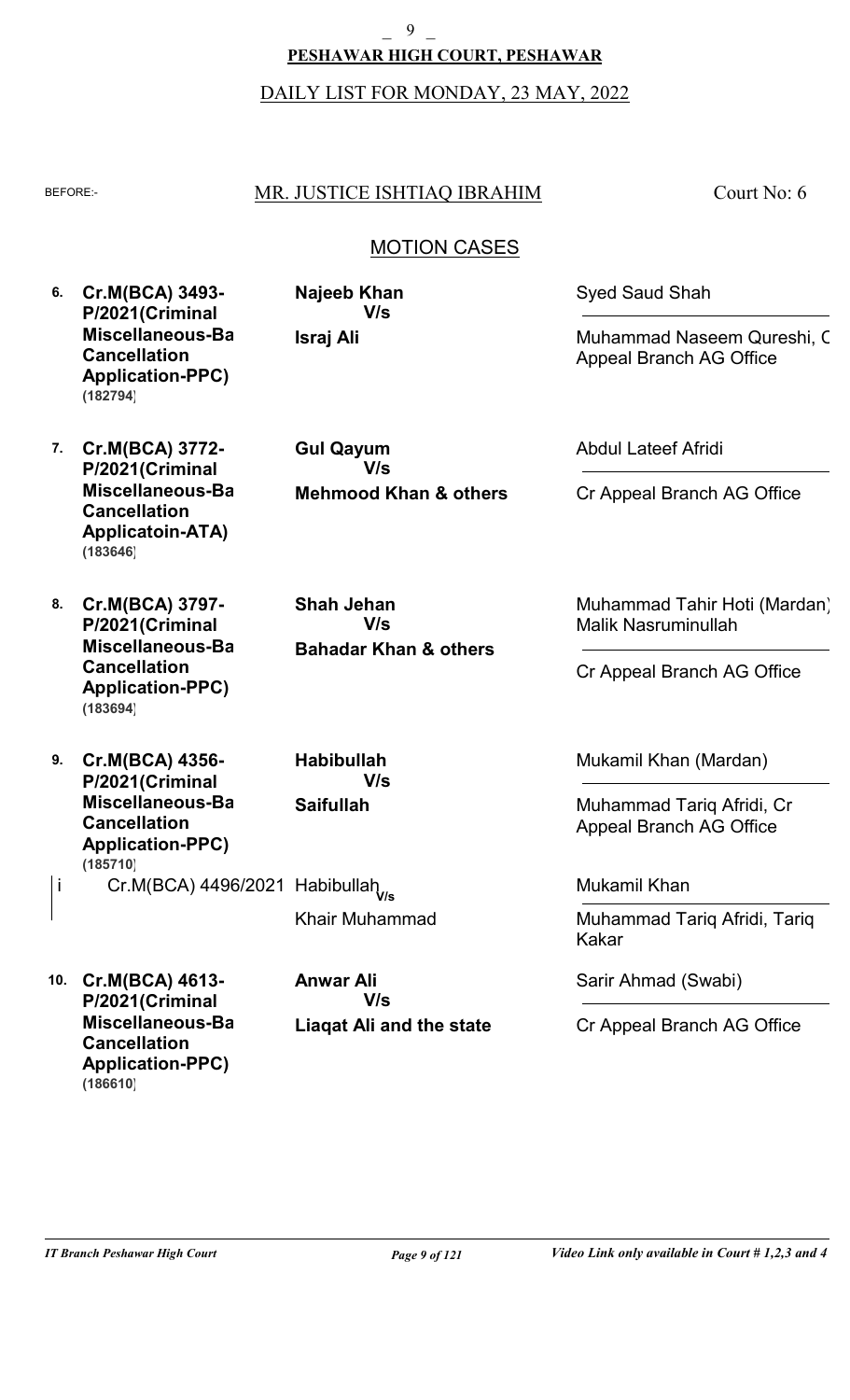### **PESHAWAR HIGH COURT, PESHAWAR** \_ 10 \_

#### DAILY LIST FOR MONDAY, 23 MAY, 2022

### BEFORE: MR. JUSTICE ISHTIAQ IBRAHIM

**Muhammad Rafiq & others**

Court No: 6

### MOTION CASES

**11. Cr.M(BCA) 518- P/2022(Criminal Miscellaneous-Bail Cancellation Application-PPC) (188992)**

**12. Cr.M(BCA) 760- P/2022(Criminal Miscellaneous-Bail Cancellation Application-PPC) (190012)**

**13. Cr.M(BCA) 790- P/2022(Criminal Miscellaneous-Bail Cancellation Application-PPC) (190129)**

**14. CM Corr 162- P/2022(In Cr.M/BA 763/2022)(Criminal Miscellaneous-Criminal Miscellaneous) (192660)**

**15. CM Corr 164- P/2022(In Cr.M/BA 208/2022)(Criminal Miscellaneous-Criminal Miscellaneous) (192664)**

**16. Cr.A 157- P/2019(Acquittal Appeal-PPC) (138647)**

**Zabeeh Adnan V/s**

**Mst. Jan Bibi**

**V/s**

**Jawaid khan Rehman V/s**

**State & others Shah Hussain alias Gamo V/s**

**Malik Muhammad Wajid & Others Muhammad Ayaz V/s**

Tariq Khan Hoti

Tariq Khan Hoti

Inayat Khan

Jehanzeb Khan Khalil

Branch AG Office

Asim Shamshad, Cr Appeal

Cr Appeal Branch AG Office

Muhammad Shoaib khan

Cr Appeal Branch AG Office

Cr Appeal Branch AG Office

**Habib ul Haq Inam Ullah V/s**

Syed Abdul Fayaz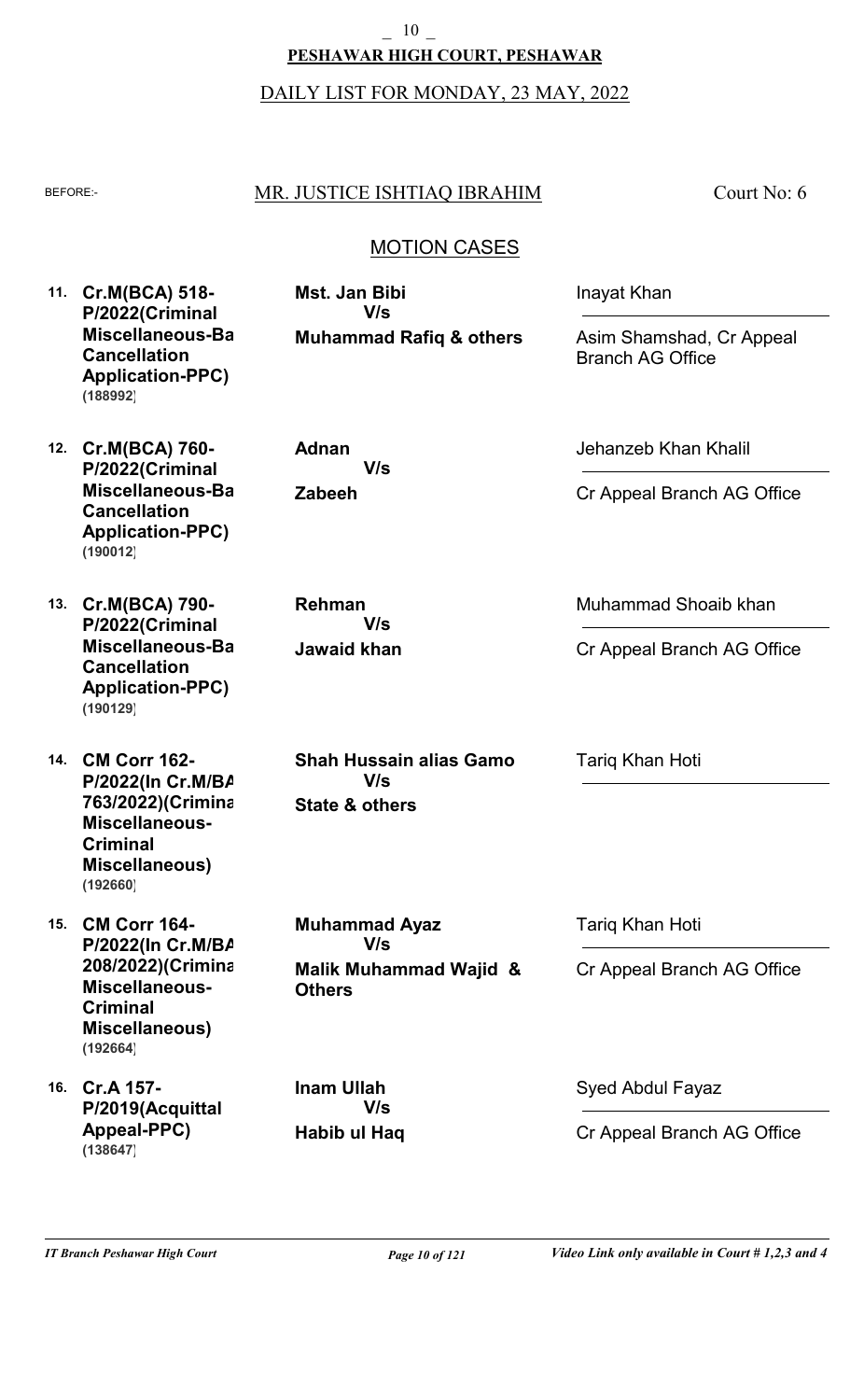# **PESHAWAR HIGH COURT, PESHAWAR** \_ 11 \_

DAILY LIST FOR MONDAY, 23 MAY, 2022

### BEFORE: MR. JUSTICE ISHTIAQ IBRAHIM

**Muhammad Zahid**

**V/s**

**Zahid Muhammad**

**V/s**

**Shamshad khan**

**Muhammad shafiq**

**V/s**

**Arsalan Rasheed**

**V/s**

**Muhammad Yousaf Khan**

**State**

Court No: 6

### MOTION CASES

**17. Cr.A 628- P/2020(model court (criminal))(Acquitt al Appeal-PPC) (164902)**

**18. Cr.A 52-P/2021 With CM 26/2021(model court (criminal))(Acquitt al Appeal-PPC) (171321)**

**19. Cr.A 288- P/2021(model court (criminal))(Acquitt al Appeal-PPC) (174410)**

**20. Cr.A 493- P/2021(model court (criminal))(Acquitt al Appeal-PPC) (176961)**

**21. Cr.A 520- P/2021(model court (criminal))(Acquitt al Appeal-PPC) (177266)**

**22. Cr.A 798- P/2021(Acquittal Appeal-PPC) (181382)**

**Nisar Muhammad & Others Aziz ur Rehman V/s**

**Tahir Nawaz**

**Waseem Raza**

**V/s**

**Muhammad Arshad & others**

Syed Zubair Shah (Mardan)

Muhammad Farooq Shah

Cr Appeal Branch AG Office

Cr Appeal Branch AG Office

Hassan Muhammad Shinwari

Cr Appeal Branch AG Office

Alam Sher Khan Afridi

Cr Appeal Branch AG Office

Muhammad Amin Khattak Lachi

Cr Appeal Branch AG Office

Zafar Ali Khan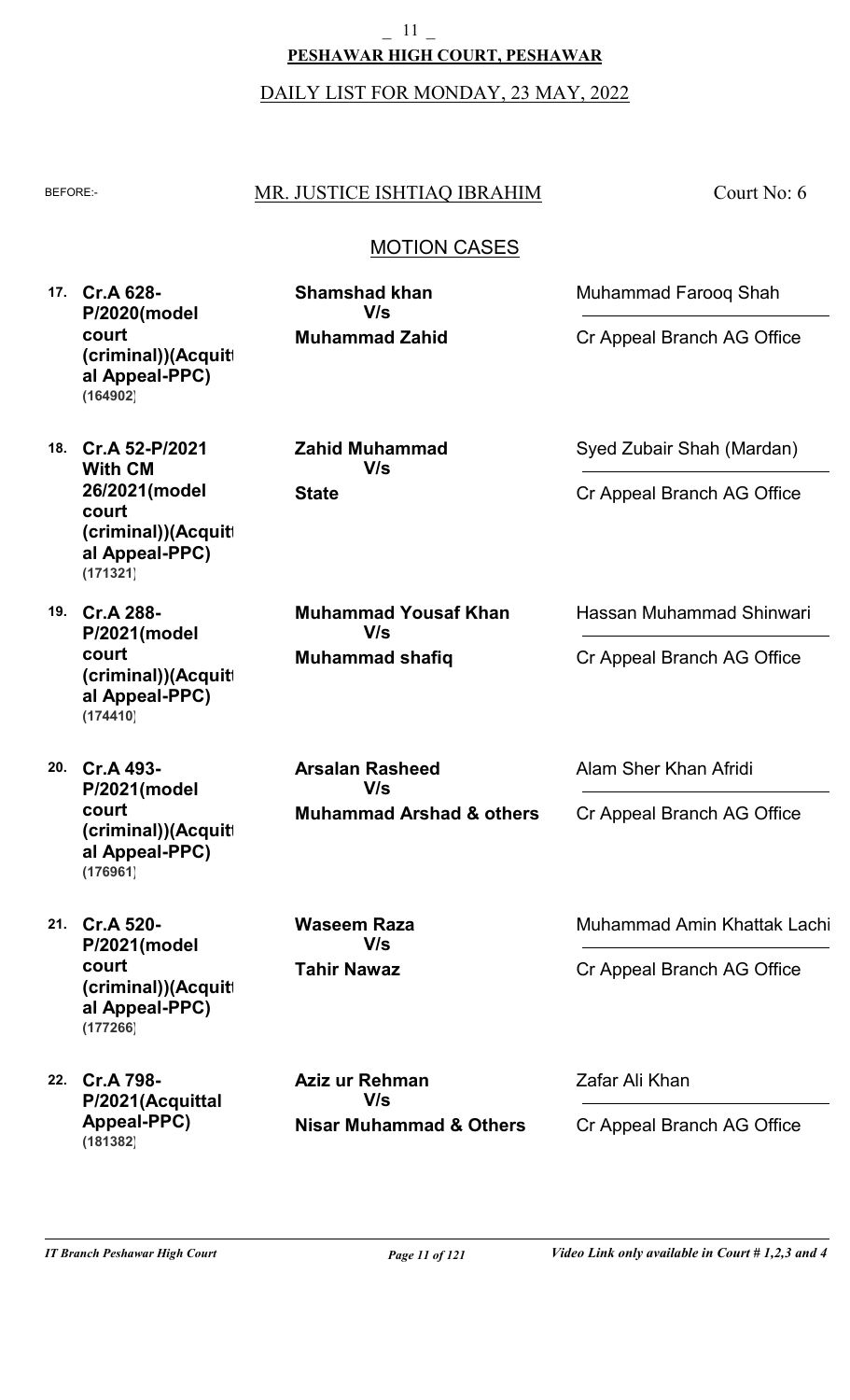#### $\frac{12}{}$

#### **PESHAWAR HIGH COURT, PESHAWAR**

# DAILY LIST FOR MONDAY, 23 MAY, 2022

### BEFORE: MR. JUSTICE ISHTIAQ IBRAHIM

Court No: 6

### NOTICE CASES

| 1 <sub>1</sub> | Cr.A 471-<br>P/2015(Senior<br>$Part)$ (-)<br>(88540)                                                                                                              | <b>Bismillah Khan</b><br>V/s | Jalalud Din Akbar Azam                               |
|----------------|-------------------------------------------------------------------------------------------------------------------------------------------------------------------|------------------------------|------------------------------------------------------|
|                |                                                                                                                                                                   | Rafi ullah and another       | Syed Abdul Fayaz, Nosheen<br>Ahmad, AG KPK           |
| j              | Cr.R 68/2016 With CrN Mst. Dilbar, Jan                                                                                                                            |                              | Jalaluddin Akbar Azam Khan Ga                        |
|                | 522/2021                                                                                                                                                          | Rafi Ullah and another       | Nosheen Ahmad, Cr Appeal<br><b>Branch AG Office</b>  |
| ij.            | Cr.A 306/2016 5 years Rafiullah<br>RI fine 1 lac (on bail                                                                                                         | V/s<br>The State and another | Syed Abdul Fayaz, Obaidullah<br>Anwar                |
|                | (No. 01 on list                                                                                                                                                   |                              | AG KPK, Jalal Ud Din Akbar<br>Azam Khan (Gara)       |
| 2.             | Cr.M(BA) 926-<br>P/2022(113 kg                                                                                                                                    | <b>Doctor Khan</b><br>V/s    | Asghar Ali Khan                                      |
|                | charas)(Criminal<br>Miscellaneous-Ba<br><b>Application-</b><br><b>Narcotics</b> )<br>(190648)                                                                     | The State and another        | Cr Appeal Branch AG Office                           |
| 3.             | Cr.M(BA) 1231-<br><b>P/2022 With Cr.M</b>                                                                                                                         | Noor ul Haq<br>V/s           | Zohra Durrani                                        |
|                | 67/2022(96 Kg<br><b>Heroin, 50.170 Kg</b><br>chars, 57.9 Kg<br>Opium)(Criminal<br><b>Miscellaneous-Ba</b><br><b>Application-</b><br><b>Narcotics)</b><br>(191697) | <b>State</b>                 | <b>Tariq Kakar, Special Prosecutor</b><br><b>ANF</b> |
| 4.             | Cr.M(BA) 1295-<br>P/2022(182 gram                                                                                                                                 | <b>Syed Adil Shah</b><br>V/s | <b>Wahid Khan</b>                                    |
|                | Ice)(Criminal<br>Miscellaneous-Ba<br><b>Application-</b><br><b>Narcotics)</b><br>(191939)                                                                         | <b>State</b>                 | Cr Appeal Branch AG Office                           |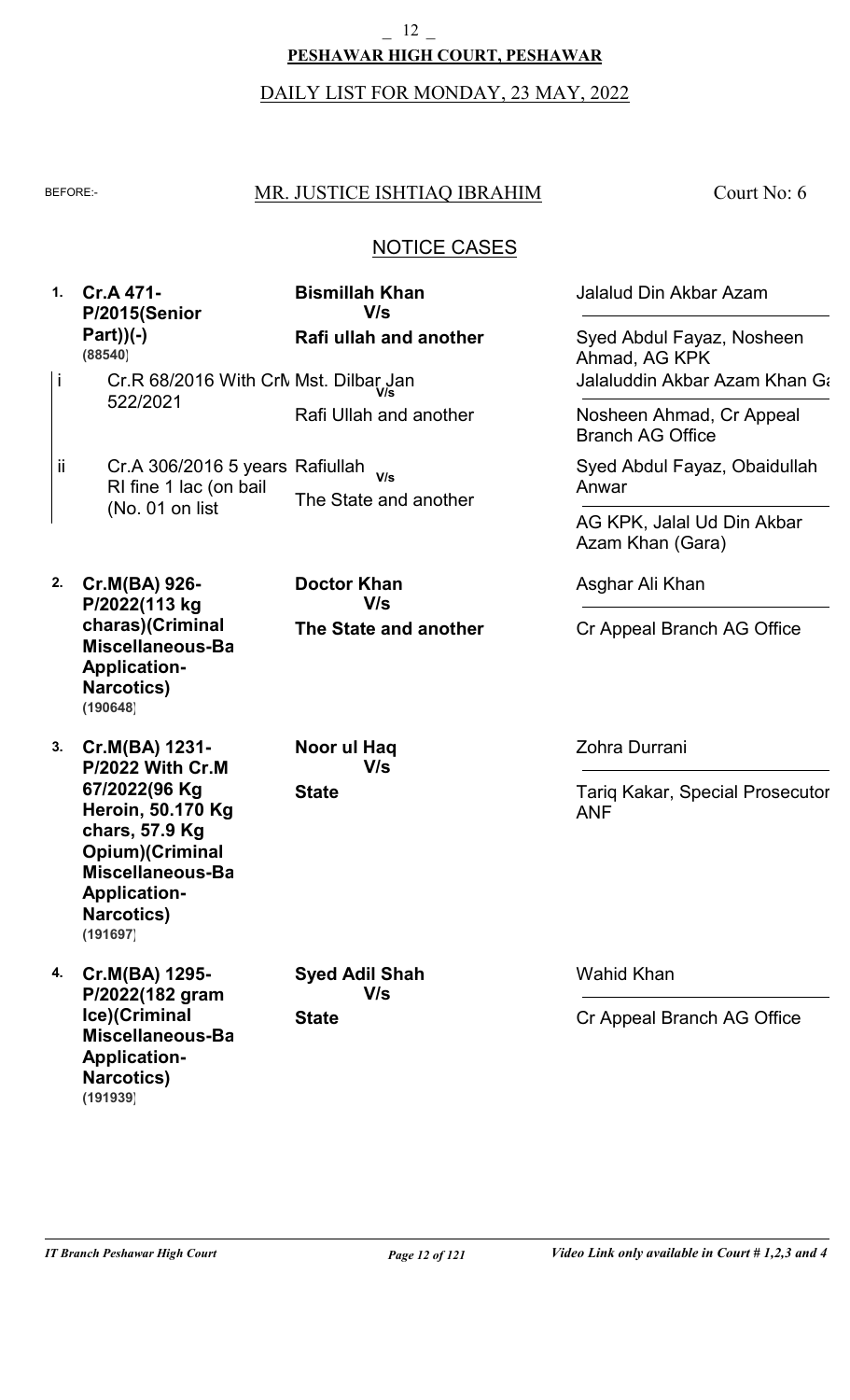### DAILY LIST FOR MONDAY, 23 MAY, 2022 **PESHAWAR HIGH COURT, PESHAWAR** 13

### BEFORE: MR. JUSTICE ISHTIAQ IBRAHIM

**Akhunzada Amjid Habib**

**V/s**

Court No: 6

### NOTICE CASES

**5. Cr.M(BA) 1333- P/2022(2310 gm chars, 10 gm Ice)(Criminal Miscellaneous-Bail Application-Narcotics) (192080)**

**6. Cr.M(BA) 1354- P/2022(3436 gm Heroin)(Criminal Miscellaneous-Bail Application-Narcotics) (192144)**

**7. Cr.M(BA) 1423- P/2022(Criminal Miscellaneous-Bail Application-Special Laws) (192477)**

**8. Cr.M(BA) 1425- P/2022(359 gm Ice)(Criminal Miscellaneous-Bail Application-Narcotics) (192488)**

**9. Cr.A 762- P/2017(converted from wp 603- P/2014 into Cr.A)(Short Sentence-illegal disposession Act) (118156)**

**The State Noor Muhammad V/s**

**State**

**State Nooras Khan & another V/s**

**State Arshad Ali V/s**

**Dr. Saeed ur Rehman etc (Date By Court) Parvez Akhtar etc V/s**

Malik Mushtaq Ahmad

Mohammad Wahid Meraj

Cr Appeal Branch AG Office

Cr Appeal Branch AG Office

Muhammad Ilyas Orakzai

Cr Appeal Branch AG Office

Sahibzada Arshad Ali

Cr Appeal Branch AG Office

Zia ur Rahman Khan (Sr).

Muhammad Tariq Afridi, Shaibe Khan, AG KPK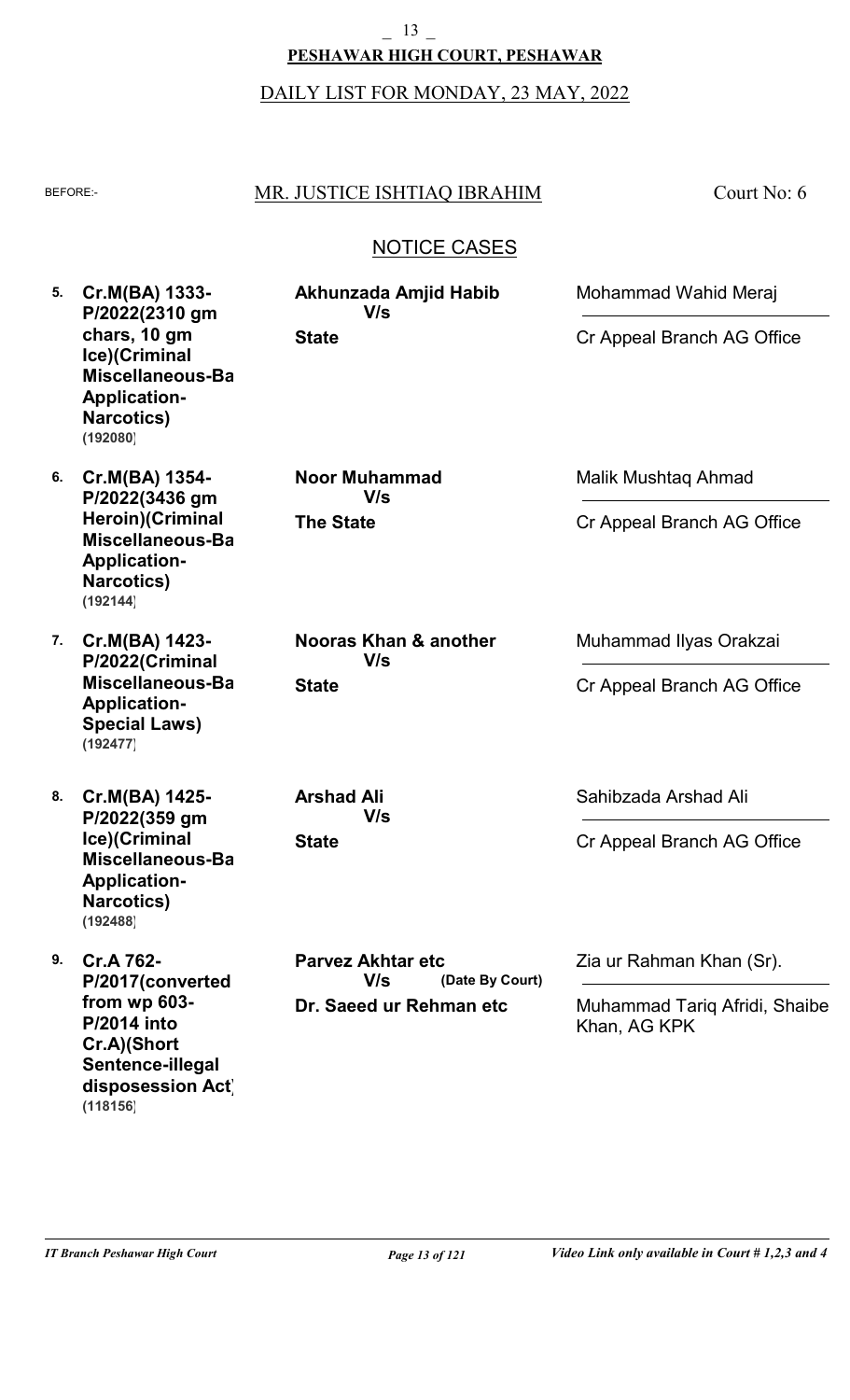DAILY LIST FOR MONDAY, 23 MAY, 2022

### BEFORE: MR. JUSTICE ISHTIAQ IBRAHIM

Court No: 6

### NOTICE CASES

**10. Cr.A 346- P/2018(converted from wp 1535- P/2016 into Cr.A)(-) (124383)**

**Bahadar khan Ajmal khan V/s**

Muhammad Taif Khan, Adnan Khattak

AG KPK, S.M Fahim Rafique (Mardan)

**11. Cr.A 333-P/2019(-) (140776)**

**The State Anwar Hussain V/s**

Muzammil Khan

Muhammad Fakhre Alam Jagra, AG KPK

Saeed Shah Bokhari (Kohat)

Irfan Ali Yousafzai, Cr Appeal

**12. Cr.A 411- P/2019(FATA Converted Appeal)(Short Sentence-PPC) (141057)**

**13. Cr.A 1374-P/2019( 04 years, Fine Rs.20,000/-)(-) (151884)**

**14. Cr.A 1534-**

**(153473)**

**P/2019(Short Sentence-Anti Corruption)**

Cr.A 1535/2019

**The State**

**Sohbat Khan**

**V/s**

**The State**

The State

i Cr.A 1535/2019 Muhammąd Hassan

**The State Wakil V/s**

**Muhammad Hassan**

**V/s**

**(Date By Court)**

Malik Nasruminullah, Muhamma

Ismail Mohmand, Muhammad

Cr Appeal Branch AG Office

Gul Rehman Mohmand

Naeem (Mardan)

Branch AG Office

Cr Appeal Branch AG Office

Gul Rehman Mohmand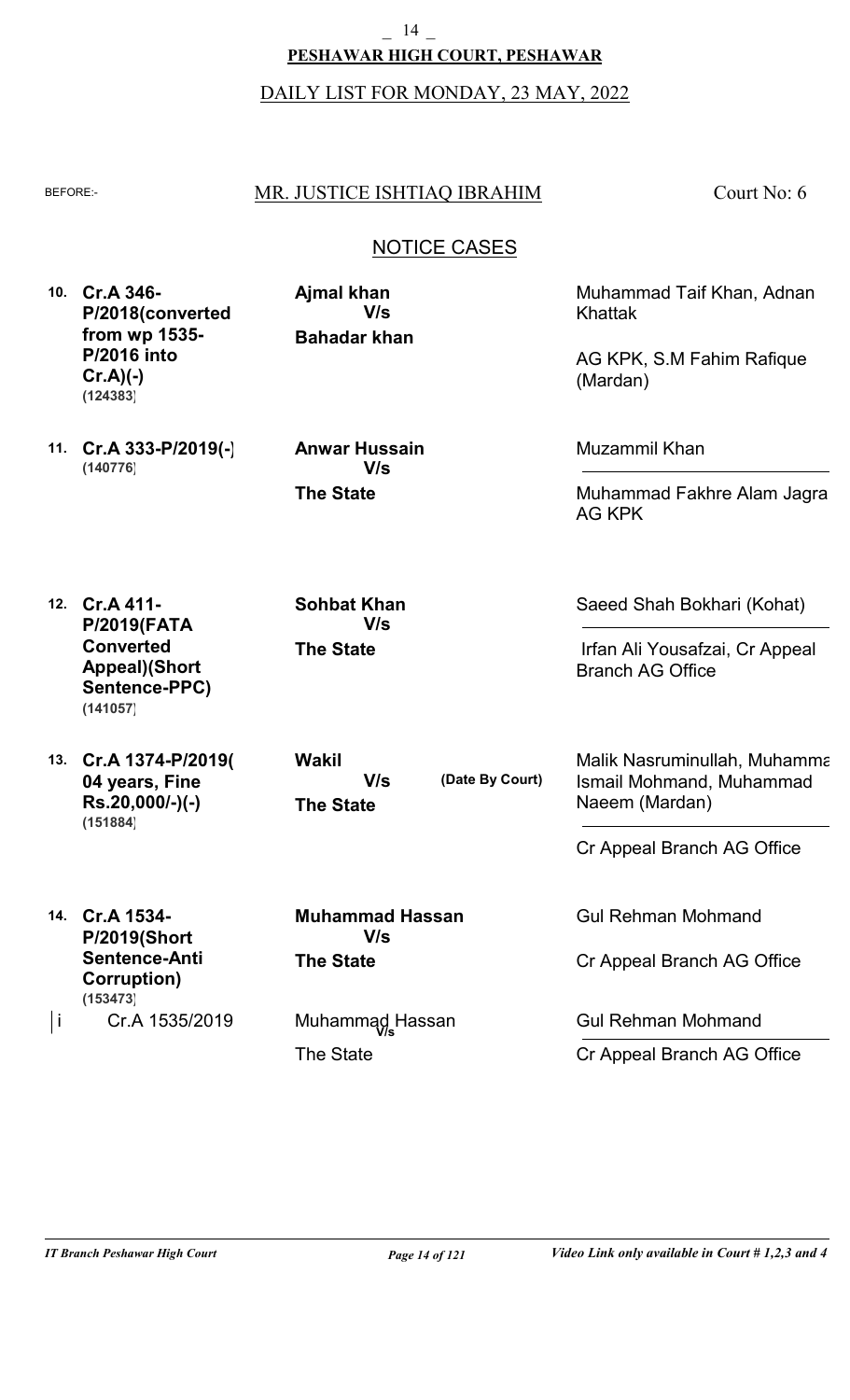**PESHAWAR HIGH COURT, PESHAWAR**  $15$ 

DAILY LIST FOR MONDAY, 23 MAY, 2022

| <b>BEFORE:-</b> |                                                                                                                                  | MR. JUSTICE ISHTIAQ IBRAHIM                                                                            | Court No: 6                                                              |
|-----------------|----------------------------------------------------------------------------------------------------------------------------------|--------------------------------------------------------------------------------------------------------|--------------------------------------------------------------------------|
|                 |                                                                                                                                  | <b>NOTICE CASES</b>                                                                                    |                                                                          |
|                 | 15. Cr.A 112-P/2021(-)<br>(172172)                                                                                               | <b>Zarshad &amp; Others</b><br>V/s<br>(Date By Court)<br><b>Muhammad Ismail</b>                        | Muhamamd Sajid Khan (Swabi)<br>Cr Appeal Branch AG Office,               |
| İ               | Cr.R 24/2021                                                                                                                     | Muhammad Ismail<br>Zarshad                                                                             | Naveed Ali (Mardan)<br>Nigar Muhammad Khan (Marda<br>Naveed Ali (Mardan) |
| 16.             | Cr.A 165-P/2021<br><b>WITH CR.M NO</b><br>98/2021(Short<br>Sentence-<br><b>Consumer</b><br>Courts)<br>(172692)                   | <b>Assitant Director Scholarship</b><br><b>KP</b><br>V/s<br>(Date By Court)<br><b>Shahzeb Khan etc</b> | Barrister Syed Muhammad Shal<br><b>Mehtab Sikandar</b>                   |
| 17.             | Cr.A 394-<br><b>P/2021(Short</b><br>Sentence-<br><b>Superdari/Return</b><br>of vehicle)<br>(175512)                              | <b>Inayat Ullah</b><br>V/s<br><b>State</b>                                                             | Shah Nawaz Khan<br>Cr Appeal Branch AG Office                            |
|                 | 18. Cr.A 615-<br>P/2021(model<br>court<br>(criminal))(Short<br><b>Sentence-Arms</b><br><b>Ordinance/Arms</b><br>Act)<br>(178487) | <b>Muhammad Wali</b><br>V/s<br>State & another                                                         | Sahibzada Riazatul Haq<br>Cr Appeal Branch AG Office                     |
| 19.             | Cr.A 719-<br><b>P/2021(Short</b><br>Sentence-PPC)<br>(179941)                                                                    | <b>Sareer Khan &amp; others</b><br>V/s<br><b>State</b>                                                 | Astaghfirullah<br>Cr Appeal Branch AG Office                             |
| j               | Cr.A 1135/2021                                                                                                                   | <b>State</b><br>V/s<br>Sareer Khan alias Babar & others                                                | <b>AG KPK</b><br>Cr Appeal Branch AG Office                              |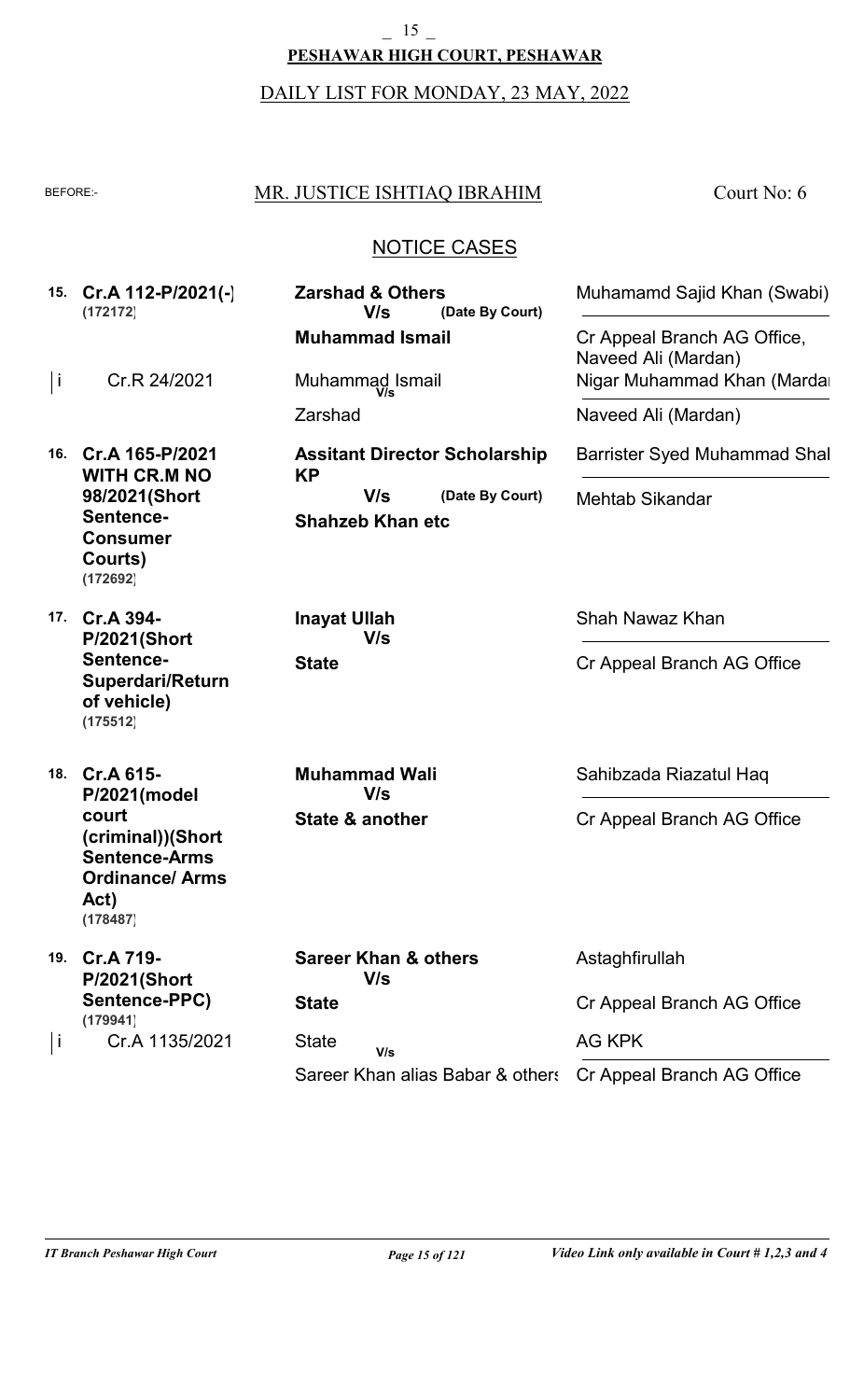**PESHAWAR HIGH COURT, PESHAWAR** \_ 16 \_

DAILY LIST FOR MONDAY, 23 MAY, 2022

#### BEFORE:- MR. JUSTICE ISHTIAQ IBRAHIM

Court No: 6

### NOTICE CASES

**(Date By Court)**

**20. Cr.A 788- P/2021(Short Sentence-Superdari/Return of vehicle) (181158)**

**State Ajmal Saeed Khan V/s**

**Niaz Ali & other**

**V/s**

**Salah ud Din**

**Mst. Busri Bibi & others**

**Abdul Samad & Others**

**V/s**

Akbar Yousaf Khalil, Faheem Ul Akhunzada

Muhammad Abid Khan (Swabi).

Cr Appeal Branch AG Office

Cr Appeal Branch AG Office

**21. Cr.A 824- P/2021(Short Sentence-illegal disposession Act) (182119)**

**22. Cr.A 930- P/2021(Short Sentence-Illegal Dispossession) (183695)**

**23. Cr.A 1004- P/2021(Short Sentence-Superdari/Return of vehicle) (184576)**

**24. Cr.A 218- P/2022(Short Sentence-PPC) (189689)**

**The STate Murad Ali V/s**

**Fazal Raziq & another Jawad Ahmad V/s**

Akbar Ali

Tayyab Zaman Khan, Cr Appeal Branch AG Office

Fayaz Anwar (Nowshehra)

Cr Appeal Branch AG Office

Mehtab Sikandar

Naqeeb Ullah Khalil, Cr Appeal Branch AG Office

Muhammad Ayaz Majid, Salman Khan

Cr Appeal Branch AG Office

**25. Cr.A 283- P/2022(Criminal Appeal-Short Sentence) (190550)**

**The State and another Abdur Rahim V/s**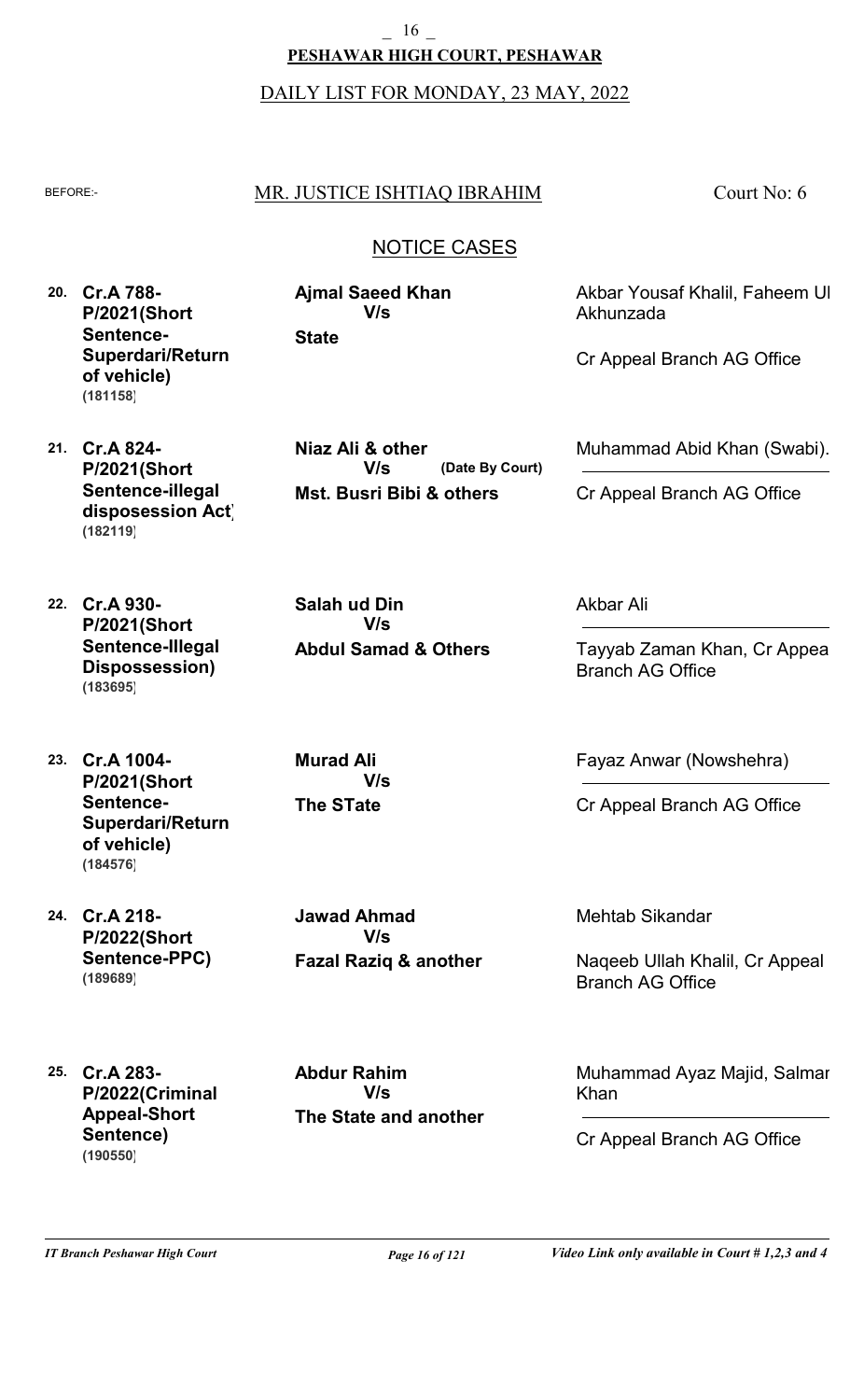**PESHAWAR HIGH COURT, PESHAWAR** \_ 17 \_

DAILY LIST FOR MONDAY, 23 MAY, 2022

#### BEFORE:- MR. JUSTICE ISHTIAQ IBRAHIM

Court No: 6

### NOTICE CASES

**(Date By Court)**

**26. Cr.A 338- P/2022(Criminal Appeal-Short Sentence) (191217)**

**State & others Anwar Zeb V/s**

Arif Rasool (Mardan)

Cr Appeal Branch AG Office

**27. Cr.A 42- P/2018(Senior Part)(-) (120344)**

**Shah Jahan etc Anar Gul etc V/s**

Taimoor Khan

Syed Rifaqat Shah, AG KPK

**28. Cr.M/Q 33- P/2021(Criminal Miscellaneous-Quashment-Orders) (175010)**

**29. Cr.M/Q 35-P/2021 With Office Objection No . 10(Model Court (Criminal))(Crimin al Miscellaneous-Quashment-Orders) (175304)**

**30. Cr.M/Q 1-P/2022 With Cr.M 01 p/2022(Criminal Miscellaneous-Quashment -FIR) (187003)**

**State Muhammad Arif V/s**

**State & others**

**Nadar hussain Zamrad**

**V/s**

**The State and others Maulana Tayab and others V/s**

S Shakil Khan Gillani

Abid Ullah (Nowshera), Cr Appe Branch AG Office

Hafiz Fazal Rahim (Islamabad)

Cr Appeal Branch AG Office

Abdul Lateef Afridi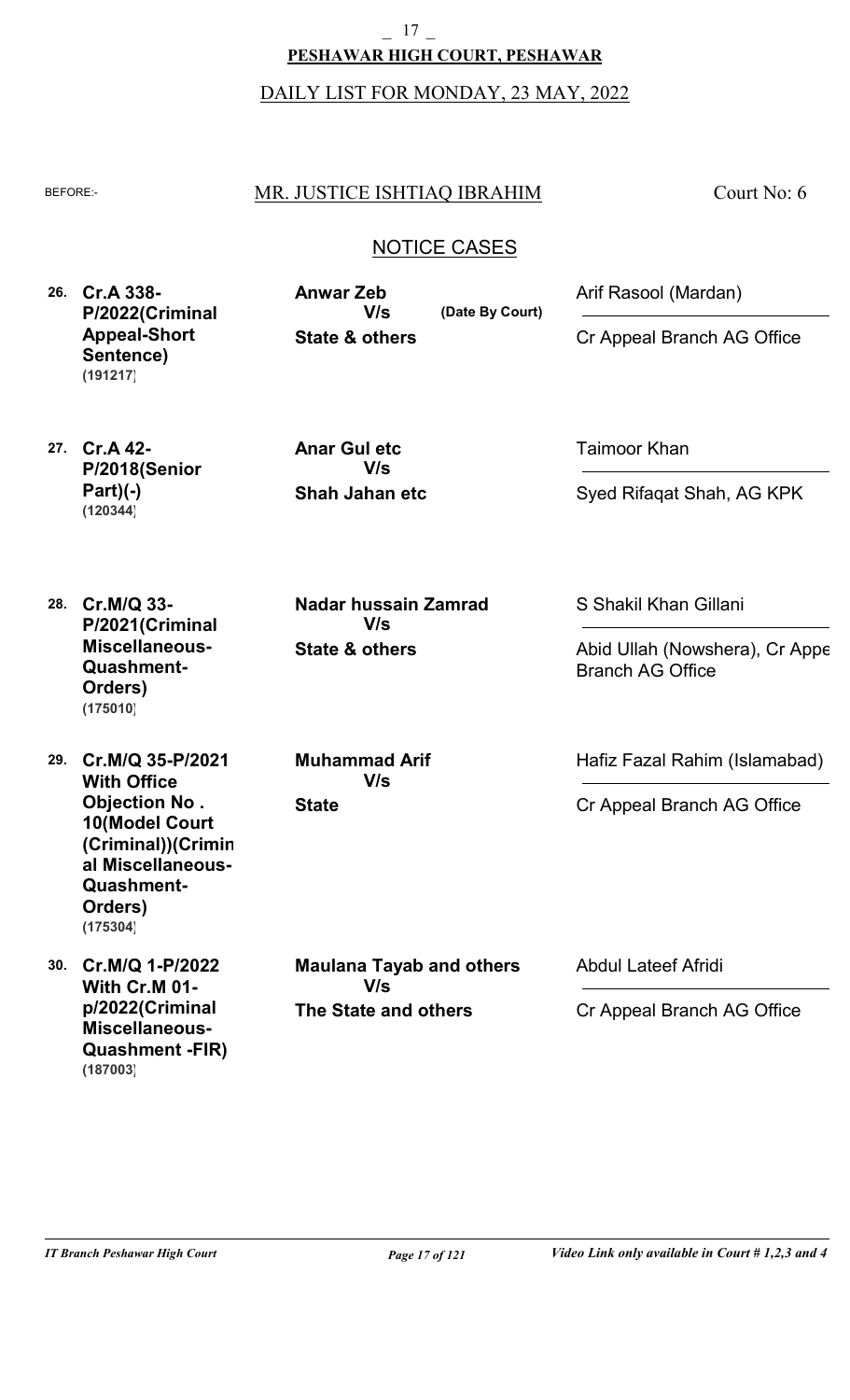### **PESHAWAR HIGH COURT, PESHAWAR** \_ 18 \_

DAILY LIST FOR MONDAY, 23 MAY, 2022

### BEFORE: MR. JUSTICE ISHTIAQ IBRAHIM

Court No: 6

### NOTICE CASES

**31. Cr.M/Q 23- P/2022(Return of Vehicle)(Criminal Miscellaneous-Quashment-Others) (190036)**

- **32. Cr.M(BCA) 2039- P/2019(Criminal Miscellaneous-Bail Cancellation Application-PPC) (145841)**
- **33. Cr.M(BCA) 1005- P/2020(20.400 KG Charas)(Criminal Miscellaneous-BCA-Narcotics) (160268)**

**34. Cr.M(BCA) 121- P/2021(Criminal Miscellaneous-Bail Cancellation Application-PPC)** Cr.M(BCA) 104/2021 **(171017)**

**Raheem Ullah State (ANF) V/s**

**State**

**Sanzal Khan**

**V/s**

**V/s**

**Sadiq**

**Parveen**

**Syed Iqbal Hussain Syed Muntazir Ali Shah V/s**

Syed Gulab Hussain i Cr.M(BCA) 104/2021 Syed Muntazir Ali Shah

**35. Cr.M(BCA) 3478- P/2021(Criminal Miscellaneous-Bail Cancellation Application-PPC) (182763)**

**Aurangzeb Sheraz V/s** Abdul Lateef Afridi

Cr Appeal Branch AG Office, Ashfaq Ahmad

Hidayat Ullah Khan (Charsadda)

Cr Appeal Branch AG Office

Waqas Khan Chamkani, AG KP

Muhammad Atlas Khan

Saeed Shah Bokhari (Kohat), C Appeal Branch AG Office, Saif Ullah Mohib Kakakhel

Muhammad Atlas Khan

Cr Appeal Branch AG Office, Sa Ullah Mohib Kakakhel

Arbab Shabir Ahmad

Hussain Ali, Cr Appeal Branch / **Office**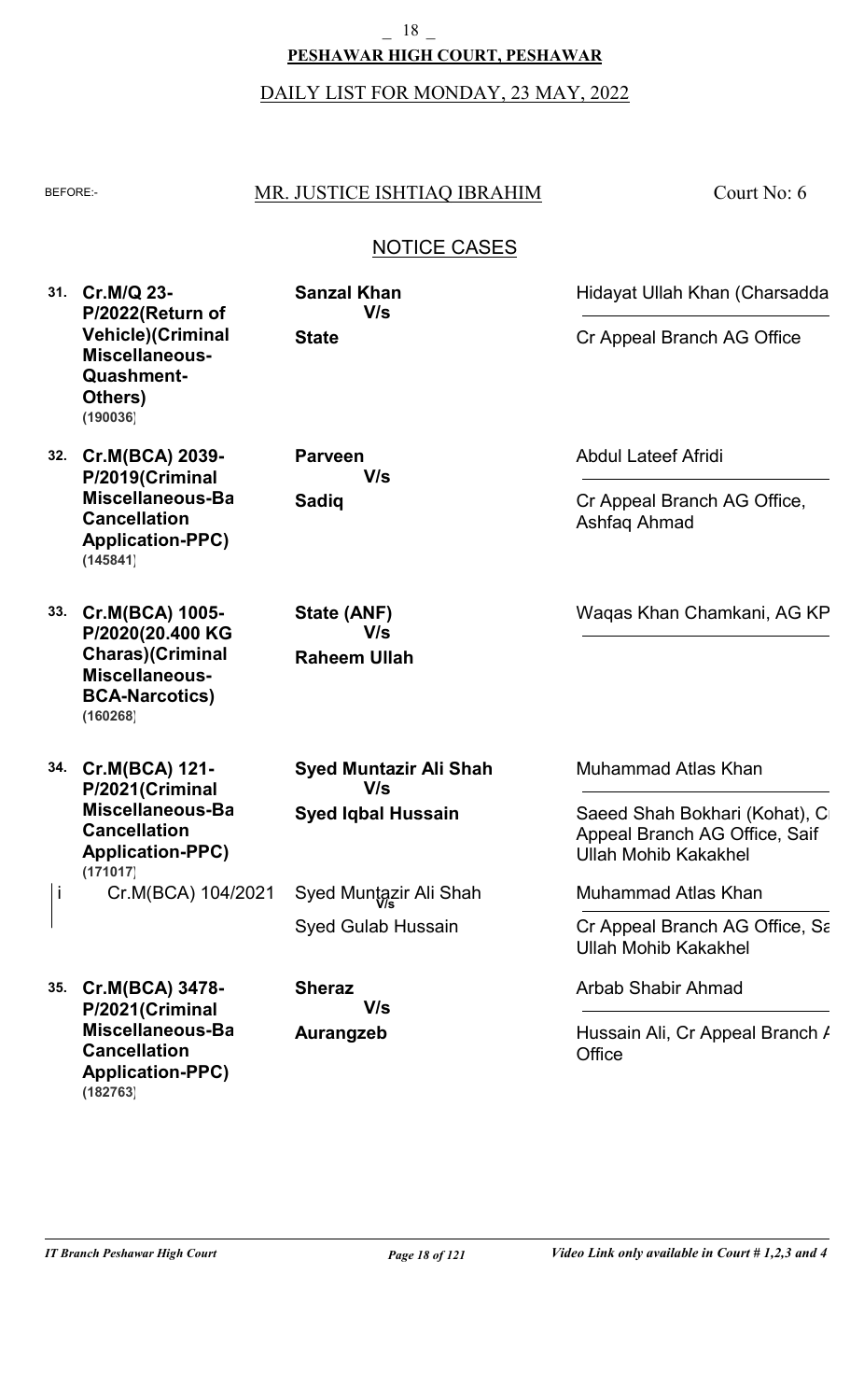### **PESHAWAR HIGH COURT, PESHAWAR** 19

DAILY LIST FOR MONDAY, 23 MAY, 2022

### BEFORE: MR. JUSTICE ISHTIAQ IBRAHIM

Court No: 6

### NOTICE CASES

**36. Cr.M(BCA) 3517- 37. Cr.M(BCA) 3522- P/2021 With Office Note dt: 25/09/2021(Crimin al Miscellaneous-Bail Cancellation Application-PPC) P/2021(Criminal Miscellaneous-Bail Cancellation Application-PPC) State & others Ishfaq & Others Noor Akbar Numan Ahmad** Taimur Haider Khan Arbab Shabir Ahmad Cr Appeal Branch AG Office Yousaf Shah Mohmand (Mardar Cr Appeal Branch AG Office **V/s V/s (182851)**

**38. Cr.R 24-P/2019(-) (138352)**

**(182867)**

**Hasnain Ubaid (Date By Court) Asif Shakoor V/s**

Muhammad Zarshad Khan (Nowshehra)

Cr Appeal Branch AG Office, Alamzeb Khan

**39. Cr.R 15- P/2021(Criminal Revision-Others) (171754)**

**Shabir Ahmed Khan Syed Tahir Hassan V/s**

Zahir Shah Marwat

Hassan Muhammad Shinwari

**40. Cr.R 77- P/2022(14842 gm chars)(Criminal Revision-Others) (191712)**

**State & others (Date By Court) Khan Shah V/s**

Amjid Noor Khan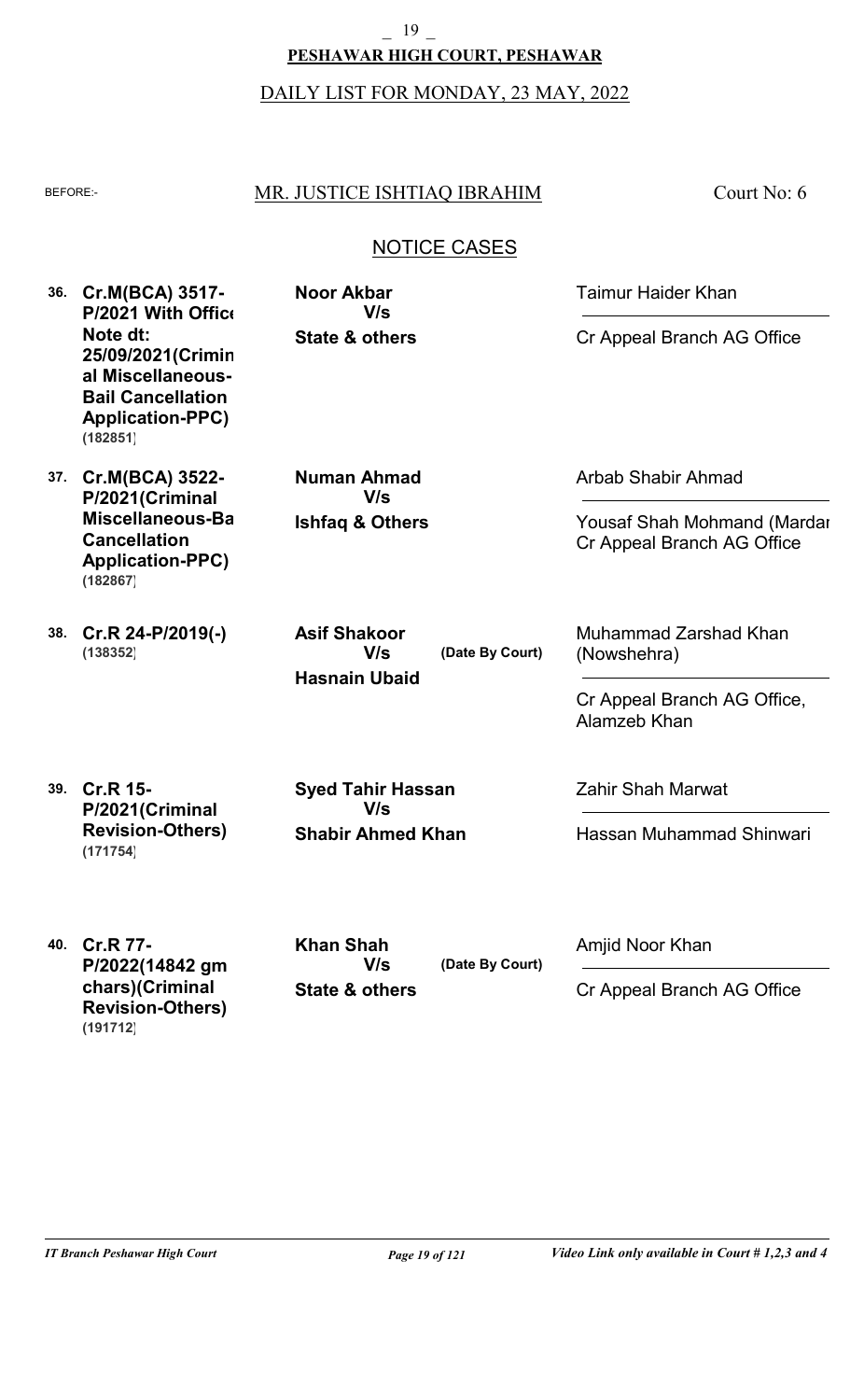**PESHAWAR HIGH COURT, PESHAWAR** \_ 20 \_

DAILY LIST FOR MONDAY, 23 MAY, 2022

#### BEFORE:- MR. JUSTICE ISHTIAQ IBRAHIM

Court No: 6

### NOTICE CASES

**41. W.P 3828-P/2021 With IR(Criminal-Quashment-Orders) (181769)**

**Nowshad & others Muhammad nawaz Khattak & others V/s**

Gohar Rehman Khattak

Muhammad Naveed Khan Afridi, Writ Petition Branch AG Office

**42. W.P 4573- P/2021(Criminal-Superdari) (184324)**

**State & others (Date By Court) Muhammad Owais Zahid V/s**

Adnan Khattak

Cr Appeal Branch AG Office

**43. Cr.A 340- P/2012(Acquittal)( -) (55477)**

**Naseem Akhtar and another Abdul Munaf V/s**

Alamzeb Khan

Syed Abdul Fayaz

Shabbir Hussain Gigyani

Barrister Amir Chamkani, Cr Appeal Branch AG Office

**44. Cr.A 348- P/2013(Acquittal)( Acquittal Appeal-PPC) (66161)**

**P/2016)(-)**

**(167425)**

**Mst. Fozia Tabbasum and another (Date By Court) Mst. Qurat ul Ain Alam V/s**

**45. Cr.A 27- D/2016(Transferre d vide TA 11- State etc (Date By Court) Muhammad Sibtain Shah V/s**

Cr.R 9/2016 Transferred vide TA 11- P/2016 State etc i Muhammad Sibtain Shah **V/s**

Cr.A 44/2016 Transferred vide TA 11- P/2016 Bashar Khan and another ii State through A.G KPK **V/s**

Asad Zeb Khan, Ghulam Hurr

Khan (D.I.Khan)

Imran Hashtnagar, Cr Appeal Branch AG Office Asad Zeb Khan, Ghulam Hurr Khan (D.I.Khan)

Alam Khan Adenzai, Cr Appeal Branch AG Office

Asad Zeb Khan, Cr Appeal Branch AG Office

Alam Khan Adenzai

*IT Branch Peshawar High Court Page 20 of 121 Video Link only available in Court # 1,2,3 and 4*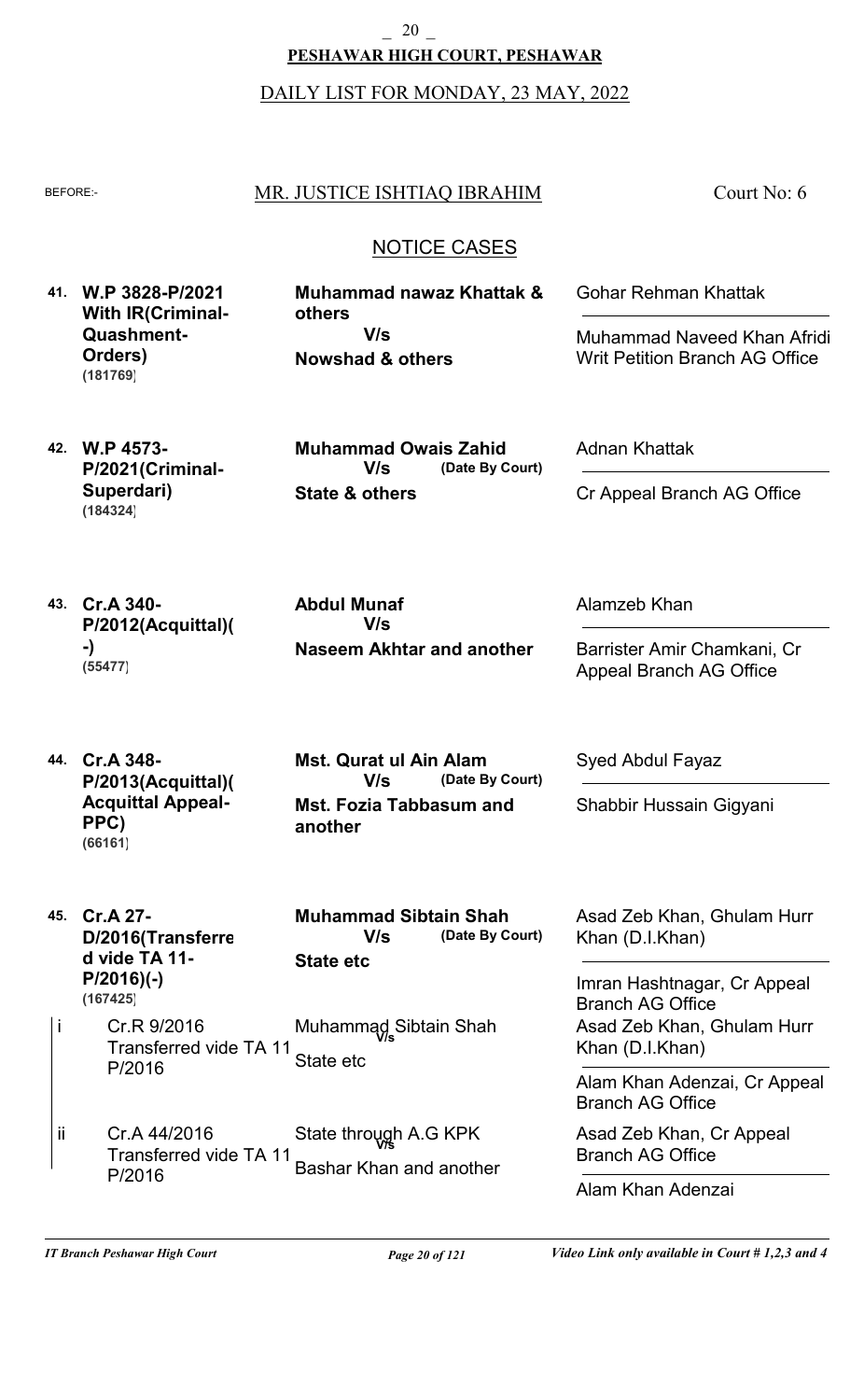DAILY LIST FOR MONDAY, 23 MAY, 2022

### BEFORE: MR. JUSTICE ISHTIAQ IBRAHIM

Court No: 6

### NOTICE CASES

**46. Cr.A 451- P/2019(Acquittal Appeal-PPC) (141274)**

**The State Sher Afsar V/s** Jehan Afsar Paindakhel

Cr Appeal Branch AG Office

**47. Cr.A 1453- P/2019(Consumer court)(-) (152572)**

**Kamran Khan (Date By Court) Nasir Mahmood V/s**

Ali Gohar Durrani

Abdul Rauf Rohaila, Naeem Kha (Nowshehra), KG Saber (Khan Ghulam Saber), Cr Appeal Bran AG Office

**48. Cr.A 933- P/2020(Acquittal Appeal-PPC) (168567)**

**State Zakir Hussain V/s**

Shah Faisal Utmankhel

Deputy Attorney General, Munsi Saeed

**49. Cr.A 1168- P/2021(Acquittal Appeal-PPC) (186168)**

**State & another Qari Habib ur Rehman V/s**

Shireen Khan Yousafzai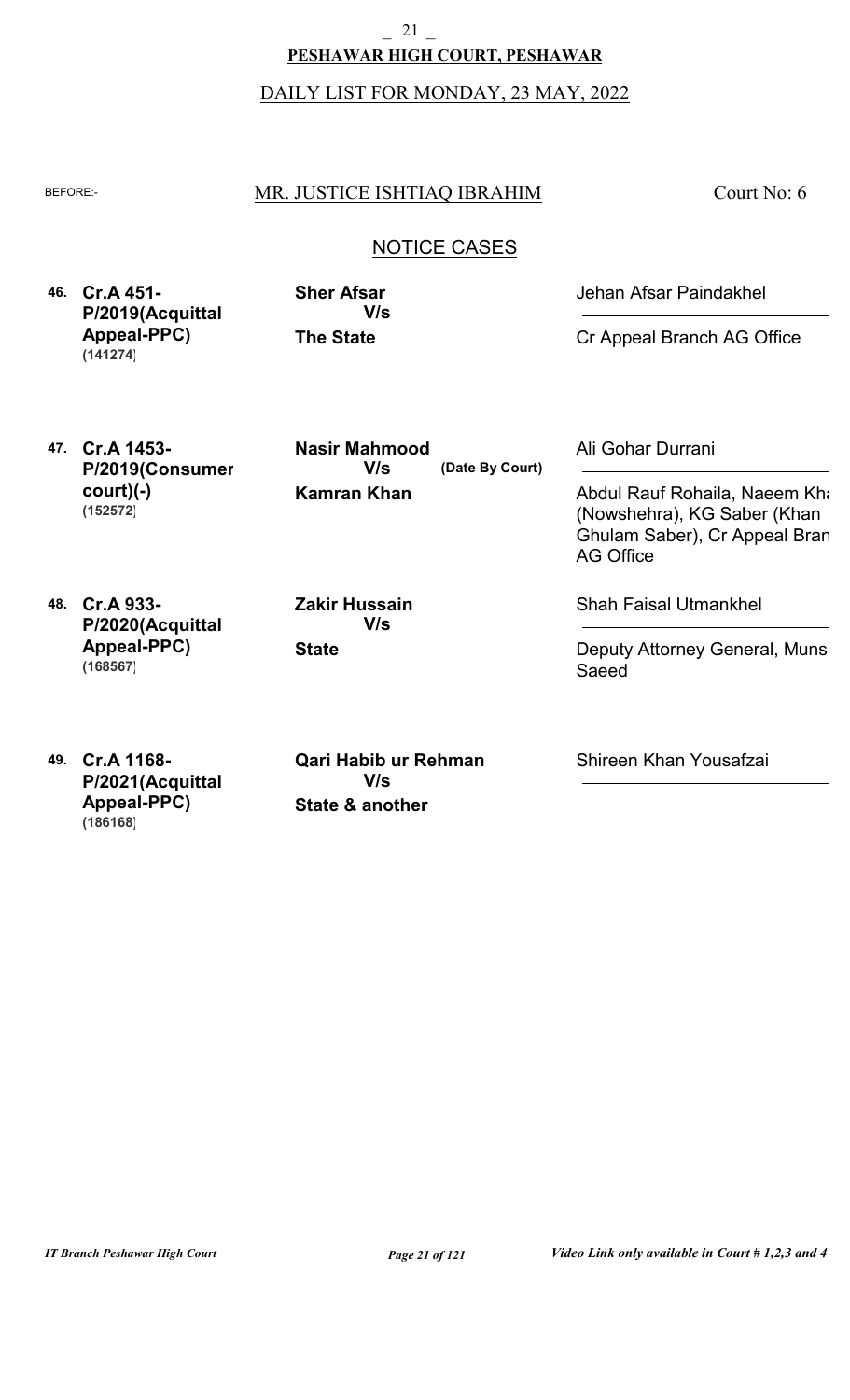## DAILY LIST FOR MONDAY, 23 MAY, 2022 **PESHAWAR HIGH COURT, PESHAWAR**  $2^2$

### BEFORE: MR. JUSTICE LAL JAN KHATTAK

Court No: 3

### MOTION CASES

| 1. | Cr.M(BCA) 4019-<br>P/2021(Criminal                                             | <b>Muhammad Sohail Khan</b><br>V/s                     | <b>Asim Shamshad</b>                   |
|----|--------------------------------------------------------------------------------|--------------------------------------------------------|----------------------------------------|
|    | Miscellaneous-Ba<br><b>Cancellation</b><br><b>Application-PPC)</b><br>(184350) | <b>Saleem Ullah Khan &amp; others</b>                  | Cr Appeal Branch AG Office             |
| j. | Cr.M(BCA) 3168/2021 Muhammad Sohail                                            |                                                        | Malik Zeeshan Khan                     |
|    |                                                                                | Amjid & other                                          | Cr Appeal Branch AG Office             |
| Ϊİ |                                                                                | Cr.M(BCA) 4023/2021 Muhammad Sohail Khan               | Asim Shamshad                          |
|    |                                                                                | Ahmad Wazir & another                                  | Cr Appeal Branch AG Office             |
| 2. | Cr.M(BCA) 4039-<br>P/2021(Criminal                                             | <b>Muhammad Iliyas</b><br>V/s<br>(Date By Court)       | Muhammad Sajid Khan (Swabi)            |
|    | Miscellaneous-Ba<br><b>Cancellation</b><br><b>Application-PPC)</b><br>(184411) | <b>Mst Nusrat</b>                                      | Cr Appeal Branch AG Office             |
| 3. | <b>CM Corr 160-</b><br>P/2022(In Cr.M/BA<br>$1353/2022$ )(-)<br>(192631)       | <b>Syed Irteza</b><br>V/s<br><b>State &amp; others</b> | Ishtiag ur Rehman (Kohat)              |
| 4. | <b>CM Corr 161-</b><br>P/2022(In Cr.M/BA<br>1003/2022)(Crimin                  | <b>Hasnain</b><br>V/s<br><b>State etc</b>              | Jalal Ud Din Akbar Azam Khan<br>(Gara) |
|    | al Miscellaneous-<br><b>Criminal</b><br><b>Miscellaneous)</b><br>(192639)      |                                                        | Cr Appeal Branch AG Office             |
| 5. | <b>C.R 173-</b><br>P/2022(Decree-<br><b>Recovery)</b>                          | <b>Aftab Khan</b><br>V/s<br><b>Murad Ali</b>           | Muhammad Hamayun Khan                  |

**(189099)**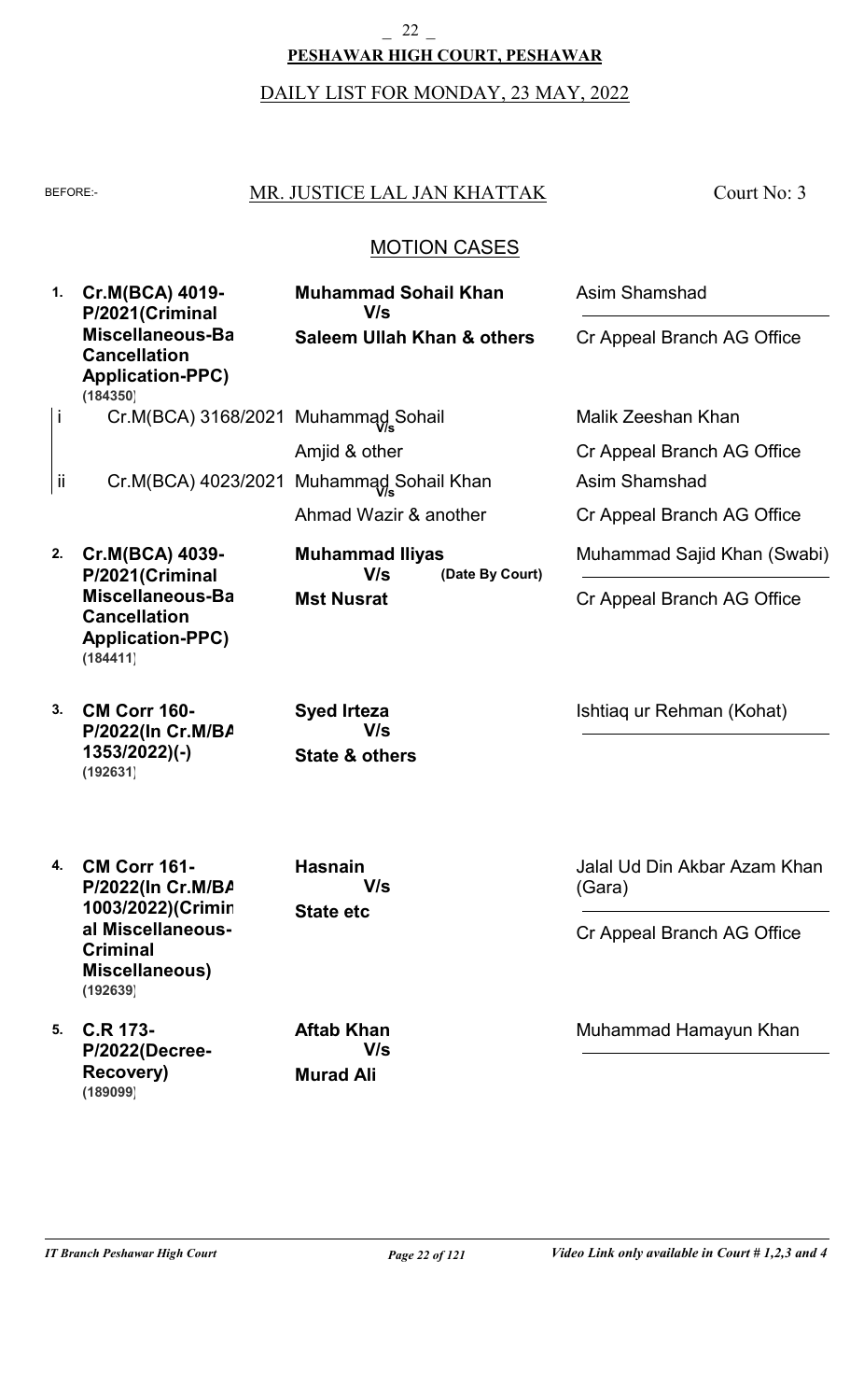#### **PESHAWAR HIGH COURT, PESHAWAR**  $\begin{array}{cc} 23 \end{array}$

### DAILY LIST FOR MONDAY, 23 MAY, 2022

#### BEFORE: MR. JUSTICE LAL JAN KHATTAK

Court No: 3

### MOTION CASES

| 6. | C.R 303-<br>P/2022(Orders-                                                                       | <b>Muhammad Yasir LDC BPS 11</b><br>V/s             | Amjad Ali (Mardan)                                          |
|----|--------------------------------------------------------------------------------------------------|-----------------------------------------------------|-------------------------------------------------------------|
|    | Others)<br>(190760)                                                                              | <b>Abdul Wali Khan University</b><br><b>Mardan</b>  |                                                             |
| j. | C.R 304/2022                                                                                     | Muhammad Arshad BPS 11                              | Amjad Ali (Mardan)                                          |
|    |                                                                                                  | Abdul Wali Khan University<br>Mardan                |                                                             |
| 7. | W.P 2593-                                                                                        | Mst. Zenab Bibi                                     | Muhammad Alamzeb Khan,                                      |
|    | P/2020(Converted<br>to Writ Petition                                                             | V/s<br><b>Musarrat shaheen</b>                      | Naveed Muhammad Sadiq                                       |
|    | from FAO 74-<br><b>P/2020 With CM</b><br>222/2020)(Family-<br><b>Final Judgment)</b><br>(161550) |                                                     | Saeed Roman                                                 |
|    | FAO 70/2020 With cm Habib Sher<br>218/2020                                                       |                                                     | Muhammad Alamzeb Khan, Sae                                  |
|    |                                                                                                  | <b>Musarat Shaheen</b>                              | Roman                                                       |
| 8. | W.P 4592-P/2021<br><b>With IR(Civil-</b>                                                         | <b>Syed Abid Shah</b><br>V/s                        | Zia Ullah Bacha (Mardan)                                    |
|    | Others)<br>(184389)                                                                              | <b>Abdul Wali Khan University</b><br><b>(AUKUM)</b> | Ali Gohar Durrani, Writ Petition<br><b>Branch AG Office</b> |

**9. W.P 1201- P/2022(Family-Final Judgment) (190506)**

**Shamim Khan Mst. Sabar Bibi V/s**

Gul Rahman Mohmand

Writ Petition Branch AG Office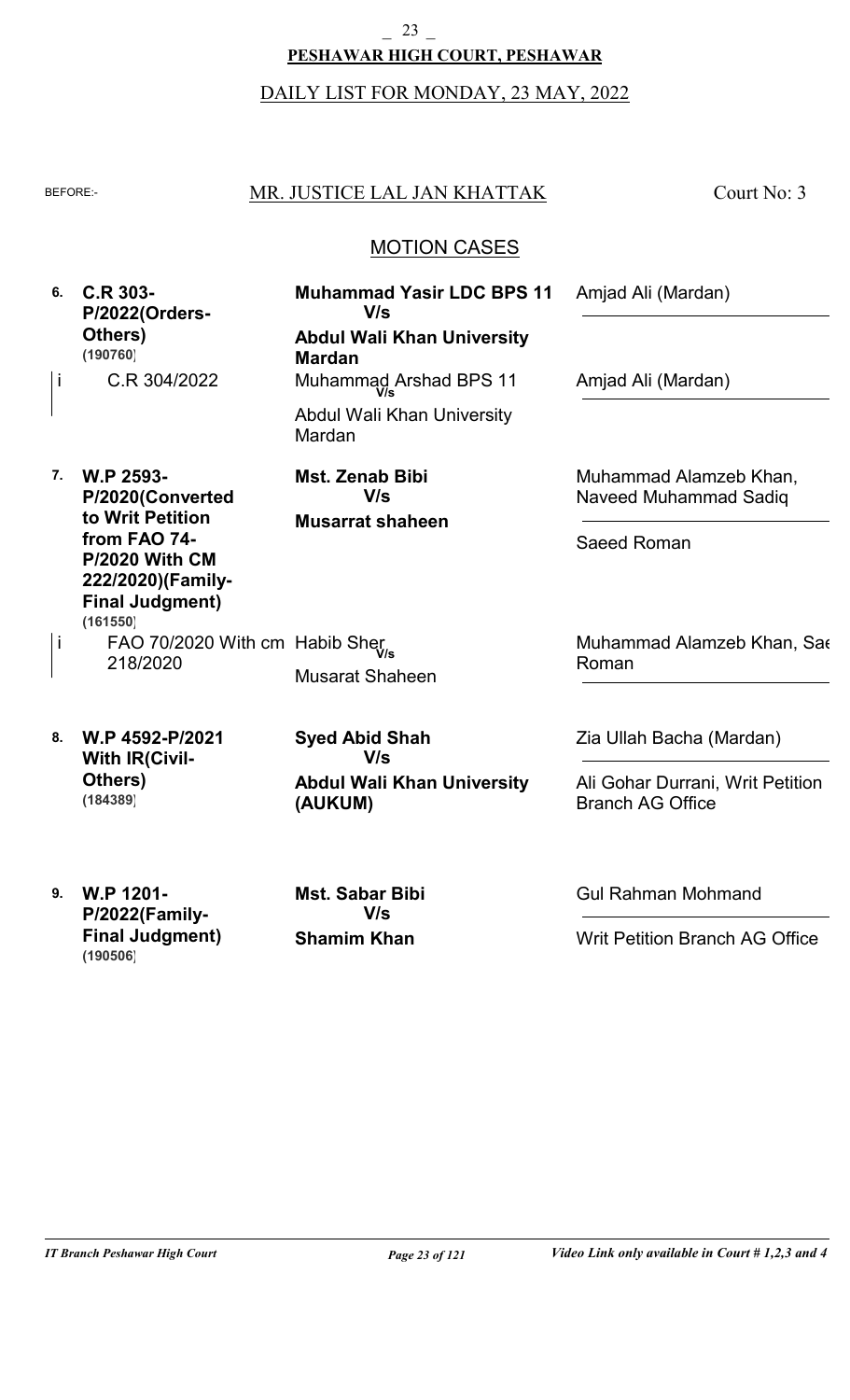**PESHAWAR HIGH COURT, PESHAWAR** 24

DAILY LIST FOR MONDAY, 23 MAY, 2022

#### BEFORE: MR. JUSTICE LAL JAN KHATTAK

Court No: 3

### MOTION CASES

**10. RFA 405-P/2021 With CM 688/2021 cm 335/2022(Regular First Appeal(RFA)-Land Acquisition) (185569)**

**Nawabzada Muhammad Nadir**

**Khan & others**

**PKHA & another**

**V/s**

# PRE-ADMISSION NOTICE

**11. Cr.R 66- P/2022(Criminal Revision-Others) (190846)**

**State (Date By Court) Muhammad Kausar V/s**

Syed Abdul Fayaz

Javaid Akhtar

Cr Appeal Branch AG Office

Civil Appeal Branch AG Office

| 12. | C.R 432-P/2016<br>(Declartion)(Agiar                                                                  | <b>Sher Afzal thorugh L.Rs</b><br>V/s<br>(Date By Court) | Saadullah Khan (Swabi)     |
|-----|-------------------------------------------------------------------------------------------------------|----------------------------------------------------------|----------------------------|
|     | st decree,<br><b>Deciration with</b><br>cm 1144/2017,<br>Stay on<br>$12.01.2018$ (-)<br>(99115)       | Muhammad Yahya Khan and<br><b>others</b>                 | Jehanzaib Khan Muhammadzai |
|     | W.P 2380/2016<br>Dispute property                                                                     | Naeem Ullah and others                                   | Saadullah Khan (Swabi)     |
|     |                                                                                                       | Muhammad Yahya Khan and<br>others                        | Jehanzeb Khan Muhammadzai  |
| 13. | $C.R 59-P/2018$<br><b>With CM</b>                                                                     | <b>Aziz Khan and Others</b><br>V/s                       | <b>Khalid Mahmood</b>      |
|     | 1088/2020 with<br>O/Note dt<br>05.03.2021*****GE<br><b>NERAL</b><br>ADJ******(Decree-<br>Declaration) | <b>Mst Shamim Akhtar and Others</b>                      | Muhammad Rustam Khan       |

**(121151)**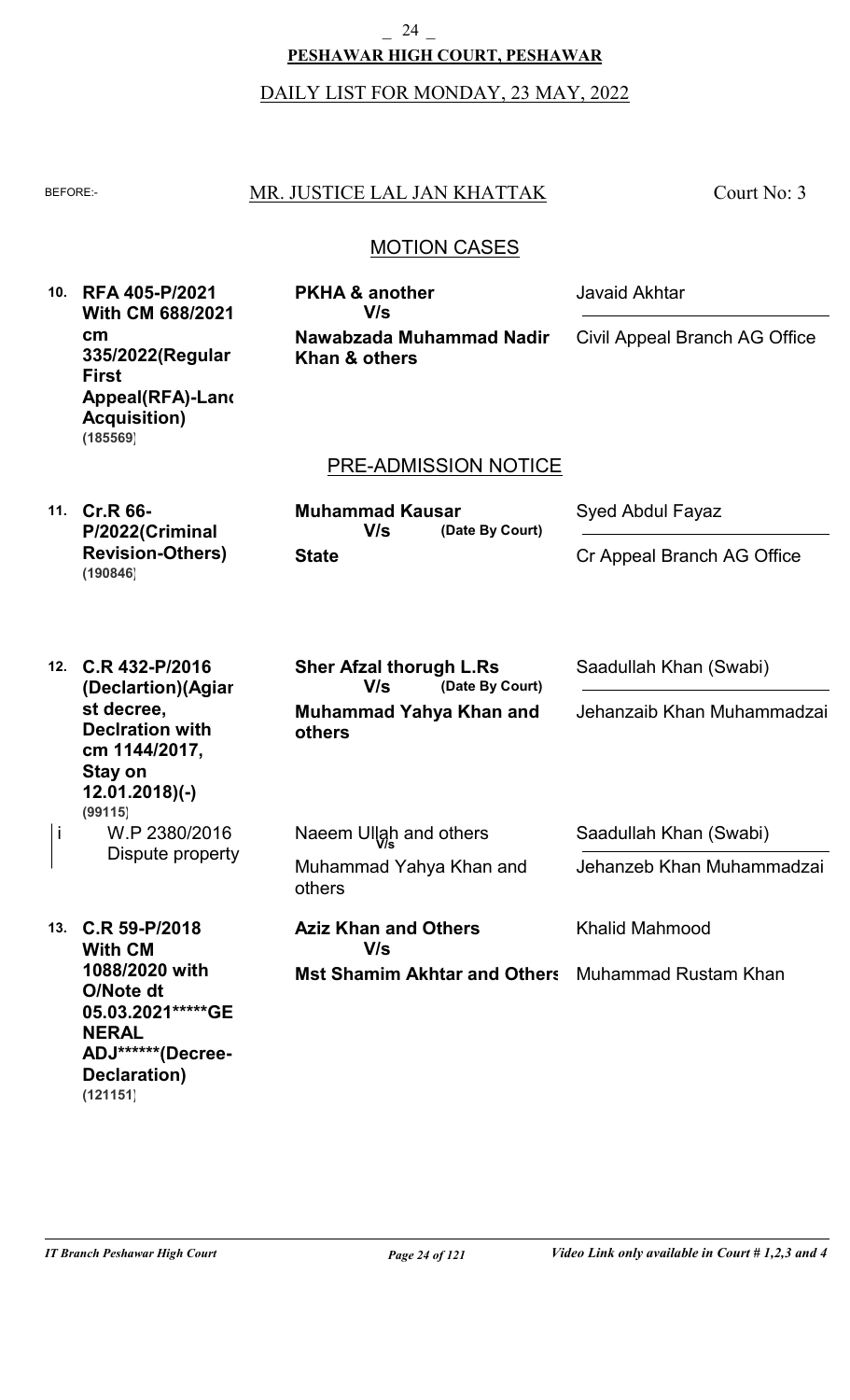**PESHAWAR HIGH COURT, PESHAWAR** \_ 25 \_

DAILY LIST FOR MONDAY, 23 MAY, 2022

### BEFORE: MR. JUSTICE LAL JAN KHATTAK

Court No: 3

### PRE-ADMISSION NOTICE

**14. C.R 524- P/2018(Decree-Possession) (129225)**

**Javed and Others Fazal Rabani V/s**

Jan Muhammad Khan

Waheed ur Rahman Akhtar Jan

**15. C.R 33- P/2021(Decree-Declaration) (171052)**

**Chairman NHA Alla ud Din Khan V/s**

Mukhtar Ahmad Maneri

Imran Khan Yousafzai.

Mazullah Barkandi

**16. C.R 994- P/2021(Orders-Possession) (185161)**

**Amtul Wahab & others (Date By Court) V/s**

**Nisar Muhammad & others**

**17. W.P 6736-P/2019 with IR(Family-Final Judgment) (153474)**

**Jan Sultan (Date By Court) Haji Saleem Khan V/s**

Jan Muhammad Khan Utmanzai

Misbah Ullah

**18. W.P 2657-P/2020 With cm 371/2021 cm 2227/2020(Civil-Others) (161715)**

**Saeed Khan etc Muhammad Naeem V/s**

Malik Muhammad Iqbal

Muhammad Idrees (Kohat).

**19. W.P 2808- P/2021(Family-Final Judgment) (178506)**

**Asif Hussain etc (Date By Court) Mst. Afsha Nosheen V/s**

Abid Ayub

Syed Ajmal Hussain, Writ Petitic Branch AG Office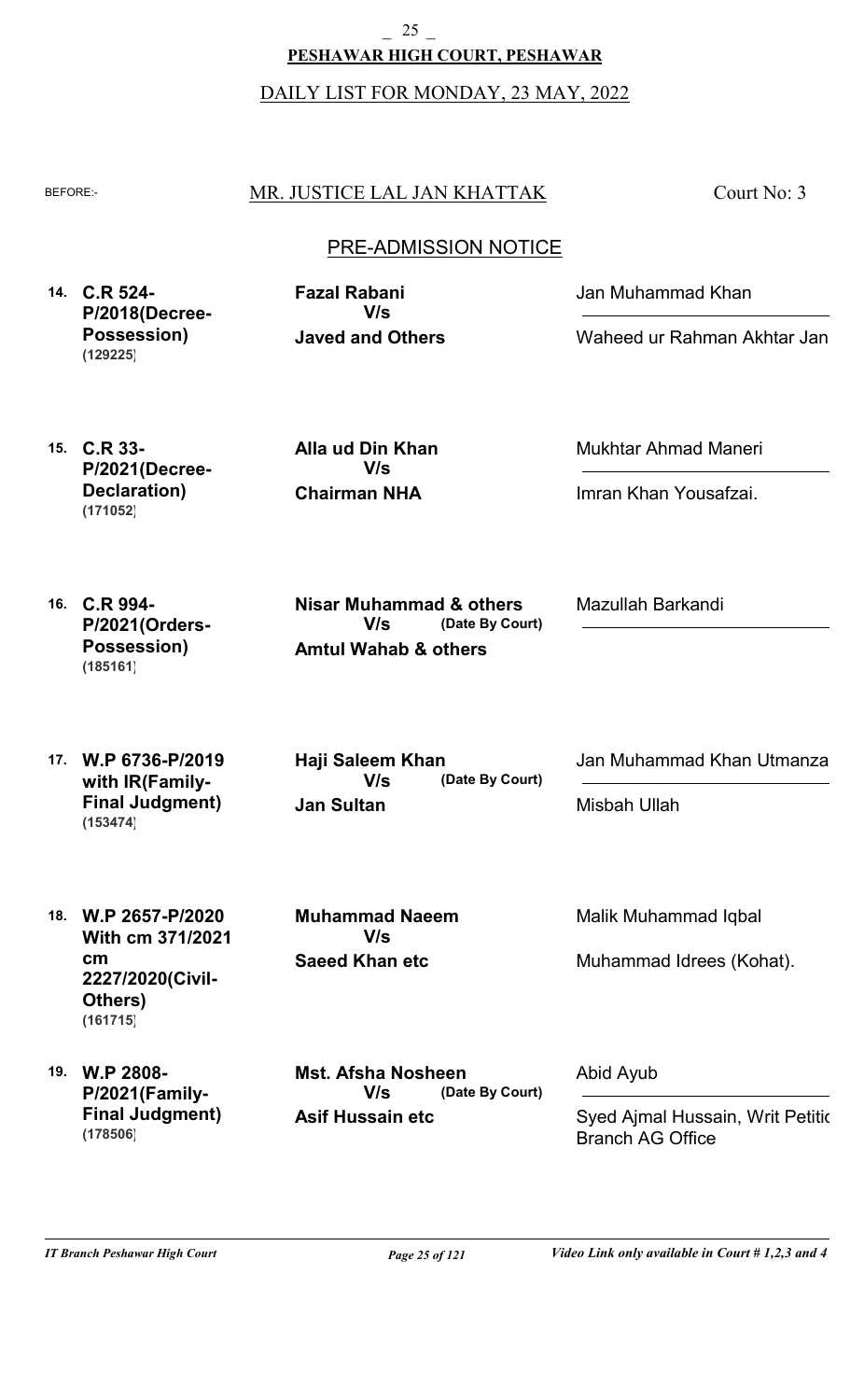#### **PESHAWAR HIGH COURT, PESHAWAR** \_ 26 \_

#### DAILY LIST FOR MONDAY, 23 MAY, 2022

### BEFORE: MR. JUSTICE LAL JAN KHATTAK

Court No: 3

### PRE-ADMISSION NOTICE

**20. FAO 101-P/2022 with cm. 356/2022(Civil Appeal-First Appeal Against Order(FAO)) (191113)**

**XEN(PESCO)**

**Mudasir Shah**

**V/s**

NOTICE CASES

**(Date By Court)**

**(Date By Court)**

**1. Cr.M(BA) 870- P/2022(Criminal Miscellaneous-Bail Application-PPC)** Cr.M(BA) 887/2022 i **(190457)**

**The State and other (Date By Court) Sardar Wali and other V/s**

Shakir Ullah and another Yasir **V/s**

Shakir Ullah and another Naeem **V/s**

**State & another**

**Asfandyar & another**

**V/s**

Hussain Ali

Ashfaq Ahmad Afridi, Cr Appeal Branch AG Office

Sareer Ahmad Khan (Swabi)

Civil Appeal Branch AG Office

Muhammad Saeed Khan

Ashfaq Ahmad Afridi, Cr Appeal Branch AG Office

Muhammad Saeed Khan, Hafiz Muhammad Kamil Saeed

Ashfaq Ahmad Afridi, Cr Appeal Branch AG Office

Saifullah Khan Cheena, Fazal Elahi Khan

Cr Appeal Branch AG Office

**3. Cr.M(BA) 1190- P/2022(Criminal Miscellaneous-Bail Application-PPC) (191514)**

**Cr.M(BA) 1122- P/2022(Criminal Miscellaneous-Bail Application-PPC)**

**(191321)**

Cr.M(BA) 888/2022

**2.**

ii

**State & others (Date By Court) Mutahir Shah V/s**

Saeed Ullah Khan, Muhammad Sareer Khan, Ashfaq Ahmad

Cr Appeal Branch AG Office, Haris Iqbal Safi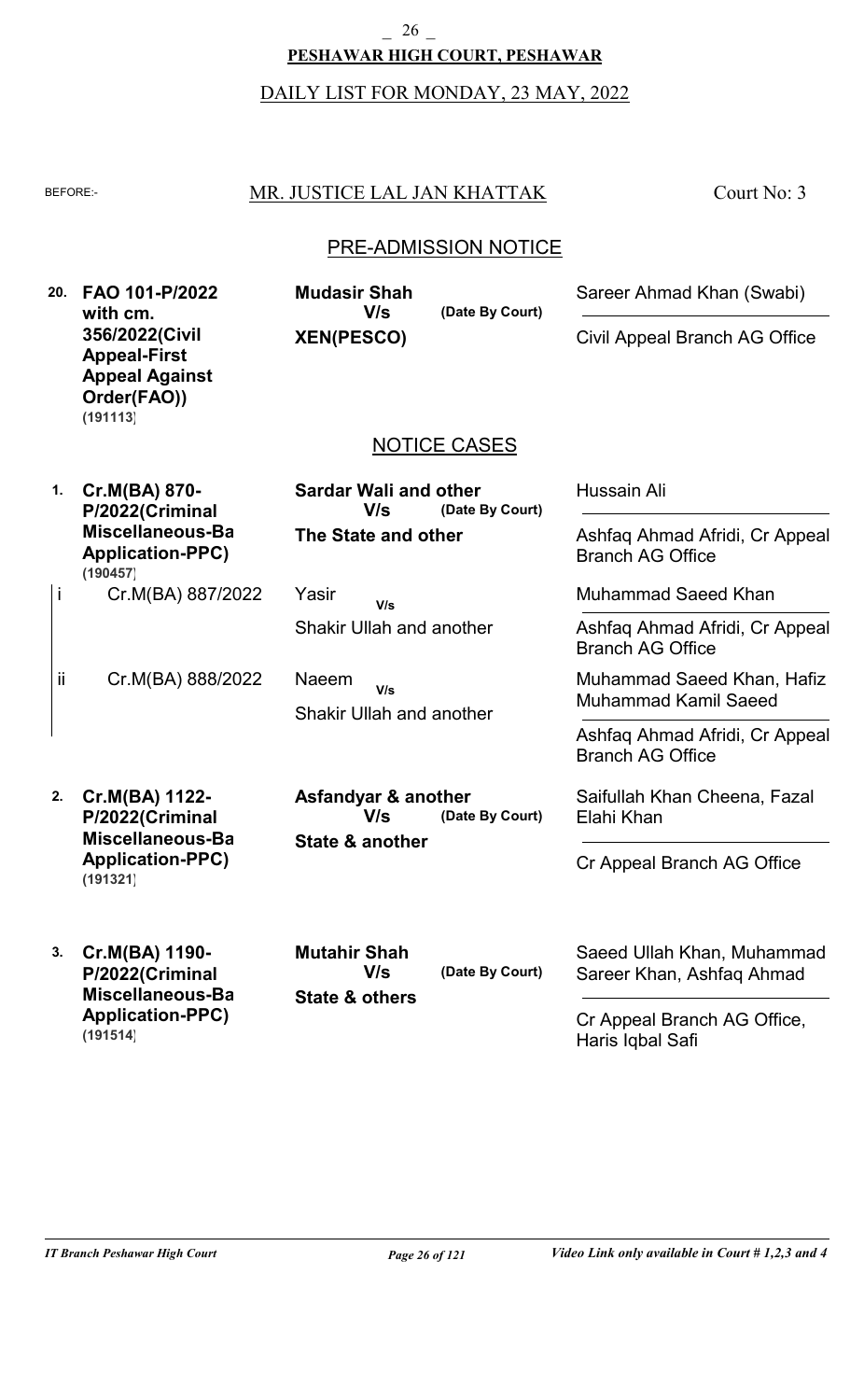**PESHAWAR HIGH COURT, PESHAWAR** 27

DAILY LIST FOR MONDAY, 23 MAY, 2022

#### BEFORE: MR. JUSTICE LAL JAN KHATTAK

Court No: 3

### NOTICE CASES

**4. Cr.M(BA) 1294- P/2022(Criminal Miscellaneous-Bail Application-PPC) Muhammad Jabbar & others (Date By Court) Farhan V/s (191938)**

Muhammad Ziaullah

Cr Appeal Branch AG Office

**5. Cr.M(BA) 1315- P/2022(Criminal Miscellaneous-Bail Application-PPC) (192022)**

**State & others Mirza Din V/s**

**The State and others**

**V/s**

**Bahadar Khan and others**

Shoukat Ali Khan

Syed Kifayat Shah (Swabi), Cr Appeal Branch AG Office

**6. Cr.M(BA) 1362- P/2022(Criminal Miscellaneous-Bail Application-PPC) (192186)**

**7. Cr.M(BA) 1389- P/2022(Criminal Miscellaneous-Bail Application-PPC) (192298)**

**Muhammad Eqbal etc (Date By Court) Nawar Khan V/s**

**(Date By Court)**

Manzoor Khan Khalil

Cr Appeal Branch AG Office, Muhammad Atlas Khan

Shabbir Hussain Gigyani

Cr Appeal Branch AG Office

**8. Cr.M(BA) 1405- P/2022(Criminal Miscellaneous-Bail Application-PPC) (192375)**

**(Date By Court) Waqas V/s**

**State & another**

Shah Fahad (Charsadda)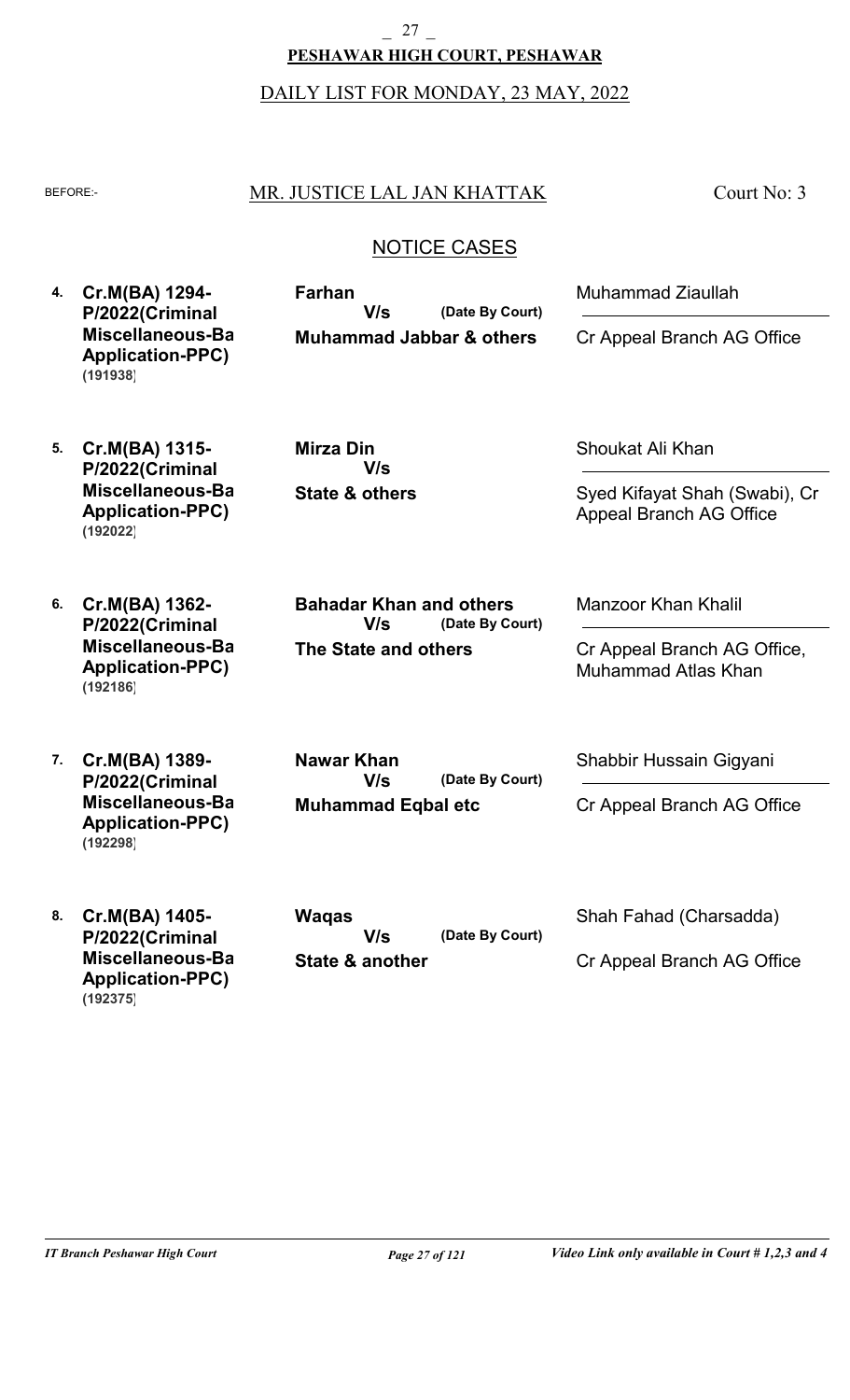#### **PESHAWAR HIGH COURT, PESHAWAR** \_ 28 \_

#### DAILY LIST FOR MONDAY, 23 MAY, 2022

i

ii

i

### BEFORE: MR. JUSTICE LAL JAN KHATTAK

**State & another**

**V/s**

Akhtar Ali & another **V/s**

**Rokhan**

State & another

**Shahzeb Khan**

Court No: 3

### NOTICE CASES

Shakeel Ahmad Khan Hashtnag (Charsadda)

Cr Appeal Branch AG Office

Shakeel Ahmad Khan Hashtnag (Charsadda)

Cr Appeal Branch AG Office

Shabbir Hussain Gigyani

Cr Appeal Branch AG Office

Altaf Khan

Cr Appeal Branch AG Office

Shabbir Hussain Gigyani

Cr Appeal Branch AG Office

Muhammad Anwar, Javed Ali Asghar, Jehanzeb Shinwari

Asad Jan, AG KPK Asad Jan

Jehanzeb Shinwari, AG KPK

Noor Alam Khan

Cr Appeal Branch AG Office

Javed Ali Ghani

Cr Appeal Branch AG Office

| 10. | Cr.M(BA) 1421-          |
|-----|-------------------------|
|     | P/2022 With Cr.M        |
|     | 81/2022(Criminal        |
|     | Miscellaneous-Ba        |
|     | <b>Application-PPC)</b> |
|     | (192473)                |
|     | Cr.M(BA) 1422/2022      |

Cr.M(BA) 1437/2022

**9. Cr.M(BA) 1418-**

**(192456)**

**P/2022(Criminal Miscellaneous-Bail Application-PPC)**

Cr.M(BA) 1419/2022

**State** Salman Marra etc Asad Ullah **V/s** Atif Khan **V/s**

**Salman Marra etc**

**V/s**

**The State etc Muhammad Ayub etc V/s**

Muhammad Ayub Kabeer Khan **V/s**

**State & Naveed (Date By Court) Muhammad Rahim V/s**

**12. Cr.A 898- P/2021(Short Sentence-Superdari/Return of vehicle) (183296)**

**11. Cr.A 74-P/2019**

**p/2020(-)**

**(137227)**

**With Cr. M 425-**

Cr.A 142/2019

**13. Cr.A 309-P/2022 With Cr M 202/2022(Short Sentence-PPC) (190927)**

**State & another (Date By Court) Zeeshan & others V/s**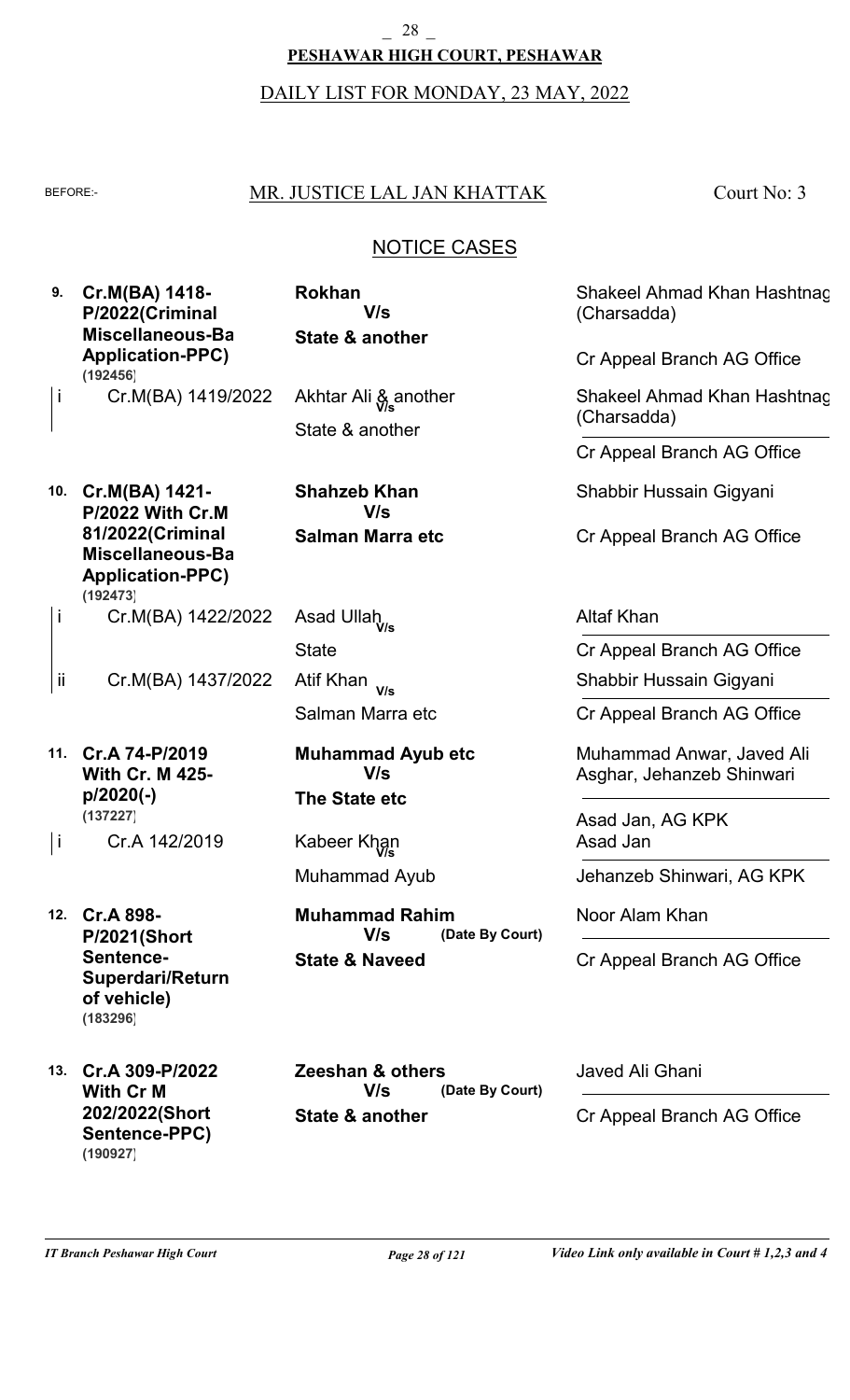#### **PESHAWAR HIGH COURT, PESHAWAR** \_ 29 \_

### DAILY LIST FOR MONDAY, 23 MAY, 2022

### BEFORE: MR. JUSTICE LAL JAN KHATTAK

Court No: 3

### NOTICE CASES

|     | 14. W.P 212-P/2018<br>(Family) with IR(<br><b>Senior</b><br><b>Part)</b> (Family-Final<br>Judgment)<br>(120440)                                                                             | <b>MSt Zeenat</b><br>V/s<br><b>Fazle Haq</b>    | (Date By Court)                                | Mian Iftikhar Jan<br>Khan Ghawas Khan (Mardan),<br>Javed Iqbal Gulbela |
|-----|---------------------------------------------------------------------------------------------------------------------------------------------------------------------------------------------|-------------------------------------------------|------------------------------------------------|------------------------------------------------------------------------|
| j   | W.P 4689/2018                                                                                                                                                                               | Fazal Haq <sub>v/s</sub>                        |                                                | Khan Ghawas Khan (Mardan)                                              |
|     |                                                                                                                                                                                             | Mst. Zeenat                                     |                                                | Mian Iftikhar Jan                                                      |
| 15. | W.P 2864-P/2020<br>with IR, with CMs<br>No. 363 &<br>545/2021(Senior<br>Part, With IR,<br>CM <sub>s.</sub><br>363,545/2021)(Civ<br>I-Others)<br>(162271)                                    | Majeed Ali etc<br>V/s                           | (Date By Court)<br>Haji Akhtar Gul through LRS | Azhar Yousaf Khan, Asad Jan,<br><b>Abdul Sattar Khan</b>               |
|     |                                                                                                                                                                                             |                                                 |                                                | <b>Altaf Ahmad</b>                                                     |
| j   | W.P 2770/2020 with<br>cm 544/2021                                                                                                                                                           | Majeed Ali <sub>V/s</sub>                       |                                                | Asad Jan, Abdul Sattar Khan                                            |
|     |                                                                                                                                                                                             | Haji Akhtar Gul etc                             |                                                | <b>Altaf Ahmad</b>                                                     |
| 16. | FAO 158-P/2021<br>with cm. 565/2021<br>with office note<br>with c.m 437-<br><b>P/2022(, Senior</b><br><b>Part)(First Appeal</b><br><b>Against</b><br>Order(FAO)-<br>Injunction)<br>(182871) | <b>Mst. Naseem</b><br>V/s<br><b>Kizar Hayat</b> | (Date By Court)                                | Mian Hikmatullah Jan, Fazal Ka<br>Khan                                 |
|     |                                                                                                                                                                                             |                                                 |                                                | Waqas Ur Rehman, Barkat Ullal<br>Khan                                  |
| 17. | Cr.M(BCA) 887-<br>P/2021(Criminal<br>Miscellaneous-Ba<br><b>Cancellation</b><br><b>Applicatoin-ATA)</b>                                                                                     | <b>Malik Aman</b><br>V/s                        |                                                | Wali Khan Afridi                                                       |
|     |                                                                                                                                                                                             | <b>Zaheer Ullah</b>                             |                                                | Cr Appeal Branch AG Office                                             |

**(173995)**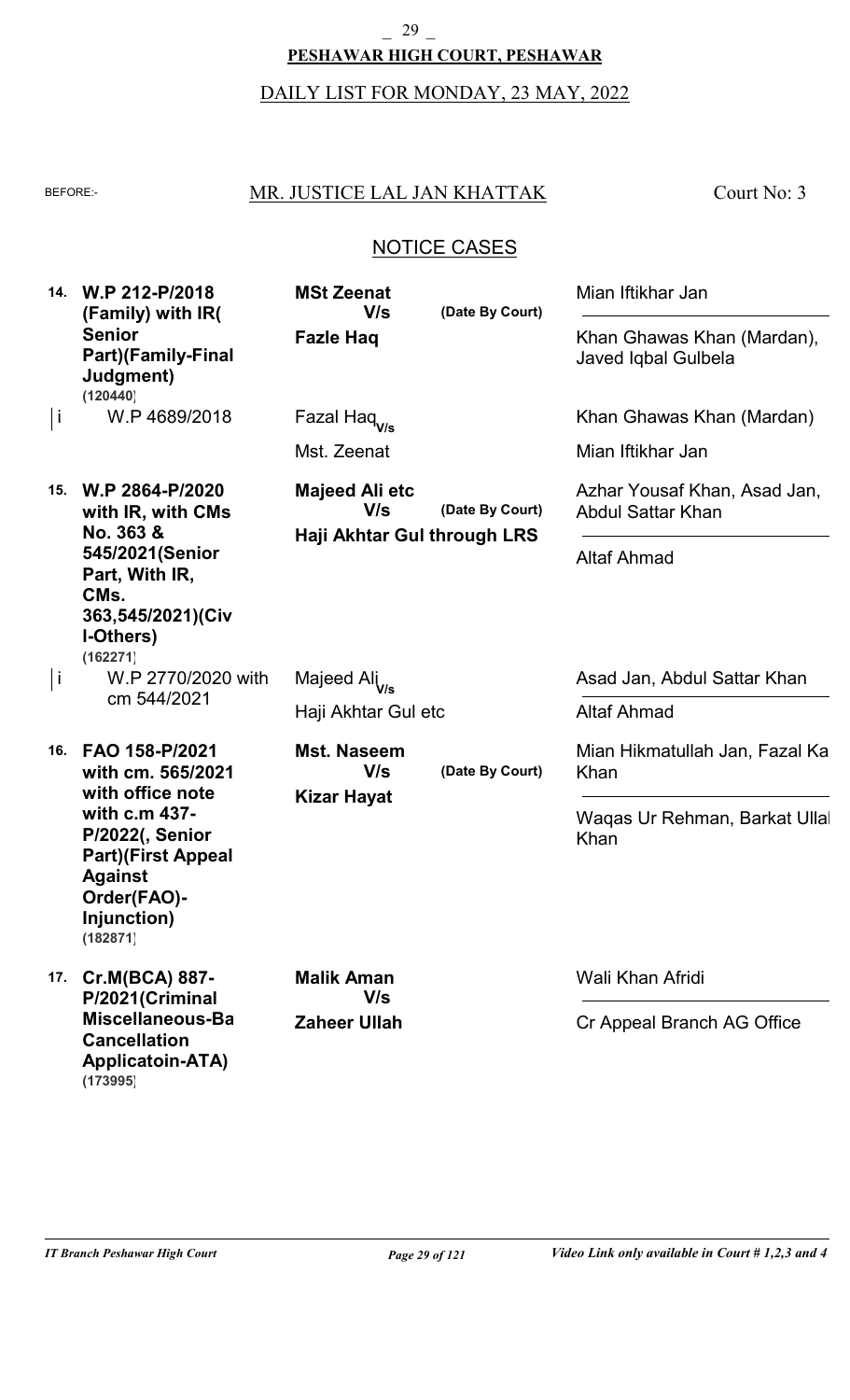DAILY LIST FOR MONDAY, 23 MAY, 2022

## BEFORE:- MR. JUSTICE LAL JAN KHATTAK

Court No: 3

## NOTICE CASES

**(Date By Court)**

**(Date By Court)**

**18. Cr.M(BCA) 1648- P/2021(Criminal Miscellaneous-Bail Cancellation Application-PPC) (176591)**

**Atif & another Khizar Hayat V/s**

**Sardar Khan**

**Haidar Ali & another**

**V/s**

**Muhammad Sharif**

**V/s**

**Farid Khan**

Muhammad Isa Khan Khalil

Syed Shakeel Khan Gillani, Cr Appeal Branch AG Office

- **19. Cr.M(BCA) 1999- P/2021(Criminal Miscellaneous-Bail Cancellation Application-PPC) (177771)**
- **20. Cr.M(BCA) 3425- P/2021(Criminal Miscellaneous-Bail Cancellation Application-PPC) (182611)**

**21. COC 6-P/2022(in WP No. 488/2021 Decided by HJ X)(Writ Petitions-Contempt of Court) Iqbal Hussain and others** COC 7/2022 in WP No. Shoaib Alam Khan **V/s** 488/2021 COC 8/2022 in WP No. Shoaib Alam Khan **V/s** Iqbal Hussain etc **Shoaib Alam Khan V/s** i ii **(187045)**

- COC 9/2022 in WP No. Shoaib Alam Khan **V/s** 488/2021 COC 10/2022 in WP NO. 488/2021 Iqbal Hussain etc Iqbal Hussain Iqbal Hussain iii iv Shoaib Alam Khan **V/s**
- COC 144/2022 in WP No. 488/2021 Asad Mehmood Qazi and others v Shoaib Alam Khan **V/s**

Muhammad Zakria

Abdul Fayyaz, Cr Appeal Brancl AG Office

Mian Hamayun Ahmad Kakakhe

Cr Appeal Branch AG Office

Saadat Ullah Khan Tangi

Writ Petition Branch AG Office

Saadat Ullah Khan Tangi Saadat Ullah Khan Tangi Saadat Ullah Khan Tangi Saadat Ullah Khan Tangi Saadat Ullah Khan Tangi Writ Petition Branch AG Office Writ Petition Branch AG Office Writ Petition Branch AG Office Writ Petition Branch AG Office Writ Petition Branch AG Office

488/2021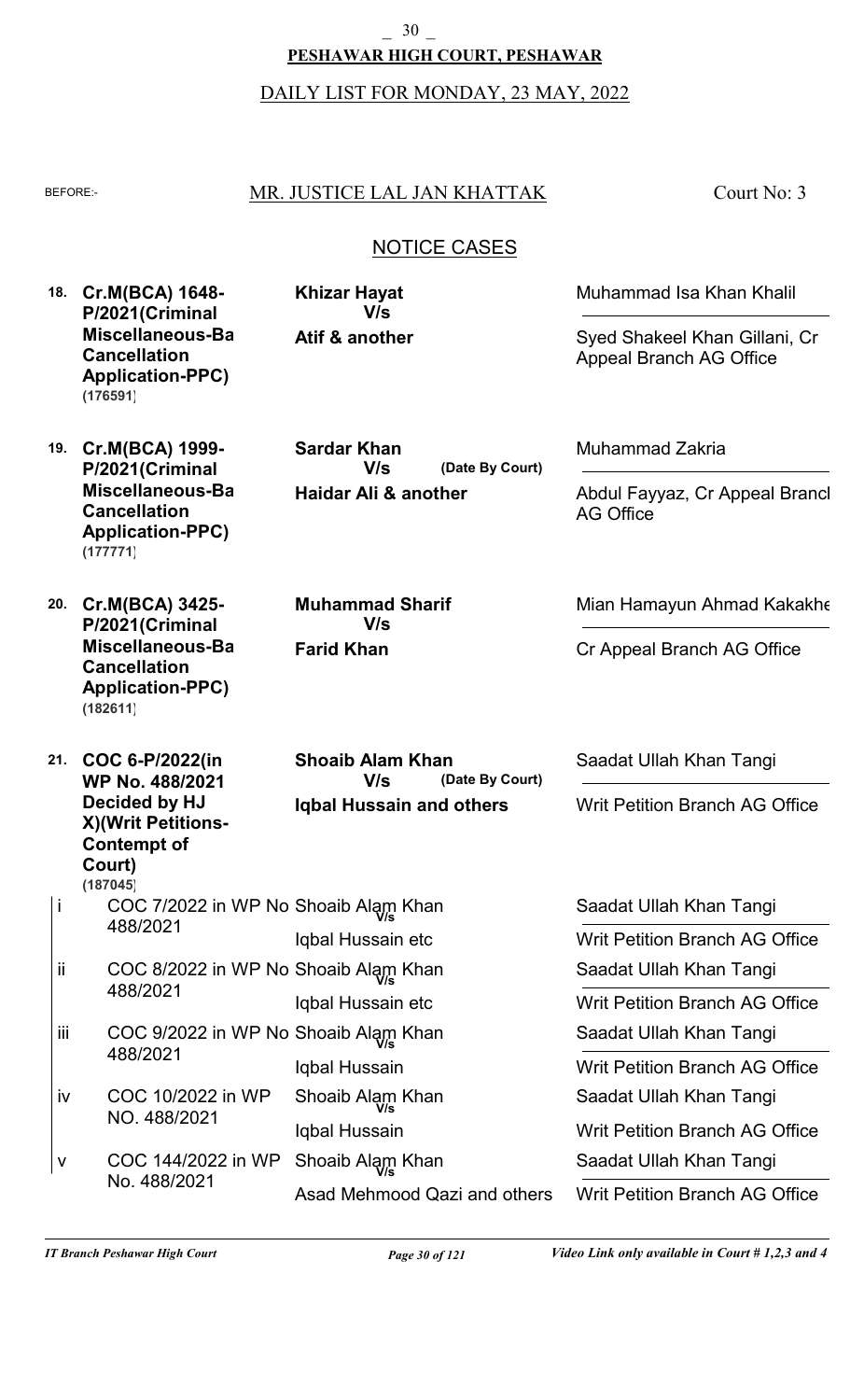#### **PESHAWAR HIGH COURT, PESHAWAR**  $-31$   $-$

# DAILY LIST FOR MONDAY, 23 MAY, 2022

## BEFORE: MR. JUSTICE LAL JAN KHATTAK

Court No: 3

## NOTICE CASES

| 22. | C.R 25-P/2014<br>(Declartion) With<br><b>CM</b><br>36/2014(Against<br>$decree) (-)$<br>(70742)                           | <b>Aurangzeb and others</b><br>V/s<br><b>Muhammad Saleem and others</b>                          | Fawad Khan, Khalid Usman kha<br>Dar UI Salam Khan<br>Asad Khan Muhammadzai                                                                                                                                                         |
|-----|--------------------------------------------------------------------------------------------------------------------------|--------------------------------------------------------------------------------------------------|------------------------------------------------------------------------------------------------------------------------------------------------------------------------------------------------------------------------------------|
| Ť   | C.R 27/2014 Against<br>decree                                                                                            | Aurangzeb, and others<br>Saleem Khan and others                                                  | Fawad Khan, Khalid Usman kha<br>Dar UI Salam<br>Asad Khan Muhammadzai                                                                                                                                                              |
| 23. | $C.R$ 351-P/2017(-)<br>(111727)<br>C.R 386/2017                                                                          | <b>Irfan Muhammad</b><br>V/s<br>(Date By Court)<br><b>Ihtisham Khan etc</b><br>Ihtisham khan etc | Shoukat Ali, Zia ur Rahman Kha<br>$(Sr)$ .<br>Arshad Ali Nowsherwi, Mian<br>Iftikhar Jan, Sardar Abdur Rauf,<br>Qazi Rasheed Ahmed Arshad,<br>Syed Hamad Ali Shah (Nowsher<br>Qazi Rasheed Ahmed Arshad,<br>Sardar Abdur Rauf Khan |
|     |                                                                                                                          | Irfan Muhammad etc                                                                               | Mian Iftikhar, Shoukat Ali<br>Yousafzai, Zia ur Rahman Khan<br>(Sr)., Syed Hamad Ali Shah<br>(Nowshera)                                                                                                                            |
| 24. | C.R 735-P/2018<br><b>IIIIIIIIIIIGeneral</b><br>Adj::::::::::::_))))))<br>)))))))(Decree-<br><b>Recovery)</b><br>(132582) | <b>Jan Sons Construction</b><br>Company<br>V/s<br><b>Govt of KPK</b>                             | Khalid Mahmood, Muhammad<br>Waseem Jan<br><b>Advocate General KPK Peshaw</b>                                                                                                                                                       |
| 25. | CM 168/2020 In<br>C.R 213-<br>P/2019(Decree-<br><b>Specific</b><br><b>Performance of</b><br>Contract)                    | <b>Syed Wali Shah</b><br>V/s<br><b>Muhammad Saeed</b>                                            | Kanwar Kamal, Shabana Bibi,<br>Uzma<br>Mian Zakir Hussain                                                                                                                                                                          |

**(139428)**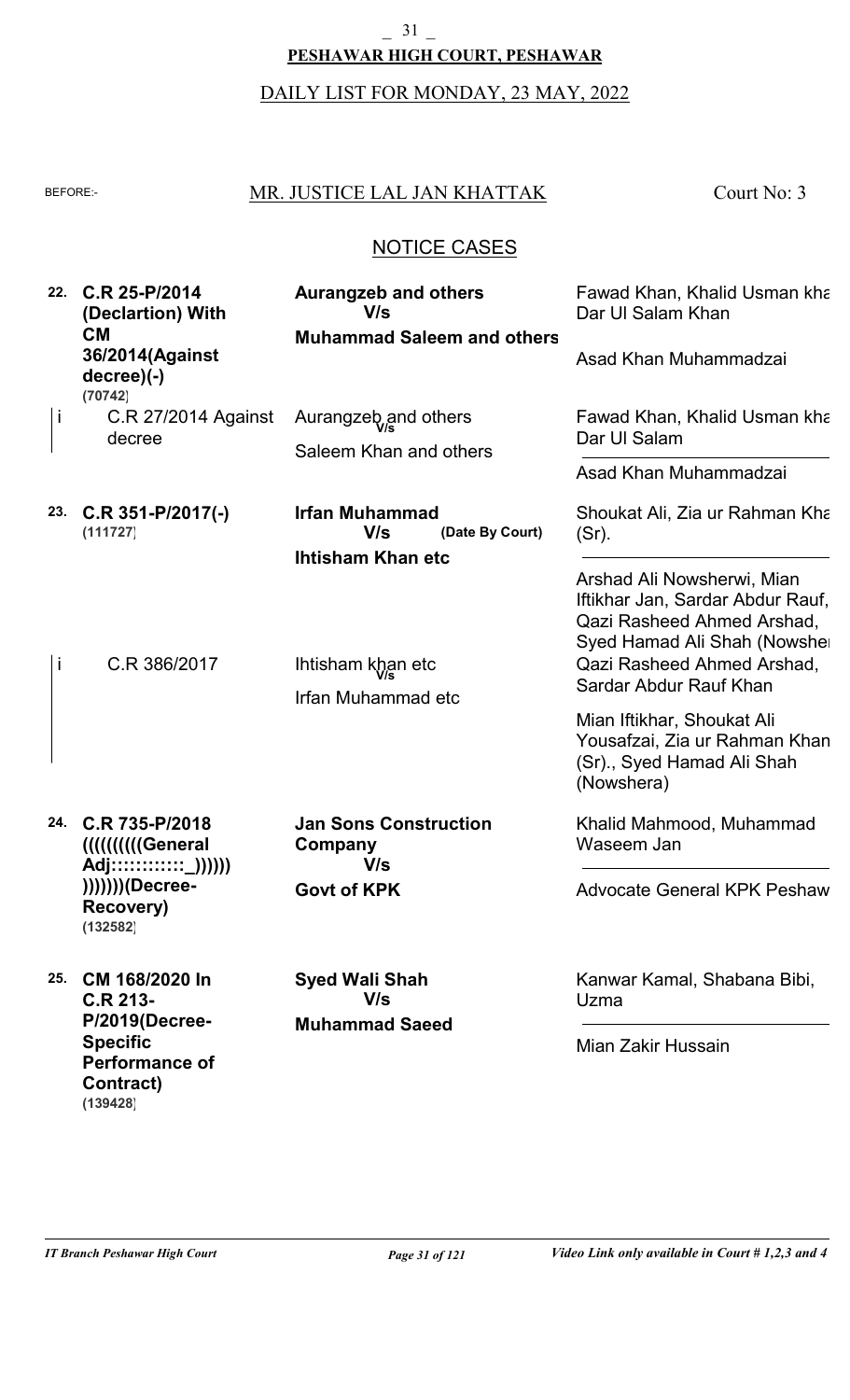## **PESHAWAR HIGH COURT, PESHAWAR** \_ 32 \_

DAILY LIST FOR MONDAY, 23 MAY, 2022

## BEFORE: MR. JUSTICE LAL JAN KHATTAK

Court No: 3

## NOTICE CASES

**26. CM 599/2019 With C.R 413- P/2019(Decree-Declaration) (142295)**

**Fareed Ullah Sami Ullah V/s**

**Haji Bakhtiar**

**Syed Munawar Shah**

**V/s**

Syed Munawar Shah Bacha

**Deputy Inspector General of**

**(Date By Court)**

Saifullah Khalil Senior

Mian Zahir Shah, Hassan Zeb Rahim

**27. CM 1421/2019 With C.R 1098- P/2019(Orders-Execution) (150493)**

C.R 62/2021

- **28. C.R 1149- P/2019(Decree-Possession) (151466)**
- **29. CM 856/2020 In C.R 584- P/2020(Decree-Specific Performance of Contract) (166407)**
- **30. CM 1193/220 With C.R 729-P/2020 with c.m 212/2022(model court (civil))(Decree-12(2) CPC) (169618)**

**Aman ullah V/s**

**Fayaz Khan**

**Police Mardan**

**V/s**

# **Aslam Javed**

**Muhammad Zaman Mst. Muzafar jan V/s**

Abdul Lateef Afridi, Khan Ghawa Khan (Mardan)

Muhammad Taif Khan, Azhar Raheem |i C.R 62/2021 Haji Bakhtigr etc **Xhan Ghawas Khan (Mardan**)

Azhar Raheem

Civil Appeal Branch AG Office

Muhammad Faheem Wali (Mardan), Sabir Shah (Takht Bhai)

Malik Haroon Iqbal

Malik Mohtashim Bangash (Koh

Haji Muhammad Zahir Shah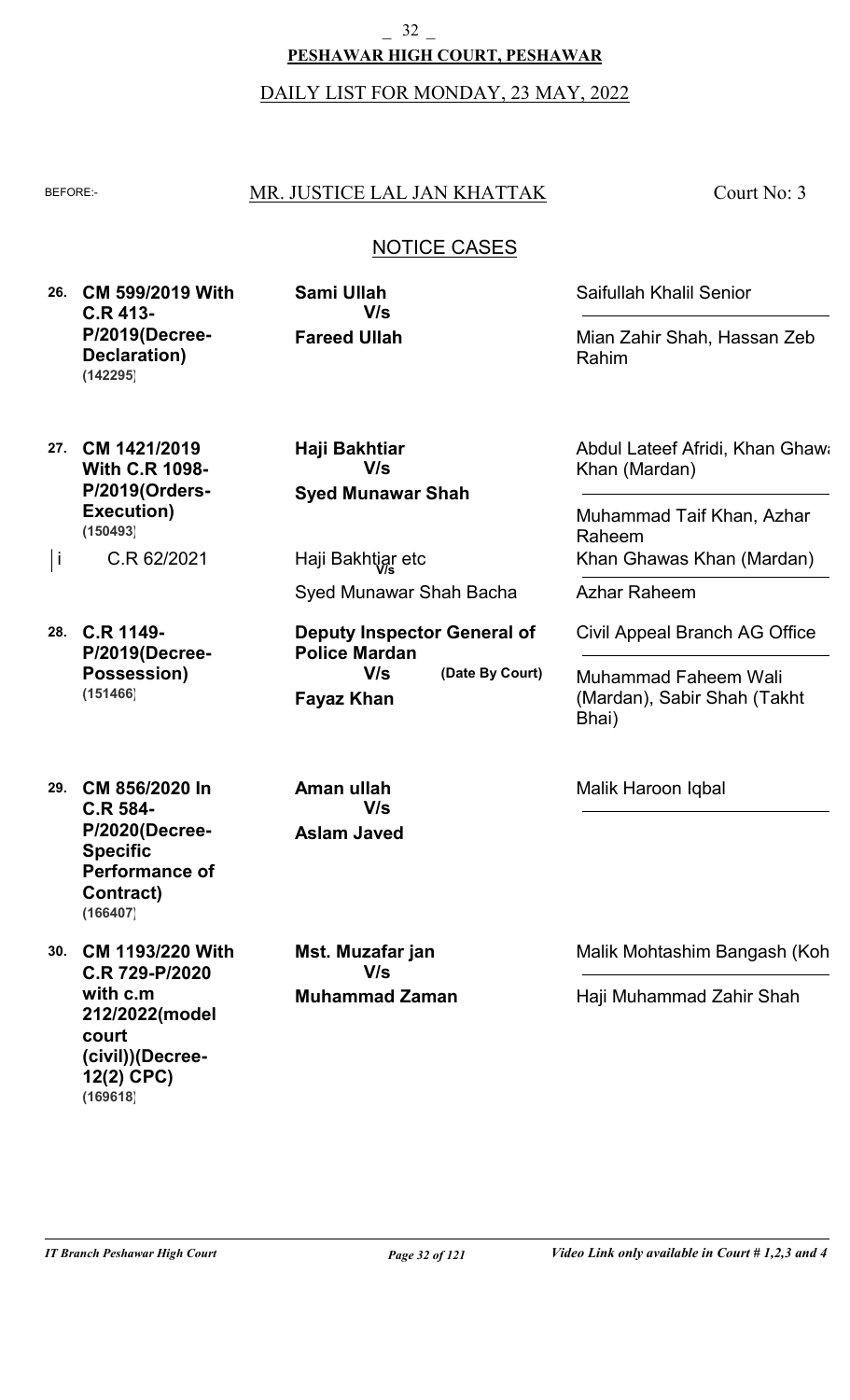**PESHAWAR HIGH COURT, PESHAWAR**

DAILY LIST FOR MONDAY, 23 MAY, 2022

### BEFORE:- MR. JUSTICE LAL JAN KHATTAK

Court No: 3

## NOTICE CASES

**31. CM 816/2021 With C.R 347- P/2021(Orders-Declaration) (175439)**

**Khog Amin Rehman Ullah V/s**

A Hashim Khan, Tariq Nawaz Khalil

Shan Asghar

**32. C.R 890-P/2021 with CM No. 1307/2021(model court (civil))(Orders-Injunction) (183570)**

**33. CM 267/2022 With C.R 172- P/2022(Civil Revision-Decree) (189090)**

**34. W.P 750- P/2018(Land-Partition) (121539)**

C.R 482/2021 |i C.R 482/2021 Tilawat Khan etc

**35. W.P 6651-P/2018 With IR with cm 249-p/20(N)(Civil-Others) (135579)**

**Cantonment Board & others (Date By Court) Arshad Shahzad etc V/s**

**Chairman WAPDA & others (Date By Court) Javed Khan & others V/s**

**MBR II and Others Samandar Khan and Others V/s**

Parvez etc

**Federation of Pakistan Saif Ullah Khan V/s**

Abdul Sattar Khan, Ghulam Mohyuddin Malik

Barrister Waqar Ali Khan, Ehsanullah Khan, Amir Ali Khan, Muhammad Javeed Abbasi

Manzoor Khan Khalil

Civil Appeal Branch AG Office

Abdul Sattar Khan, Muhammad Younas Utmankhel

Zia Ur Rehman, AG KPK Zia ur Rahman Khan (Sr).

Ashfaq Ahmad, Muhammad Younas Utmankhel

Syed Ibrahim

Altaf Ahmad, Sadiq Jan, Writ Petition Branch AG Office, DAG kpk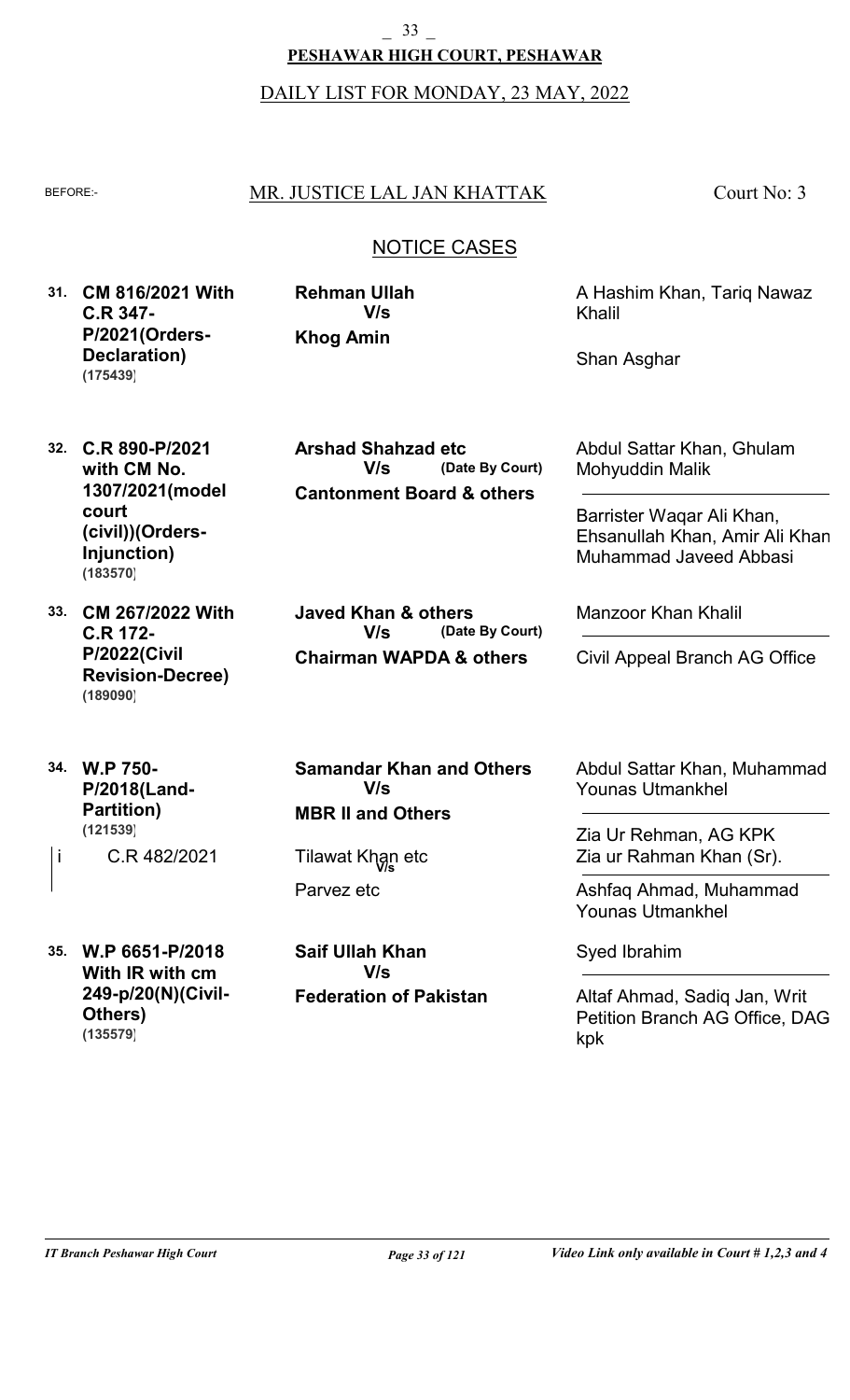**PESHAWAR HIGH COURT, PESHAWAR**

DAILY LIST FOR MONDAY, 23 MAY, 2022

### BEFORE: MR. JUSTICE LAL JAN KHATTAK

Court No: 3

## NOTICE CASES

**36. W.P 2026-P/2019 37. W.P 3533-P/2019 38. W.P 6527-P/2019 With IR with cm 2350 p/2019(M)(with C.M 2185/2019)(Civil-Others) With IR with cms. 1689-p/2019(M) 2194-p/2019(M) with c.m 913/2022(stay granted 05/07/2019)(Civil-Others) With CM 73/2020(N)(Civil-Others) Mst. Shakila Bano Noor Sardar Khan Haji Muntazir Khan** W.P 3163/2019 with IR Sardar Ali **V/s** C.M 1467/2019 in C.R Mst. Maryam and others 754/2014 (With C.M 164/2020 )Against decree (stay on 30-10- 2014) CM 74/2020 (N) with W.P 6528/2019 Mst. Robaha Ajmal Khan and others Haji Muntazir Khan **Naseem Mehboob Khan Afridi Ajmal Khan** Muhammad Jehangir Khan Mohmand Sabitullah Khan Khalil Muhammad Asif, Zarmina Khan Aftab Khan, Saifullah Khalil Senior, Writ Petition Branch AG **Office** Misbah Ullah, Fazal Haq Kohdamani Irfan Javed **V/s V/s V/s** i i ii Ajmal Khan **V/s** Abid Ali Khan, Asad Zeb Khan, Fida Muhammad Yousafzai (Swabi) Muhammad Saeed Khan Muhammad Asif, Zarmina Khan Aftab Khan, Attaullah Khan, Ray Khan (Swabi), Hafiz Fazal Rahir (Islamabad), Attaullah, Writ Petition Branch AG Office Rahim Muhammad, Khan Hussa (Swabi), Irfan Javed, Muhamma Adnan **(140394) (145032) (153015)**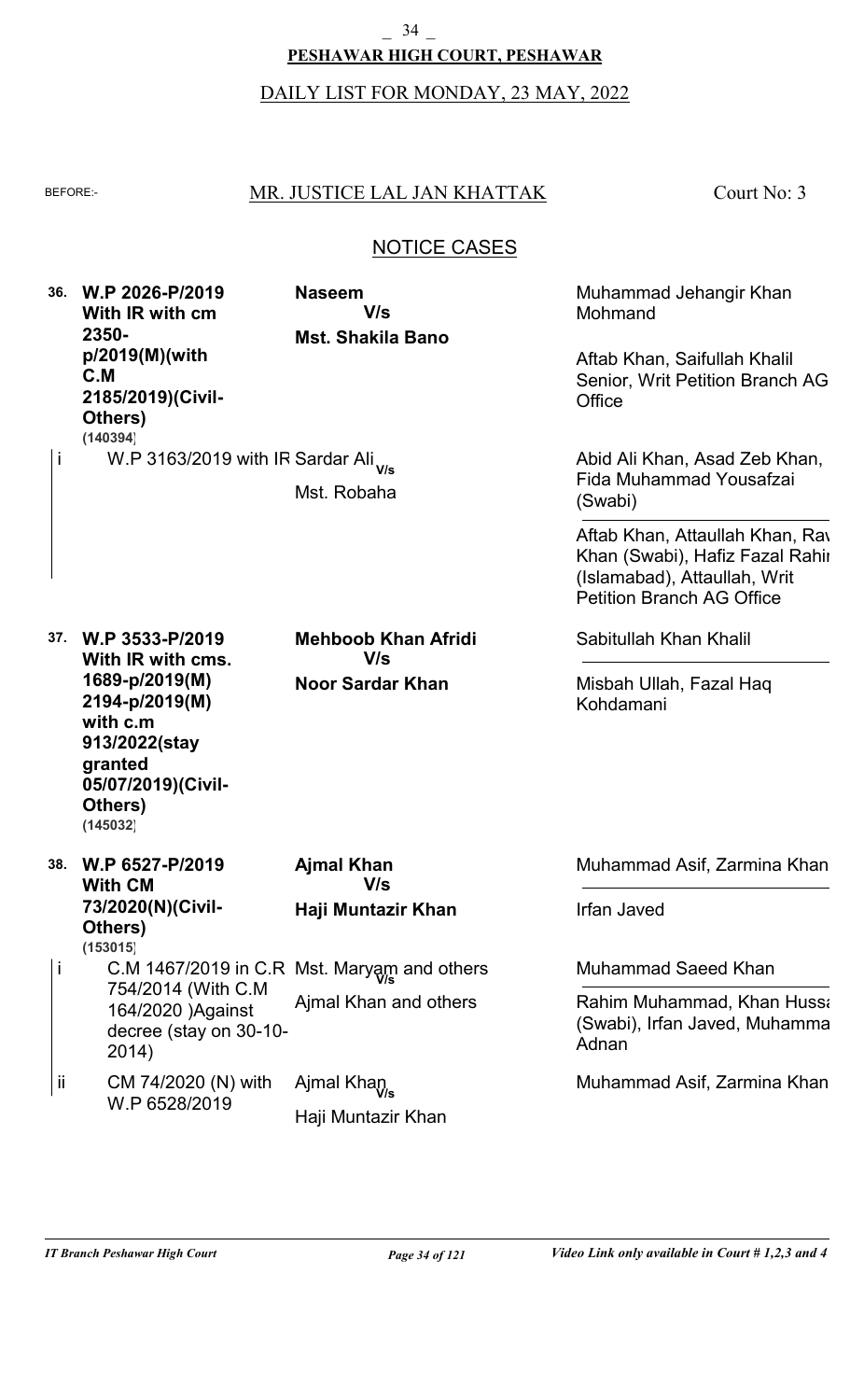**PESHAWAR HIGH COURT, PESHAWAR** \_ 35 \_

DAILY LIST FOR MONDAY, 23 MAY, 2022

### BEFORE: MR. JUSTICE LAL JAN KHATTAK

Court No: 3

### NOTICE CASES

**39. W.P 3483- P/2020(Writ Petitions-CM 12(2)) (164205)**

**Abdur Rasheed Administrator TMA Town-II Peshawar V/s**

Sabahud Din Khattak

Hamayun ul Rasheed, Writ Petition Branch AG Office

**40. W.P 4512-P/2020 With IR(Civil-Others) (167062)**

**Fsaried Khan Nawabzada Muhammad Fateh Khan V/s**

**Syed Muhammad Idrees Muhammad Alam V/s**

Muhammad Sami ur rehman

DAG PAK, Sanaullah Junejo, Maazullah khan barkandi, Writ Petition Branch AG Office

**41. C.Misc 2096- P/2021 With CMs: 2097/2021(N),2404 /2021(N) in W.P 989/2015(in WP No. 989/15 Dismissed by XII)(-) (183533)**

**42. W.P 3047- P/2021(Family-Final Judgment) (179418)**

W.P 24/2022

**43. W.P 4495-P/2021 With IR(Rent-Final Judgement) (184076)**

**Mst. Dilshad Begum & others (Date By Court) Malik Asmat Khan V/s**

Malik Asmat Khan & others |i W.P 24/2022 Mst. Dilshag Begum & another

> **Mst. Riffat Begum & others Amjad Ali V/s**

Naeem Jan Malik

Writ Petition Branch AG Office

Javed Ali Ghani

Arbab Sheraz Khan

Writ Petition Branch AG Office

Fazal e Haque Kohidamani

Afrasiab Khan, Writ Petition Branch AG Office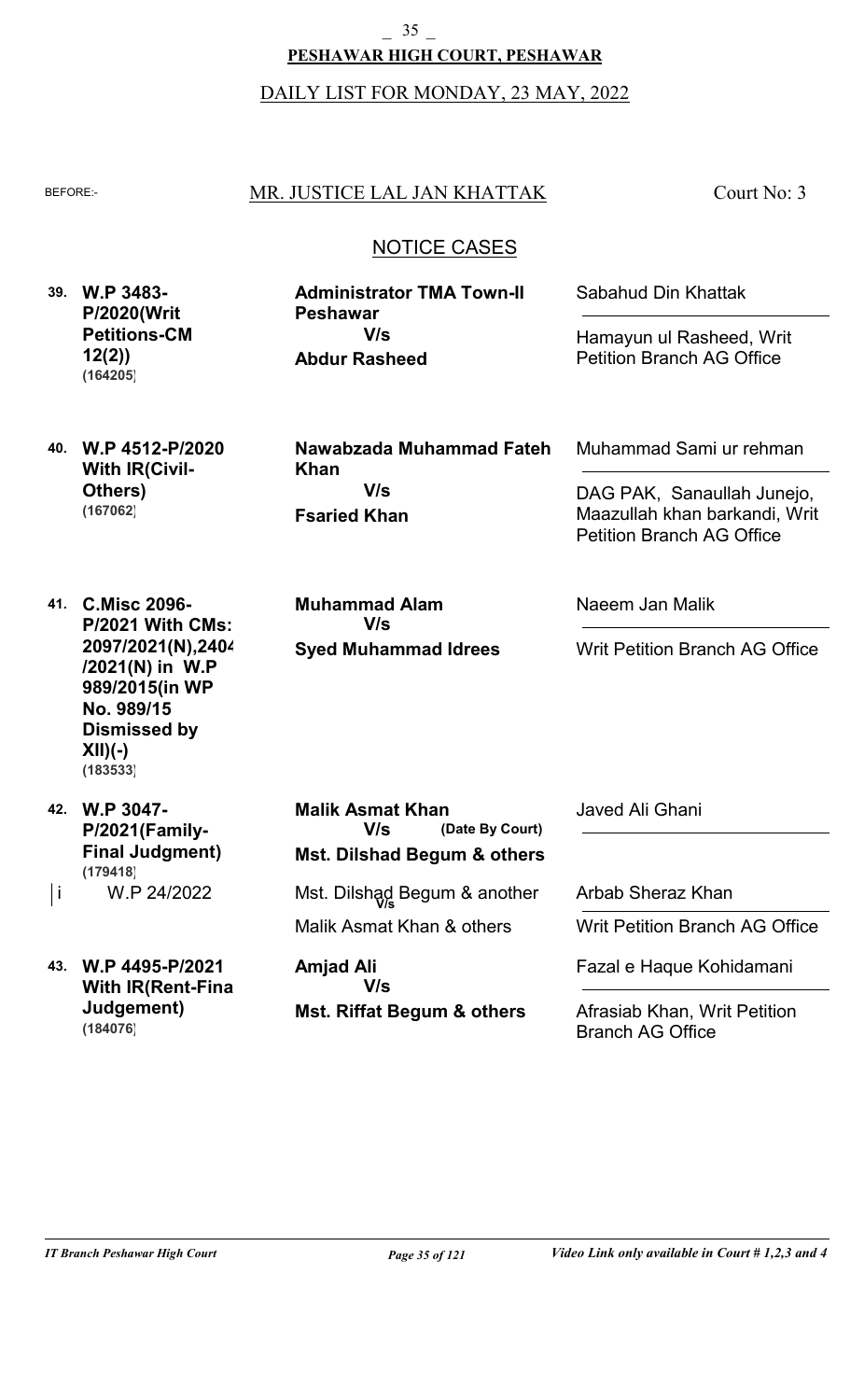## **PESHAWAR HIGH COURT, PESHAWAR**  $-36$   $-$

## DAILY LIST FOR MONDAY, 23 MAY, 2022

### BEFORE: MR. JUSTICE LAL JAN KHATTAK

Court No: 3

### NOTICE CASES

| 44. |     | <b>FAO 110-</b><br><b>P/2018(Civil</b>                                     | <b>Muhammad Rafi and Others</b><br>V/s<br><b>National Highway Authority</b><br><b>Kohat and Others</b> |                 | Hassan UK Afridi       |
|-----|-----|----------------------------------------------------------------------------|--------------------------------------------------------------------------------------------------------|-----------------|------------------------|
|     |     | <b>Appeal-First</b><br><b>Appeal Against</b><br>Order(FAO))<br>(129711)    |                                                                                                        |                 | <b>Sikandar Rashid</b> |
|     | 45. | FAO 114-P/2020<br>with cm.                                                 | <b>Sabir Qureshi</b><br>V/s                                                                            | (Date By Court) | Sadiq Ali Mohmand      |
|     |     | 736/2020(First<br><b>Appeal Against</b><br>Order(FAO)-Rent)<br>(165983)    | <b>Abdul Hafeez</b>                                                                                    |                 | Muhammad Arif Jan      |
|     | İ   | FAO 115/2020 with cm Abdul Wadud                                           |                                                                                                        |                 | Sadiq Ali Momand       |
|     |     | 739/2020                                                                   | <b>Abdul Hafeez</b>                                                                                    |                 | Muhammad Arif Jan      |
|     | ij. | FAO 116/2020 with cm Mirdad Khan<br>741,740/2020                           |                                                                                                        |                 | Sadiq Ali Mohmand      |
|     |     |                                                                            | <b>Abdul Hafeez</b>                                                                                    |                 | Muhammad Arif Jan      |
|     | iii | FAO 117/2020 with cm Ashfaq Ali <sub>Vs</sub>                              |                                                                                                        |                 | Sadiq Ali Mohmand      |
|     |     | 743/2020                                                                   | <b>Abdul Hafeez</b>                                                                                    |                 | Muhammad Arif Jan      |
|     | iv  | FAO 118/2020 with cm Sohail                                                | V/s                                                                                                    |                 | Sadiq Ali Mohmand      |
|     |     | 744,745/2020                                                               | <b>Abdul Hafeez</b>                                                                                    |                 | Muhammad Arif Jan      |
|     | ٧   | FAO 119/2020 with cm Asghar Ali <sub>Vs</sub>                              |                                                                                                        |                 | Sadiq Ali Mohmand      |
|     |     | 746,747/2020                                                               | Abdul hafeez                                                                                           |                 | Muhammad Arif Jan      |
|     | vi  | FAO 120/2020 with cm Jahenzeb Khattak                                      |                                                                                                        |                 | Sadiq Ali Mohmand      |
|     |     | 748,749/2020                                                               | <b>Abdul Hafeez</b>                                                                                    |                 | Muhammad Arif Jan      |
|     | 46. | FAO 51-P/2021<br><b>With CM 128/2021</b><br>$(N)$ & $CM$<br>224/2021(First | <b>Chief Executive PESCO</b><br><b>Peshawar</b><br>V/s<br>Zeenat begum                                 |                 | Asad Jan               |
|     |     | <b>Appeal Against</b>                                                      |                                                                                                        |                 |                        |

**Order(FAO)- Consumer)**

**(173466)**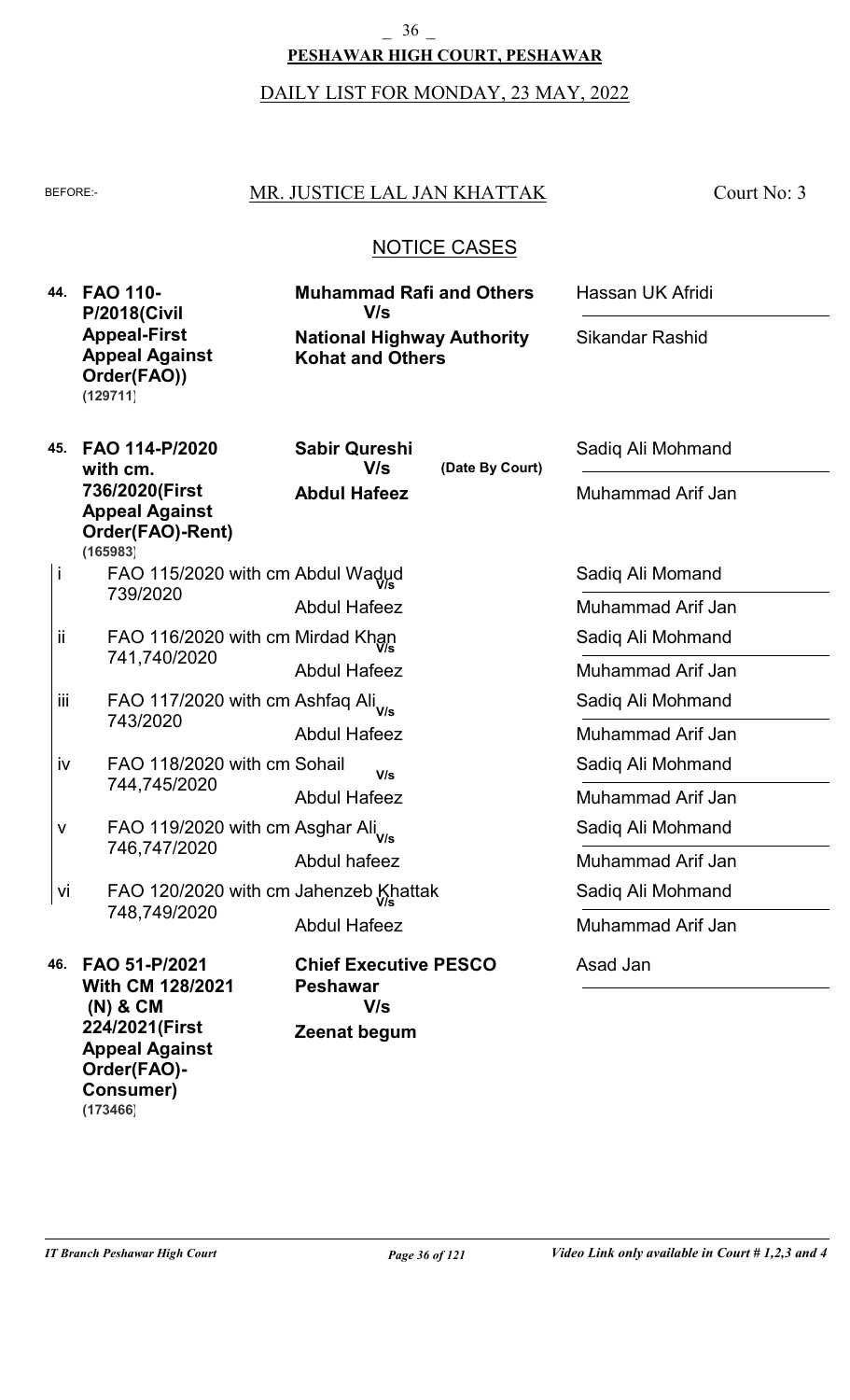## **PESHAWAR HIGH COURT, PESHAWAR** \_ 37 \_

#### DAILY LIST FOR MONDAY, 23 MAY, 2022

### BEFORE: MR. JUSTICE LAL JAN KHATTAK

Court No: 3

### NOTICE CASES

**47. FAO 225-P/2021 With CM 738/2021(First Appeal Against Order(FAO)- Consumer) (186917)**

**48. RFA 28-P/2013 with cm. 684/2019, cm. 827/2020(With CM 807/2020)(-) (61645)**

**49. CM 240/2021 In RFA 106-P/2021 with c.m 223/2022 (N)(Regular First Appeal(RFA)-Land Acquisition) (174954)**

**50. RFA 163-P/2021 With CM 318/2021(Stay granted)(Regular First Appeal(RFA)- Recovery) (176402)**

**51. CM 376/2021 In RFA 208- P/2021(Regular First Appeal(RFA)-Land Acquisition) (178223)**

**Superintendent Engineer Operation PESCO Gul Hassan V/s**

Nouman Sattar

Gul Nazir Azam, Civil Appeal Branch AG Office

**Haji Nazeer Khan and another (Date By Court) Khanbab Khan V/s**

**Nawabzada Muhammad Nadir Khan & others Managing Director KP Highway Authority V/s**

Mazullah Barkandi

Iftikhar Ali, Hassan ud Din (Kohat

Muhammad Furqan Yousafzai

Aurangzeb Khan (Mardan), Civil Appeal Branch AG Office

Muhammad Irshad (Mardan).

Amir Shaukat, Salman Shahzad (Mardan)

**Khan Badshah etc District Land Acquisition V/s**

**Dost Muhammad Khan**

**Muhammad usman**

**V/s**

AG KPK

Civil Appeal Branch AG Office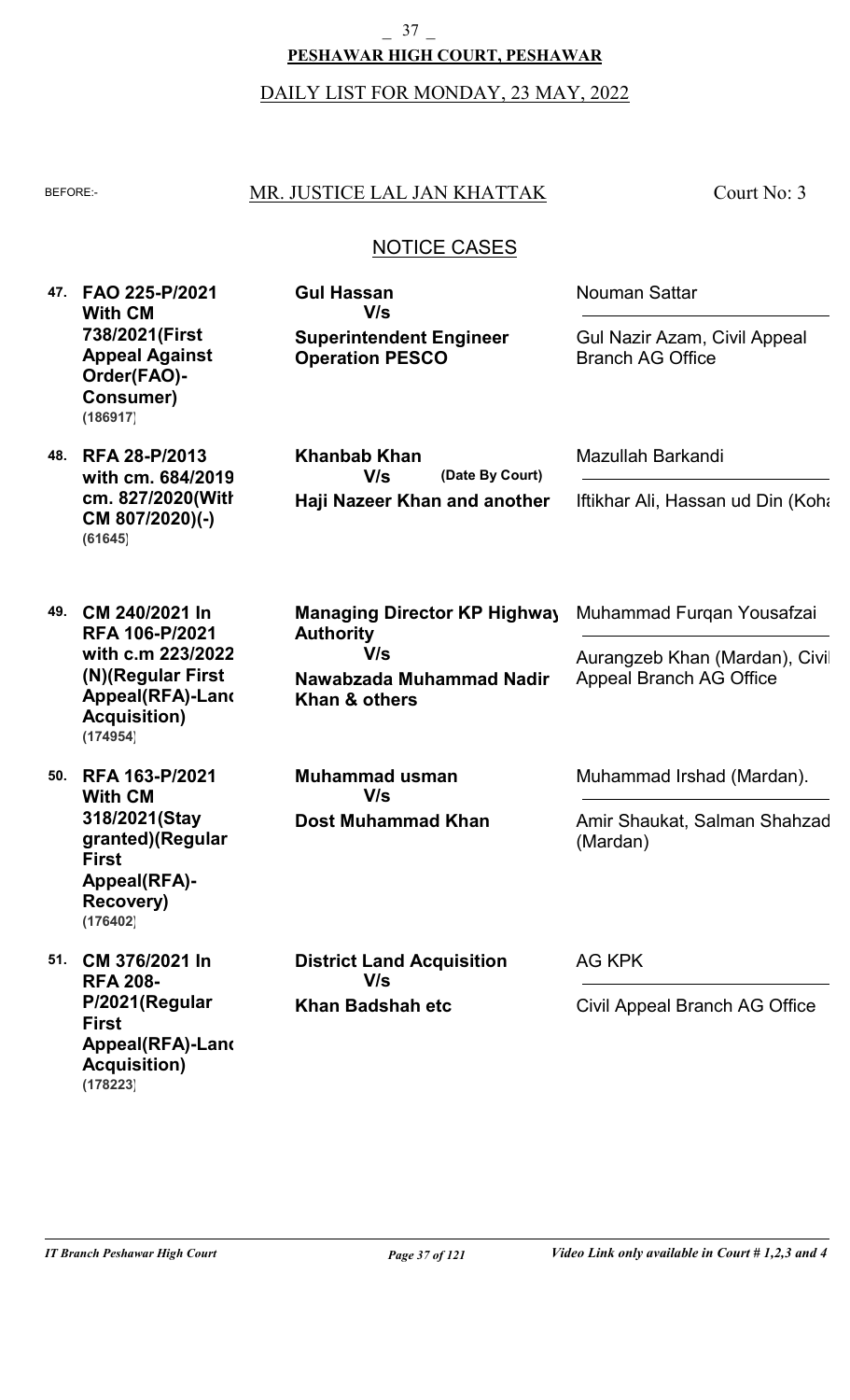#### $-$  38  $-$

#### **PESHAWAR HIGH COURT, PESHAWAR**

# DAILY LIST FOR MONDAY, 23 MAY, 2022

## BEFORE: JUSTICE MS. MUSARRAT HILALI

Court No: 4

### MOTION CASES

| 1. | Cr.A 372-<br>P/2022(2220 gm<br>chars)(Short<br>Sentence-<br>Superdari/Return<br>of vehicle)<br>(191663)                                                                 | <b>Baghi Gul</b><br>V/s<br><b>State</b>                                                           | (Date By Court) | Syed Wajid Ali Shah<br>Cr Appeal Branch AG Office |
|----|-------------------------------------------------------------------------------------------------------------------------------------------------------------------------|---------------------------------------------------------------------------------------------------|-----------------|---------------------------------------------------|
| 2. | <b>CM Rest 81-</b><br><b>P/2022(With CM</b><br>715-p/2022 in WP<br>No. 3474/2020<br>convert from RFA<br>254/2020 (<br><b>Dismissed by HJ</b><br>$VII$ ))(-)<br>(190053) | <b>Mukaram Khan etc</b><br>V/s<br><b>Chief Municipal Officer Municp</b><br><b>Committee Razar</b> |                 | Zahir Muhammad (Swabi)                            |
| 3. | C.R 840-P/2018<br><b>With CM</b><br>326/2020(Decree-<br>Possession)<br>(135744)                                                                                         | <b>Habib Ullah KHan</b><br>V/s<br><b>Muhammad Iqbal Javed</b>                                     |                 | <b>Muhammad Asif</b>                              |
| 4. | C.R 284-P/2020<br><b>With CM</b><br>416/2020(model<br>court<br>(civil))(Decree-<br>Declaration)<br>(160364)                                                             | <b>Gulab Jan</b><br>V/s<br>Haji Usman alias Poni Haji                                             |                 | <b>Fazal Malik Kaka Khel</b>                      |
| 5. | C.R 673-<br>P/2021(Decree-<br>Declaration)<br>(180164)                                                                                                                  | <b>Muhammad Amin and others</b><br>V/s<br><b>Shad Muhammad and others</b>                         | (Date By Court) | Rawil Khan (Swabi)                                |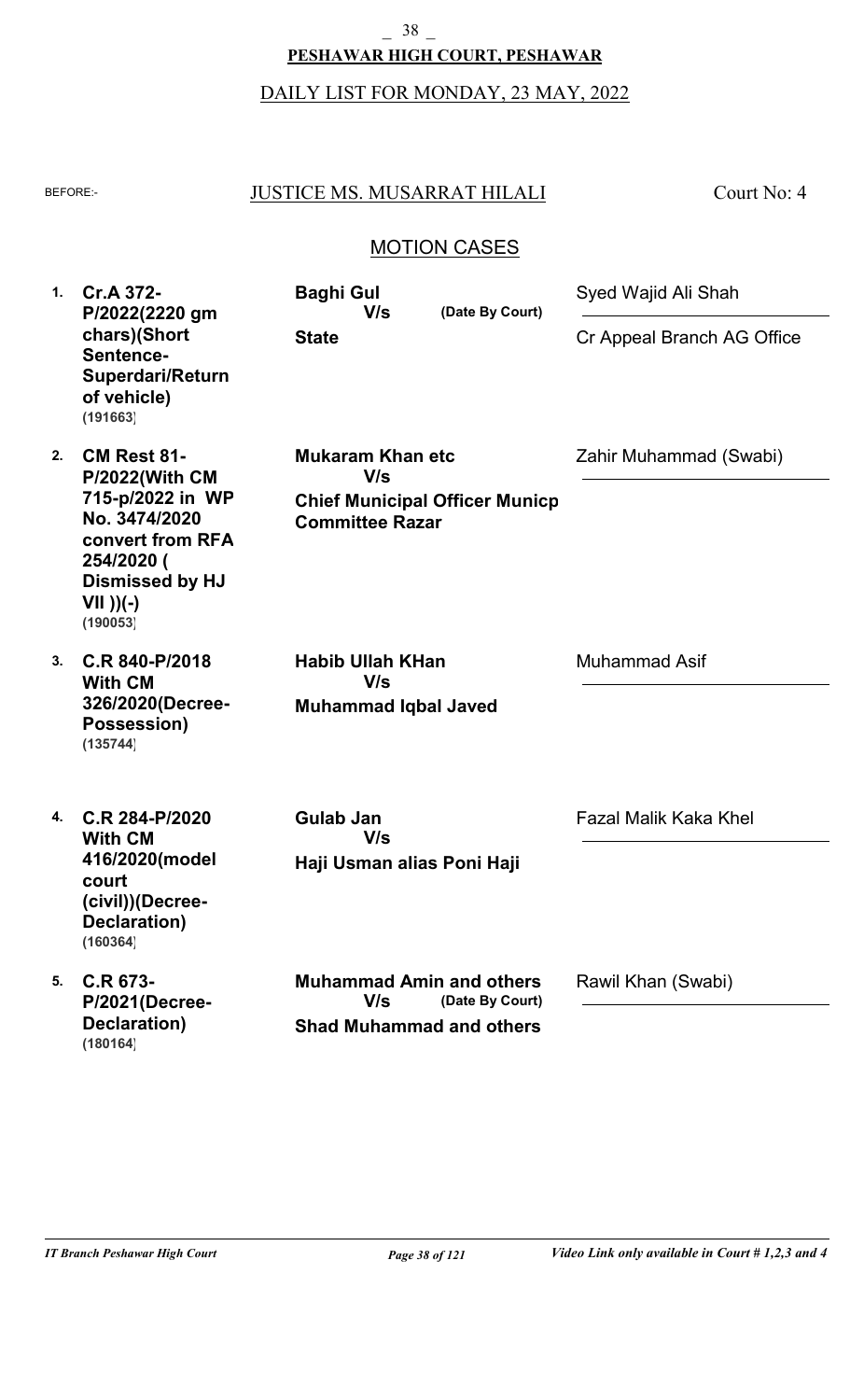DAILY LIST FOR MONDAY, 23 MAY, 2022

#### BEFORE: JUSTICE MS. MUSARRAT HILALI

Court No: 4

## MOTION CASES

**6. C.R 272- P/2022(Civil Revision-Decree) (190288)**

**Atiq ur Rehman & others Musharaf Gul V/s**

Muhammad Asif

**7. W.P 4051- P/2018(Writ Petitions-CM 12(2)) (129676)**

**8. W.P 1349-P/2021**

**(174182)**

**with IR(Family-Final Judgment)** **Mst. Badshah Begum and Others Mushtaq Ahmad V/s**

**Mst. Komal Waheed & others (Date By Court) Muhammad Arif V/s**

Ahmed Khan (D.I.Khan)

Maj.(Rtd) Farhat Ullah, Gulzar

Civil Appeal Branch AG Office

Muhammad Ajmal Khan

**9. W.P 1617-P/2021 With CM 2356/2021((Part herad HJ III))(Civil-Others) (174991)**

**10. W.P 4611- P/2021(Civil-Others) (184446)**

**Wali Muhammad etc Muhammad Sher etc V/s**

**Qadeem Shah & others Daim Shah decd V/s**

Iftikhar Ali

Attaullah, Writ Petition Branch A Office, Civil Appeal Branch AG **Office** 

Muhammad Asif

Writ Petition Branch AG Office

**11. W.P 1239- P/2022(Rent-Final Judgement) (190618)**

**Muhammad Ayaz & others (Date By Court) Misbahuddin V/s**

Arshad Khan

Asghar Ali, Writ Petition Branch AG Office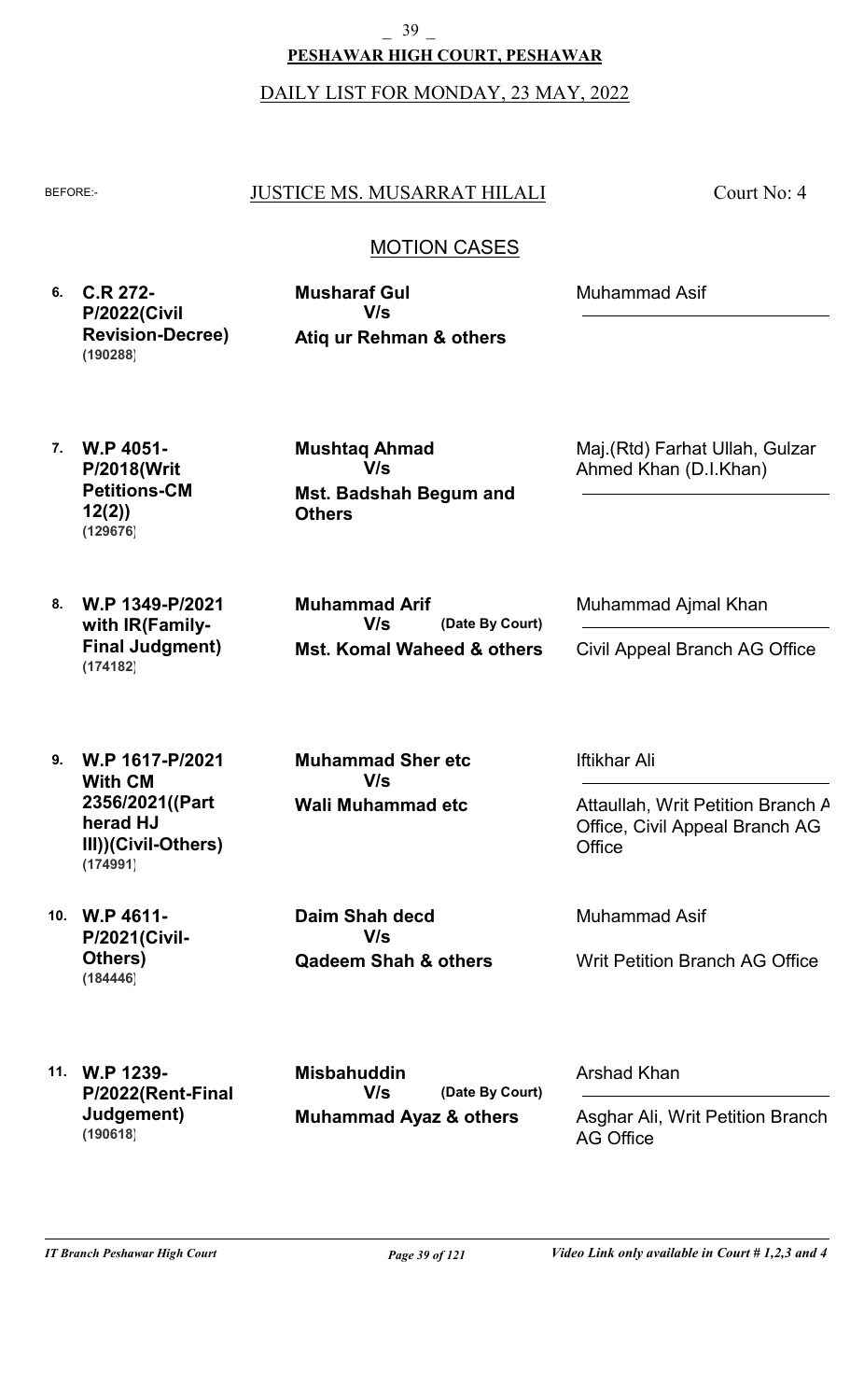## **PESHAWAR HIGH COURT, PESHAWAR** \_ 40 \_

### DAILY LIST FOR MONDAY, 23 MAY, 2022

#### BEFORE: JUSTICE MS. MUSARRAT HILALI

Court No: 4

## MOTION CASES

**12. RFA 86-P/2022 with cm 318/2022(With cm 274/2022)(Civil Appeal-Regular First Appeal(RFA)) (190120)**

**LAC PNBP etc NHA its GM V/s**

Sikandar Rashid

**13. RFA 122-P/2022 with CM No. 336- P/2022(Regular First Appeal(RFA)- Recovery) (190787)**

**Muhammad Ilyas Naeem Khan V/s**

Naveed Ali (Mardan)

## PRE-ADMISSION NOTICE

**14. C.R 706-P/2016 (Declartion)(Again st decree (CM is for stay)(-) (105831)**

**Mst. Ghufran Bibi and others Taza Gul V/s**

Haji Muhammad Zahir Shah

Asad Khan Muhammadzai

**15. C.R 723- P/2021(Decree-Declaration) (180951)**

**Anwar Khan & others Tajbar Khan & others V/s**

Mazullah Barkandi

**16. C.R 289-P/2022 with CM No. 459/2022(Decree-Declaration) (190477)**

**Saleem Khan and others (Date By Court) Saadullah Jan V/s**

Abdul Zakir Tareen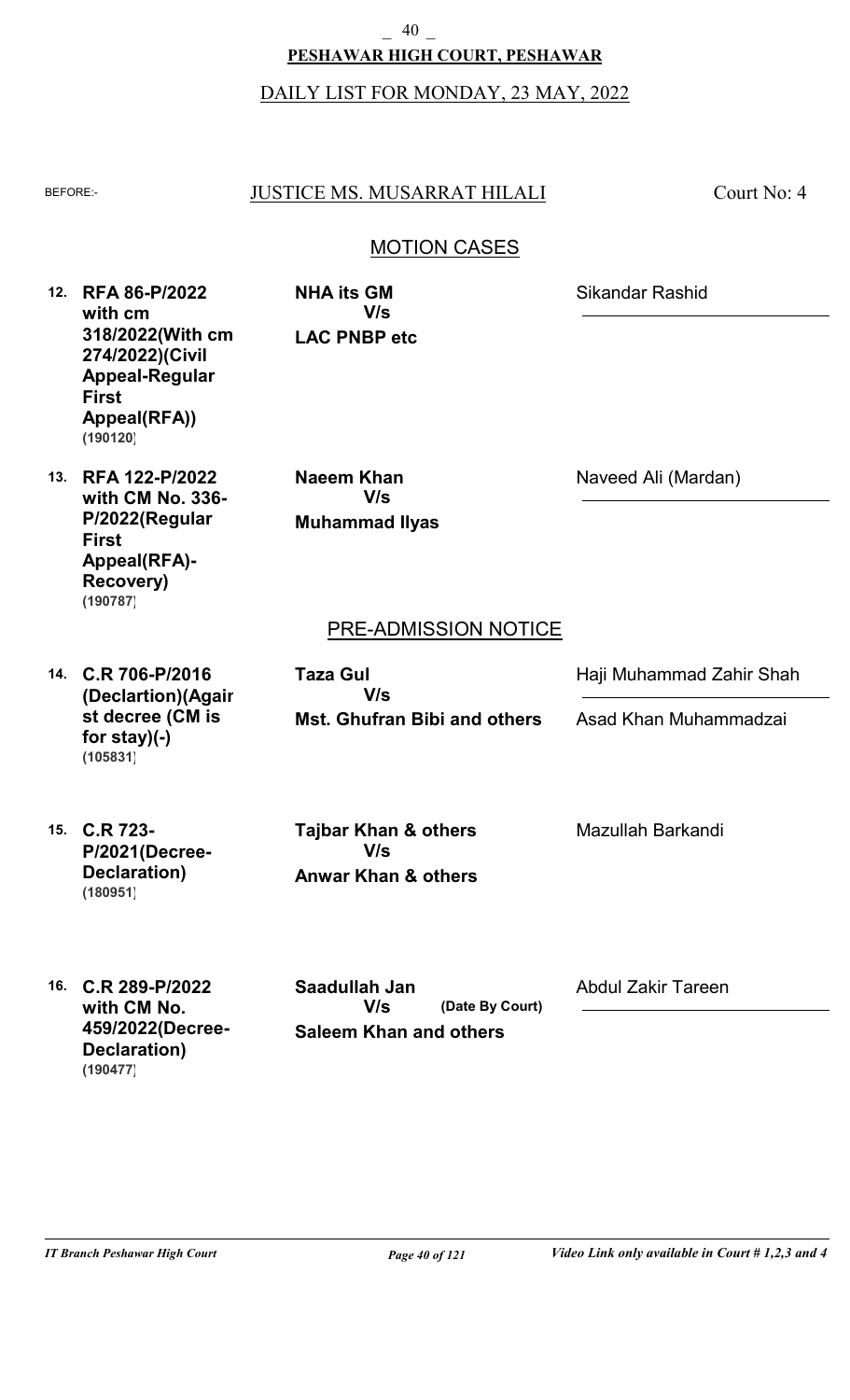\_ 41 \_

**PESHAWAR HIGH COURT, PESHAWAR**

DAILY LIST FOR MONDAY, 23 MAY, 2022

## BEFORE: JUSTICE MS. MUSARRAT HILALI

Court No: 4

## PRE-ADMISSION NOTICE

**17. W.P 1340-P/2020 with IR(Criminal-Quashment-Orders) (157246)**

**Akhtar Ali (Date By Court) Murtaza Ali Shah V/s**

Shakeel Zada Khan (Mardan), Syed Rahmat Ali Shah, Writ

Petition Branch AG Office

Abdur Rashid Pirzada

**18. W.P 5511-P/2020 With IR(Civil-Others) (169726)**

**Mst Nasreen Akhtar Khizar Iqbal V/s**

A Hashim Khan

Khurshid Ahmad Darmalak (Kohat)

**19. W.P 3277-P/2021 With Office Objection Dt.19- 07-2021(Criminal-Others) (180163)**

**SHO etc Burhan Ud Din V/s**

Muhammad Ayub Khan (Nowshera)

Syed Aziz ud Din Kakakhel, Wr Petition Branch AG Office, Naee Khan

NOTICE CASES

**1. Cr.M(BA) 1073- P/2022(Criminal Miscellaneous-Bail Application-PPC) (191141)**

**State Riaz Ullah V/s** Astaghfirullah

Hussain Ali, Cr Appeal Branch / **Office** 

**2. Cr.M(BA) 1266- P/2022(Criminal Miscellaneous-Bail Application-PPC) (191807)**

**State & others (Date By Court) Muhammad Ali V/s**

Jehanzeb Khan Khalil

Hussain Ali, Cr Appeal Branch / **Office**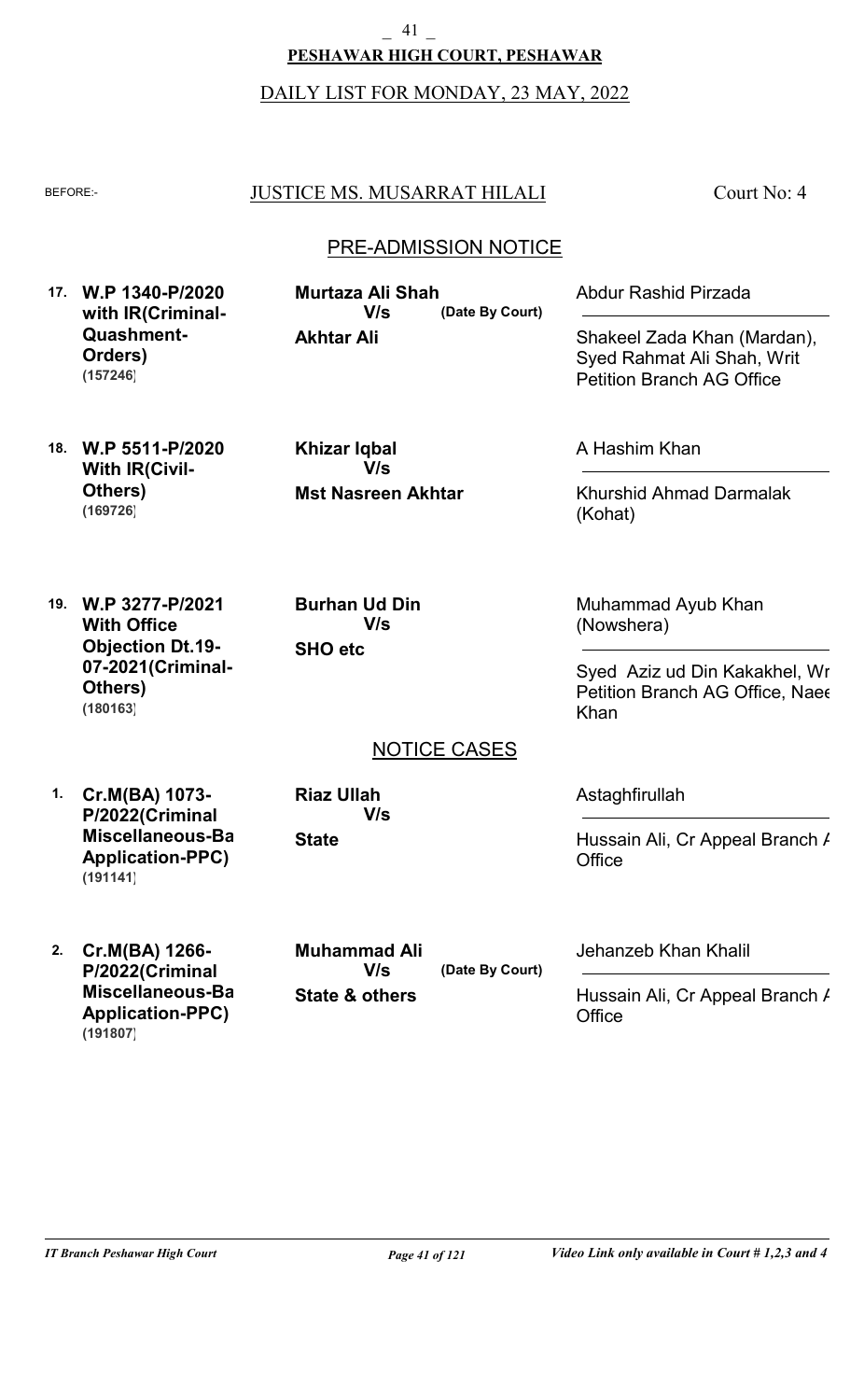## **PESHAWAR HIGH COURT, PESHAWAR** \_ 42 \_

## DAILY LIST FOR MONDAY, 23 MAY, 2022

## BEFORE: JUSTICE MS. MUSARRAT HILALI

Court No: 4

| 3. | Cr.M(BA) 1308-<br>Raj Wali<br>P/2022(Criminal<br>V/s<br>Miscellaneous-Ba<br><b>State</b><br><b>Application-</b><br><b>Narcotics</b> )<br>(191982) | (Date By Court)                          |                            | Amjad Noor Khan               |
|----|---------------------------------------------------------------------------------------------------------------------------------------------------|------------------------------------------|----------------------------|-------------------------------|
|    |                                                                                                                                                   |                                          | Cr Appeal Branch AG Office |                               |
| 4. | Cr.M(BA) 1340-<br>P/2022(4246 gm                                                                                                                  | <b>Subhan Ullah</b><br>V/s               |                            | Abid Ali Khan                 |
|    | chars)(Criminal<br>Miscellaneous-Ba<br><b>Application-</b><br><b>Narcotics)</b><br>(192106)                                                       | <b>State</b>                             |                            | Cr Appeal Branch AG Office    |
| 5. | Cr.M(BA) 1368-<br>P/2022(4000 gm                                                                                                                  | <b>Mir Haider</b><br>V/s                 |                            | Noor Alam Khan                |
|    | Opium)(Criminal<br>Miscellaneous-Ba<br><b>Application-</b><br><b>Narcotics</b> )<br>(192210)                                                      | <b>State</b>                             |                            | Cr Appeal Branch AG Office    |
| 6. | Cr.M(BA) 1413-<br>P/2022(Criminal                                                                                                                 | <b>Muhammad Ayaz &amp; others</b><br>V/s |                            | <b>Shah Faisal Utman Khel</b> |
|    | Miscellaneous-Ba<br><b>Application-PPC)</b><br>(192402)                                                                                           | <b>State &amp; others</b>                |                            | Cr Appeal Branch AG Office    |
| 7. | Cr.M(BA) 1424-<br>P/2022(Criminal                                                                                                                 | <b>Emran Savul</b><br>V/s                |                            | Shabbir Hussain Gigyani       |
|    | Miscellaneous-Ba<br><b>Application-PPC)</b><br>(192479)                                                                                           | Niaz Muhammad etc                        |                            | Cr Appeal Branch AG Office    |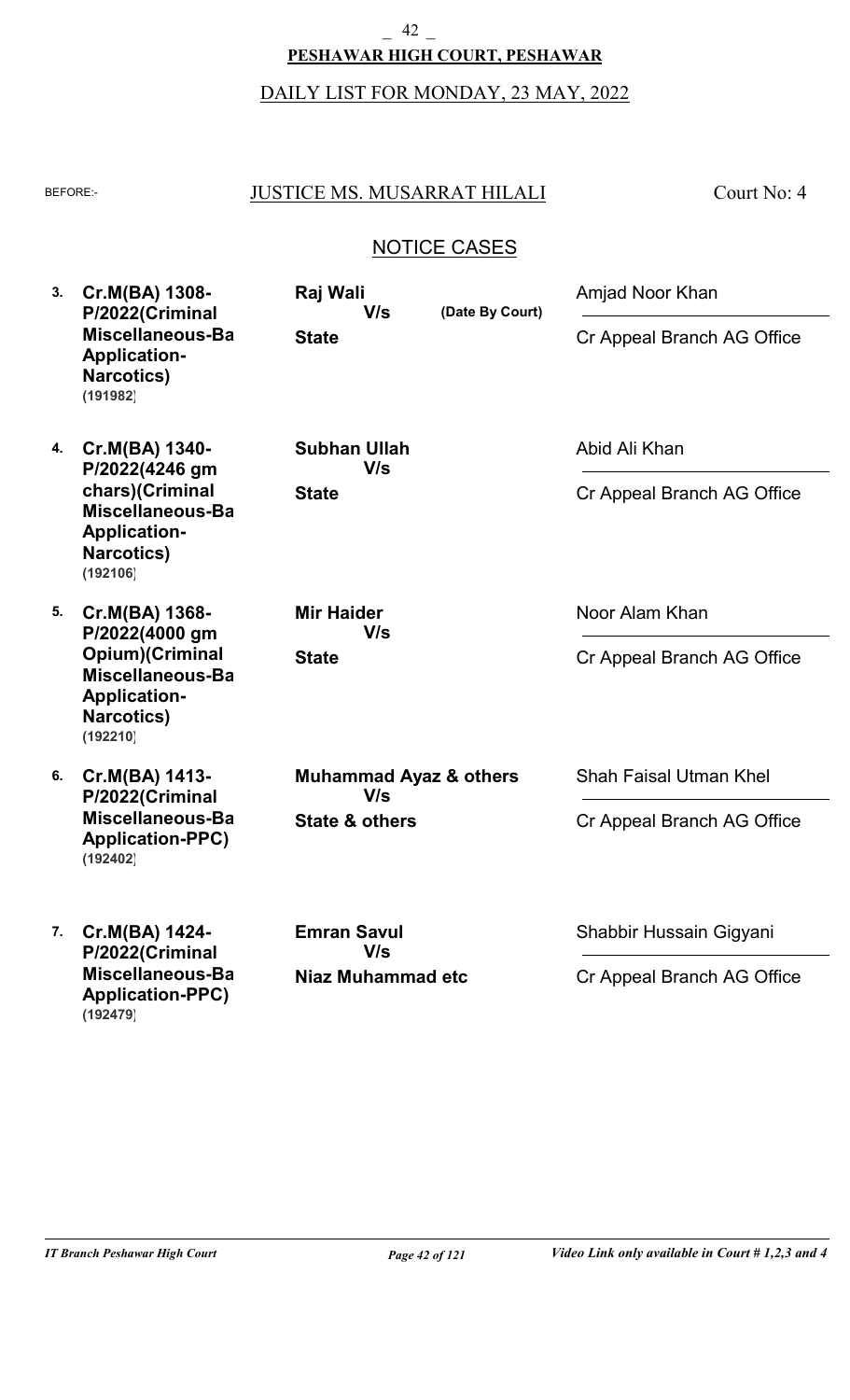#### **PESHAWAR HIGH COURT, PESHAWAR** \_ 43 \_

# DAILY LIST FOR MONDAY, 23 MAY, 2022

## BEFORE: JUSTICE MS. MUSARRAT HILALI

Court No: 4

| 8.  | Cr.A 1390-P/2019<br><b>With Cr M</b>                                                    | <b>Sharbat Khan</b><br>V/s   | (Date By Court) | <b>Syed Abdul Fayaz</b>                                   |
|-----|-----------------------------------------------------------------------------------------|------------------------------|-----------------|-----------------------------------------------------------|
|     | 802/2019(On bail,<br>05 years, Fine Rs.<br>15,000/-)(Short<br>Sentence-PPC)<br>(153103) | <b>The State</b>             |                 | Muhammad Amin Khattak Lachi<br>Cr Appeal Branch AG Office |
| İ   | Cr.A 1421/2019 On bai Naeem Khan                                                        |                              |                 | Syed Abdul Fayaz                                          |
|     |                                                                                         | The State                    |                 | Muhammad Amin Khattak Lachi<br>Cr Appeal Branch AG Office |
| 9.  | Cr.A 155-<br>P/2021(model                                                               | <b>Hazrat Saeed</b><br>V/s   |                 | Muhammad Ilyas Orakzai                                    |
|     | court<br>(criminal))(Short<br>Sentence-<br><b>Narcotics)</b><br>(172558)                | <b>State</b>                 |                 | Cr Appeal Branch AG Office                                |
|     | 10. Cr.A 566-<br><b>P/2021(Short</b>                                                    | <b>Muhammad Nisar</b><br>V/s | (Date By Court) | Shahid Mehmood Khan                                       |
|     | Sentence-<br>Superdari/Return<br>of vehicle)<br>(177720)                                | <b>State</b>                 |                 | Cr Appeal Branch AG Office                                |
| 11. | Cr.A 877-P/2021<br><b>With Cr.M</b>                                                     | <b>Azmat</b><br>V/s          |                 | Syed Abdul Fayaz                                          |
|     | 494/2021(Child<br>protection<br>Court/JJC)(Short<br>Sentence-PPC)<br>(182935)           | <b>State</b>                 |                 | Zahanat Ullah, Cr Appeal Branc<br><b>AG Office</b>        |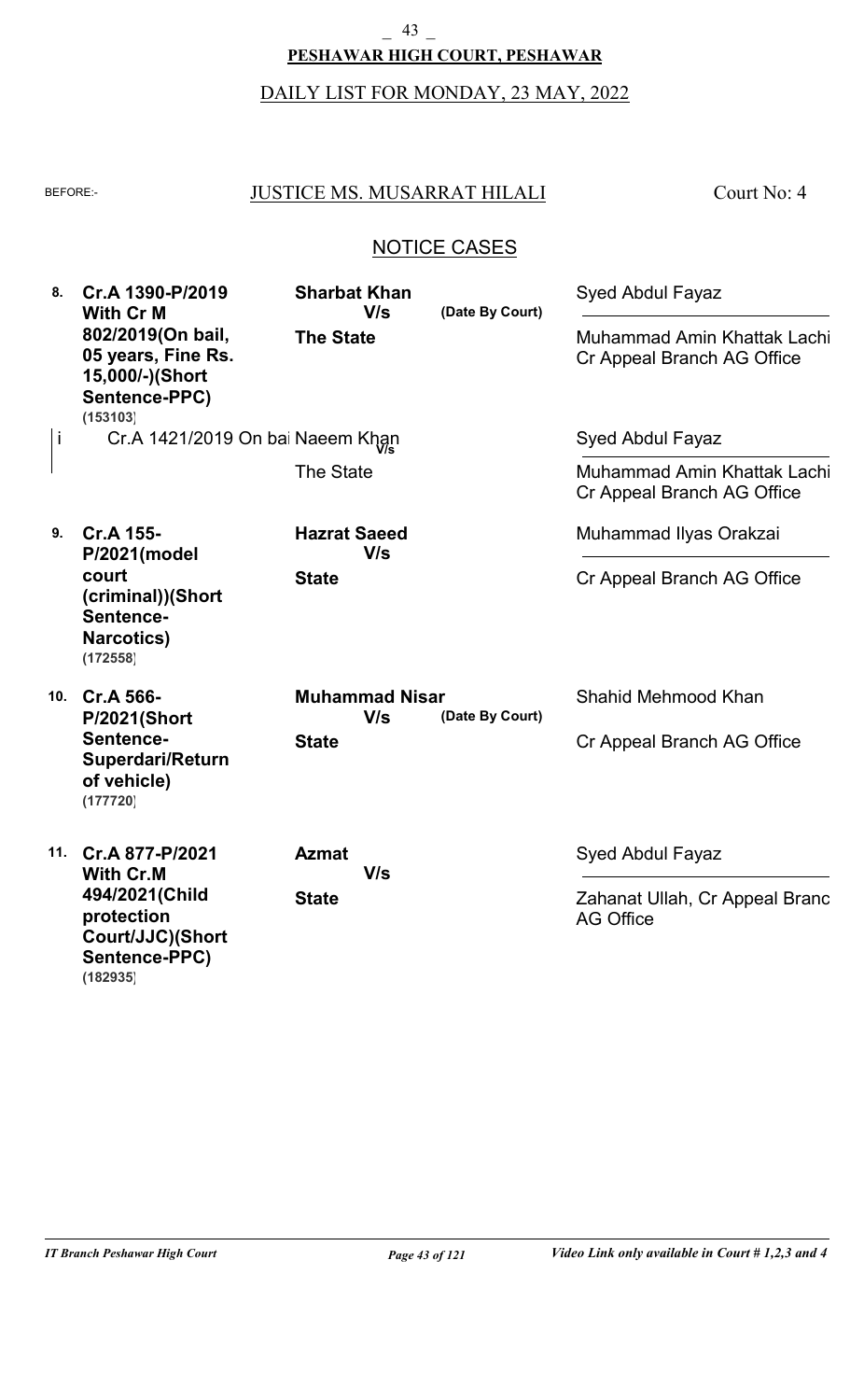## **PESHAWAR HIGH COURT, PESHAWAR** \_ 44 \_

DAILY LIST FOR MONDAY, 23 MAY, 2022

## BEFORE: JUSTICE MS. MUSARRAT HILALI

Court No: 4

| 12. | Cr.A 337-P/2022<br><b>With Cr.Ms 223-</b><br>p/2022 & 244-<br>p/2022(N)(2040<br>gram<br>chars)(Short<br>Sentence-<br><b>Narcotics)</b><br>(191214) | <b>Abdullah</b><br>V/s         | Through HRD                |  |
|-----|----------------------------------------------------------------------------------------------------------------------------------------------------|--------------------------------|----------------------------|--|
|     |                                                                                                                                                    | <b>State</b>                   | Cr Appeal Branch AG Office |  |
| 13. | W.P 3718-P/2016<br>(Civil) With                                                                                                                    | <b>Muhammad Rasool</b><br>V/s  | Gul Hussain Khilji         |  |
|     | <b>IR(WITH IR (stay</b><br>granted on<br>12/01/2017 (Senio<br>part)(Civil-<br><b>Interlocatory</b><br>Orders)<br>(103088)                          | <b>Rasheed Khan and others</b> | <b>Shaukat Ali</b>         |  |
| j   | W.P 67/2017                                                                                                                                        | Rasheed Khan                   | <b>Shaukat Ali</b>         |  |
|     | Proceeding before the<br>trial court $u/s$ 12(2) be<br>suspended with IR                                                                           | M. Rasool and another          | Gul Hussain Khilji         |  |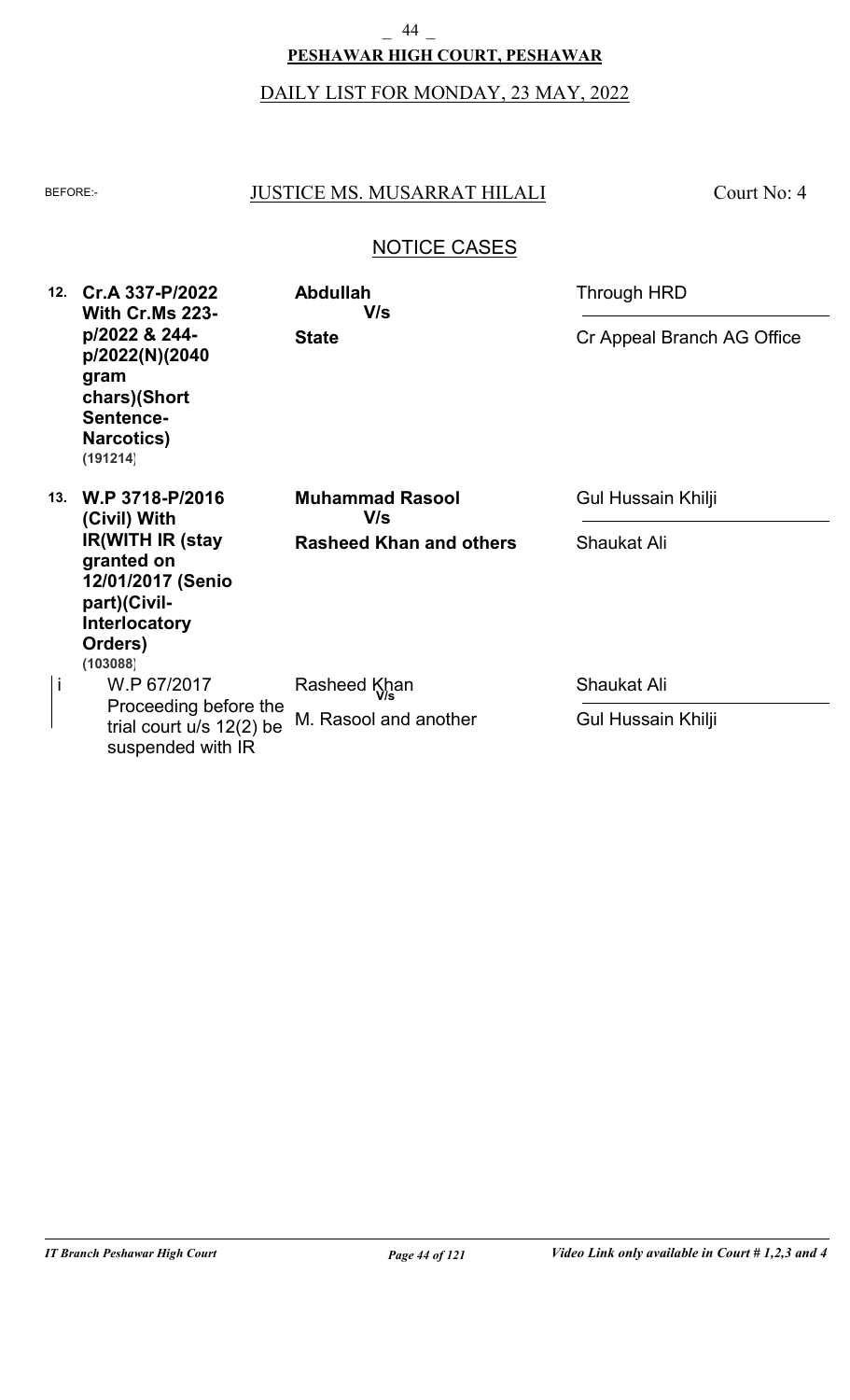# **PESHAWAR HIGH COURT, PESHAWAR** \_ 45 \_

DAILY LIST FOR MONDAY, 23 MAY, 2022

### BEFORE: JUSTICE MS. MUSARRAT HILALI

Court No: 4

## NOTICE CASES

**14. CM 29/2020 with 15. Cr.M(BCA) 4514- 16. CM 12(2) 17- CM 730/2011 In CM 12(2) 24- P/2018(in C.R 283- P/2015 (Senior Part))(-) P/2021(Criminal Miscellaneous-Bail Cancellation Application-PPC) P/2015 With CM 591/2015 & CM 1087/2020(In CR 271-P/14 (stay Muhammad Amin Jan Safi Ullah & others Ghazi Muhammad and others** CM 12(2) 15/2018 in C.R 283-P/2015 CM 12(2) 17/2018 in C.R 283-P/2015 CM 12(2) 10/2019 in C.R 283/2015 CM 12(2) 17/2019 in C.R 283-P/2015 COC 98/2021 in CM 12(2) 10/2019 in CR 283/15 Muhammad Ameen Jan Muhammad Amin Khan Muhammad Amin Jan Muhammad Amin KHan Mati ullah Patwari **Said Bakht Miraj Mujeeb Ullah and others** Mohammad Amir Rafiq khan, Munsif Saeed Abid Ali Cr Appeal Branch AG Office Javed A.Khan, Sahibzada Arsha Ali (Swabi) **V/s V/s V/s** i ii iii iv v Faiz ul Hadi **V/s** Muhammad Anwar Khan **V/s** Mst. Mufeed Begum **V/s** Mst. Perveen Begum **V/s** Mst. Mufeed Begum **V/s** Liaqat Ali Khan (Mardan), Shakeel Zada Khan (Mardan) Shakeel Zada Khan (Mardan) Shakeel Zada Khan (Mardan) Shakeel Zada Khan (Mardan) Zar Badshah Khan (Mardan)., Abdur Rasheed Pirzada Zar Badshah Khan (Mardan). **(127292) (186247)**

**on 15/06/2015, with office Note dtt. 10.10.2020)(-)**

**(86288)**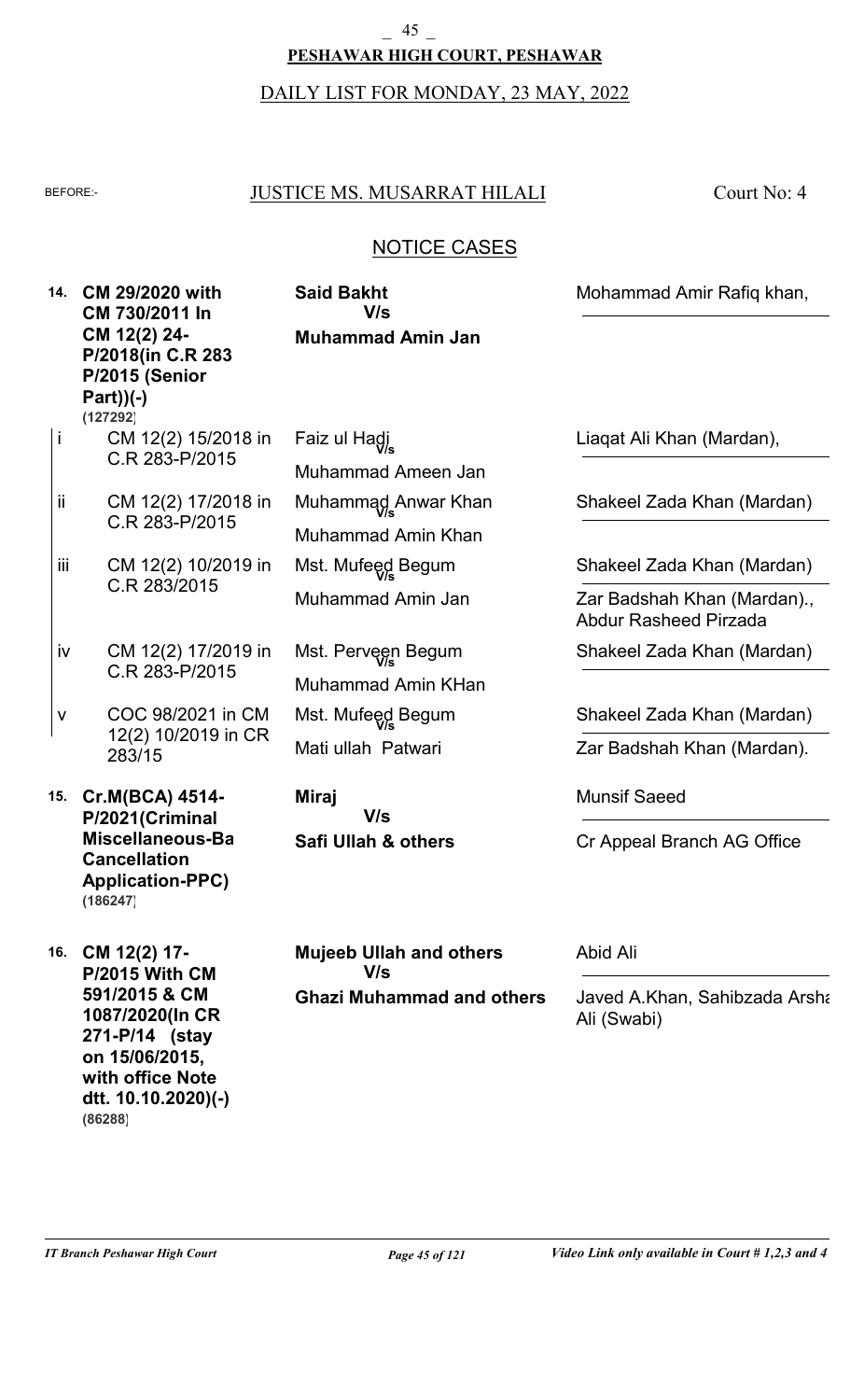**PESHAWAR HIGH COURT, PESHAWAR** \_ 46 \_

DAILY LIST FOR MONDAY, 23 MAY, 2022

#### BEFORE: JUSTICE MS. MUSARRAT HILALI

Court No: 4

## NOTICE CASES

**17. Cr.R 158- P/2021(Criminal Revision-Superdari) State V/s (181714)**

**(Date By Court) Muhammad Kabal**

Cr Appeal Branch AG Office

Ghulam Mohyuddin Malik

Javed A.Khan

Abdul Hafeez, Haji Abdur Raziq

Syed Shakil Khan Gillani

**18. Rev. in CR 37- P/2016(In CR 125- P/12 (Order HJ-Ex))(-) (96434)**

**Nazir Muhammad and others Taj Muhammad adn others V/s**

**19. CM 730-p/2016 With C.R 101- P/2014 (Declartion)(Again st decree)(-) (71508)**

**20. C.R 10-P/2015 (Declartion) With C.R 10/2015(Against decree (stay on 30-01- 2015))(Decree-Declaration) (81690)**

**21. C.R 363-P/2018 With CM 1176/2020(Decree-Declaration) (126334)**

COC 603/2019 C.Ms i Farhad

**Sahibzada and others Wali Taj and others V/s**

**Abdul Ghani V/s**

**Mst. Fermeen Taja and others**

Zahid Ullah Khan

Zafar Iqbal Urmar

Khan

Qazi Jawad Ehsanullah

Barrister Isfandyar Ali Khan

2/2019,3/2019(W.P) Nasir Khalili, DG Pak Railway Peshawar **V/s**

**Farhad Khan**

**Pakistan Railways**

**V/s**

Abdul Sattar Khan

Mian Hikmatullah Jan, Zafar Ali Khan, Barrister Asfandyar Ali Khan, DAG PAK, Writ Petition Branch AG Office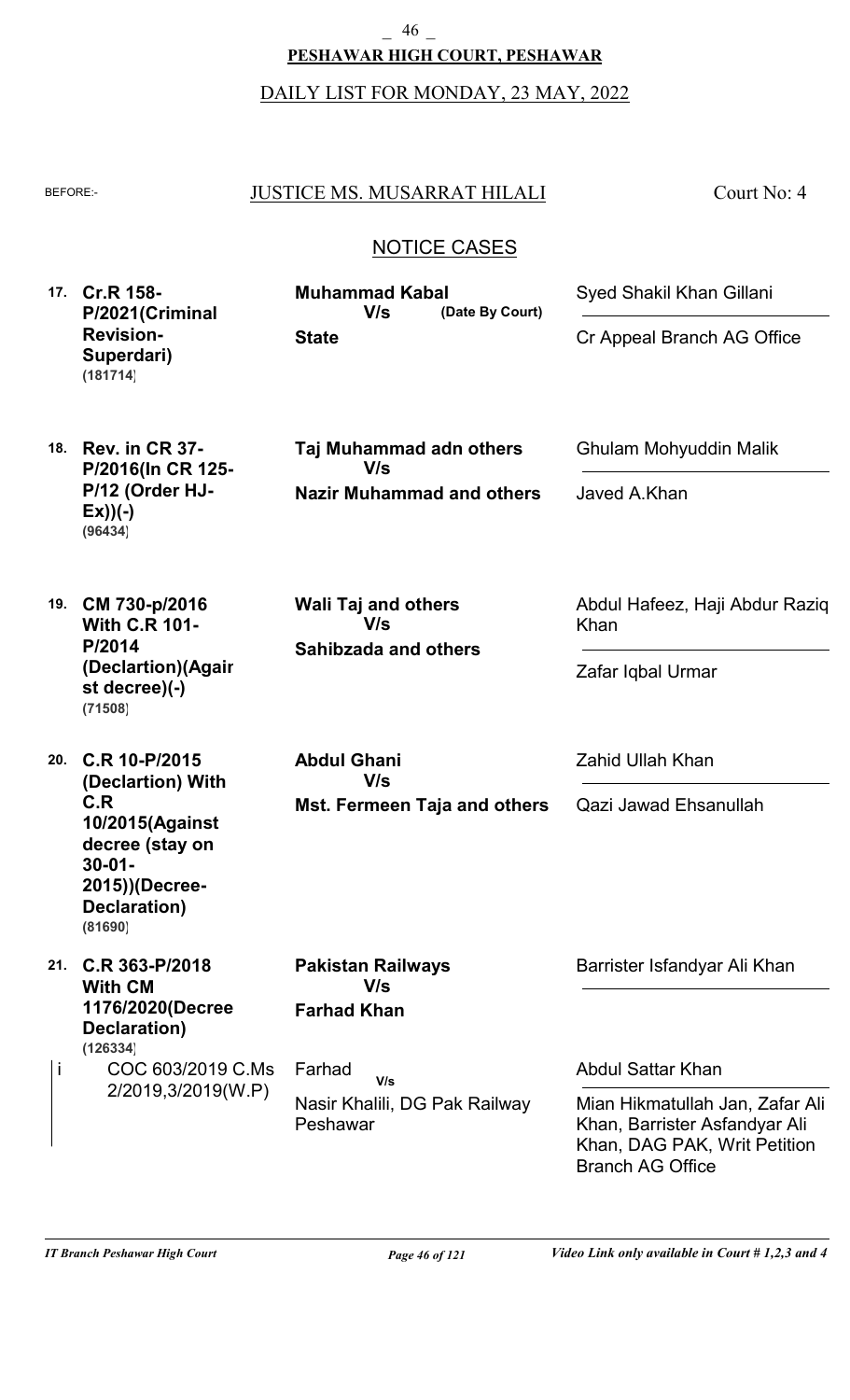### **PESHAWAR HIGH COURT, PESHAWAR** \_ 47 \_

DAILY LIST FOR MONDAY, 23 MAY, 2022

### BEFORE: JUSTICE MS. MUSARRAT HILALI

Court No: 4

## NOTICE CASES

**22. CM 391/2019 With C.R 173- P/2019(stay granted on 25/03/2019)(Order s-Execution) (138688)**

**23. CM 1004/2019 With C.R 780- P/2019(With C.M 1004/2019)(Orders -Others) (145878)**

- C.R 781/2019 With C.M 1005/2019 i
- C.R 782/2019 With C.M 1003/2019 ii

**24. C.R 786- P/2019(stay granted on 19/07/2019)(Decre e-Declaration) (145941)**

C.R 787/2019 i

**25. C.R 29- P/2020(Decree-Declaration) (156129)**

**Fazal Haq Ghulam Rabi V/s**

**Mir Mast Gul Madad Khan V/s**

Yousaf Riaz Khalil Haji Amir Nawaz Madad Khan **V/s** Madad Khan **V/s**

**Muhammad Arshad Muhammad naeem Butt V/s**

Muhammad Arshad Muhammad Naeem Butt **V/s**

**Syed Sikandar Shah Syed Shakir Ullah Zahid V/s**

Mian Afrasiab Gul Kakakhel, Ab Hafeez

S M Tariq

Syed Adnan Ishtiaq

Sikandar Rashid, Hafiz Yasar Arafat, Zille Huma

Syed Adnan Ishtiaq

Sikandar Rashid

Syed Adnan Ishtiaq

Sikandar Rashid, Afroz Ahmad

Mian Abdul Aziz Quraishi

Imtiaz Ali

Mian Abdul Aziz Quraishi

Imtiaz Ali

Amanullah Khan Marwat

Abbas Bakhtiar

**(Date By Court)**

Hamid Hussain Khan

Yousaf Ali, Syed Zubair Muhammad, Muhammad Javee Abbasi, Fida Gul

**26. CM no. 890/2020 in C.R 603- P/2020(Decree-Declaration) (166743)**

**habib Gul Jamshaid Khan V/s**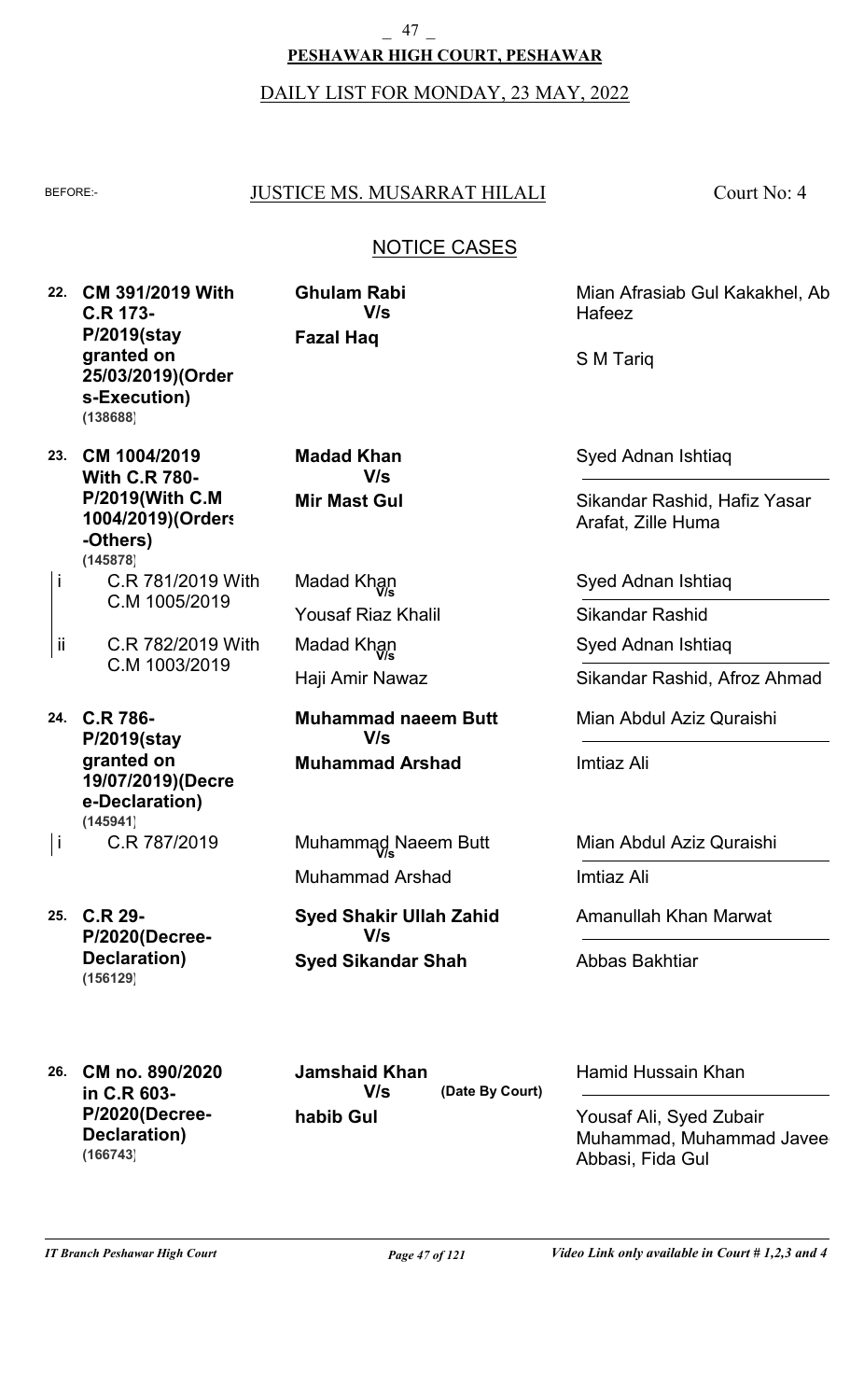**PESHAWAR HIGH COURT, PESHAWAR** \_ 48 \_

DAILY LIST FOR MONDAY, 23 MAY, 2022

#### BEFORE: JUSTICE MS. MUSARRAT HILALI

Court No: 4

### NOTICE CASES

**27. C.R 42- P/2021(Orders-Remand Order) V/s (171237)**

**Sardaraz Khan (Date By Court) Abdul Ghafoor**

**Muhammad Saeed & others**

**Rooh Ullah**

**V/s**

**V/s**

**Dr.Nazim ud Din and Others**

**Ikramullah Khan and Others** 

Fayaz Khan Chamkani

Mujahid Khan

Hayat Khan

Hassnain

Shahnaz Tariq

DAG, Kashif Zaman

Gul Nazir Azam, Muhammad Fa Khan

- **28. CM No. 642/2021 with C.R 366- P/2021 with c.m 478/2022(Orders-Injunction) (175651)**
- **29. W.P 1172-P/2018 With IR with cm 334 p/2019(M)(Civil-Others) (122672)**
- **30. W.P 3307-P/2019 with IR(Civil-Others) (144382)**

**Zarbagh Khan Abdul Salam V/s**

**(Date By Court)**

**(Date By Court)**

Muhammad Shoaib khan, Khan Zeb Rahim

Inayat ur Rehman, Muhammad

**31. W.P 3140-P/2019 With IR with cm 722 p/2020(M)(stay granted on 13/09/2019)(Civil-Others) (143928)**

**Senior Member Board of Revenue Mumtaz Khan V/s**

Amin ur Rehman Yousafzai

Muhammad Amin Khattak Lachi, Attaullah, Writ Petition Branch A **Office**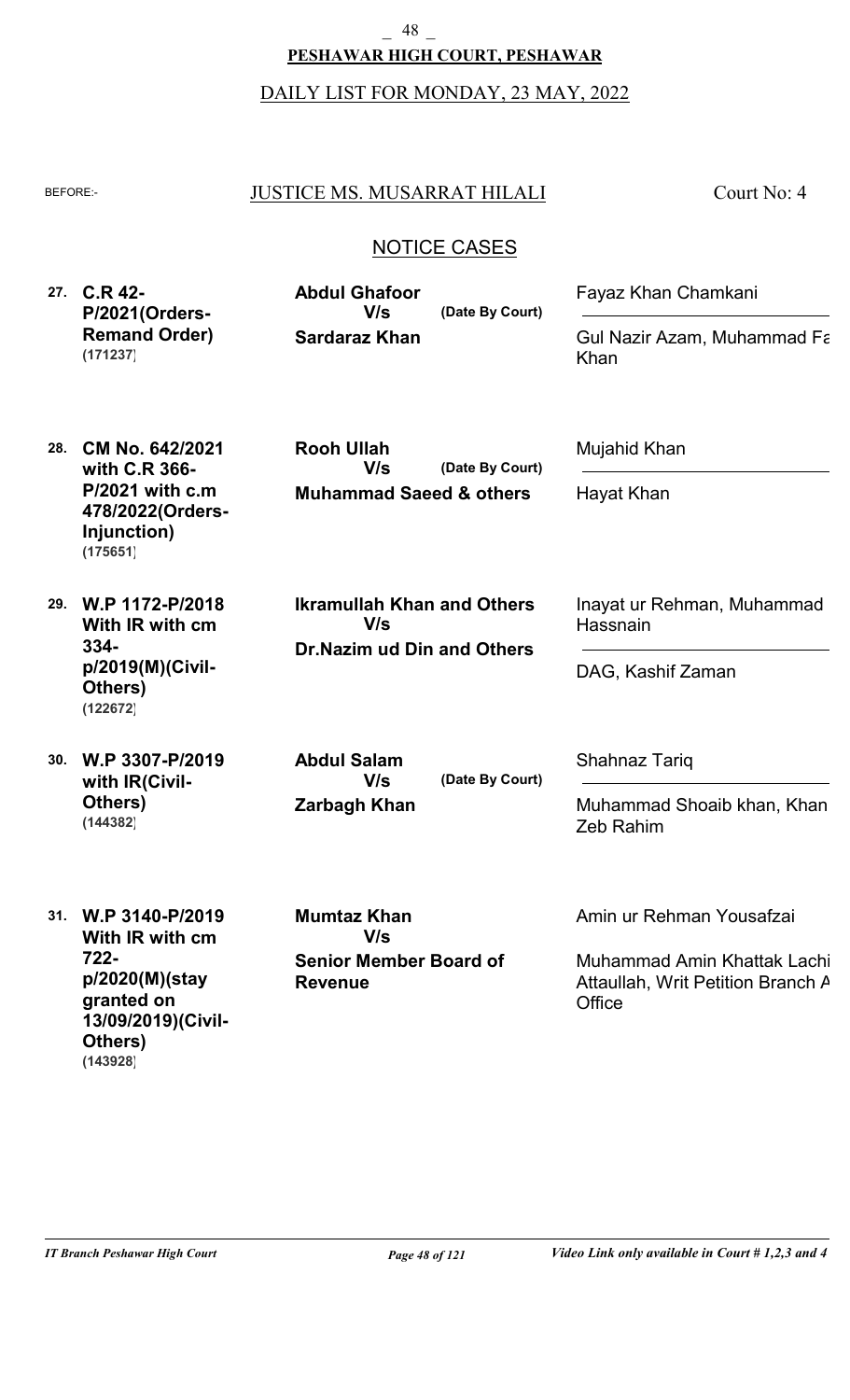**PESHAWAR HIGH COURT, PESHAWAR**

DAILY LIST FOR MONDAY, 23 MAY, 2022

| ۰, |
|----|

#### JUSTICE MS. MUSARRAT HILALI

**Muhammad Arshad Khan**

**V/s**

Court No: 4

## NOTICE CASES

| 32. | W.P 1319-P/2019     |
|-----|---------------------|
|     | With IR(stay        |
|     | granted on          |
|     | 01/03/2019))(Civil- |
|     | Others)             |
|     | (138672)            |

**33. W.P 1689-P/2020 (Family) with CMs No. 526, 457 & 479/2020 & CM 1122/2021(with CMs 526/2020 & 1122/2021)(Family -Final Judgment) (158265)**

**34. W.P 3982- P/2020(Civil-Interlocatory Orders) (165676)**

**35. W.P 4826-P/2020 With IR(Writ Petitions-CM 12(2)) (167902)**

**36. W.P 1888-P/2021 (Family)(Family-Final Judgment) (175727)**

**Mst. Shahnaz Ibni Ameen V/s**

**Rafiq**

**(Date By Court)**

Muhammad Farooq Afridi, Mufti Hilal Ahmad

Asad Khan Muhammadzai

Aamir Hussain (Peshawar), Sye Taimur Ali Shah, Salman Faroo

**Ijaz Ahmad Fayaz Ahmad V/s**

**(Date By Court)**

Shakeel Zada Khan (Mardan)

Liaqat Ali Khan (Mardan), Writ Petition Branch AG Office

**M/s Bajuar Ancient Muhammad Kamran V/s**

**Fazal Akbar and others Iqra Bibi and others V/s**

Akhunzada Syed Pervez, Sheikl Asghar Ali, Mian Asif Aman

Afsha naz, Writ Petition Branch AG Office, Yousaf Ali Khan, Joh Ijaz Ali Shah

Ghulam Muhammad Faleh (Nowshehra)

Zamir Muhammad Khan, Civil Appeal Branch AG Office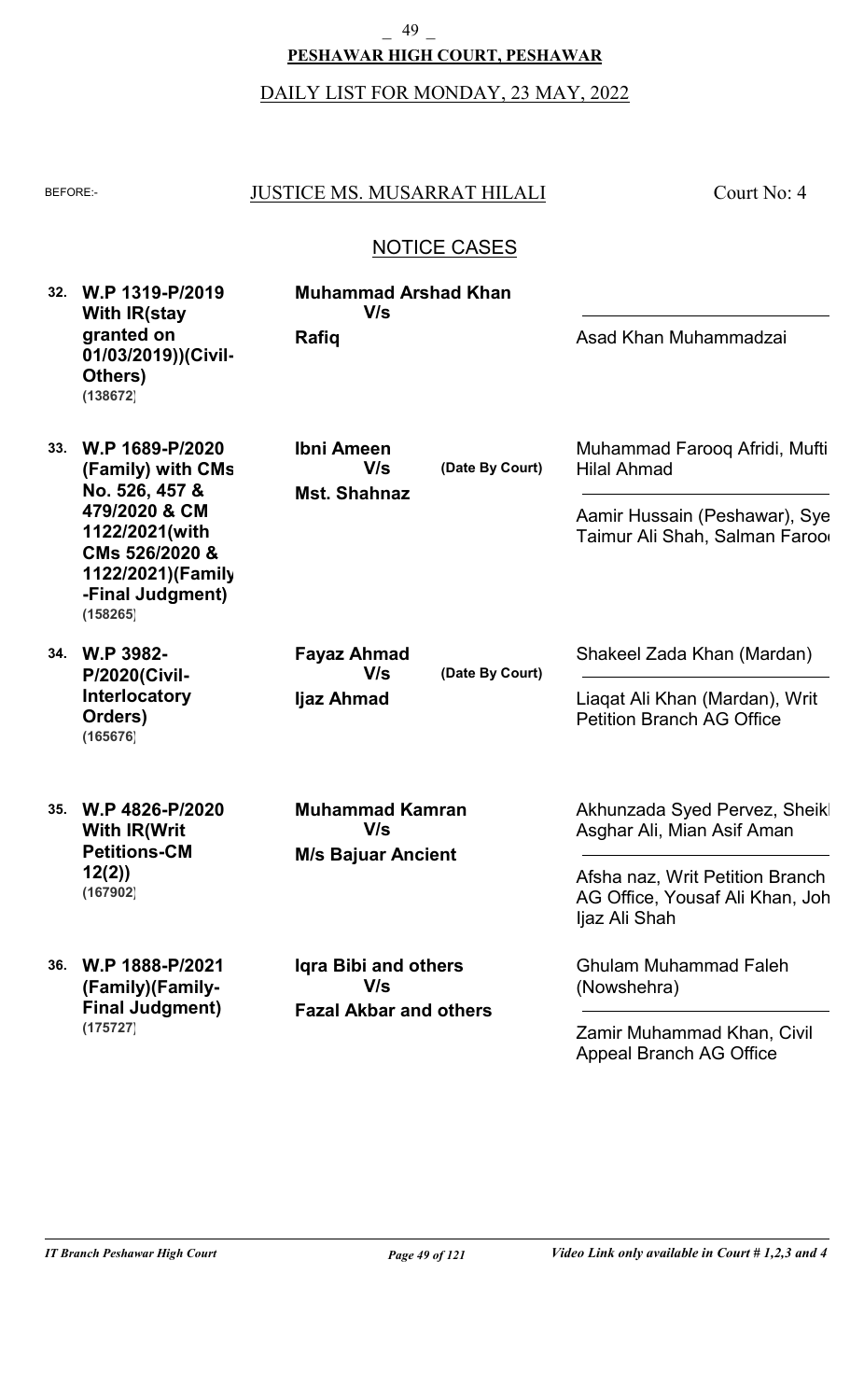**PESHAWAR HIGH COURT, PESHAWAR**

#### DAILY LIST FOR MONDAY, 23 MAY, 2022

#### BEFORE: JUSTICE MS. MUSARRAT HILALI

**Mst. Samina & others**

**V/s**

**Zain ul Abideen**

Court No: 4

### NOTICE CASES

**(Date By Court)**

**37. W.P 4029-P/2021 with CM No. 2408/2021(Model Court (civil))(Family-Final Judgment) (182426)**

**38. FAO 22-P/2016 With CM 93/2016 & O/Note 02.07.2020(seeks recovery of Rs.19,68,36/- (ADJ ) (stay granted on 18/03/2016)(First Appeal Against Order(FAO)- Declaration) (94789)**

**39. FAO 116- P/2019(First Appeal Against Order(FAO)- Consumer)** FAO 115/2019 i SNGPL **(143089)**

**Superintendign Engineer/Project Director and another V/s**

**Ikram Ullah and others**

Muhammad Siddique Haider Qureshi, Salim Raza Safi

Arshad Jamal Qureshi, Writ Petition Branch AG Office

Shakirullah Afridi

Aftab Ahmad

**Muhammad Javed SNGPL V/s**

Asad Jan

MUHAMMAD AMIN KHATTAK LACHI

Asad Jan

MUHAMMAD AMIN KHATTAK LACHI

Muhammad Ashfaq Khan (Swat

**40. FAO 323-P/2019 With CM 708/2019(First Appeal Against Order(FAO)- Consumer) (153724)**

Lutenant Colonel Muhammad Eja **V/s**

**Wazeer Khan SDO PESCO Sub Division Nawan Killi V/s**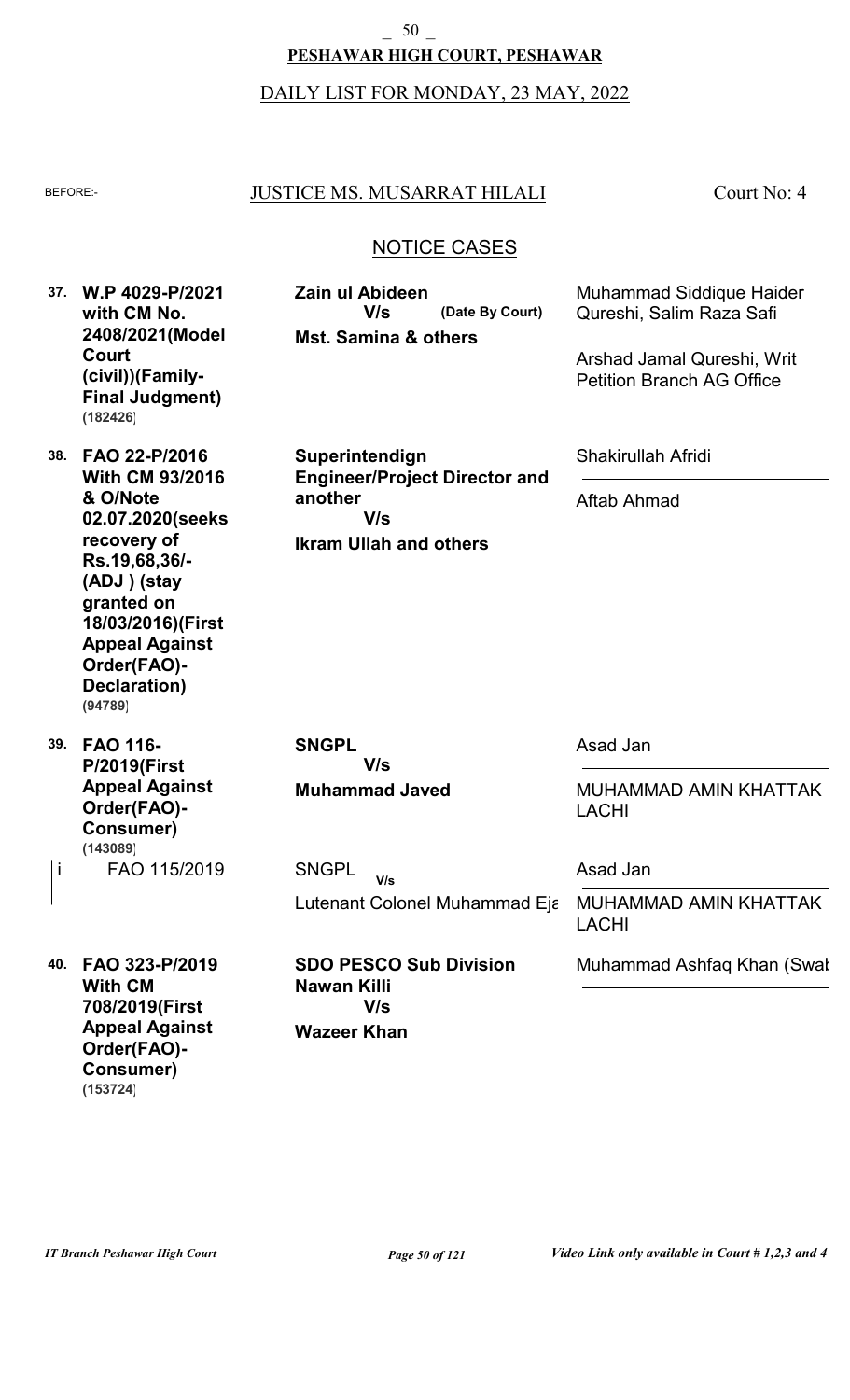DAILY LIST FOR MONDAY, 23 MAY, 2022

### BEFORE: JUSTICE MS. MUSARRAT HILALI

**Jehan du din Black Smith**

**V/s**

**SNGPL**

Court No: 4

## NOTICE CASES

**41. FAO 96-P/2021 With CM 265/2021(First Appeal Against Order(FAO)- Utility) (175529)**

> **Rehmat Shah Afridi & others (Date By Court) Syed Ehtazaz Hussain Shah V/s**

**Pervaiz Khan and another Abdul Nasir V/s**

Syed Haziq Ali Shah, Junaid Zaman

Asad Jan Advocate

Qazi Zakiuddin, Muhammad Ashraf Khan, Abdul Khaliq

Muhammad Wajid Khan

**Ihsan ul Wahab Pervez V/s**

**Qazi Khursheed Ahmad (Date By Court) Tehsil Municipal Officer V/s**

Mazullah Barkandi

Muhammad Amin Khattak Lachi

Badshah Rehman Mohmand, Nasir Khan (Mardan)

Inamullah Khan Hoti (Mardan)

**42. FAO 102- P/2022(Civil Appeal-First Appeal Against Order(FAO)) (191281)**

**43. RFA 78-P/2016 With CM 186/2016,584/2019 ,138/2020,121/202 1(seeks recovery of Rs.16,00,000/- (stay granted on 10/06/2016 ,with cm 121/2021)(-) (96835)**

**44. RFA 591- P/2019(Regular First Appeal(RFA)- Recovery) (154292)**

**45. RFA 265-P/2020 with cm. 414/2021(Regular First Appeal(RFA)-Land Acquisition) (164808)**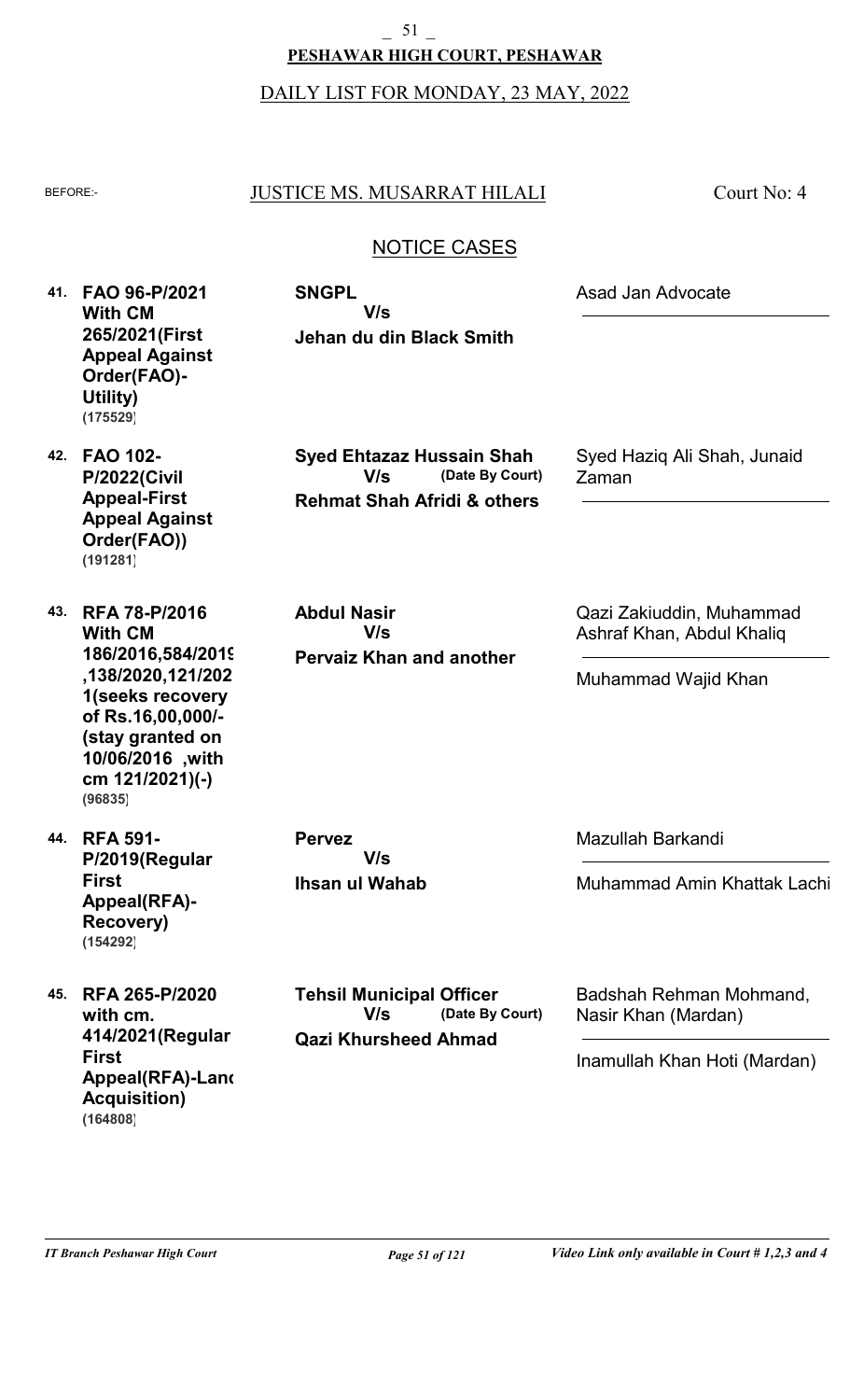# DAILY LIST FOR MONDAY, 23 MAY, 2022 **PESHAWAR HIGH COURT, PESHAWAR** \_ 52 \_

### BEFORE: JUSTICE MS. MUSARRAT HILALI

Court No: 4

## NOTICE CASES

**46. CM 421/2021 In RFA 229- P/2021(Regular First Appeal(RFA)-Land Acquisition) (179085)**

**Haji Rehmat Shah & other V/s**

**Govt of KP & others** Civil Appeal Branch AG Office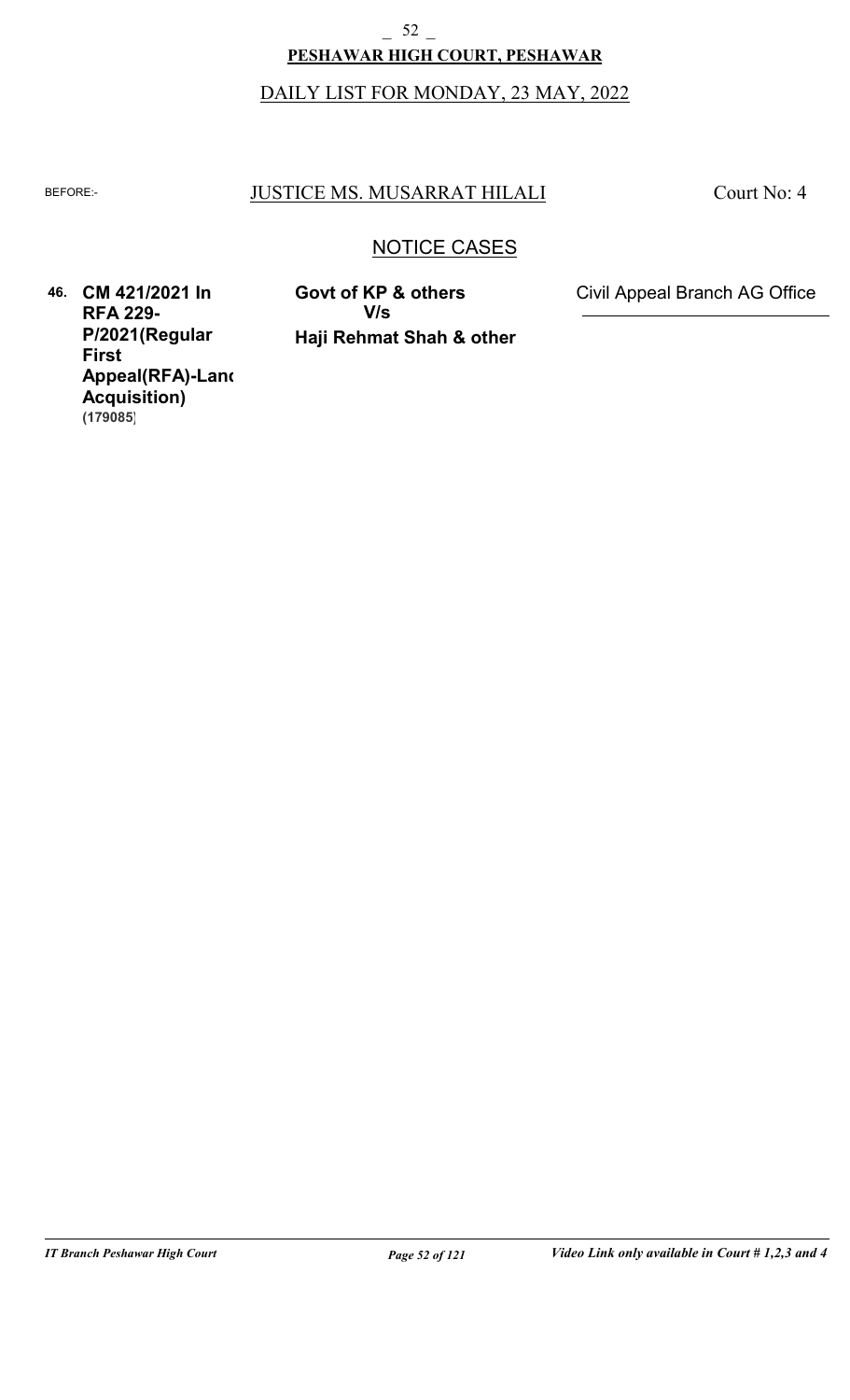**PESHAWAR HIGH COURT, PESHAWAR** \_ 53 \_

DAILY LIST FOR MONDAY, 23 MAY, 2022

#### BEFORE: MR. JUSTICE MOHAMMAD IBRAHIM KHAN

Court No: 5

## MOTION CASES

**1. Cr.A 174- 2. C.R 837- 3. C.R 628-P/2021 4. C.R 282-P/2022 5. C.m 947-P/2022 In 6. W.P 1510-P/2021 P/2022(4050 gram heroin)(Short Sentence-Superdari/Return of vehicle) P/2019(Orders-Declaration) With CM 969/2021 with c.m 327/2022(Orders-Declaration) with CM 449- P/2022(Civil Revision-Decree) W.P 2862- P/2019(Civil-Others) With IR(Civil-Others) SHO PS city Mardan and other:** Cr Appeal Branch AG Office **Pervaiz KPEZDMC & others Muhammad Ayaz & others Rasheed Muhammad Cantonment Executive Officer Kohat (Date By Court) Saadullah Jan Abdul Khaliq Kamal Nasir Khan Hayat ur Rehman Mst. Bibi Amina Tariq Farooq** Abdul Jalil (Mardan) Muhammad Ayaz Sherpau Shahid Naseem Khan Chamkar Nisar Ahmad Zalan Mardan Qazi Muhammad Salim Arbab Sheraz Khan Civil Appeal Branch AG Office, Zair Nawaz Tariq Kamal, Shahid Ali Civil Appeal Branch AG Office **V/s V/s V/s V/s V/s V/s (189050) (146884) (179355) (190399) (142886) (174682)**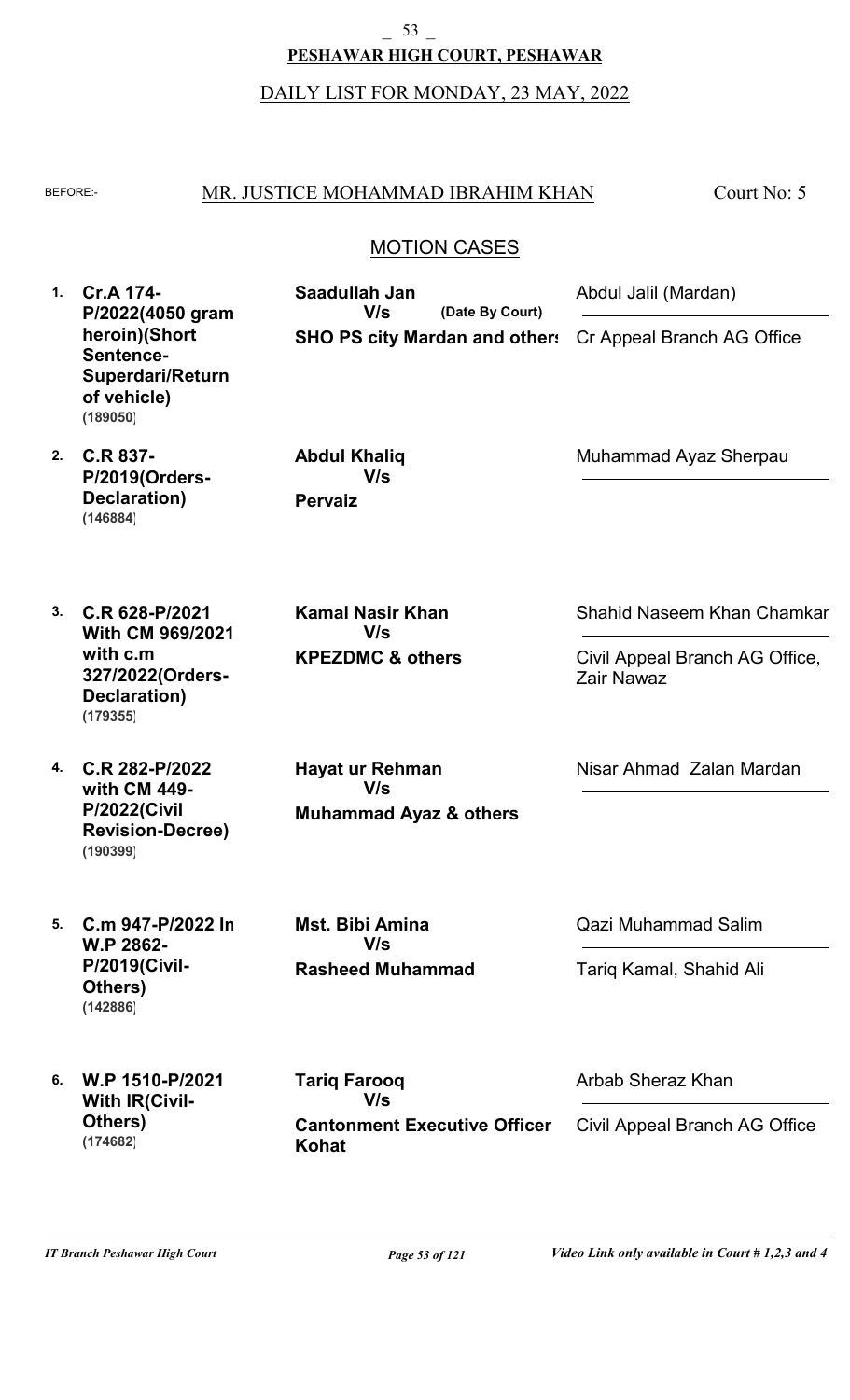54

**PESHAWAR HIGH COURT, PESHAWAR**

DAILY LIST FOR MONDAY, 23 MAY, 2022

#### MR. JUSTICE MOHAMMAD IBRAHIM KHAN

Court No: 5

## MOTION CASES

| <b>W.P 5432-</b>       | Ali Khizar                   |                 | Aziz Khan (Swabi)                           |
|------------------------|------------------------------|-----------------|---------------------------------------------|
| P/2021(Land-           | V/s                          | (Date By Court) |                                             |
| Partition)<br>(186798) | <b>Syed Akmal and ohters</b> |                 | Attaullah, Writ Petition Branch A<br>Office |

**8. FAO 119-P/2021 With CM 348/2021 & CM 349/2021(First Appeal Against Order(FAO)- Consumer) (177651)**

**9. RFA 74-P/2022 with Off obj(Civil Appeal-Regular First Appeal(RFA)) (189856)**

**10. RFA 127- P/2022(Civil Appeal-Regular First Appeal(RFA)) (190976)**

**11. RFA 194-P/2022 with CM 407- P/2022(Civil Appeal-Regular First Appeal(RFA)) (191816)**

**Sajjad etc Rokhul Amin etc V/s**

**LAC District Collector Mardan &** Civil Appeal Branch AG Office **otehrs Liaqat Zaman Khan** Aqeel Ahmad **V/s**

**MS Ciel Wood Works & anothera (Date By Court) Sui Northern Gas Pipeline & another V/s**

**District Collector Land Acquisition & others Obaid Ullah & others V/s**

Asad Zeb Khan

Jan Advocate

Civil Appeal Branch AG Office

Muhammad Muazzam Butt, Asa

Civil Appeal Branch AG Office

Gulzar Ahmed Khan (D.I.Khan)

## PRE-ADMISSION NOTICE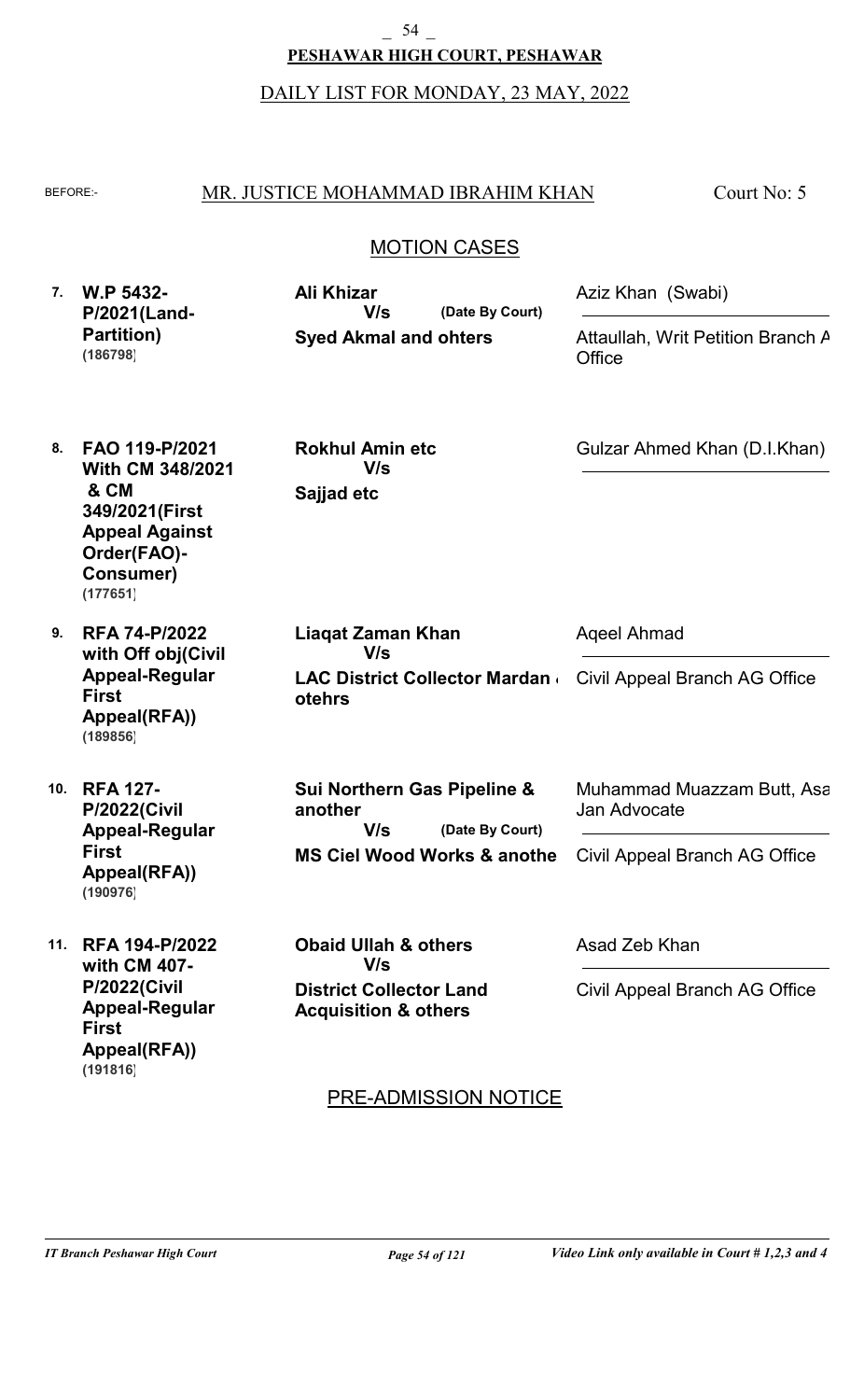**PESHAWAR HIGH COURT, PESHAWAR** \_ 55 \_

DAILY LIST FOR MONDAY, 23 MAY, 2022

#### BEFORE: MR. JUSTICE MOHAMMAD IBRAHIM KHAN

Court No: 5

### PRE-ADMISSION NOTICE

**12. C.R 374-P/2017 With CM 279/2020(Decree-Possession) (112166)**

**Bilawar Khan etc Haji Wazeer Gul V/s**

Fazal Malik Kaka Khel

Syed Gul Hussain

**13. C.R 384- P/2018(Orders-Recovery) (126766)**

**Govt of KPK Mst. Mustafa V/s**

Rahman Ullah

ADVOCATE GENERAL KPK

**14. C.R 518-P/2021 With CM 814/2021(Orders-Injunction) (177471)**

**Late Ghulam Sarwar Late Noor Ahmad V/s**

Muhammad Tariq Khan Yousafz

**15. W.P 1058-P/2013 (Civil)(Produce Suit)(Civil-Others) (64058)**

**SMBR KPK and others Mehraban Shah V/s**

Abdul Kabir Khan, A Hashim Kh

A.A.G, A.G.

**16. W.P 1448-P/2020 with IR(Civil-Others) (157535)**

**Khair Muhammad (Date By Court) Gohar Ali V/s**

Muhammad Ayaz Khan, Muhammad Sagheer (Swabi)

Writ Petition Branch AG Office, Aqil Muhammad (Swabi)

Ahmad Zeb Khan

Farman Ullah Khan

**17. W.P 1031-P/2021 With IR(Civil-Others) (173271)**

**Islam Jan etc Arsala Khan etc V/s**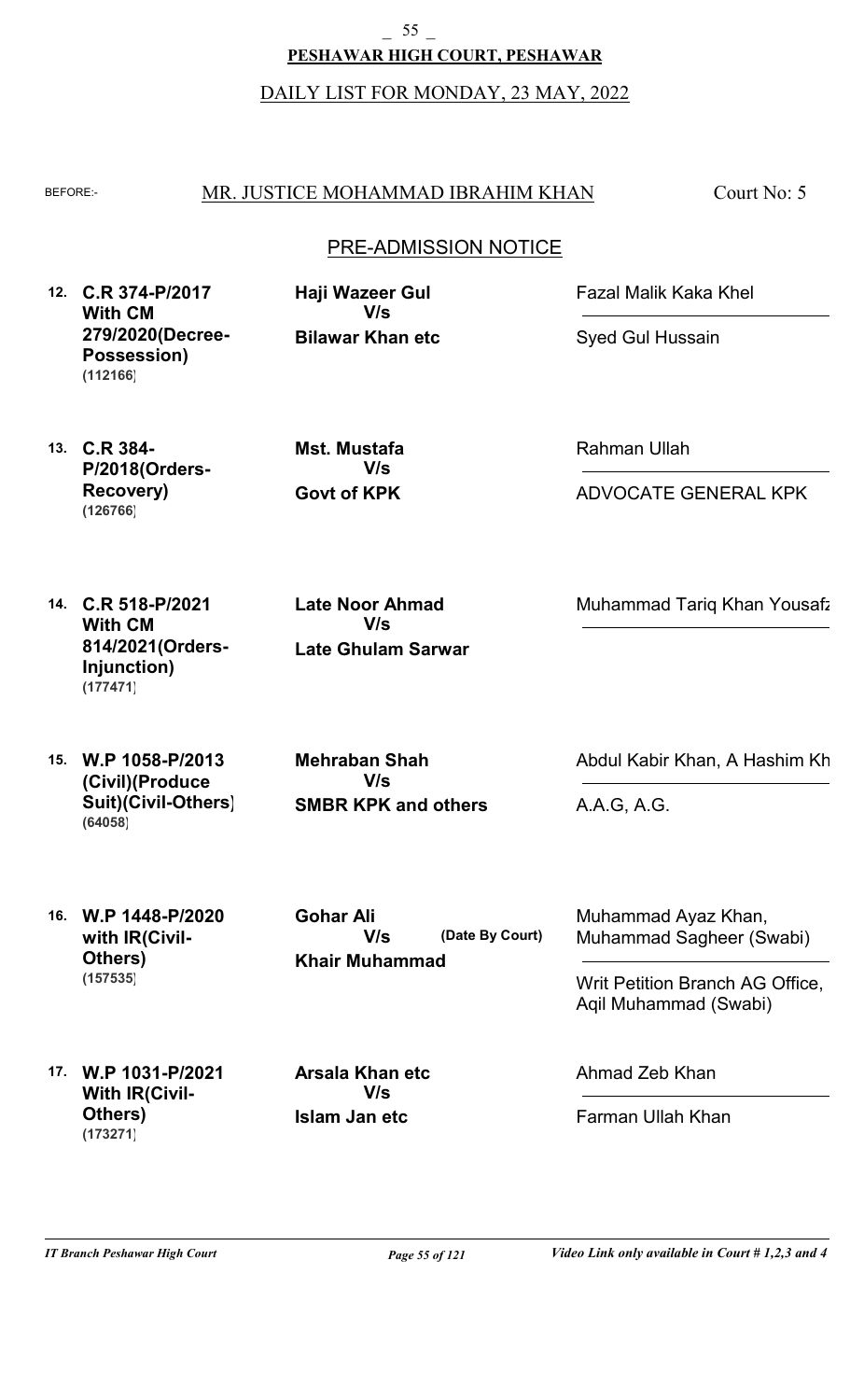DAILY LIST FOR MONDAY, 23 MAY, 2022

#### BEFORE: MR. JUSTICE MOHAMMAD IBRAHIM KHAN

Court No: 5

## PRE-ADMISSION NOTICE

|  | 18. W.P 3942-P/2021<br><b>With IR(Civil-</b> | <b>Qazi Saeed Akhtar</b><br>V/s     | Anwar Khan                      |
|--|----------------------------------------------|-------------------------------------|---------------------------------|
|  | Others)                                      | <b>Qazi Ihsanullah &amp; others</b> | Haji Ghareeb Gul, Writ Petition |
|  | (182096)                                     |                                     | <b>Branch AG Office</b>         |

## NOTICE CASES

**(Date By Court)**

**1. Cr.M(BA) 860- P/2022(50.400 Kilo chars, 4.800 Kilo Opium)(Criminal Miscellaneous-Bail Application-Narcotics) (190394)**

**2. Cr.M(BA) 1206- P/2022(Criminal Miscellaneous-Bail Application-PPC) (191566)**

**3. Cr.M(BA) 1226- P/2022(Criminal Miscellaneous-Bail Application-PPC) (191683)**

**4. Cr.M(BA) 1229- P/2022(2089 gm chars, 140 gm Ice)(Criminal Miscellaneous-Bail Application-Narcotics) (191695)**

**State**

**V/s**

**Faiz Ullah**

**State & another**

**Muhammad Farhad**

**V/s**

**The State**

**Rahman Ullah**

**V/s**

Amjad Noor Khan

Tariq Kakar, Special Prosecutor ANF

Syed Abdul Fayaz

Inayat ullah Khan, Cr Appeal Branch AG Office

**State & others (Date By Court) Hamid V/s**

Hussain Ali

Abdul Fayyaz, Cr Appeal Brancl AG Office

Saqib Khan (Nowshera)

Cr Appeal Branch AG Office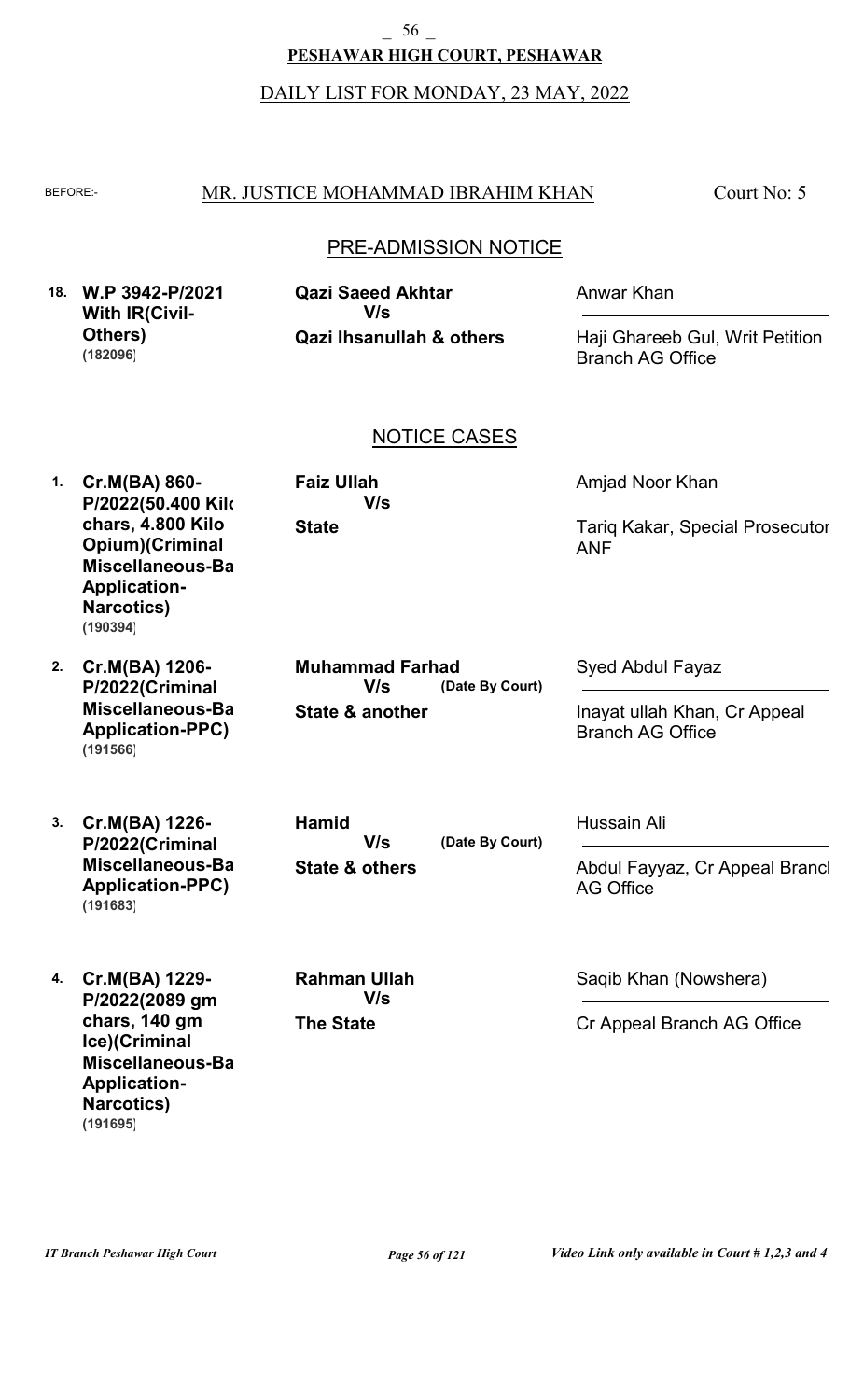**PESHAWAR HIGH COURT, PESHAWAR**  $-$  57  $-$ 

# DAILY LIST FOR MONDAY, 23 MAY, 2022

## BEFORE: MR. JUSTICE MOHAMMAD IBRAHIM KHAN

Court No: 5

| 5.      | Cr.M(BA) 1332-<br>P/2022(Criminal<br>Miscellaneous-Ba<br><b>Application-PPC)</b><br>(192079)                                 | ljaz<br>V/s<br><b>State etc</b>                                        | (Date By Court) | Majid Ali Khan<br>Malik Usman Rahim Khattak, Cr<br><b>Appeal Branch AG Office</b>         |
|---------|------------------------------------------------------------------------------------------------------------------------------|------------------------------------------------------------------------|-----------------|-------------------------------------------------------------------------------------------|
| 6.      | Cr.M(BA) 1339-<br>P/2022(560 gm<br>Ice)(Criminal<br>Miscellaneous-Ba<br><b>Application-</b><br><b>Narcotics)</b><br>(192103) | <b>Asmat Ullah</b><br>V/s<br><b>State</b>                              |                 | <b>Yousaf Ali</b><br>Cr Appeal Branch AG Office                                           |
| 7.      | Cr.M(BA) 1345-<br>P/2022(123 gm<br>Ice)(Criminal<br>Miscellaneous-Ba<br><b>Application-</b><br><b>Narcotics)</b><br>(192133) | <b>Waqas</b><br>V/s<br><b>State</b>                                    |                 | Syed Shakeel Khan Gillani<br>Cr Appeal Branch AG Office                                   |
| 8.      | Cr.M(BA) 1417-<br>P/2022(Criminal<br>Miscellaneous-Ba<br><b>Application-PPC)</b><br>(192452)                                 | <b>Mehtab Gul &amp; another</b><br>V/s<br>State & another              |                 | Irfan Ali Yousafzai<br>Cr Appeal Branch AG Office                                         |
| 9.<br>Ť | Cr.A 289-<br><b>P/2022(Short</b><br>Sentence-<br><b>Narcotics)</b><br>(190674)<br>Cr.A 347/2022 4800                         | <b>Malik Aman &amp; other</b><br>V/s<br><b>State</b><br>Ameer Muhammad | (Date By Court) | Fida Muhammad Afridi<br>(Nowshehra)<br>Cr Appeal Branch AG Office<br>Fida Muhammad Afridi |
|         | gram chars, 5100 gram<br>Opium                                                                                               | <b>State</b>                                                           |                 | (Nowshehra)<br>Cr Appeal Branch AG Office                                                 |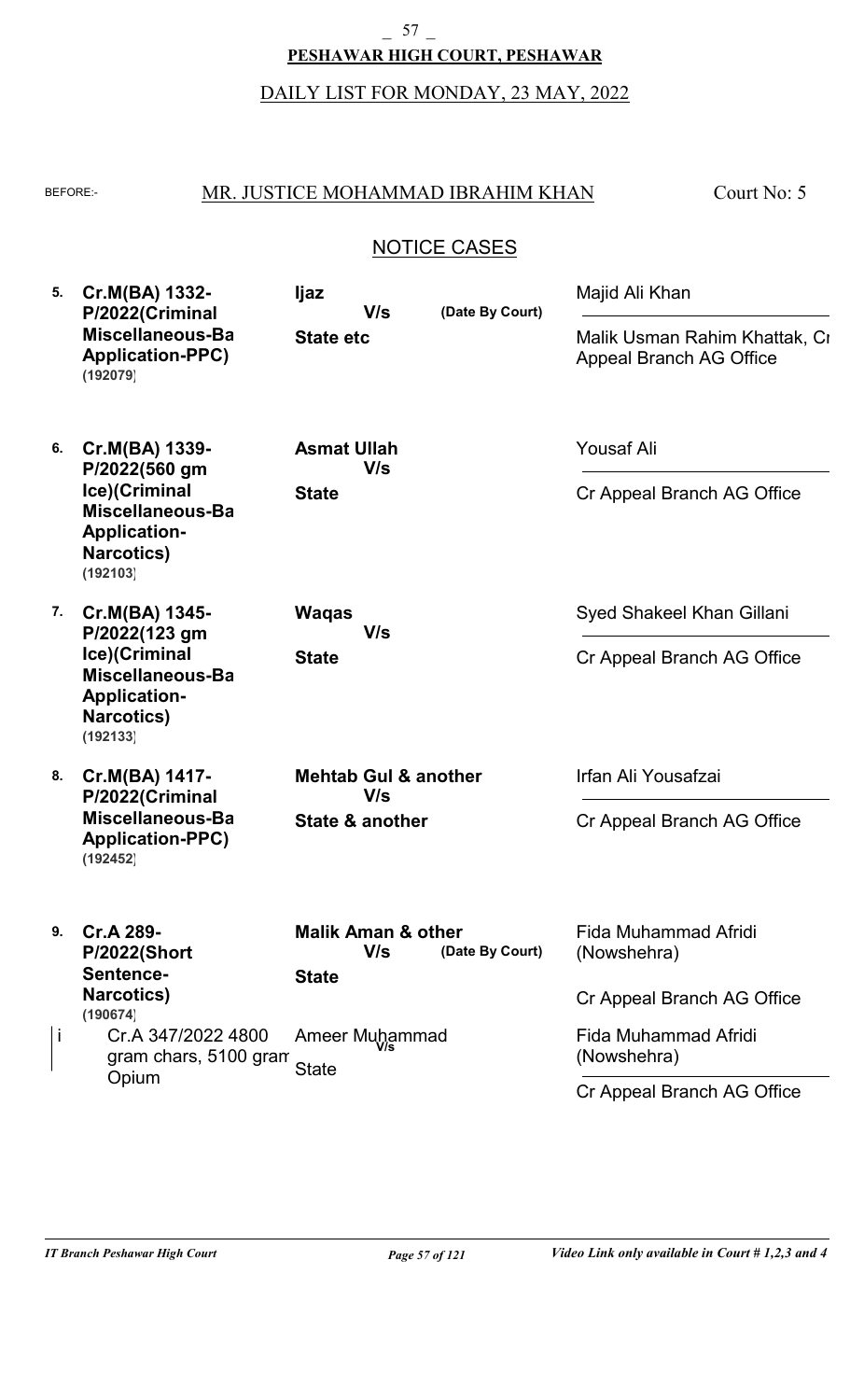\_ 58 \_

**PESHAWAR HIGH COURT, PESHAWAR**

DAILY LIST FOR MONDAY, 23 MAY, 2022

## MR. JUSTICE MOHAMMAD IBRAHIM KHAN

Court No: 5

| 10. | W.P 5152-P/2020<br>with IR, with CM                                                                                                      | Najab Khan<br>V/s                                                                       | (Date By Court) | Gohar Rehman Khattak                                                                                     |
|-----|------------------------------------------------------------------------------------------------------------------------------------------|-----------------------------------------------------------------------------------------|-----------------|----------------------------------------------------------------------------------------------------------|
|     | No. 2271/2021(<br><b>Senior Part)(Civil-</b><br>Others)<br>(168642)                                                                      | <b>Jamshaid</b>                                                                         |                 | Inamullah Khan Hoti (Mardan)                                                                             |
| 11. | W.P 1862-P/2021<br><b>With CM 1173-</b><br>$p/2021(N)$ with<br>c.m 537-<br>P/2022(Senior<br>Part)(Land-<br><b>Partition)</b><br>(175641) | <b>Muhammad Ibrahim Khan &amp;</b><br>others<br>V/s<br><b>Abdul Shahid &amp; others</b> |                 | Muhammad Tariq Afridi<br>Barkat Ullah Khan, Civil Appeal<br>Branch AG Office, Waqas Ur<br>Rehman, AG KPK |
| 12. | Cr.M(BCA) 3927-<br>P/2021(Criminal<br>Miscellaneous-Ba<br><b>Cancellation</b><br><b>Application-PPC)</b><br>(184098)                     | <b>Muhammad Tahir Minor</b><br>V/s<br><b>Musa Khan</b>                                  |                 | Syed Akbar Ali Shah<br>Cr Appeal Branch AG Office                                                        |
| 13. | Rev in WP 234-<br>P/2018 with CMs<br>No. 98/2018 & No.<br>10/2021(in WP<br>1781-P/2016)(Writ<br><b>Petitions-Review)</b><br>(132808)     | <b>Arif Ullah</b><br>V/s<br><b>Muhammad Faisal Khan</b>                                 | (Date By Court) | Saadatullah Khan Tangi<br>Gul Sadbar Khan, AG KPK                                                        |
| 14. | Rev in WP 89-<br><b>P/2020(in WP</b><br>4103-P/2019,<br><b>Custody of</b><br>minor)(Writ<br><b>Petitions-Review)</b>                     | <b>Syed Khizar Abbas</b><br>V/s<br><b>Mst. Bibi Anees Fatima</b>                        |                 | Muhammad Amin Khattak Lachi<br>Malik Mohtashim (Kohat)                                                   |
| j.  | (161836)<br>Rev in WP 105/2020 in Syed Akbar Abbas<br>WP 4098-P/2019<br>(Decided by HJ-IV)                                               | Mst. Bibi Anees Fatima                                                                  |                 | Muhammad Amin Khattak Lachi                                                                              |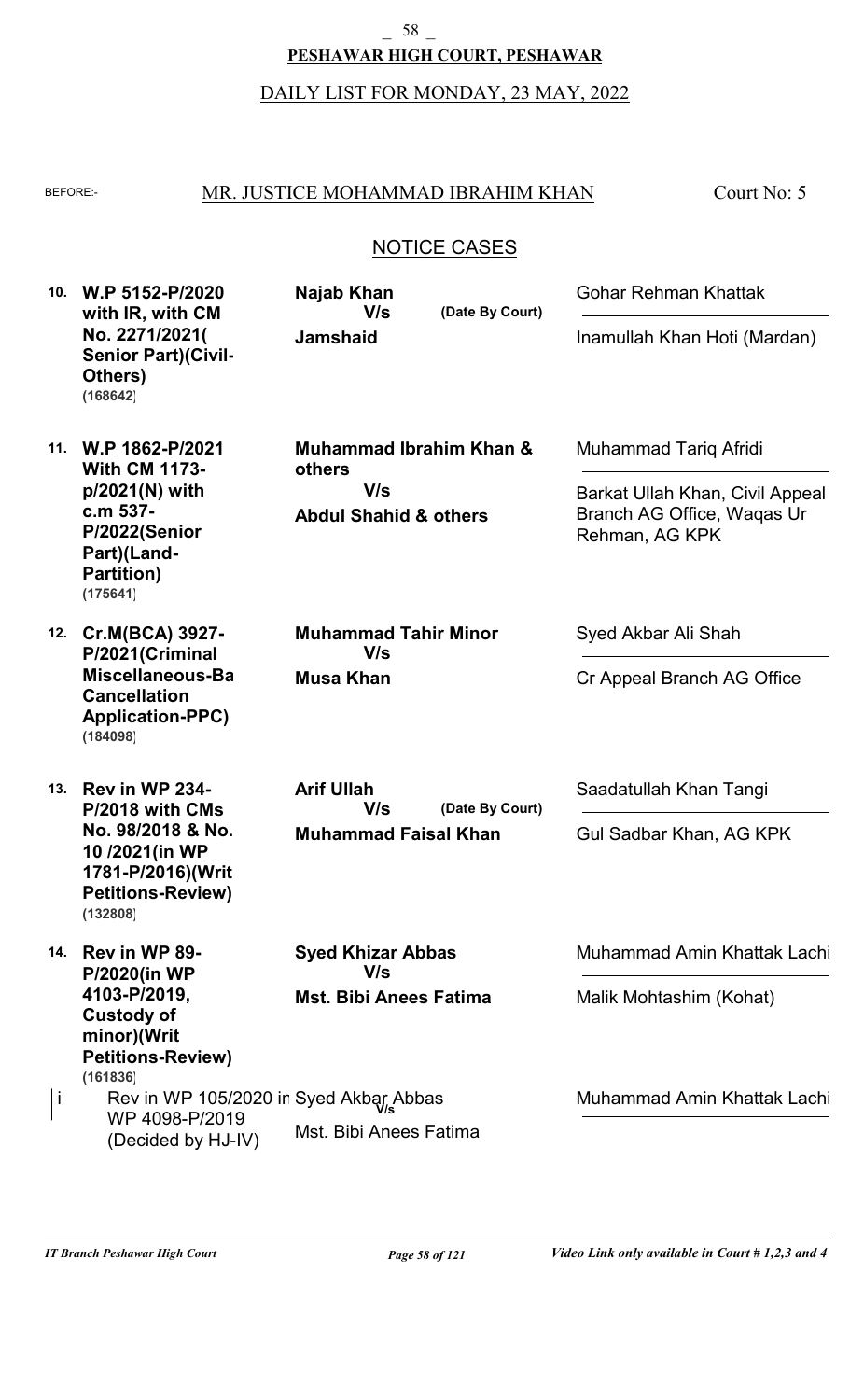#### \_ 59 \_

### **PESHAWAR HIGH COURT, PESHAWAR**

## DAILY LIST FOR MONDAY, 23 MAY, 2022

### BEFORE: MR. JUSTICE MOHAMMAD IBRAHIM KHAN

Court No: 5

## NOTICE CASES

| 15. | C.R 234-P/2013<br>(Declartion)(Agair<br>st decree (stay<br>confirmed on<br>19/9/2014) (part<br>heard by HJ-VI))(-<br>(63048)                   | <b>Muhammad Islam</b><br>V/s<br><b>Aziz ur Rehman and others</b>          | Javed A.Khan<br>Muhammad Ayaz Majid                                                                            |
|-----|------------------------------------------------------------------------------------------------------------------------------------------------|---------------------------------------------------------------------------|----------------------------------------------------------------------------------------------------------------|
| 16. | CM 602/2020 &<br>201/2014 With C.F<br>136-P/2014<br>(Possession)(Aga<br>nst decree)(-)<br>(71909)                                              | Pirzada Syed ul Amin<br>V/s<br><b>Haleem Gul and others</b>               | Abdul Sattar Khan, Asghar Ali<br>Haji Amjad Khan Khalil, Arshad<br>Jamal Qureshi, Jehanzeb Khan<br>Muhammadzai |
| j   | decree                                                                                                                                         | C.R 148/2017 Against Pir Zada Syed ul Amin                                | <b>Nasir Khan Khalil</b>                                                                                       |
|     |                                                                                                                                                | <b>Qabil Khan and others</b>                                              | Jehanzeb Khan Muhammadzai                                                                                      |
| 17. | <b>CM 698/2014 With</b><br>C.R 418-P/2014<br>(Declartion)(Agair<br>st decree (stay on<br>$09-02-$<br>2015))(Decree-<br>Declaration)<br>(74751) | <b>Gul Sher and others</b><br>V/s<br><b>Waqif Khan and others</b>         | Naseemullah Khan, Sar<br>Muhammad Khan Khattak, Jaler<br>ud Din<br>Haji Muhammad Zahir Shah,<br>Afsha naz      |
| 18. | CM 649-p/2015<br><b>With C.R 382-</b><br>P/2015 (Specific<br>Performence)(<br>(Recovery of Suit<br>Rs:8,45,00000/-                             | <b>Haji Fazeel and others</b><br>V/s<br><b>Muhammad Jabbir and others</b> | <b>Abdul Sattar Khan</b><br>Shahid Mushtaq, Muhammad<br>Nasim Qureshi                                          |

**)Against**

**rs-Others)**

**(86615)**

**Judgement)(Orde**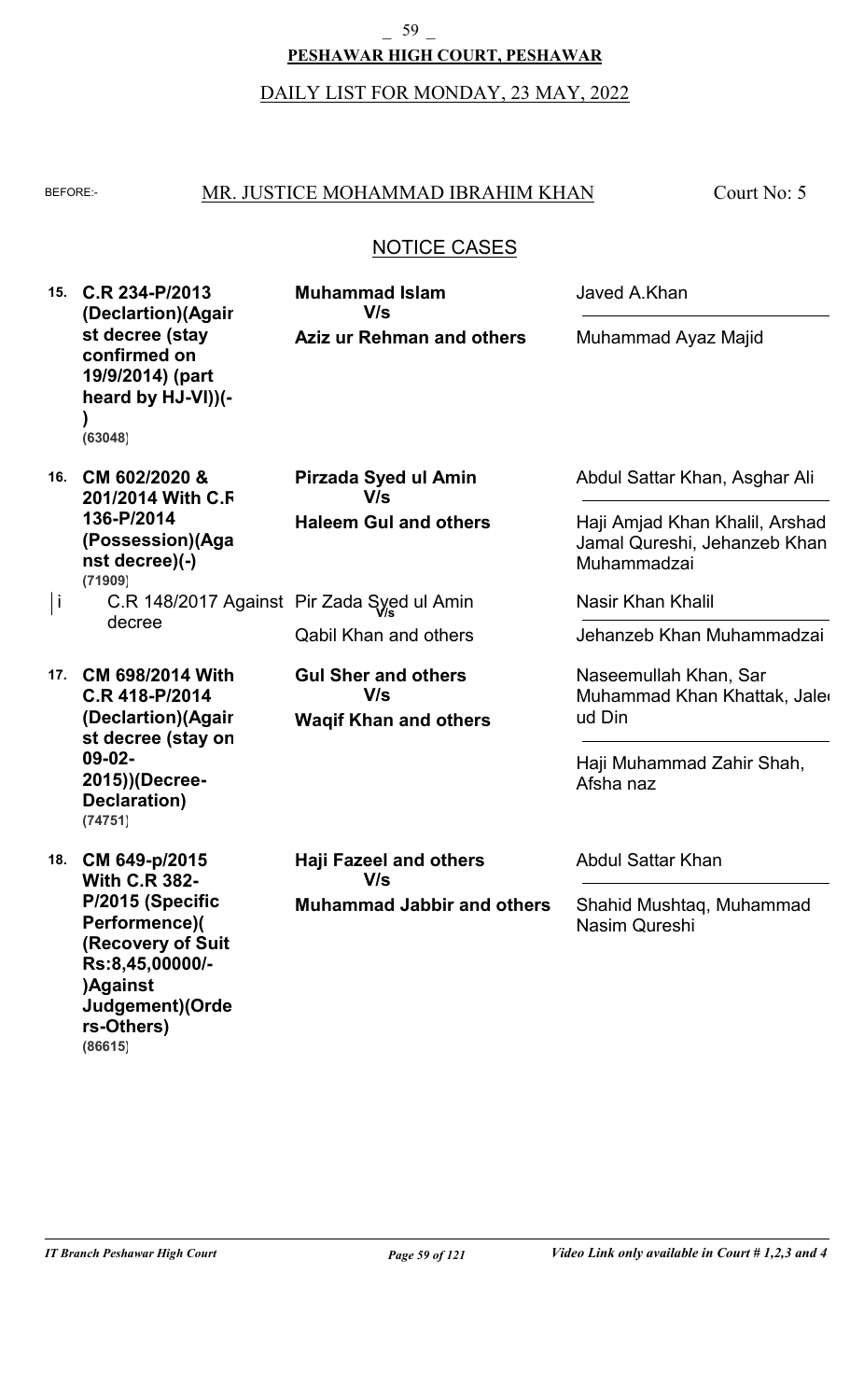**PESHAWAR HIGH COURT, PESHAWAR**  $\begin{bmatrix} 60 \end{bmatrix}$ 

DAILY LIST FOR MONDAY, 23 MAY, 2022

## BEFORE: MR. JUSTICE MOHAMMAD IBRAHIM KHAN

Court No: 5

| 19.          | C.R 701-P/2016<br>(Possession)(Aga<br>nst Judgement<br>(stay on<br>22/12/2016)(-) | <b>Muhammad Abuzar</b><br>V/s<br><b>Muhammad Akbar Khan</b> | <b>Muhammad Asif</b><br>Arshad Jamal Qureshi, Asad Kh |
|--------------|-----------------------------------------------------------------------------------|-------------------------------------------------------------|-------------------------------------------------------|
| $\mathbf{I}$ | (105791)<br>C.R 702/2016 Against Muhammad Abuzar                                  |                                                             | Muhammad Asif                                         |
|              | Judgement                                                                         | Muhamamd Akbar Khan                                         | Arshad Jamal Qureshi, Asad Kh                         |
| 20.          | CM 1064/2017<br><b>With C.R 649-</b>                                              | <b>Saadullah Khan and Others</b><br>V/s                     | <b>Abdul Sattar Khan</b>                              |
|              | P/2017(Decree-<br>Possession)<br>(118322)                                         | <b>Mehmood Khan and Others</b>                              | Arsala Khan Khalil                                    |
|              | 21. C.R 511-P/2018<br>with CM No.<br>758/2018(Decree-<br>Declaration)<br>(128980) | <b>Tauseef and Others</b><br>V/s<br>(Date By Court)         | Ijaz Ali Khan                                         |
|              |                                                                                   | <b>Nawas Khan and Others</b>                                | <b>Habib Ullah Mohmand</b>                            |
|              | 22. C.R 168-<br>P/2019(stay                                                       | <b>Muhammad Arshad KHan</b><br>V/s                          | <b>Fazal Ilahi</b>                                    |
|              | granted on<br>04/03/2019))(Decr<br>ee-Declaration)<br>(138637)                    | <b>Muslim Ali Khan</b>                                      | Muhammad Hamayun Khan                                 |
| J.           | W.P 5582/2020                                                                     | Mst Hashmat Bibi                                            | Aziz UR REHMAN KHAN (Swat                             |
|              |                                                                                   | Muslim Ali Khan                                             | Muhammad Hamayun Khan                                 |
| 23.          | C.R 795-P/2019<br>with CM No.<br>1020/2019(Decree<br>Declaration)<br>(146177)     | <b>Faiz Muhammad</b><br>V/s<br>(Date By Court)              | Dr. Amir Ajam Khattak (Kohat)                         |
|              |                                                                                   | <b>Shaheen Shah</b>                                         | Muhammad Idrees (Kohat).                              |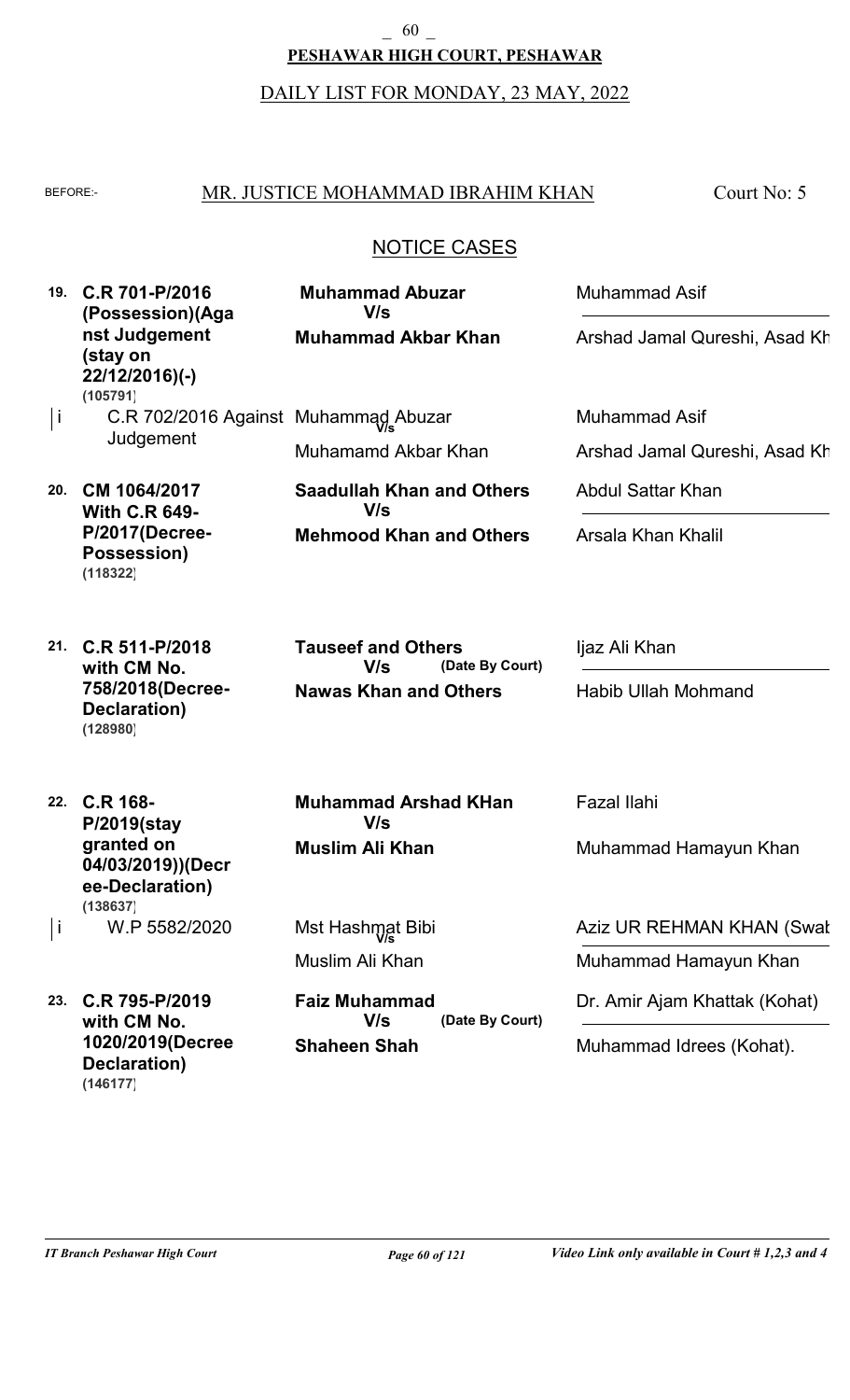# **PESHAWAR HIGH COURT, PESHAWAR** \_ 61 \_

#### DAILY LIST FOR MONDAY, 23 MAY, 2022

#### BEFORE: MR. JUSTICE MOHAMMAD IBRAHIM KHAN

Court No: 5

## NOTICE CASES

**24. CM 372-p/2020 With C.R 241- P/2020(Decree-Possession) (159745)**

**Mst. Musarat Bibi Gul Naras Khan V/s**

Muhammad Hayat Khan

Kiramat Ali Marwat

**25. CM 933/2020 With C.R 626- P/2020(Orders-Injunction) (167232)**

**syed Sajid Ali Shah Qasim Khan V/s**

**V/s**

- i C.R 609/2020 with CM Qasim Khan<br>203/3030 902/2020 syed Faiq Ali Shah
- **26. CM 1222-p/2020 With C.R 739- P/2020(model court (civil))(Orders-Injunction) (169811)**

**27. C.R 168-P/2021 With CM 334/2021(N) with CM 511/2021(model court (civil))(Orders-Injunction) (173084)**

**28. CM 676/2021 In C.R 398- P/2021(Decree-Possession) (175995)**

**Bilal Ahmed & Others M/S CM Pak Zong Ltd V/s**

**Malik Asmat**

**Mira Jan**

**Malik Imdad Hussain Said Amin V/s**

Shakeel Azam, Mashhood Hass Azam Awan

Khan Zeb Rahim

Dr. Shakeel Azam Awan

Khan Zeb Rahim

Dr. Amir Ajam Khattak (Kohat)

Fida Gul, Nazir Ahmad Awan, C Appeal Branch AG Office

Muhammad Farooq Afridi

Akbar Ali, Muhammad Tariq Kha Yousafzai

Hassan Zaib Rahim

Naveed Ahmad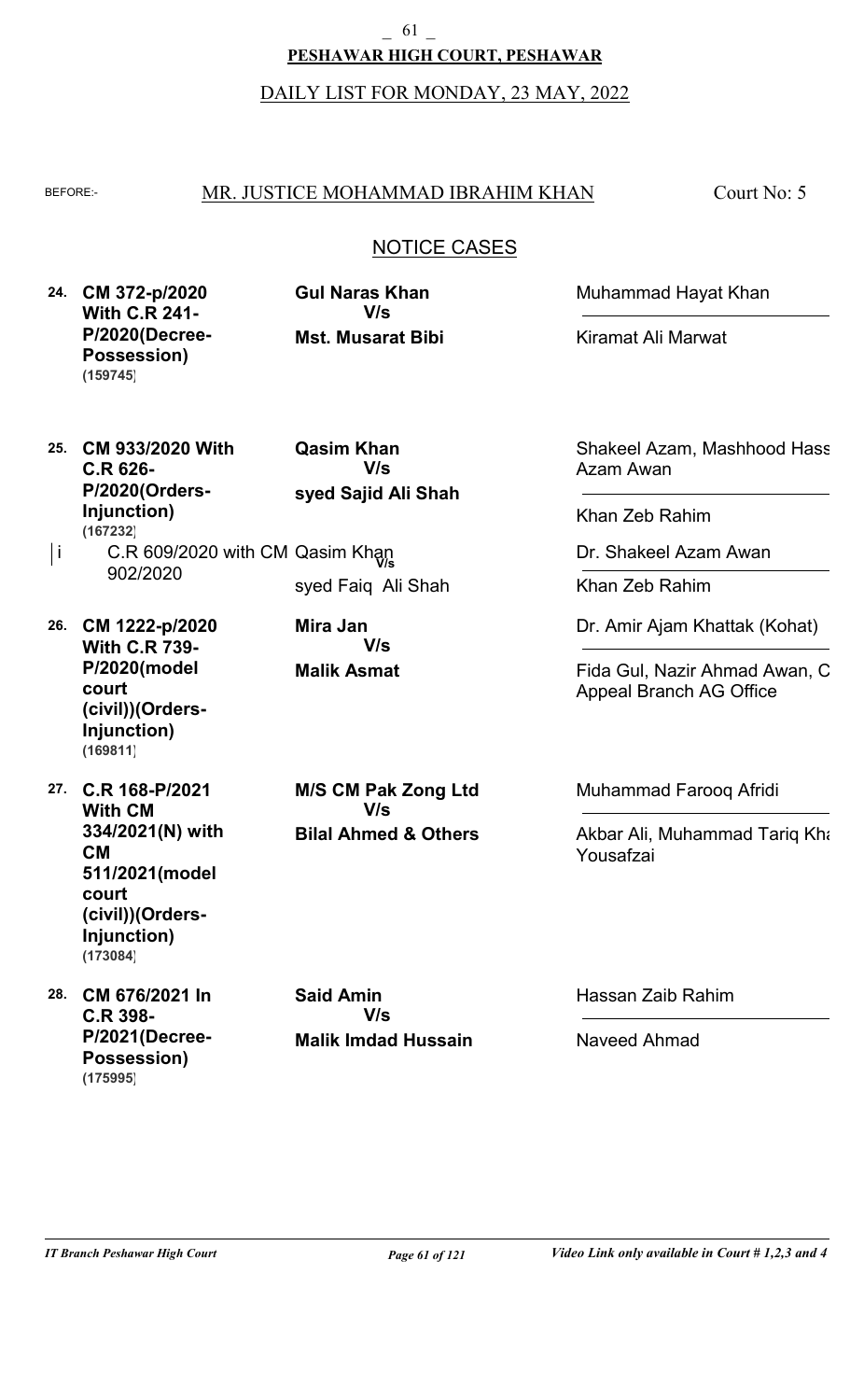#### **PESHAWAR HIGH COURT, PESHAWAR**  $-$  62  $-$

## DAILY LIST FOR MONDAY, 23 MAY, 2022

## BEFORE: MR. JUSTICE MOHAMMAD IBRAHIM KHAN

Court No: 5

### NOTICE CASES

| 29. | C.R 940-P/2021<br>with CM no.<br>1377/2021((Part<br>heard by HJ<br>IV))(Decree-<br><b>Specific</b><br><b>Performance of</b><br>Contract)<br>(184274) | <b>Yasir Khan</b><br>V/s<br><b>Inayat Ullah</b> | (Date By Court) | Yousaf Khan, Shakeel Ahmad<br>Khan<br>Sajjad Ahmad Mehsud |
|-----|------------------------------------------------------------------------------------------------------------------------------------------------------|-------------------------------------------------|-----------------|-----------------------------------------------------------|
| 30. | W.P 4595-P/2016<br>(Family)(Recover)                                                                                                                 | Aftab Iqbal and others<br>V/s                   | (Date By Court) | Muhammad Yasir Khattak                                    |
|     | of 30 tola gold<br>ornaments and<br>RS. 200,000/- in<br>cash (dower<br>amount0)(Family-<br><b>Final Judgment)</b><br>(105158)                        | <b>Mst. Shabeena and others</b>                 |                 | Muhammad Jalal ud Din, Syed<br>Hamza Gillani (Kohat)      |
| j   | W.P 1751/2016 stay<br>granted on 11/05/2016                                                                                                          | Aftab Iqbal <sub>V/s</sub>                      |                 | Muhammad Yasir Khattak                                    |
|     |                                                                                                                                                      | Mst. Shabeena and others                        |                 | Jalal ud Din, Syed Hamza Gillar<br>(Kohat)                |
| 31. | <b>W.P 757-</b><br>P/2018(Part Heard<br>of HJ-IV)(Family-<br><b>Final Judgment)</b><br>(121578)                                                      | <b>Shaheen Begum</b><br>V/s<br>(Date By Court)  |                 | Fayaz Ahmad                                               |
|     |                                                                                                                                                      | <b>Sultan Muhammad</b>                          |                 | Mian Wali Shah                                            |
| 32. | W.P 1735-P/2018<br>with IR, with CM                                                                                                                  | <b>Babar Khan</b><br>V/s                        | (Date By Court) | Inayat ur Rehman                                          |
|     | No. 1118/2018,<br>with CM No.<br>1553/2018 with<br>CM No.<br>2014/2018(Civil-<br>Interlocatory<br>Orders)                                            | <b>Mst. Parveen Akhtar</b>                      |                 | Muhammad Tariq Afridi,<br>Muhammad Yasir Khattak          |

**(124080)**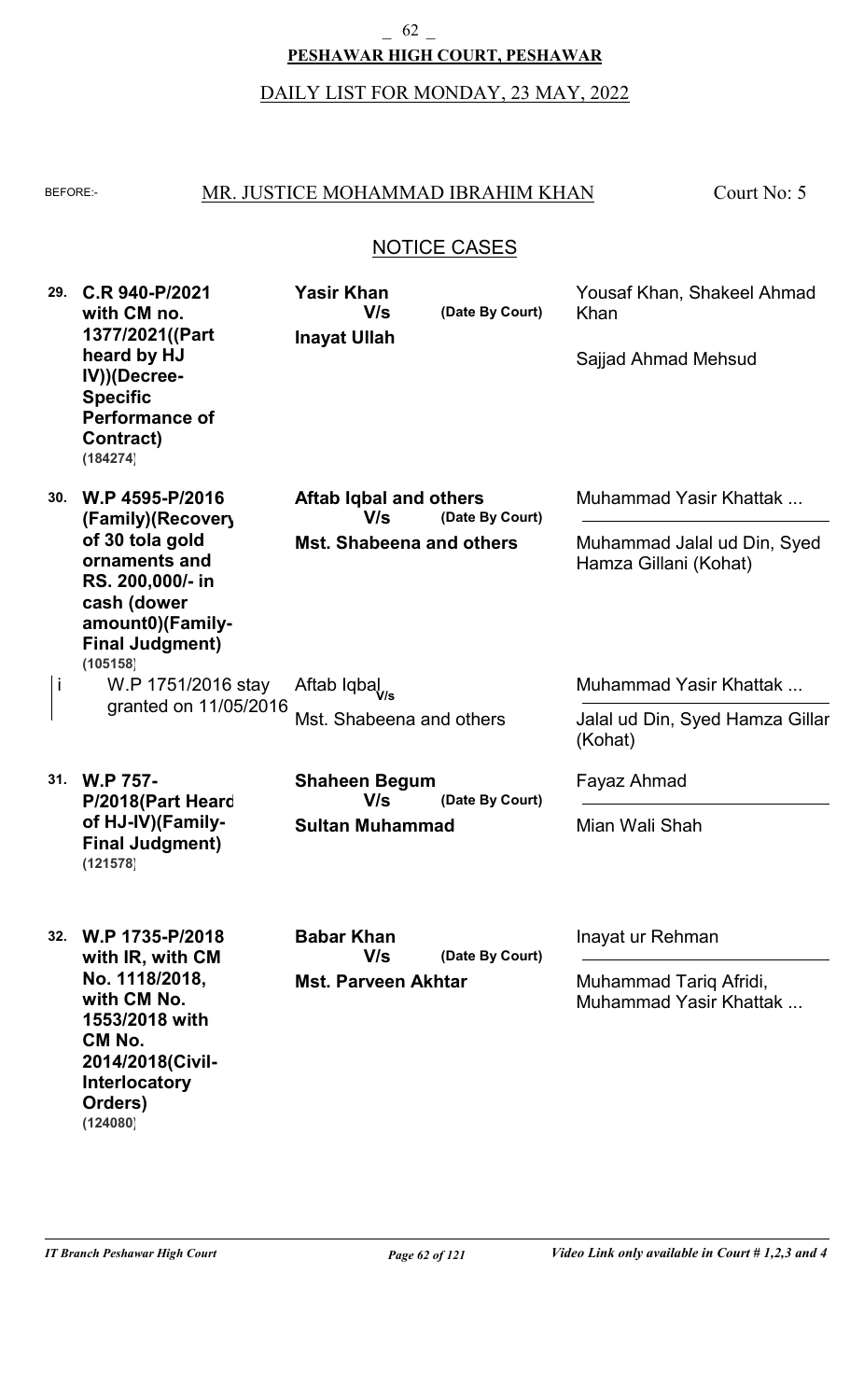#### **PESHAWAR HIGH COURT, PESHAWAR** \_ 63 \_

#### DAILY LIST FOR MONDAY, 23 MAY, 2022

#### BEFORE: MR. JUSTICE MOHAMMAD IBRAHIM KHAN

Court No: 5

## NOTICE CASES

**33. W.P 6137-P/2019 34. W.P 1778-P/2019 35. W.P 6348-P/2019 With IR with cm 335-p/2022(M) with c.m 834- P/2022(Civil-Others) With IR with cms. 1625-p/2020(M) & 1810 p/2020(M)(with cm 2396/2019)(Civil-Others) with IR(Return of Raj Wali Shah Haji Major** W.P 1779/2019 with IR Haji Pakhtoon **V/s** Haji Major **(Date By Court) Farooq Shah Haji Pukhtoon Mst. Jalwa Nisar Khan** Muhammad Tariq Nauman Khan **V/s V/s V/s** i **(152116) (139750)**

**Fahad Ahmad Naseeb**

**Government of kPK**

**V/s**

**Jabir**

Mst. Jalwa Nisar Khan

Fahad Ahmad Naseeb **V/s**

Muhammad Anwar, Abdul Karim Khan

Gul Nazir Azam, Syed Shakil Khan Gillani

Muhammad Anwar, Abdul Karim Khan

Shah Faisal Utmankhel

Muhammad Amin Khattak Lachi

Muhammad Amin Khattak Lachi

Shah Faisal Utmankhel

Mian Hikmatullah Jan

Muhammad Yasir Khattak ..., Ad Khalil, Kamran Ullah, Writ Petition Branch AG Office, Arshad Kama

**36. W.P 948-P/2020**

IR

i

**312-**

**Others)**

**(156637)**

**With IR with cm**

**p/2021(N)(Civil-**

**dower**

**(152619)**

**articles)(Family-Final Judgment)**

W.P 6432/2019 With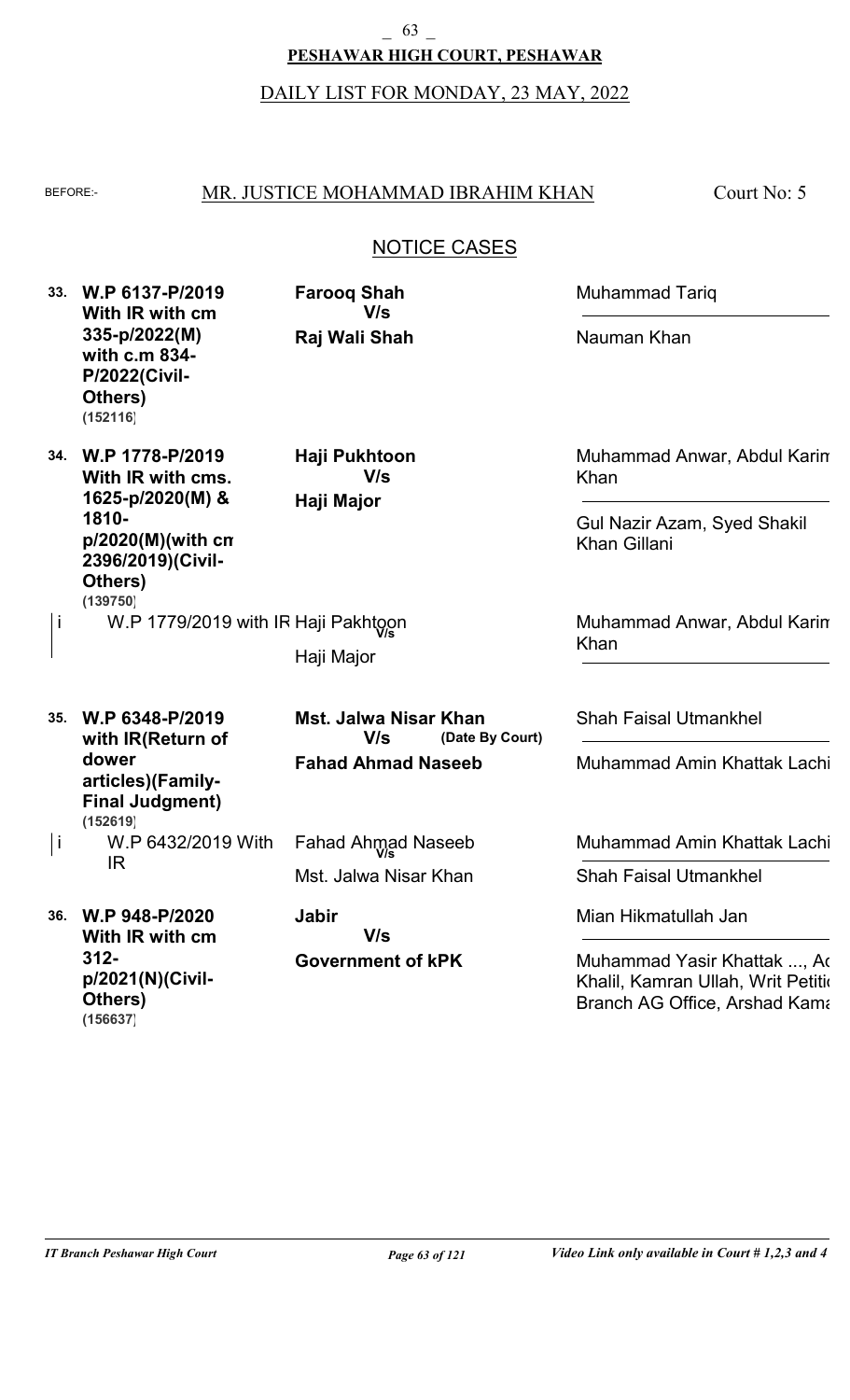## **PESHAWAR HIGH COURT, PESHAWAR**

### DAILY LIST FOR MONDAY, 23 MAY, 2022

### BEFORE: MR. JUSTICE MOHAMMAD IBRAHIM KHAN

**Chairman Fedral Land**

**V/s**

**Commission**

**Sarfaraz**

Court No: 5

## NOTICE CASES

- **37. W.P 3537-P/2020 With IR with cms. 1750-p/2020(M) 2116-p/2020(M) 2428-p/2020(with cm 2428/2020)(Land Reforms-Federal Land Commission) (164374)**
- **38. W.P 250-P/2021 With IR(Civil-Others) (171149)**
- **Pir Johar Shah Muqam Shah V/s**

Irfan Ali Yousafzai

Waqar Mohmand

Attaullah, Writ Petition Branch A **Office** 

Khan Ghawas Khan (Mardan),

Barristwer Raja nader Ali Mehboob, Mian Aamer Shafi

- **39. W.P 4446-P/2021 With IR(Civil-Others) (183877)**
- **Syed Rahat Shah Banori Sabir Hussain & others V/s**

Tariq Khan Hoti

Ihsan ullah, Writ Petition Branch AG Office

- **40. FAO 62-P/2019 With CM 140/2019(First Appeal Against Order(FAO)- Consumer) (139818)**
- **41. FAO 112- P/2019(First Appeal Against Order(FAO)- Consumer) (143148)**

**Usman Ghani Xen PESCO V/s**

**Amir Hamza SNGPL V/s**

Muhammad Ibrar Khan

Abid Ali Khan

Asad Jan, Syed Mushtaq Ali Shah

Malik Amjad Inayat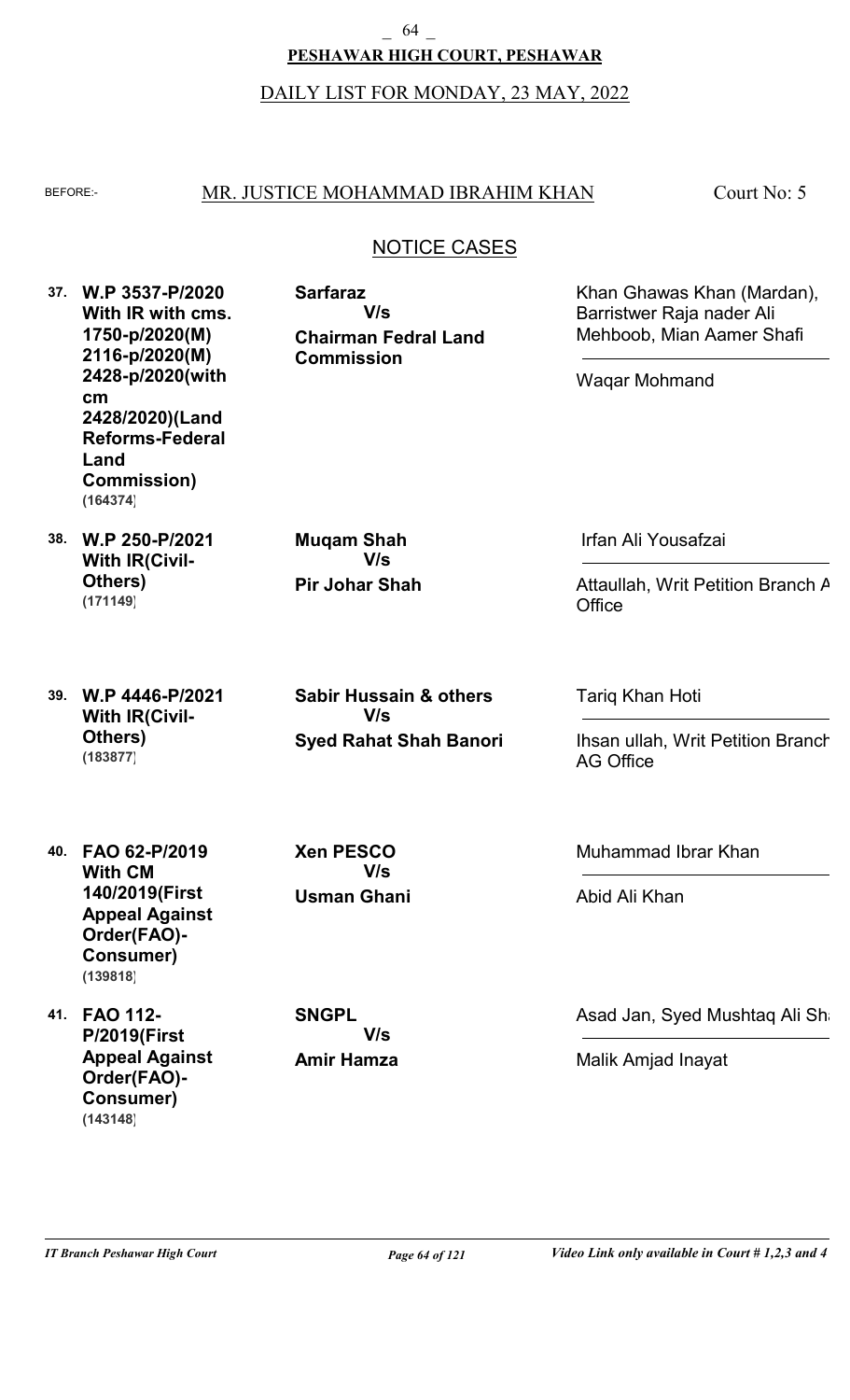DAILY LIST FOR MONDAY, 23 MAY, 2022

| н  |  |
|----|--|
| ۰, |  |

#### MR. JUSTICE MOHAMMAD IBRAHIM KHAN

**M/s Al.Kausar International**

Court No: 5

Fiaz Rasool Jalbani

## NOTICE CASES

**42. FAO 76- 43. FAO 155-P/2021 44. FAO 107-P/2022 45. RFA 229-P/2018 P/2020(First Appeal Against Order(FAO)- Declaration) With CM 553/2021(First Appeal Against Order(FAO)- Injunction) with cm. 382/2022(Civil Appeal-First Appeal Against Order(FAO)) With CM 773/2020(Regular First Appeal(RFA)- Recovery) M/s GIZ and others Ogra & others Muhammad Latif & others Khazana Sugar Mills** RFA 92/2011 RFA 230/2018 RFA 231/2018 Gujranawala Engineering Works Khazana Sugar Mills Khazana Gugar Mills **(Date By Court) Gas Zone II CNG Dsot Muhammad Gujranwala Engineering Works** Tahir Sadiq Butt Ahmad Saleem Khan Qurat Ul Ain Sajid Wasim (Nowshera), Saeed Ahmad Afridi Mian Zia ul Islam, Asad Jan Advocate Jehanzeb Khan Muhammadzai **V/s V/s V/s V/s** i ii iii Khazana Sugar Mills **V/s** Gujranwala Engineering Works **V/s** Gujranwala Engineering Works **V/s** Khalilullah Tahir Sadiq Butt, Azhar Naeem Qarni Tahir Sadiq Butt, Azhar Naeem Qarni Tahir Sadiq Butt, AZHAR NAEE QARNI Jehanzeb Khan Muhammadzai **(161832) (182551) (191505) (134681)**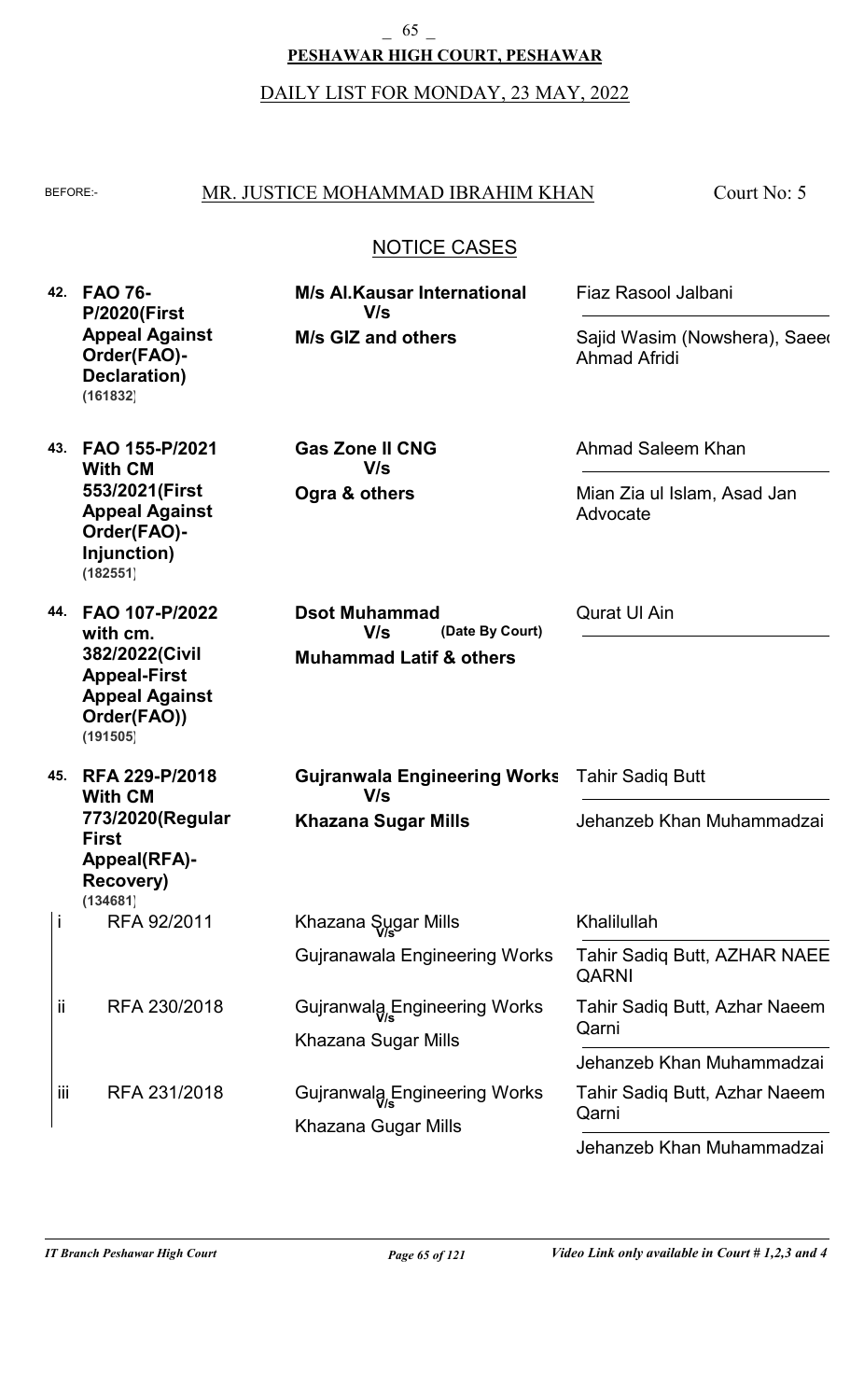**PESHAWAR HIGH COURT, PESHAWAR**  $-$  66  $-$ 

DAILY LIST FOR MONDAY, 23 MAY, 2022

# BEFORE: MR. JUSTICE MOHAMMAD IBRAHIM KHAN

Court No: 5

# NOTICE CASES

| 46. | <b>RFA 343-P/2020</b><br><b>With CM</b><br>843/2020(Regular<br><b>First</b><br>Appeal(RFA)-<br>Others)<br>(168270) | <b>M/s Telenor pakistan</b><br>V/s<br><b>Employees Social Security</b><br><b>Insitution</b> | Alamzeb Khan                  |  |
|-----|--------------------------------------------------------------------------------------------------------------------|---------------------------------------------------------------------------------------------|-------------------------------|--|
|     |                                                                                                                    |                                                                                             | <b>Bashir Khan Wazir</b>      |  |
| 47. | CM 482/2021 In<br><b>RFA 277-</b>                                                                                  | Govt of KP & others<br>V/s                                                                  | Civil Appeal Branch AG Office |  |
|     | P/2021(Regular<br><b>First</b><br>Appeal(RFA)-<br><b>Recovery)</b><br>(180790)                                     | M/S Sohail & Co Carriage &<br>others                                                        | Sadiq Ali Momand              |  |
| 48. | <b>CM 598/2021 With</b><br><b>RFA 362-</b><br>P/2021(Regular<br><b>First</b><br><b>Appeal(RFA)-</b>                | <b>SNGPL</b><br>V/s<br><b>Ms Jamil CNG</b>                                                  | Asad Jan Advocate             |  |

**Utility)**

**(183796)**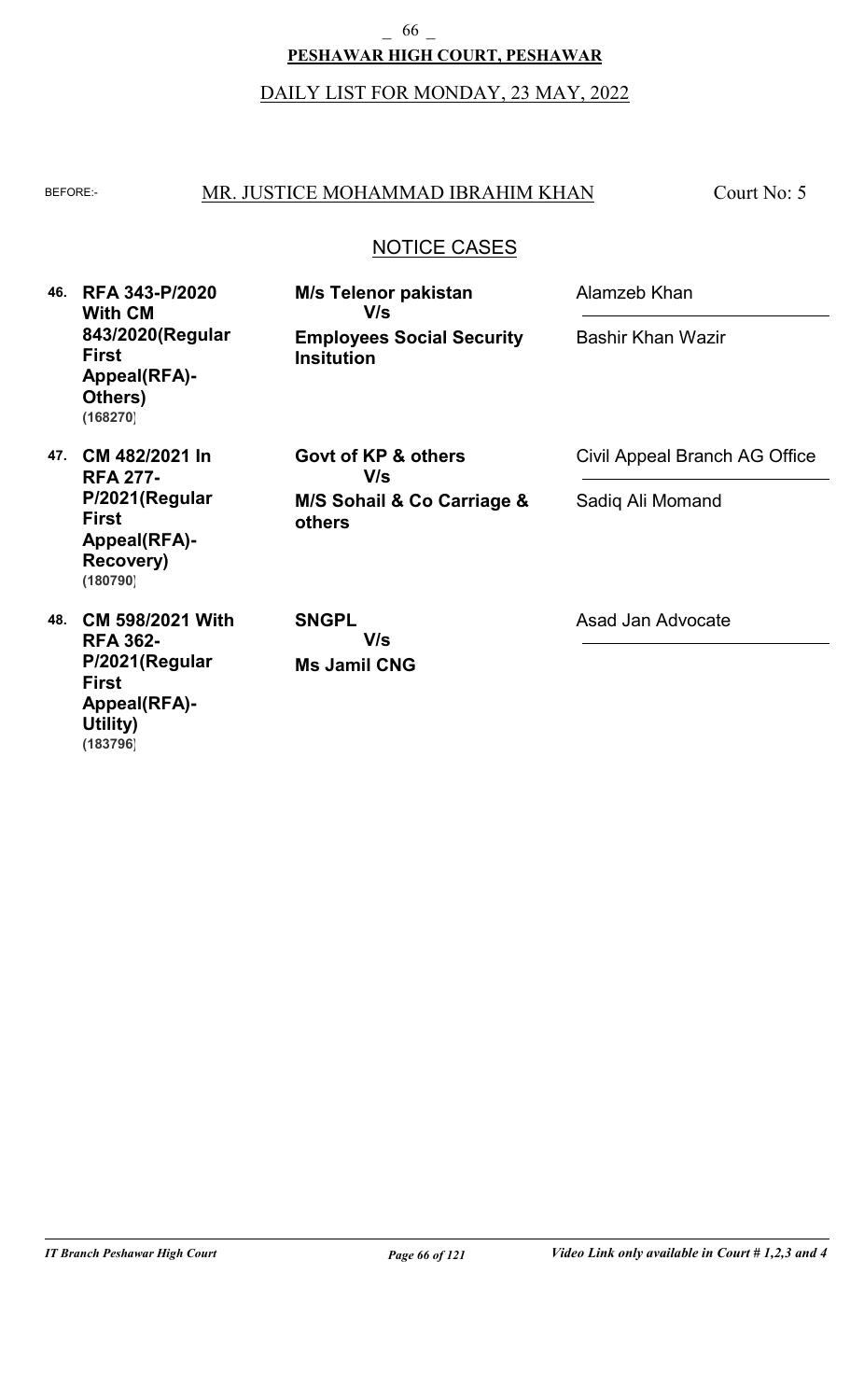# **PESHAWAR HIGH COURT, PESHAWAR** 67

#### DAILY LIST FOR MONDAY, 23 MAY, 2022

# BEFORE: MR. JUSTICE ABDUL SHAKOOR

Court No: 7

# **ANNOUNCEMENT**

**1. RFA 57- P/2014(Rs. 3187630/- UAE Dirhams (Stay on 03.04.2014 ,Senior part)(-) (72336)**

**Sir Anjam Khan (Date By Court) Muhammad Zahir and another V/s**

Abdul Samad Khan

Abdul Sattar Khan, Muhammad Humayun, Arsalan Khan Gondal

# MOTION CASES

**1. C.R 385-P/2021 With CM 663/2021 wih CM 664/2021(Decree-Possession) (175861)**

> **Sabit Shah & others Javed Khan & another V/s**

**Hashmat Ali Shah**

**V/s**

**Nizam ud Din**

Saadat Ullah Khan Tangi

**2. C.R 283- P/2022(Decree-Recovery) (190426)**

Farman ullah Khalil

**3. W.P 6004- P/2019(Land-Partition) (151730)**

**4. W.P 3803-**

**(181702)**

**P/2021(Rent-Final**

**Judgement)**

**Mst. Husan Pari Abdul Hadi V/s**

**KPK**

Tayyab Zaman, Fida Muhammad Yousafzai (Swabi)

Attaullah, Muhammad Ibrar, Wri Petition Branch AG Office

Malik Naeem Khalid

Writ Petition Branch AG Office

**Director General Audit Govt of**

**Arif Hameed Khan & Others**

**V/s**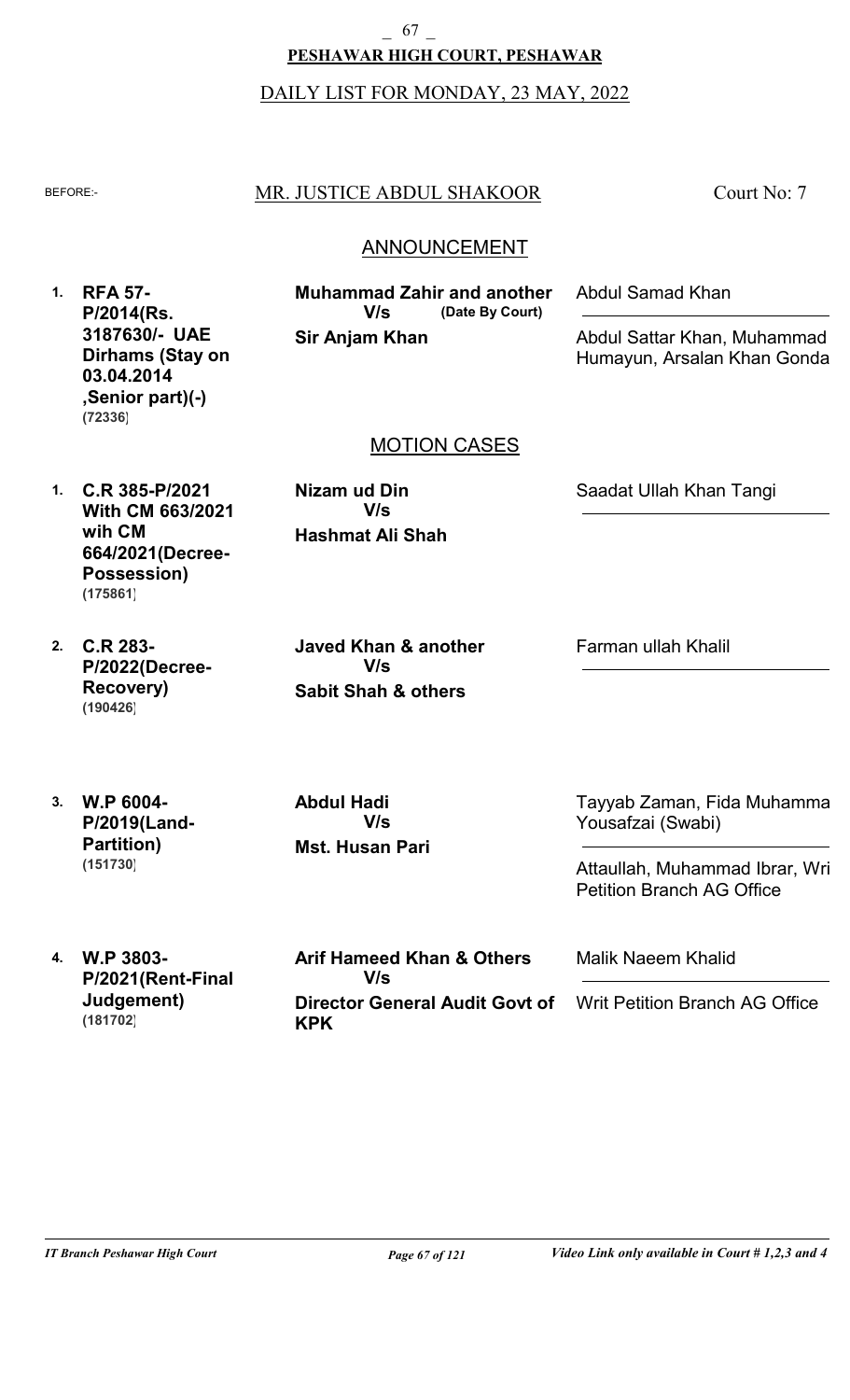**PESHAWAR HIGH COURT, PESHAWAR** \_ 68 \_

DAILY LIST FOR MONDAY, 23 MAY, 2022

### BEFORE: MR. JUSTICE ABDUL SHAKOOR

Court No: 7

# MOTION CASES

| 5. W.P 301-P/2022       | <b>Muhammad Tayab</b>     | Mehar Gul                      |
|-------------------------|---------------------------|--------------------------------|
| <b>With IR (Family-</b> | V/s                       |                                |
| <b>Final Judgment)</b>  | Mst. Bushra Bibi & others | Writ Petition Branch AG Office |
| (187842)                |                           |                                |

**Muhammad Waqar**

**V/s**

**Atta ullah Khan**

**6. FAO 148-P/2021 With CM 536/2021 & O/Obj dt 12.08.2021(with** cm 536/2021)(Firs **Appeal Against Order(FAO)- Recovery) (182009)**

**7. FAO 91- P/2022(Civil Appeal-First Appeal Against Order(FAO)) (190534)**

**8. Cr.A 422-**

**court**

**Chief Executive PESCO M. Abdul Rauf Khan V/s**

**Colonel Abbas ali Bangash**

**V/s**

Muhammad Irfan

Muhammad Arif

Civil Appeal Branch AG Office

Civil Appeal Branch AG Office

Waqas Ur Rehman

Cr Appeal Branch AG Office

**9. Off.Obj. 8-P/2022 (criminal))(Acquitt al Appeal-PPC) (175848)**

**P/2021(model**

**With Office Note 08.04.2022(In RFA)(Civil Appeal-Civil Appeal) (188982)**

**Muneer Gul SNGPL V/s**

**Zulfiqar Ali**

Asad Jan Advocate

Civil Appeal Branch AG Office

# PRE-ADMISSION NOTICE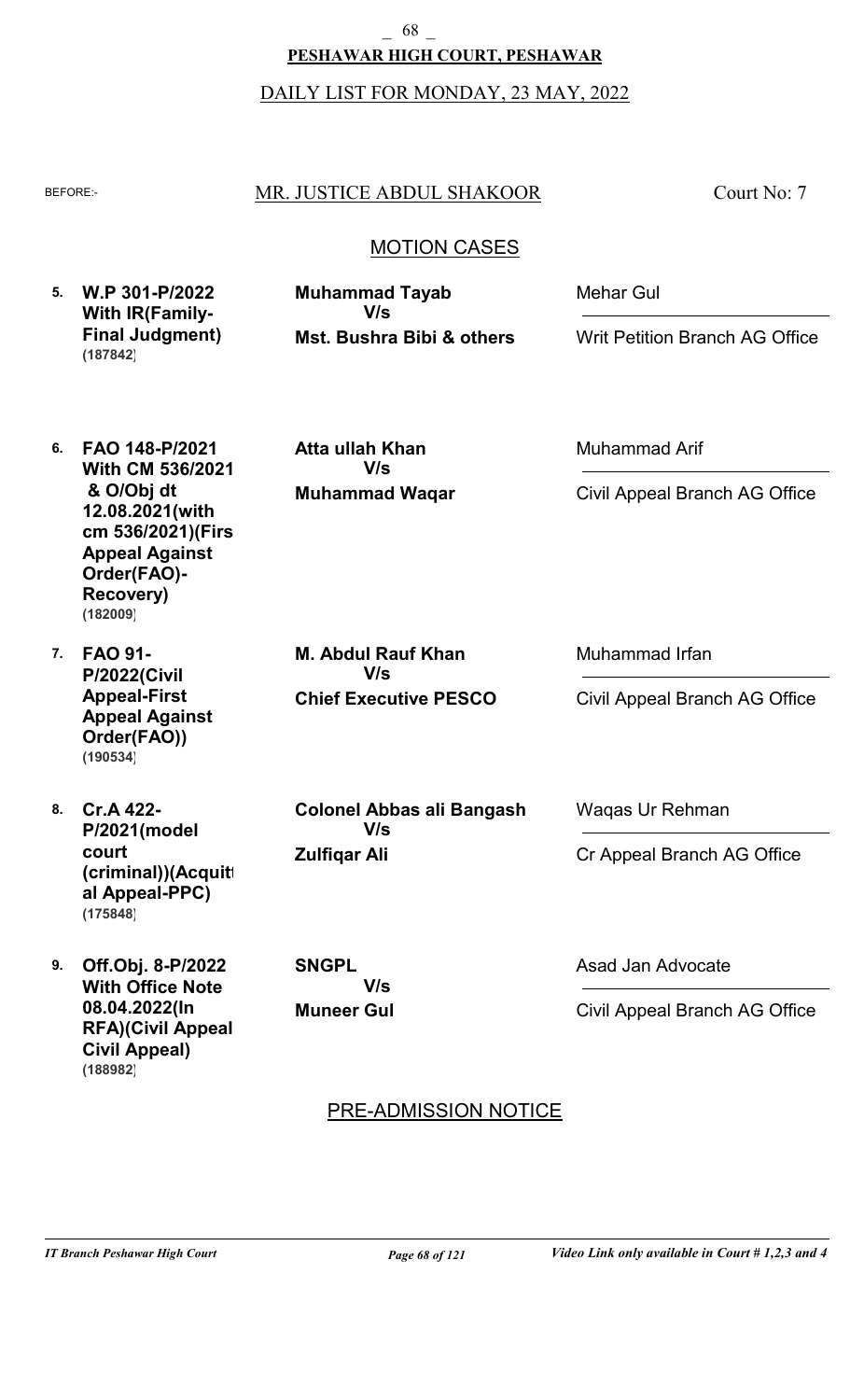**PESHAWAR HIGH COURT, PESHAWAR** \_ 69 \_

DAILY LIST FOR MONDAY, 23 MAY, 2022

# BEFORE: MR. JUSTICE ABDUL SHAKOOR

Court No: 7

# PRE-ADMISSION NOTICE

**10. C.R 625-P/2017 With CM 17/2020(Decree-Declaration) (117823)**

**Malang Shah Noor Karim Gul V/s**

Syed Qualb-e-Abbas

Syeda Saima Jafferi, Jehanzeb Khan Khalil, Amanullah Khan Durrani

- **11. C.R 208-P/2019 With CM 307/2019(Decree-Declaration) (139352)**
- C.R 350/2019 i Nawab Ali
- **12. C.R 259-P/2020 With CM 393/2020(Decree-Preemption) (159983)**

**13. W.P 3962-P/2018 With IR with cms. 54-p/2022(M) & 143-p/2022(M) cm 144/2022(Land-Partition) (129410)**

**14. W.P 2115-P/2020 With CMs 799 p/2021(M) 2508 p/2021(M)(Land-Partition) (159680)**

**Nawab Ali Imtiaz Ali V/s**

Nawab Ali<sub>V/s</sub>

Imtiaz Ali

**Saleem Shah etc Shoukat Ali V/s**

**Salamat Khan and Others Bakht Bibi V/s**

**Muhammad KHalid Zakir Ullah V/s**

Nasir Mehmood

Muahmmad Saeed Khattak

Muahmmad Saeed Khattak

Nasir Mahmood

Hidayat Ullah Khattak

Muhammad Irfan Khan

Aurangzeb khan

Alam Gul Khan, Iftikhar Ali

Shahin Shah (Charsadda)

Attaullah, Muhammad Ibrar, Wri Petition Branch AG Office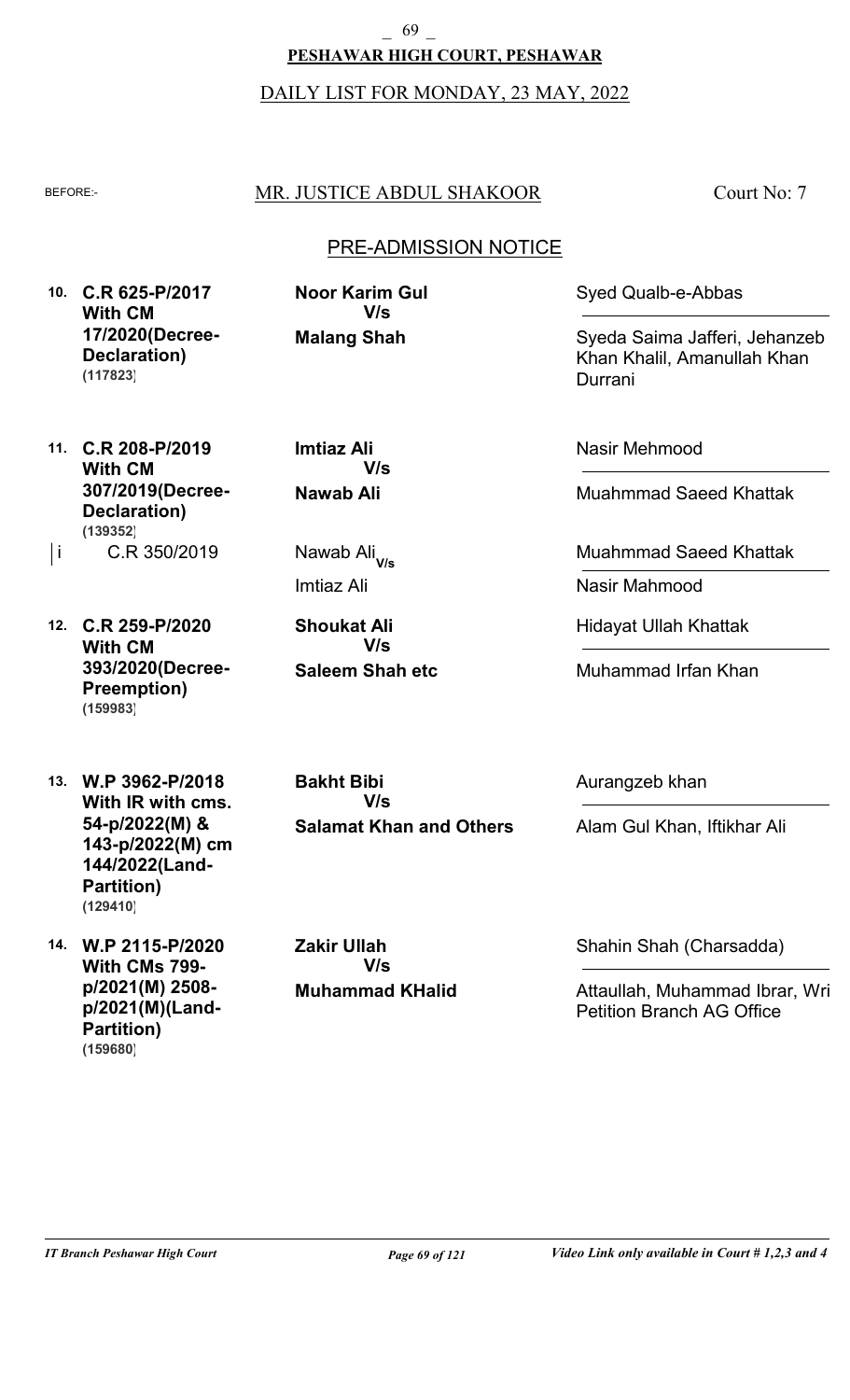**PESHAWAR HIGH COURT, PESHAWAR** \_ 70 \_

DAILY LIST FOR MONDAY, 23 MAY, 2022

## BEFORE: MR. JUSTICE ABDUL SHAKOOR

Court No: 7

## PRE-ADMISSION NOTICE

**15. W.P 2157-P/2021 With IR(Civil-Others) (176558)**

**Muhammad Rasheed etc Mustaqeem etc V/s**

Muhammad Irshad

Inamullah Khan Hoti (Mardan), Civil Appeal Branch AG Office, Musaddiq Ali Khan

**16. W.P 4166-P/2021 With IR with cms. 2537 p/2021(M)(Civil-Others) (182941)**

**Muhammad Ayaz Muhammad Suhrab Khan V/s**

Mazullah Barkandi

Writ Petition Branch AG Office

# NOTICE CASES

**1. Cr.M(BA) 1157- P/2022(600 gram Ice)(Criminal Miscellaneous-Bail Application-Narcotics) (191425)**

- **2. Cr.M(BA) 1267- P/2022(Criminal Miscellaneous-Bail Application-PPC) (191808)**
- **3. Cr.M(BA) 1342- P/2022(Criminal Miscellaneous-Bail Application-PPC) (192108)**

**State Hazrat Usman V/s**

**State Saqib V/s**

**State & another Bagh Haram V/s**

Malik Zulfiqar Mahmood

Cr Appeal Branch AG Office

Muhammad Faizan

Sanaullah Khan, Cr Appeal Branch AG Office

Hidayat Ullah Afridi

Cr Appeal Branch AG Office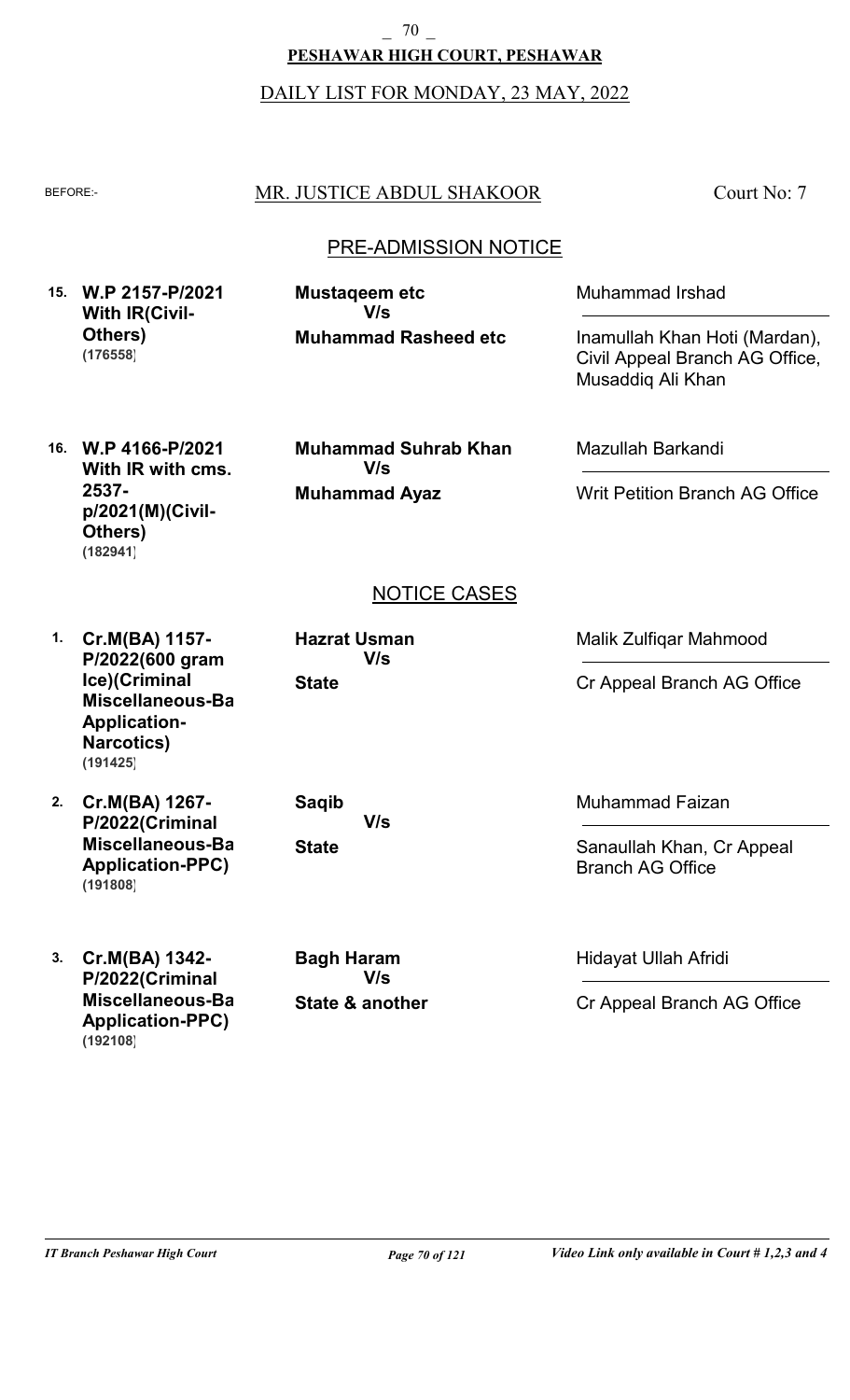# **PESHAWAR HIGH COURT, PESHAWAR**  $-$  71  $-$

DAILY LIST FOR MONDAY, 23 MAY, 2022

# BEFORE: MR. JUSTICE ABDUL SHAKOOR

Court No: 7

# NOTICE CASES

|    | 4. Cr.M(BA) 1355-                                                                                         | Ijaz Ali Shah<br>V/s<br>P/2022(2210 gm<br><b>The State</b> | <b>Shahab Noor</b>                                              |
|----|-----------------------------------------------------------------------------------------------------------|------------------------------------------------------------|-----------------------------------------------------------------|
|    | chars-213 gm<br>Ice)(Criminal<br>Miscellaneous-Ba<br><b>Application-</b><br><b>Narcotics)</b><br>(192146) |                                                            | Cr Appeal Branch AG Office                                      |
| 5. | Cr.M(BA) 1373-<br>P/2022(Criminal                                                                         | Asfandyar<br>V/s<br>(Date By Court)                        | Mohsin Farooq                                                   |
|    | Miscellaneous-Ba<br><b>Application-PPC)</b><br>(192224)                                                   | The State and another                                      | Barrister Amir Khan Chamkani,<br><b>Appeal Branch AG Office</b> |
| 6. | Cr.M(BA) 1414-<br>P/2022(21600 gm                                                                         | <b>Wasit Ullah</b><br>V/s                                  | Akbar Zaman Khattak                                             |
|    | chars)(Criminal<br><b>Miscellaneous-Ba</b><br><b>Application-</b><br><b>Narcotics)</b><br>(192403)        | <b>State</b>                                               | Cr Appeal Branch AG Office                                      |
| 7. | Cr.M(BA) 1426-<br>P/2022(19200 gm                                                                         | <b>Farman Ullah</b><br>V/s                                 | Malik Amjad Inayat                                              |
|    | chars)(Criminal<br>Miscellaneous-Ba<br><b>Application-</b><br><b>Narcotics)</b><br>(192489)               | <b>State</b>                                               | Cr Appeal Branch AG Office                                      |
| 8. | Cr.M(BA) 1427-<br>P/2022(Criminal                                                                         | <b>Shah Khalid</b><br>V/s                                  | <b>Wahid Khan</b>                                               |
|    | Miscellaneous-Ba<br><b>Application-PPC)</b><br>(192495)                                                   | State & anohter                                            | Cr Appeal Branch AG Office                                      |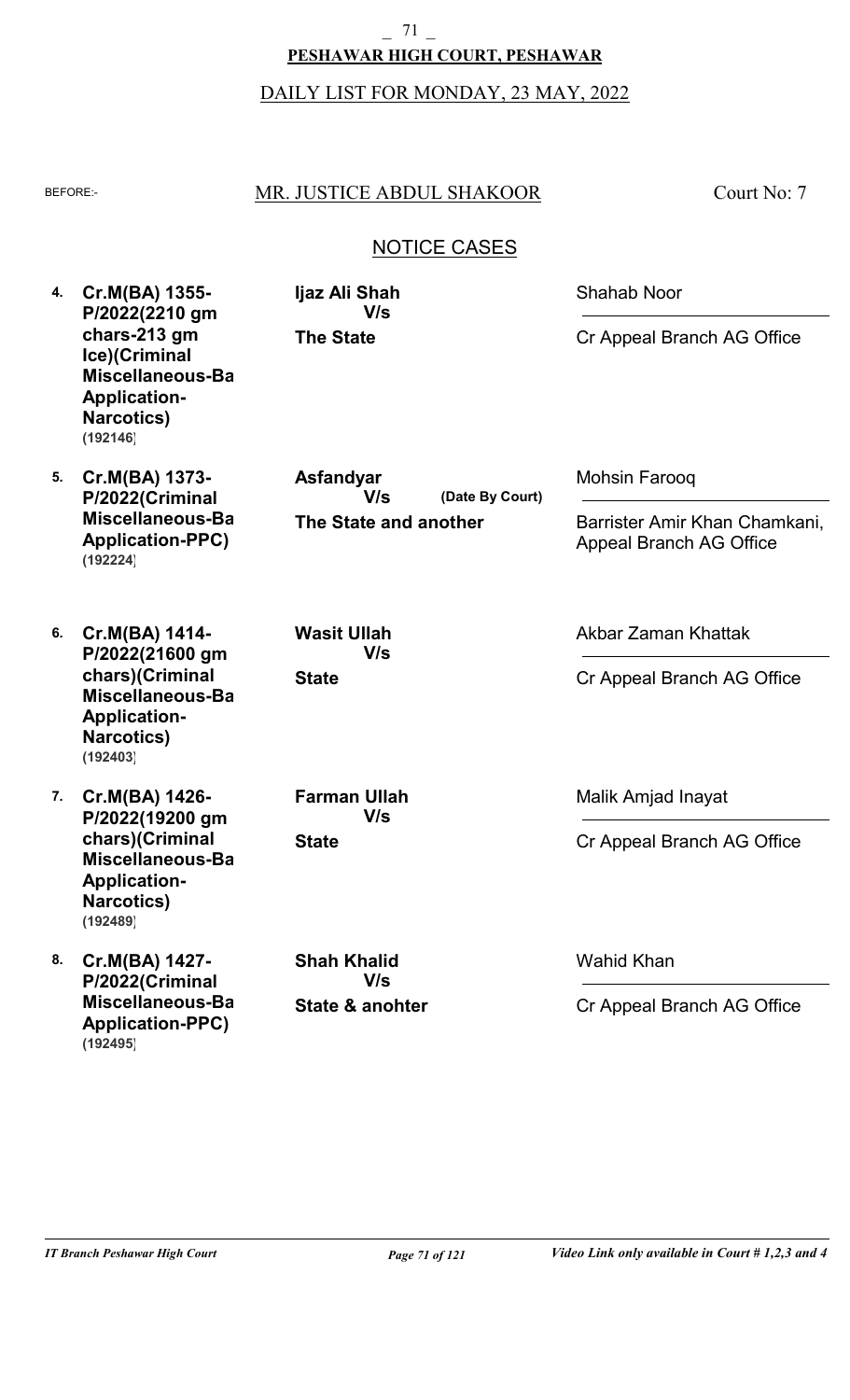# **PESHAWAR HIGH COURT, PESHAWAR** \_ 72 \_

DAILY LIST FOR MONDAY, 23 MAY, 2022

# BEFORE: MR. JUSTICE ABDUL SHAKOOR

Court No: 7

# NOTICE CASES

**9. Cr.A 1201- P/2021(3600 gram chars)(Short Sentence-Narcotics)**

**State Mehboob Noor V/s**

Cr.A 53/2022 3600 gram chars i **(186578)**

**10. W.P 1225-P/2020 With IR(Senior Part))(Land-Ejectment) (157047)**

**Islam Muhammad Haris Khan V/s**

**State** 

Sahib Noor **V/s**

Cr Appeal Branch AG Office

Malik Amjad Inayat

Malik Amjad Inayat

Cr Appeal Branch AG Office

Muhammad Arif Jan, Rameez Muhammad

Naeem Khan (Nowshehra)

| 11. | <b>RFA 285-P/2013</b><br>with cm.                                                                                                          | <b>Haider Durrani and others</b><br>V/s<br>(Date By Court)    | Mian Abdul Aziz Qureshi                                                     |
|-----|--------------------------------------------------------------------------------------------------------------------------------------------|---------------------------------------------------------------|-----------------------------------------------------------------------------|
|     | 483/2013(((((((Gen)<br>eral<br>Adj::::::::))))))))))))(<br>Rs.01,00,00,320/-<br>(Stay on 28-10-<br>2013) Senior<br>$Part, )(-)$<br>(67799) | University of Peshawar througl<br><b>Registrar and others</b> | Sabahuddin Khattak, Jehanzeb<br>Khan Muhammadzai                            |
| İ   |                                                                                                                                            | Obj. in RFA 11/2013 in University of Peshawar                 | Jehanzeb Khan Muhammadzai                                                   |
|     | RFA No.285-P/2013                                                                                                                          | Naseer Ahmad Khan Durrani &<br><b>Others</b>                  | Javed Iqbal Gulbela, Imran Khal                                             |
| ii  | Declaration injunction L.R's and others                                                                                                    | RFA 300/2013 Suit for Bashir Ahmad Durrani through            | Waheed Ullah Khan, Muhamma<br>Ashfaq Khan, Ayaz Khalil                      |
|     | and recovery<br>Rs:500,00,000, with<br>cm 482/20219                                                                                        | University of Peshawar through<br>Registrar and others        | Jehanzeb Khan Muhammadzai,<br>Khalid Mahmood, Muhammad<br>Ishfaq Khan Swabi |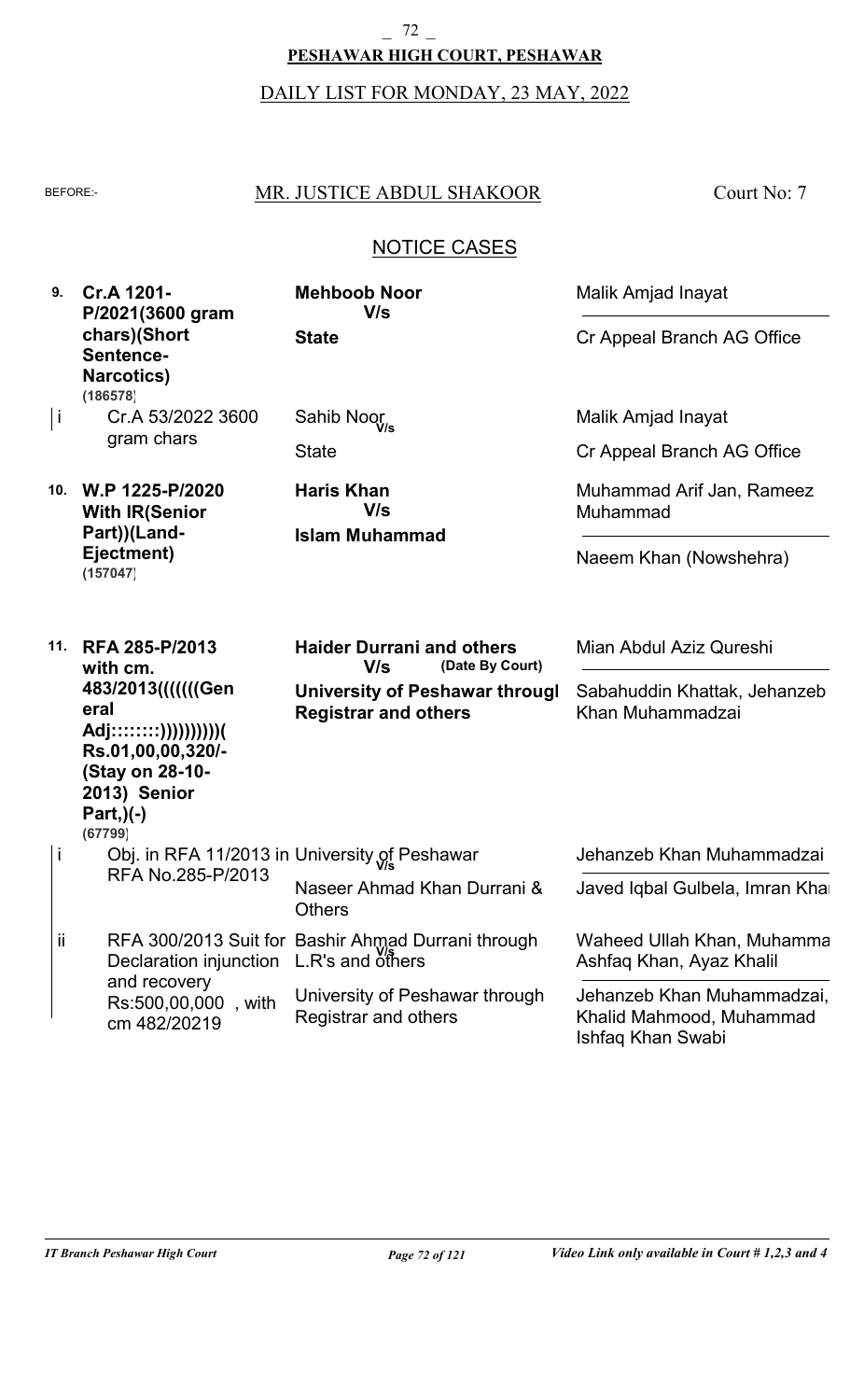# **PESHAWAR HIGH COURT, PESHAWAR**  $-73$

# DAILY LIST FOR MONDAY, 23 MAY, 2022

# BEFORE: MR. JUSTICE ABDUL SHAKOOR

Court No: 7

# NOTICE CASES

| 12. | C.R 880-P/2012<br>(Against                                                                                                     | <b>Qazi Muhammad Arif</b><br>V/s                                                          | Owais Ahmad Qadri, Tariq Jave                                                      |
|-----|--------------------------------------------------------------------------------------------------------------------------------|-------------------------------------------------------------------------------------------|------------------------------------------------------------------------------------|
|     | <b>Interlocutory</b><br><b>Order) With CM</b><br>98/2012, CM<br>524/2020 & CM<br>545/2020(with cm<br>$98/2012$ )(-)<br>(56647) | <b>Mst. Shahida Qazi</b>                                                                  | Inayat ur Rehman, Abdur Rauf<br>Rohalai, Muhammad Jehangir<br>Mohmand, Yousaf khan |
| İ   | RFA 312/2011 Rs.<br>20000000/-) (stay on                                                                                       | Mst. Shahida Qazi<br><b>Qazi Muhammad Arif and others</b>                                 | Waqar Ahmad Khan (Charsadd:<br>Inayat ur Rehman, Yousaf khan                       |
|     | 03.10.2011                                                                                                                     |                                                                                           | Muhammad Tariq Javed, Abdul<br>Rauf Rohaila, Muhammad<br>Jehangir Mohmand          |
| jj  | COC 44/2015 In RFA<br>312/11                                                                                                   | Qazi Muhammad Arif<br><b>Qazi Muhammad Parvez and</b>                                     | Muhammad Tariq Javed, Inayat<br>Rehman                                             |
|     |                                                                                                                                | <b>Others</b>                                                                             | Abdul Rauf Rohaila, Muhammar<br>Jehangir Mohmand                                   |
| 13. | C.R 35-P/2013<br>(Declartion) (Decre                                                                                           | <b>Rizwanullah Khan and others</b><br>V/s                                                 | <b>Abdul Samad Khan</b>                                                            |
|     | e-Declaration)<br>(61115)                                                                                                      | <b>Muhammad Usman Khan and</b><br>others                                                  | Qazi Jawad Ehsanullah                                                              |
| 14. | CM No. 512/2014<br>with C.R 135-<br>P/2014<br>(Declartion)(Agair                                                               | <b>Naeemur Rehman and others</b><br>(Date By Court)<br>V/s<br><b>Ibadullah and others</b> | Fayyaz Khan Chamkani<br>Mubashir Ali, Ala ud Din, Anwar<br>Khan                    |

**st decree)(-)**

**(71890)**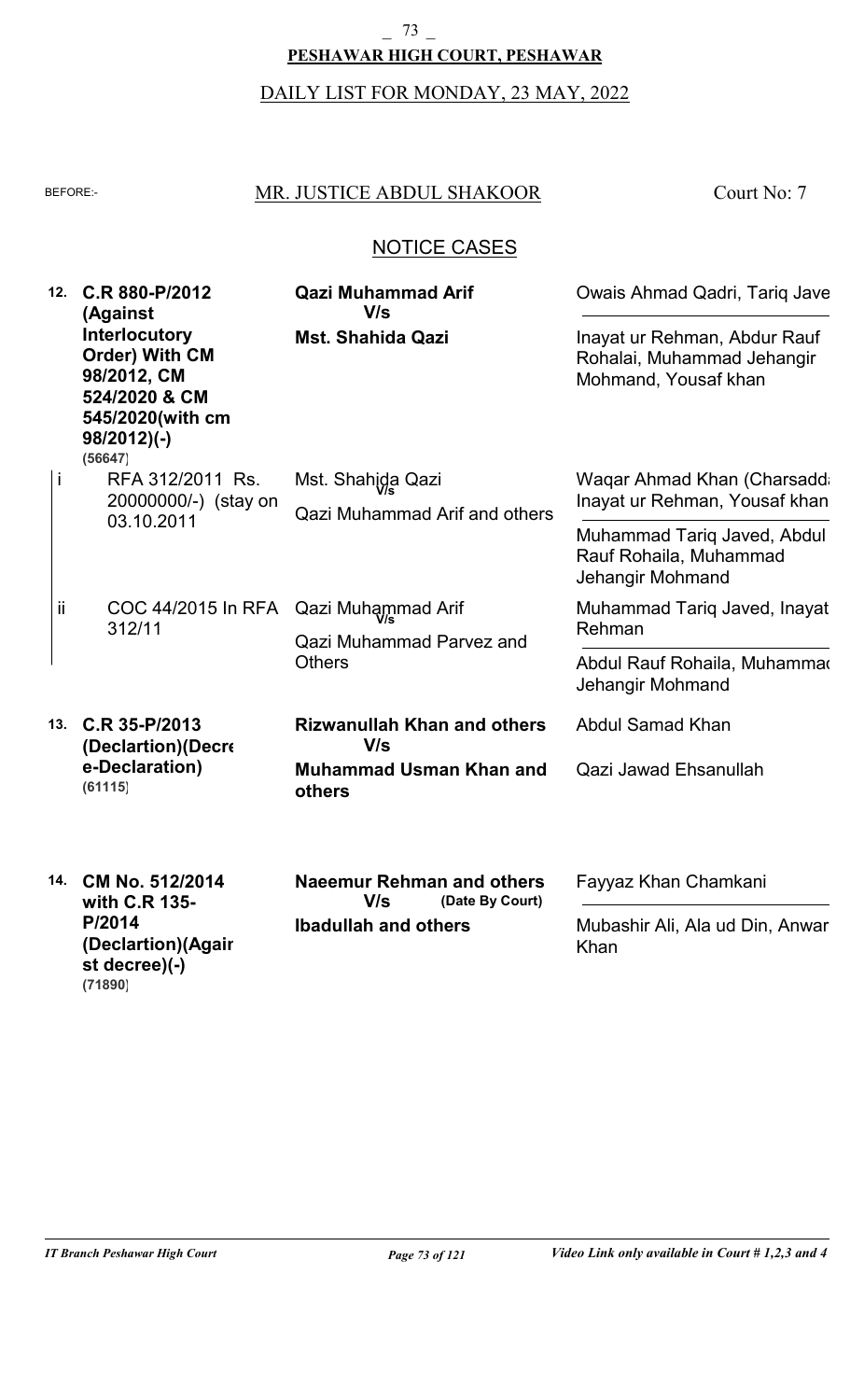**PESHAWAR HIGH COURT, PESHAWAR** \_ 74 \_

DAILY LIST FOR MONDAY, 23 MAY, 2022

## BEFORE: MR. JUSTICE ABDUL SHAKOOR

**Imtiaz Ahmad and others**

**Maqbool Ahmad**

**V/s**

Court No: 7

# NOTICE CASES

**15. CM 372/2015 With C.R 208-P/2015 (Declartion)(Again st Judgement (stay on 30-04- 2015))(Orders-Others) (84278)**

**16. C.R 718-P/2015 (Declartion)(Again st decree)(-) (91732)**

**Maqsood Alam and others (Date By Court) Rustam Nawaz and others V/s**

Mumtaz Ahmad

Javed Ali

Abdul Sattar Khan

Fazal Karim

Malik Muhammad Ajmal Khan, Muhammad Ijaz Khan Sabi, Sye Ghufranullah Shah, Ghulam Mustafa

**17. CM 268-p/2016 With C.R 176- P/2016 (Possession)(Agai nst Judgement (stay granted on 01/04/2016)(Decre e-Possession) (95526)**

**18. CM no. 403/2018 with C.R 29- P/2018(Decree-Declaration)** C.R 30/2018  $\vert$ i C.R 30/2018 Bakht Zari $_{\mathsf{V/s}}$ **(120639)**

**19. CM 753-p/2018 With C.R 505- P/2018(Decree-Specific Performance of Contract) (128876)**

**Mst. Abida Nasreen Shah Zole and others V/s**

**Mst Tehmeen Begum and Others (Date By Court) Munir Khan and Others V/s**

Sher Alam and Others

**Mst. Dil Ara Ishtiaq Alam V/s**

Naveed Akhtar, Darul Salam Kh

Zia Ur Rehman

**Naveed Akhtar, Darul Salam Khang** 

Advocate General KPK Peshaw

Muhammad Ismail Khalil

Asad Zeb Khan, Fida Muhamma (Malakand)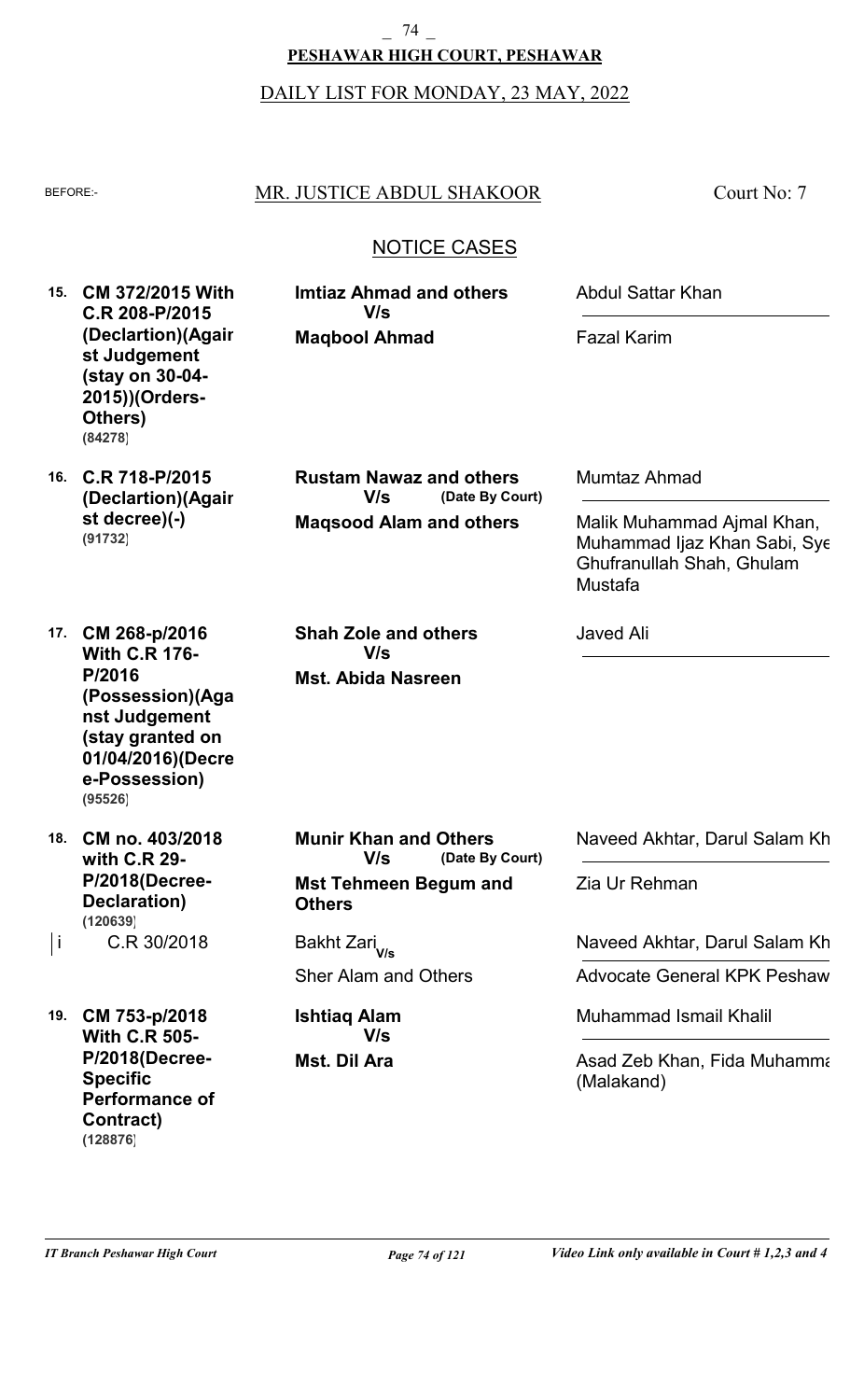# **PESHAWAR HIGH COURT, PESHAWAR**  $-75$

# DAILY LIST FOR MONDAY, 23 MAY, 2022

# BEFORE: MR. JUSTICE ABDUL SHAKOOR

Court No: 7

# NOTICE CASES

| 20. | CM No. 478/2019<br>with CM no.<br>536/2019 with C.R<br>323-P/2019(STAY<br><b>GRANTED ON</b><br>17/06/2019)(Decre<br>e-Possession)<br>(141089) | <b>Tariq</b><br>(Date By Court)<br>V/s<br><b>Gul Shah</b> | Zia Ur Rehman Tajik                      |                                                |
|-----|-----------------------------------------------------------------------------------------------------------------------------------------------|-----------------------------------------------------------|------------------------------------------|------------------------------------------------|
|     |                                                                                                                                               |                                                           | Muhammad Shoaib khan, Khan<br>Zaib Rahim |                                                |
| 21. | C.R 971-<br>P/2019(Orders-<br>12(2) CPC)<br>(148590)                                                                                          | <b>Dost Muhammad</b><br>V/s<br><b>Mst Shah Pari</b>       |                                          | Hayat Ullah Khan                               |
| 22. | CM 373/2020 With<br><b>C.R 245-</b>                                                                                                           | <b>Govt of KPK</b><br>V/s                                 |                                          | Civil Appeal Branch AG Office                  |
|     | <b>P/2020(Decree-</b><br>Declaration)<br>(159797)                                                                                             | <b>Zar Wali</b>                                           | Ibad ur Rehman                           |                                                |
| 23. | CM23/2022 (N) In<br>C.R 673-P/2020<br><b>With CM 922/2017</b><br>& CM<br>311/2021 (Decree-<br><b>Declaration)</b><br>(168223)                 | <b>Fazal Rasan</b><br>V/s<br><b>Latif Khan</b>            |                                          | Mian Iftikhar Jan, Imran Shahza<br>(Nowshehra) |
| 24. | <b>C.R 98-</b><br>P/2021(model                                                                                                                | Amir khan<br>V/s                                          | (Date By Court)                          | Abid Ali Khan                                  |
|     | court<br>(civil))(Decree-<br><b>Specific</b><br><b>Performance of</b><br><b>Contract)</b><br>(172231)                                         | <b>Sher Alam</b>                                          |                                          | Qazi Muhammad Aqil Khan                        |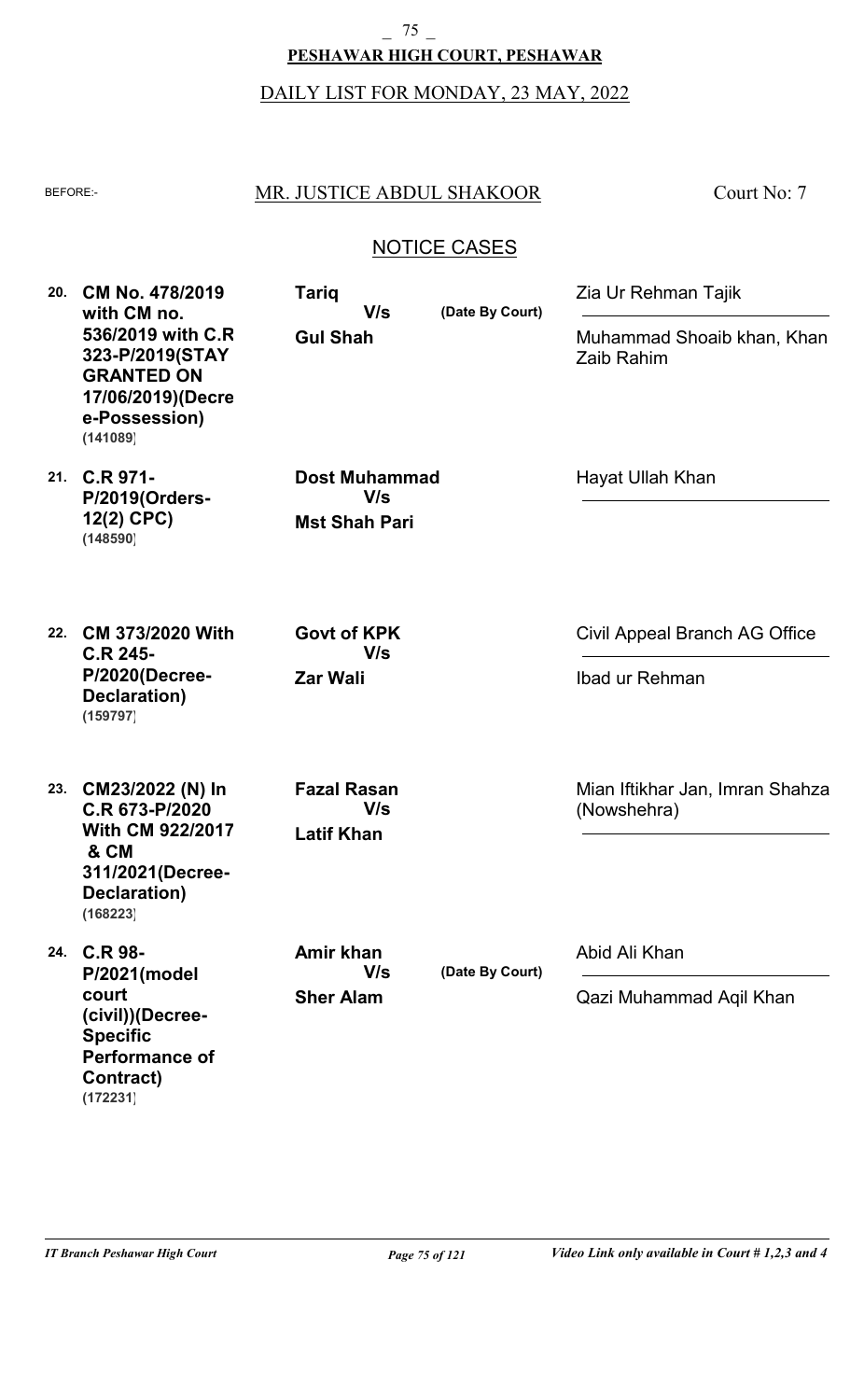**PESHAWAR HIGH COURT, PESHAWAR** \_ 76 \_

DAILY LIST FOR MONDAY, 23 MAY, 2022

### BEFORE: MR. JUSTICE ABDUL SHAKOOR

Court No: 7

# NOTICE CASES

**25. CM 531/2021 With C.R 290- P/2021(Decree-Possession) (174597)**

**Jan Muhammad & others Nasir Khan V/s**

Waheed ur Rahman Akhtar Jan

Civil Appeal Branch AG Office

- **26. CM No. 1358/2021 with C.R 594- P/2021(WITH CM 1358/2021)(Orders -Possession) (178780)**
- **27. C.R 206-P/2022 with CM no. 333/2022 (N) cm 334/2022(Decree-Recovery)** C.R 424/2022 **(189633)**

**28. W.P 1389-P/2017 (Civil) With IR with cm 337 p/2021(M) with cm 1306-p/2021(N) with coc. 351 p/2021(M)(stay granted on 19/05/2017)(Writ Petitions-Civil) (109594)**

**Murshad Ali & others (Date By Court) Abdul Sattar & others V/s**

**Mst. Sumaira Gul & others (Date By Court) Muhammad Rasool Shah & others V/s**

Mst Sumaira & others  $\vert$ i C.R 424/2022 **Noor Begum & others** 

> **Bahadar Khan and others Khalil Khan and others V/s**

Ashfaq Ahmad Toru

Badshah Rehman Mohmand

Gul Sadbar (Charsadda)

Niaz ALi Khan Khalil

Abdul Hafeez

Imad ud Din, Farooq Rashid Afr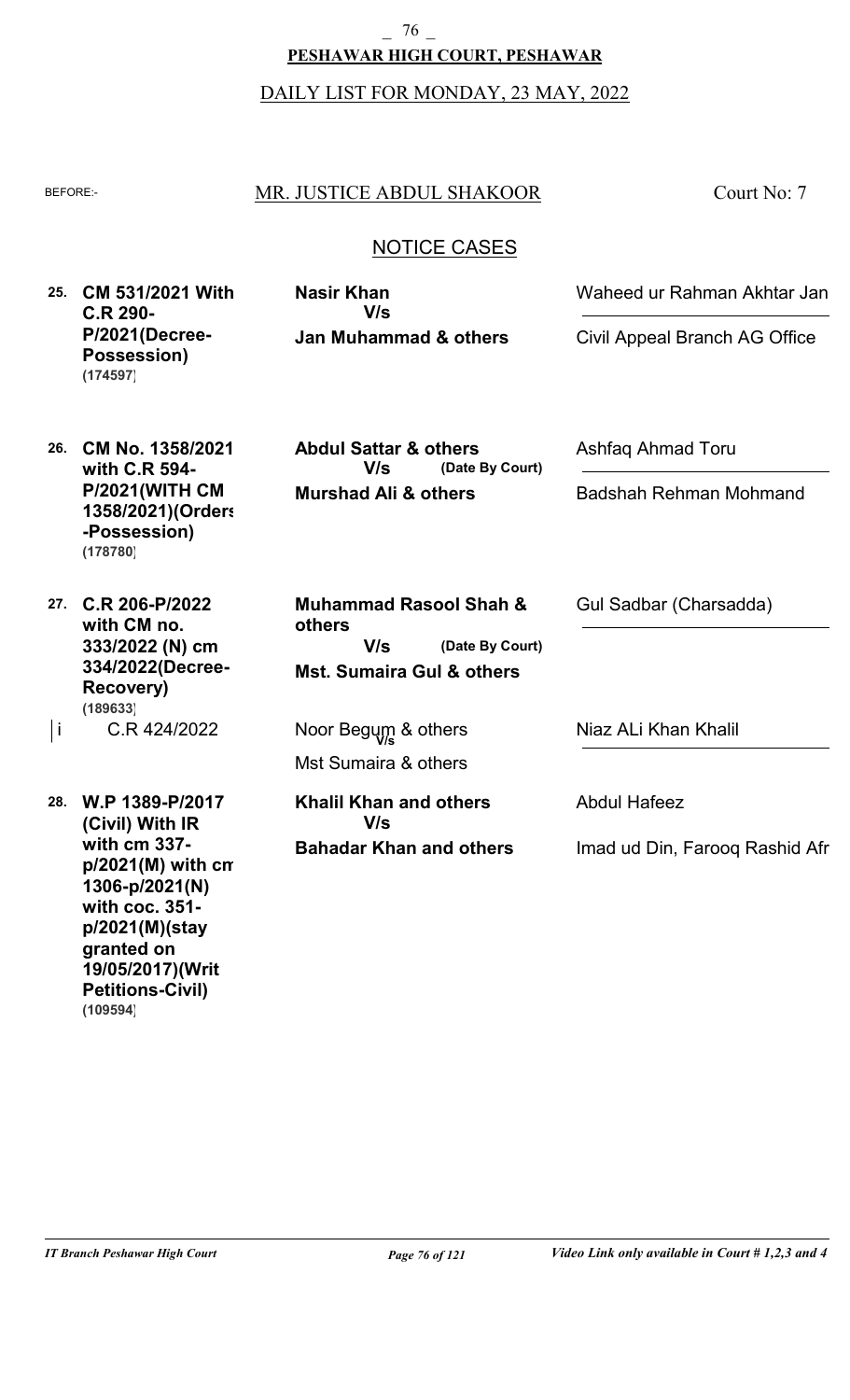# **PESHAWAR HIGH COURT, PESHAWAR** 77

#### DAILY LIST FOR MONDAY, 23 MAY, 2022

# BEFORE: MR. JUSTICE ABDUL SHAKOOR

**Syed Ayub Shah**

**V/s**

Court No: 7

# NOTICE CASES

**Shehriyar A Mirzada Khan and**

**29. W.P 3995-P/2018 With IR with cms 298-p/2021 & 310 p/2022(M) with c.m 973- P/2022(((((((((((Ge neral Adj:::::::::))))))(Ci vil-Others) (129475)**

**30. W.P 4968- P/2018(Land-Partition) (131774)**

**Usman Ali & others Rehan Shah & Others V/s**

**Others**

Saadatullah Khan Tangi

Abdur Rashid Pirzada

Khalid Mahmood

Khan, AG KPK

Shahab ullah Khan (Takht Bhai, Mardan), AG KPK

Writ Petition Branch AG Office

Haji Sardar Ali Khan, Shehriyar

**31. W.P 2596-P/2019 With IR with cms. 2236-p/2019 & 1371 p/2021(N)(Land-Partition) (142028)**

**32. W.P 5020-P/2019**

**with IR(Civil-**

**Others)**

**(149067)**

**Tahseen Ullah Mst. Nizakat V/s**

**Waris Khan**

**V/s**

**Fazal Mula**

**(Date By Court)**

Muhammad Zarshad Khan (Nowshehra)

Arshad Hussain Awan, Malik Sarfaraz Khan

**33. W.P 6923-P/2019 With IR(Civil-Others) (153892)**

**Muhammad Iqbal Mst. Gul Dana V/s**

Nasir Mehmood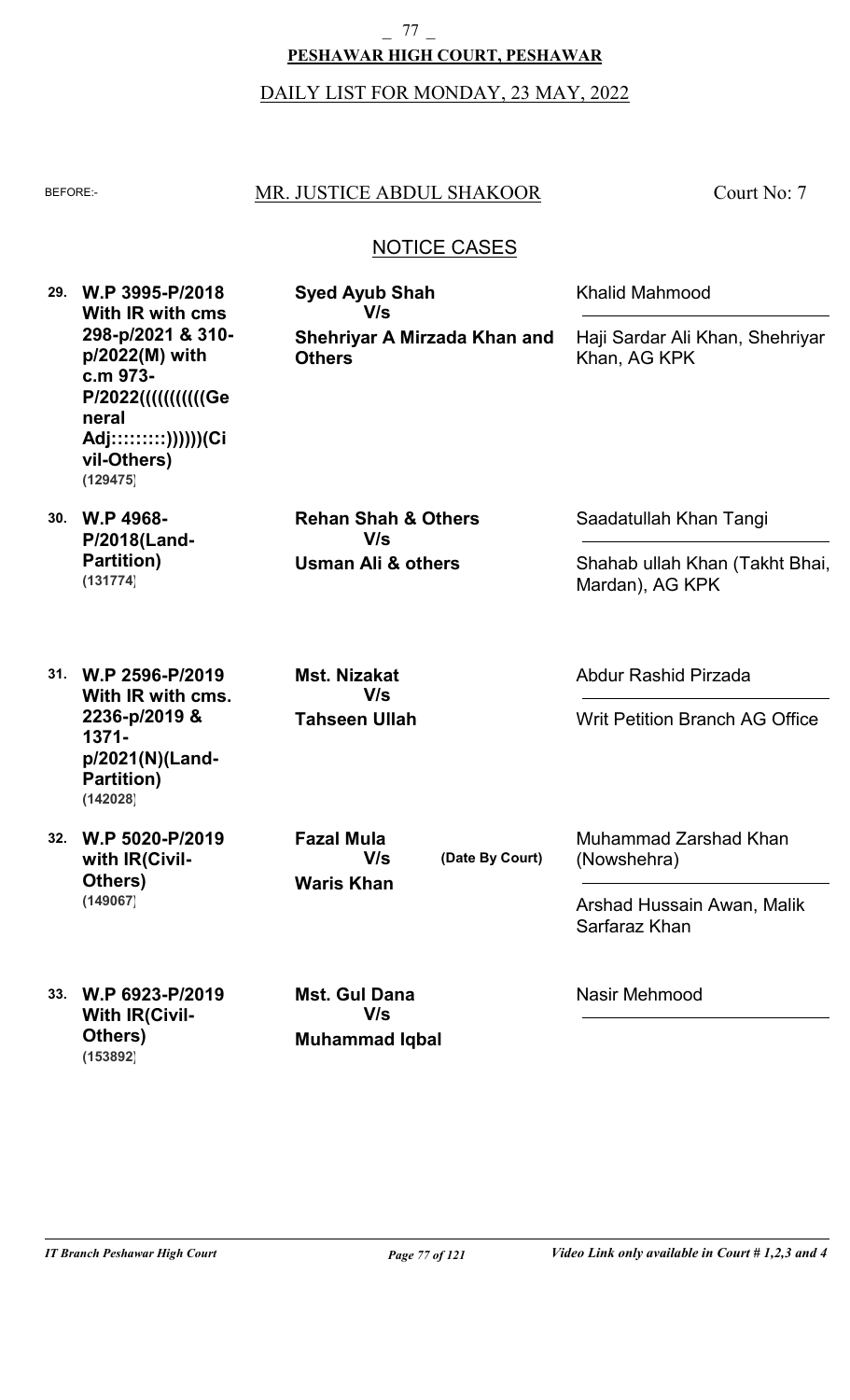DAILY LIST FOR MONDAY, 23 MAY, 2022

## BEFORE: MR. JUSTICE ABDUL SHAKOOR

Court No: 7

# NOTICE CASES

| 34. W.P 2686-        | <b>Director Education etc</b> | <b>Syed Rifagat Shah</b> |
|----------------------|-------------------------------|--------------------------|
| <b>P/2020(Civil-</b> | V/s.<br>(Date By Court)       |                          |
| Others)<br>(161779)  | <b>Ayaz Muhammad etc</b>      | Atta Ullah Khan Tangi    |
|                      |                               |                          |

| 35. | W.P 5163-P/2020<br><b>With IR(N)(Civil-</b><br>Others)<br>(168664)                                                       | <b>Magsad Ali</b><br>V/s<br><b>Shah Afzal Hussain</b> | Malik Mohtashim Bangash (Koh<br>Hussain ud din khattak                                                             |
|-----|--------------------------------------------------------------------------------------------------------------------------|-------------------------------------------------------|--------------------------------------------------------------------------------------------------------------------|
| j   | C.R 589/2021 CHILD<br>PROTECTION COURT                                                                                   | lejab Ali & others<br>Syed Shah Afzal Hussain & other | Muhammad Mohtashim (Kohat)                                                                                         |
| 36. | W.P 5214-P/2020<br><b>With</b><br>IR((((((((((General)<br>Adj:::::::::::::))))))<br>))))(Land-<br>Partition)<br>(168776) | <b>Agil Khan</b><br>V/s<br><b>Gul Zamir</b>           | Abid ur Rehman Mardan<br>Khalid Mahmood, Mazullah<br>Barkandi, Attaullah, Writ Petitior<br><b>Branch AG Office</b> |
| 37. | W.P 963-P/2021<br><b>With IR (Criminal-</b><br>Others)<br>(173051)                                                       | Dawood Khan SHO<br>V/s<br>Asghar Ali etc              | <b>Wagar Ahmad Mohmand</b><br>(Mardan)<br>Syed Kausar Ali Shah (Mardan)                                            |

**38. W.P 3672-P/2021 With IR(Civil-Others) (181340)**

**Fazal Khaliq & Others Changiz Khan & Others V/s**

Arshad Jamal Qureshi

Writ Petition Branch AG Office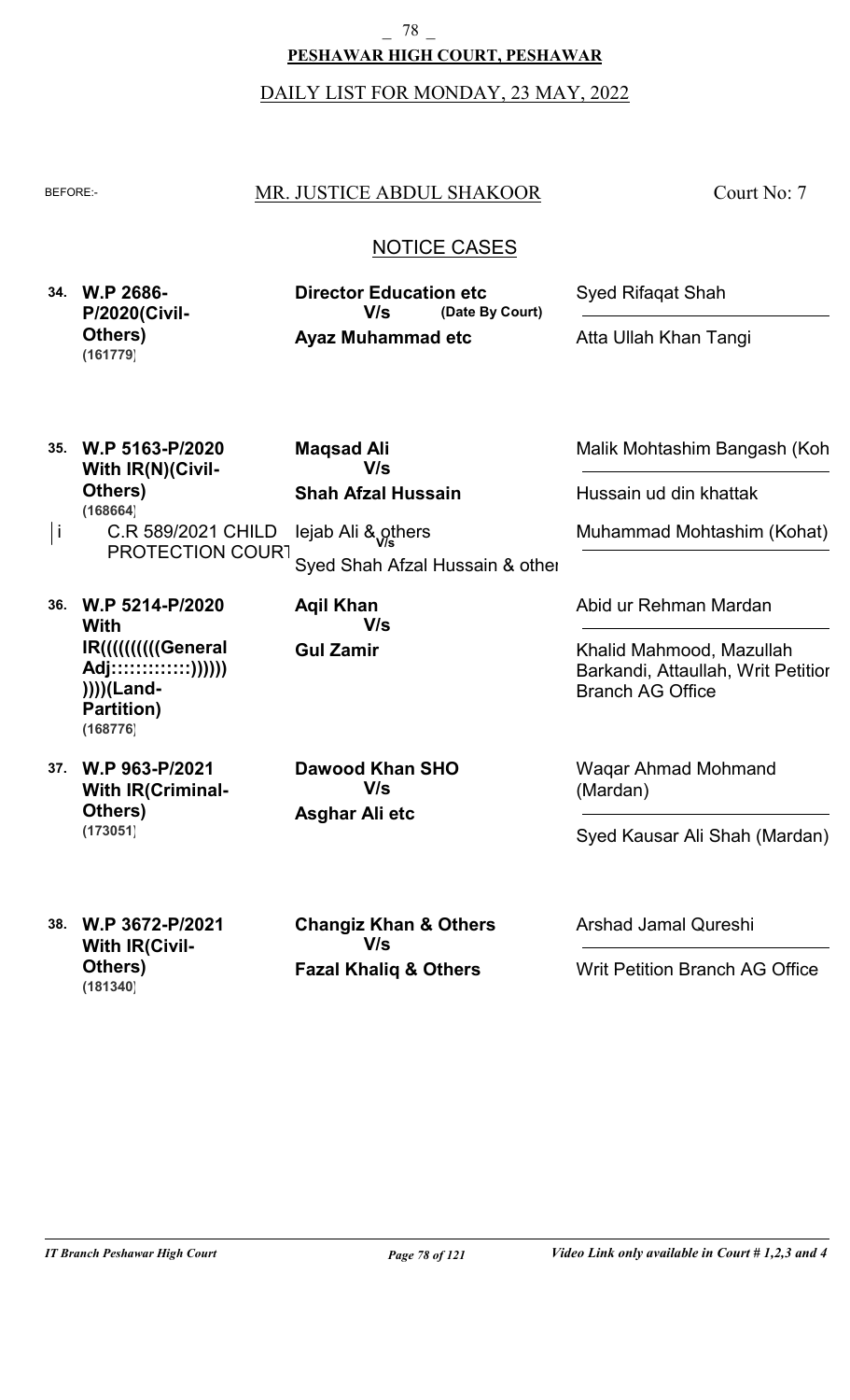79

**PESHAWAR HIGH COURT, PESHAWAR**

#### DAILY LIST FOR MONDAY, 23 MAY, 2022

### BEFORE: MR. JUSTICE ABDUL SHAKOOR

Court No: 7

## NOTICE CASES

**39. W.P 4945-P/2021 With IR(Family-Interlocatory Orders)** W.P 5134/2021 with IR(N) i **(185220)**

**40. FAO 107-P/2019 With CM 276/2019 with CM 277/2019(First Appeal Against Order(FAO)- Consumer) (142759)**

**41. FAO 4- P/2020(First Appeal Against Order(FAO)- Utility) (155293)**

**42. FAO 141- P/2020(First Appeal Against Order(FAO)- Utility)** FAO 140/2020 i **(168039)**

**43. FAO 111-P/2022 with cm. 402/2022(Civil Appeal-First Appeal Against Order(FAO)) (191672)**

**Mst. Misbah Iqte dar & others Dr Wahid Gul V/s**

Dr Wahid Gul & others Mst. Misbah Iqtidar **V/s**

**JIbran Khan GM SNPGL V/s**

**M/s Daud Sons Ind SNGPL V/s**

**Sheryar Khan SNGPL V/s**

Khan Muhammad **SNGPL V/s**

**Ajmal Khan & others (Date By Court) Muhammad Imran V/s**

Gul Nazir Azam

Ajmal Khan Mohmand, Writ Petition Branch AG Office

Ajmal Khan Mohmand

Writ Petition Branch AG Office

Muhammad Saeed Qureshi

Khizar Hayat Rajput, Asad Jan Advocate

Yasir Ali

Muhammad Arif Khan

Imtiaz ul haq Shenwari

Muhammad Arif Khan

Syed Hamza Gillani (Kohat)

Gul Rahman Mohmand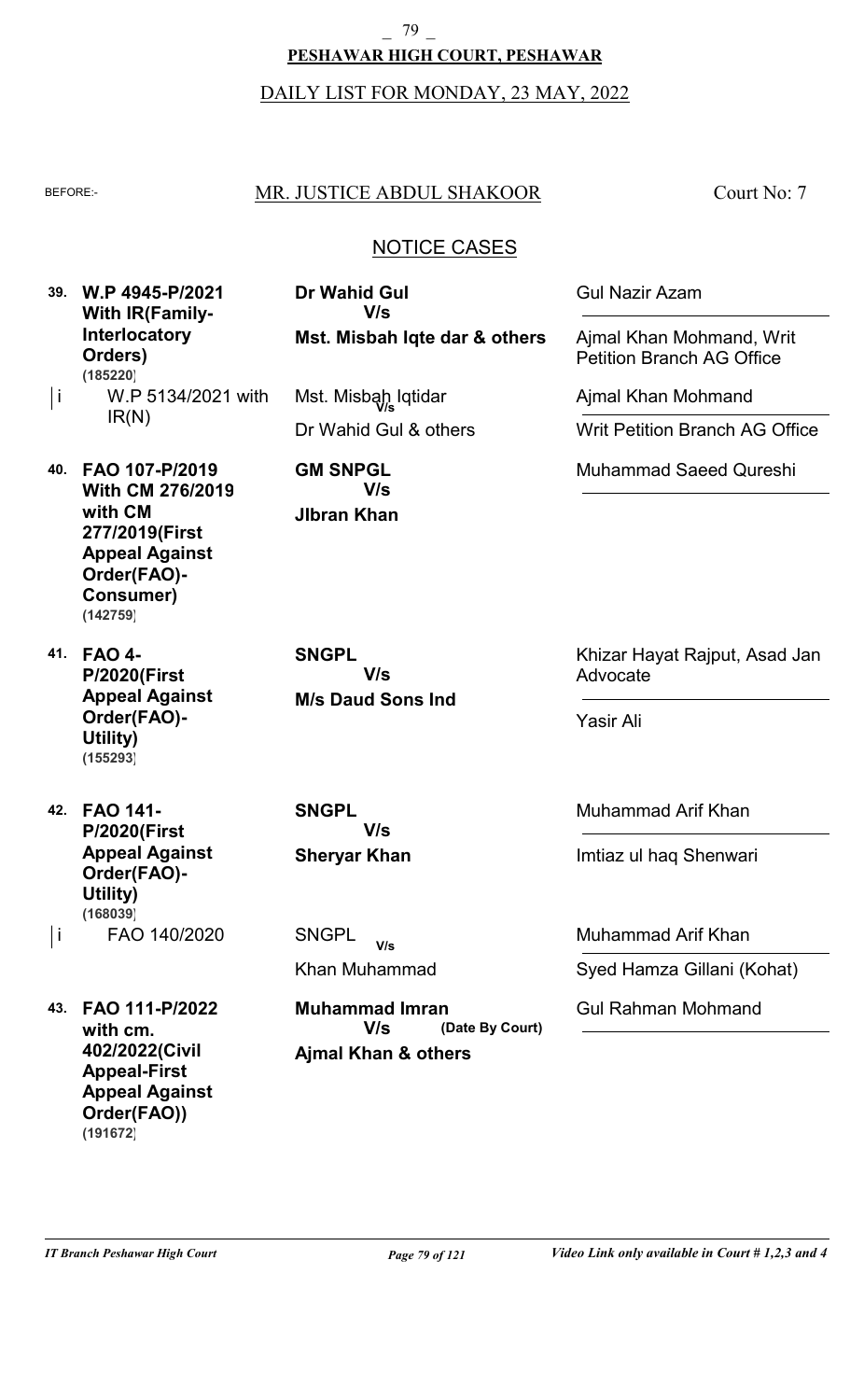## **PESHAWAR HIGH COURT, PESHAWAR**

#### DAILY LIST FOR MONDAY, 23 MAY, 2022

## BEFORE: MR. JUSTICE ABDUL SHAKOOR

Court No: 7

#### NOTICE CASES

- **44. RFA 143-P/2015(-) (84439)**
- **Deputy Director Centre Pakhtunkhwa Highways Authority V/s**

**Mohammad Riaz and others**

Nijauddin Yusufzai (Mardan), Muhammad Furqan Yousafzai

Barister Babar Shahzad Imran,

Muhammad Furqan Yousafzai

Muhammad Waqif Saleem

Khalil Ullah Khalil

**45. RFA 250- P/2020(Regular First Appeal(RFA)- Specific Performance) (162694)**

**Mst. Bushra Agha**

**V/s**

**Syed Abdul Talib**

**Khan Nawab etc**

**V/s**

**Ahmed Shah**

**46. CM 64/2021 With RFA 32- P/2021(Regular First Appeal(RFA)- Succession) (172319)**

**47. RFA 290-P/2021 with cm. 545/2021(With cm 545/2021)(Regular First Appeal(RFA)- Return of Plaint) (180868)**

**48. RFA 98- P/2022(Civil Appeal-Regular First Appeal(RFA)) (190471)**

**Allied Bank Limited & Others (Date By Court) Muhammad Irshad Tanoli & Others V/s**

Jahanzeb Shinwari

Abdul Munim Khan

**Land Acquisition Collector (Date By Court) Sajjad Ali V/s**

**Swabi and others**

Asad Zeb Khan

Civil Appeal Branch AG Office, Ahmad Ali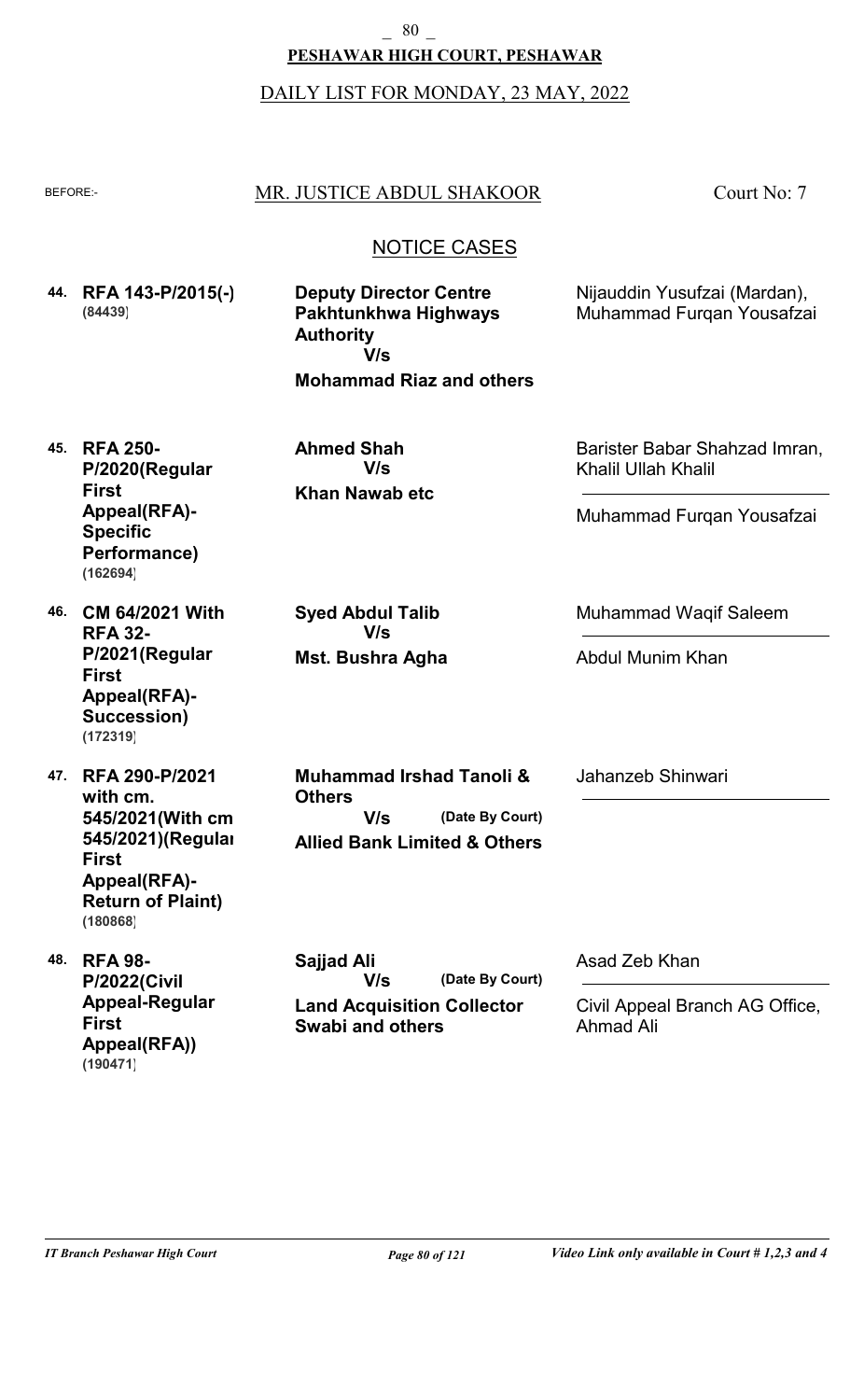\_ 81 \_

**PESHAWAR HIGH COURT, PESHAWAR**

DAILY LIST FOR MONDAY, 23 MAY, 2022

| <b>BEFORE:-</b> |                                                                   | MR. JUSTICE S.M. ATTIQUE SHAH                                                                                          | Court No: 9                                                                                         |
|-----------------|-------------------------------------------------------------------|------------------------------------------------------------------------------------------------------------------------|-----------------------------------------------------------------------------------------------------|
| 1.              | <b>Obj.P 1-</b>                                                   | ELECTION CASES TRIBUNAL(NOTICE)<br><b>Hafiz Muhammad naseem Khai</b>                                                   |                                                                                                     |
|                 | <b>P/2021(Civil</b><br><b>Appeal-Civil</b><br>Appeal)<br>(171398) | V/s<br><b>Returnning Officer for Election</b><br><b>KP Bar Council</b>                                                 | Muhammad Tariq Afridi, Sadiq /<br>Mohmand                                                           |
|                 |                                                                   | <b>COMPANY CASES (NOTICE)</b>                                                                                          |                                                                                                     |
| $\mathbf{1}$ .  | <b>C.Misc 31-</b><br><b>P/1993(in CC</b>                          | Govt. of KPK<br>V/s                                                                                                    | Moinuddin Humayun, Abid Ali<br>Khan                                                                 |
|                 | No.2/1990)(-)<br>(111282)                                         | <b>Pakistan Paper Corporation</b>                                                                                      | Mohammad Ali                                                                                        |
| 2.              | <b>C.Misc 10-</b><br>P/2022(In C.C.<br>$5/2018$ )(-)<br>(191915)  | <b>Qismat Bibi &amp; others</b><br>V/s<br>(Date By Court)<br><b>Israr UI Hujaj &amp; Umra Services</b><br>Ltd & others | Qazi Jawad Ehsanullah                                                                               |
| 3.              | <b>C.Misc 11-</b><br>P/2022(In C.C.<br>$2/2020(-)$<br>(192157)    | <b>Abdul Ghaffar Khan</b><br>V/s<br>(Date By Court)<br>Joint Registrar of Companies &<br>others                        | Junaid Zaman                                                                                        |
| 4.              | Co. Cases 2-<br>$P/2015(-)$<br>(110551)                           | <b>Zahid Hamid Makker</b><br>V/s<br>R.G Match etc.                                                                     | Isaac Ali Qazi, Abd-ur-Rauf<br>Rohaila<br>Barrister Syed Mudassir Aamir,<br>Ashfaq Ahmad, BARRISTER |
| j               | O Suit Bank 5/2021                                                | MS Royal Group & others<br>RG Match Industries Ltd & others                                                            | AMIR ULLAH KHAN CHAMKAN<br>Mr. Umar Memon                                                           |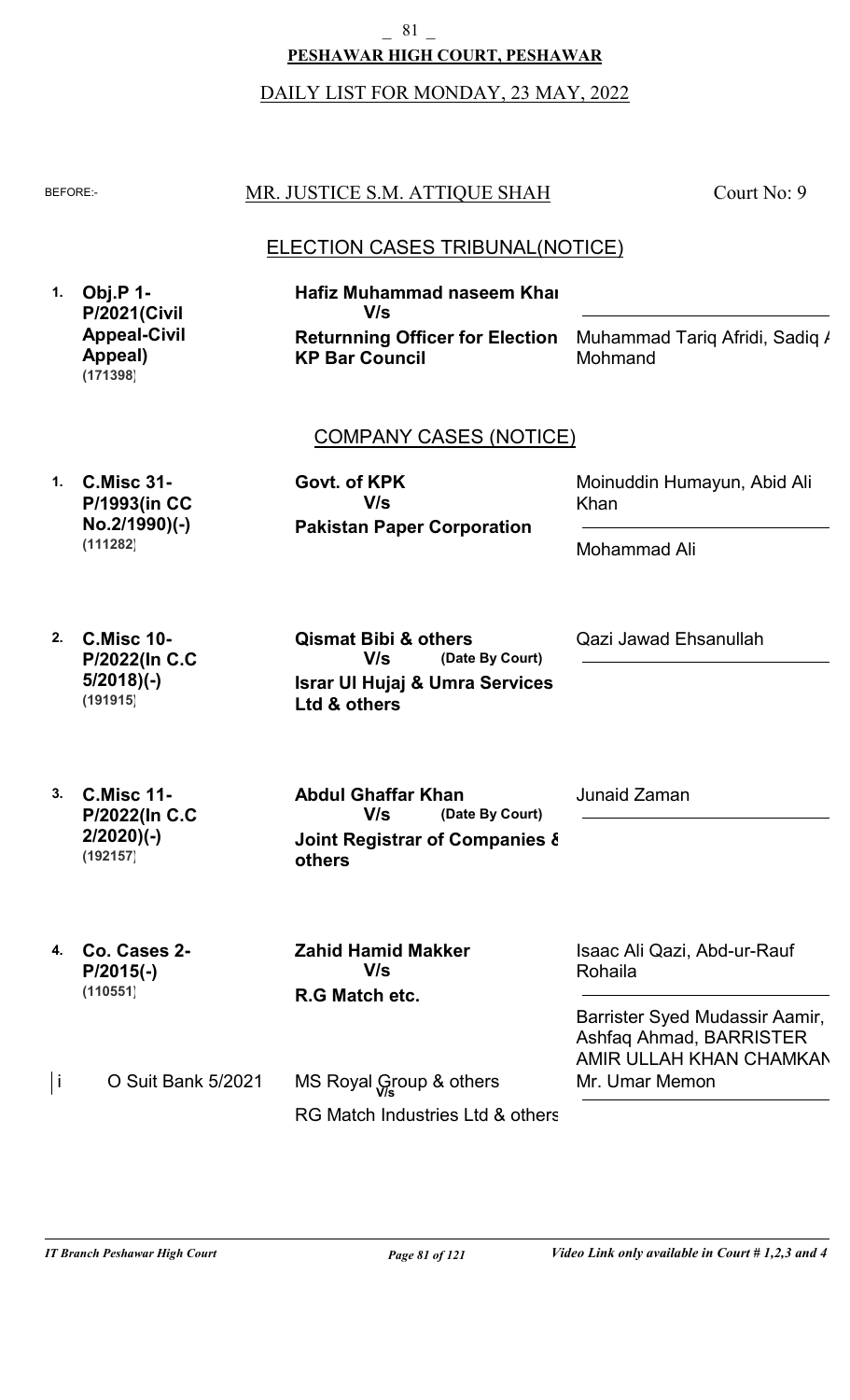#### 82

#### **PESHAWAR HIGH COURT, PESHAWAR**

#### DAILY LIST FOR MONDAY, 23 MAY, 2022

#### BEFORE: MR. JUSTICE S.M. ATTIQUE SHAH

**The Deputy Registrar of**

**Companies**

**Kasrat Khan**

**V/s**

**Ltd**

**others**

Court No: 9

# COMPANY CASES (NOTICE)

- **5. Co. Cases 1- 6. Co. Cases 3- P/2017 with CM No. 01/2017, 02/2017 & 25/2021.(-) P/2019(Civil M/S Naseem Farms Pvt Ltd and others Altaf Yousaf Mohmand and others Saleem Shehzad** Babar Khan Yousafzai, Saqib Raza, Barrister Syed Mohamma Shah Abdur Rauf Rohaila Anwar Shah, Issac Ali Qazi **V/s V/s (108453)**
	- Sardar Ali Raza, Zulfiqar Ahmad Abdul Rehman Qadar (Haripur)

Syed Haziq Ali Shah, Junaid Zaman, Hamza Tariq Wali, Syed

**7. Co. Cases 4- P/2019(Civil Appeal-Civil Appeal) (143144)**

**Appeal-Civil Appeal)**

**(141339)**

**8. Co. Cases 2- P/2021 with CM No.12/2021.(-) (174811)**

**M/S Syed Abid Ali Shah & Company Ltd & others Mst. Iqbal Begum V/s**

**Al Israj International Travels Pv** 

**9. Co. Cases 5- P/2021 with CMs No.19/2021,12- P/2022.(Civil Appeal-Civil Appeal) (179477)**

**Pak China Fertilizers Ltd & (Date By Court) Nasir H Schon & others V/s**

Javed Iqbal Gulbela

Shoaib Habib

Niaz Ahmad Abbasi

Babar Khan Yousafzai, Muhammad Faizan Khan

Behzad Haider

Deputy Attorney General, Ayaz Haq, Ibrar Saeed

# COMPANY CASES (MOTION)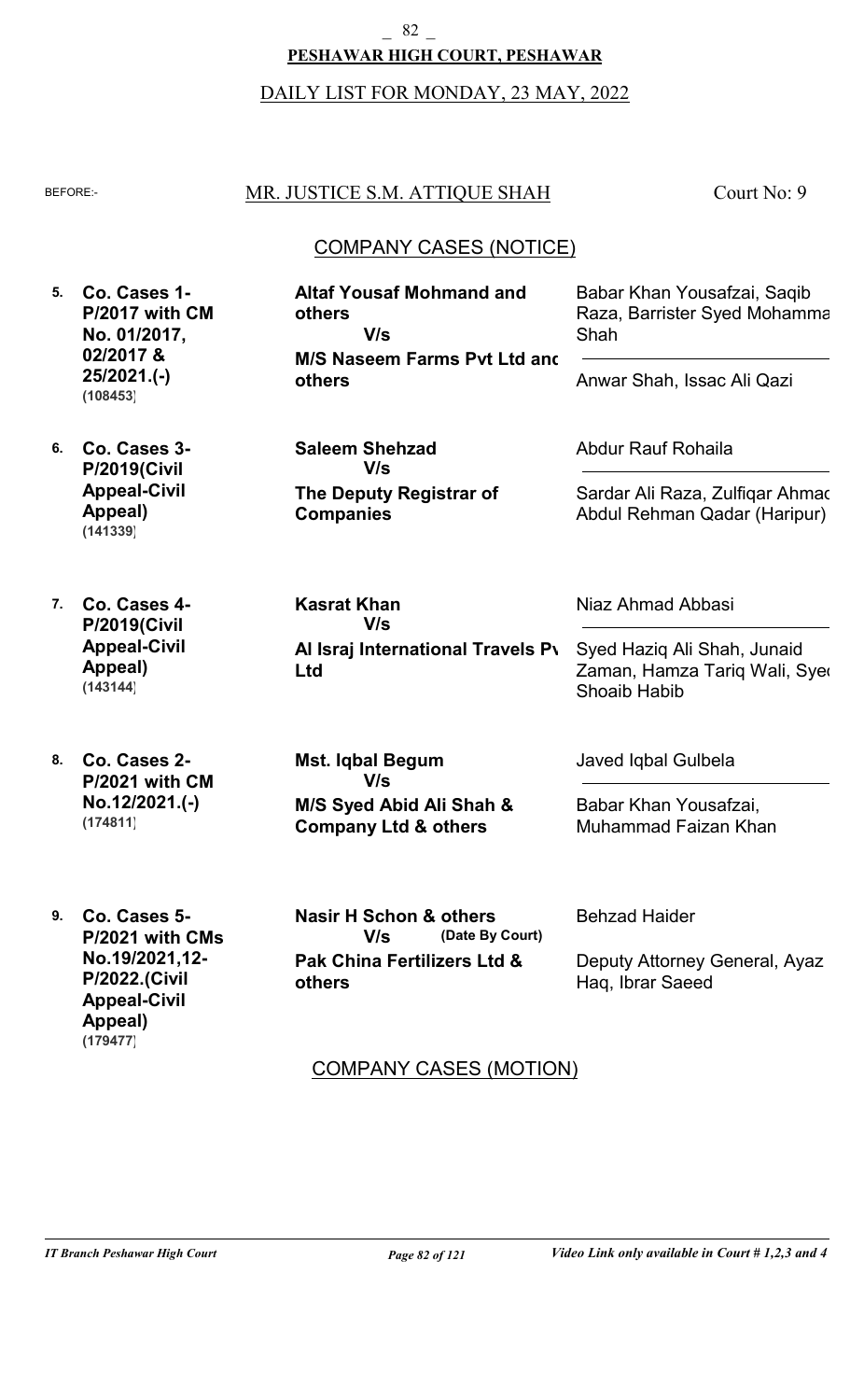**PESHAWAR HIGH COURT, PESHAWAR** \_ 83 \_

DAILY LIST FOR MONDAY, 23 MAY, 2022

# BEFORE: MR. JUSTICE S.M. ATTIQUE SHAH

Court No: 9

# COMPANY CASES (MOTION)

**1. COC 145- P/2022(in CC No. 05-P/2021 in Civil Misc; No. 19- P/2021)(-) (191397)**

**Nasir H Sehon & others Muhammad Rafiq Bhojani V/s**

Qazi Jawad Ehsanullah

# MOTION CASES

**1. W.P 2168-P/2020 With IR with cm 1321 p/2020(M)(Civil-Others) (159861)**

**Iftikhar etc Muhammad Yousaf Khan V/s**

Javed A.Khan, Khan Ghawas Khan (Mardan)

**2. W.P 4538- P/2021(Family-Final Judgment) (184218)**

**Mst. Sumbal Muhamamd Ashfaq V/s**

Fazle Amin

Writ Petition Branch AG Office

**3. W.P 1142- P/2022(Family-Final Judgment) (190341)**

**Mst. Benish Bukhari etc Maqsood ur Rehman V/s**

Zafar Ahmad Awan

Writ Petition Branch AG Office

**4. FAO 164- P/2021(First Appeal Against Order(FAO)- Utility) (183990)**

**M/S Sultan CNG Station & others SNGPL V/s**

Muhammad Arif Khan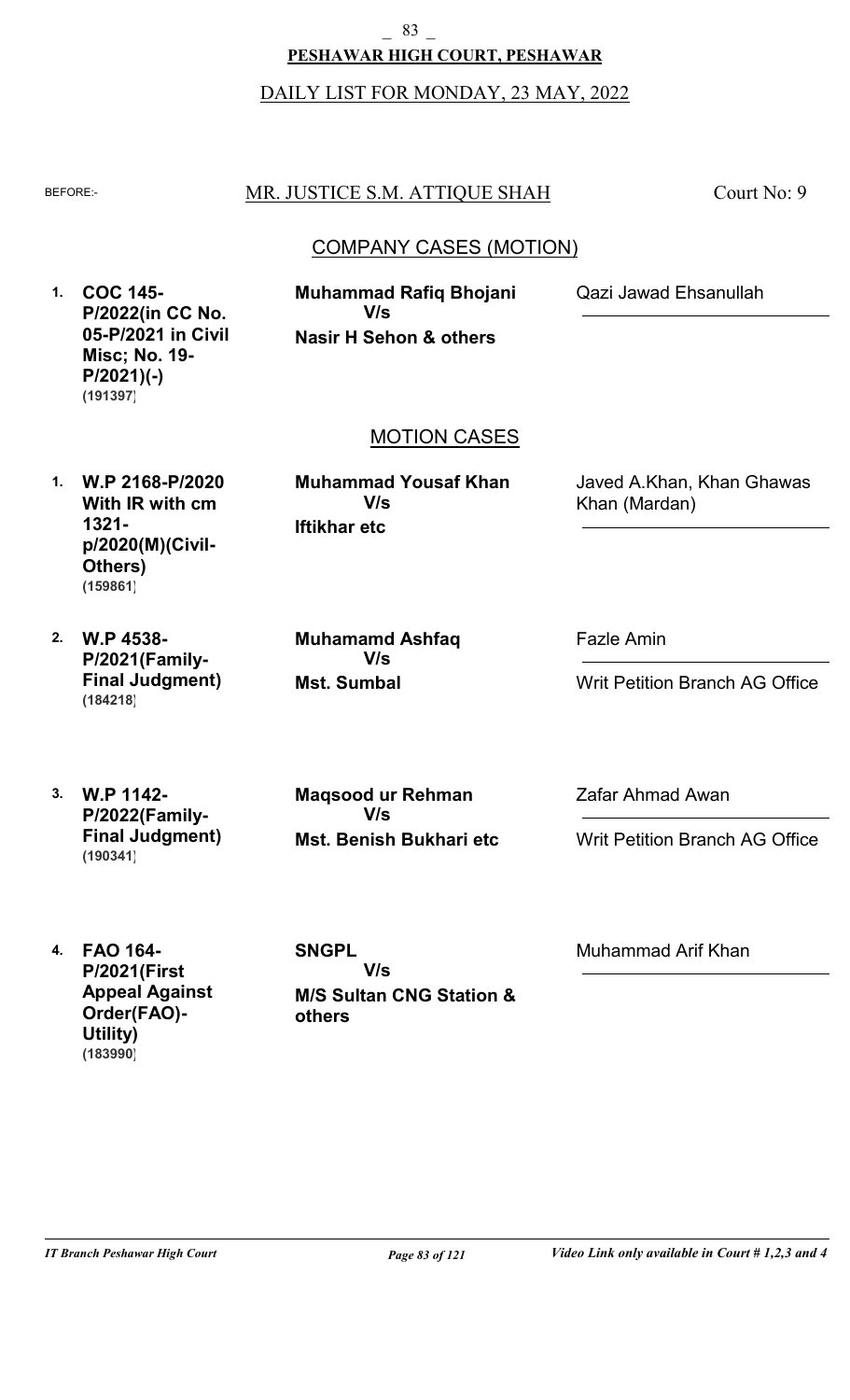# **PESHAWAR HIGH COURT, PESHAWAR** 84

# DAILY LIST FOR MONDAY, 23 MAY, 2022

## BEFORE: MR. JUSTICE S.M. ATTIQUE SHAH

Court No: 9

# MOTION CASES

**5. RFA 359-P/2021 With Office Objection dt 04.09.2021(agains t execution petition)(Regular First Appeal(RFA)-Land Acquisition)** RFA 360/2021 **(183742)**

**Govt of Pakistan Ajoon Khan & others** Yasir Saleem **V/s**

Muhammad Javeed Abbasi

Govt of Pakistan  $\vert$ i RFA 360/2021 Aitbar Gul  $\frac{8}{\sqrt{5}}$  others Yasir Saleem Muhammad Zaman Khattak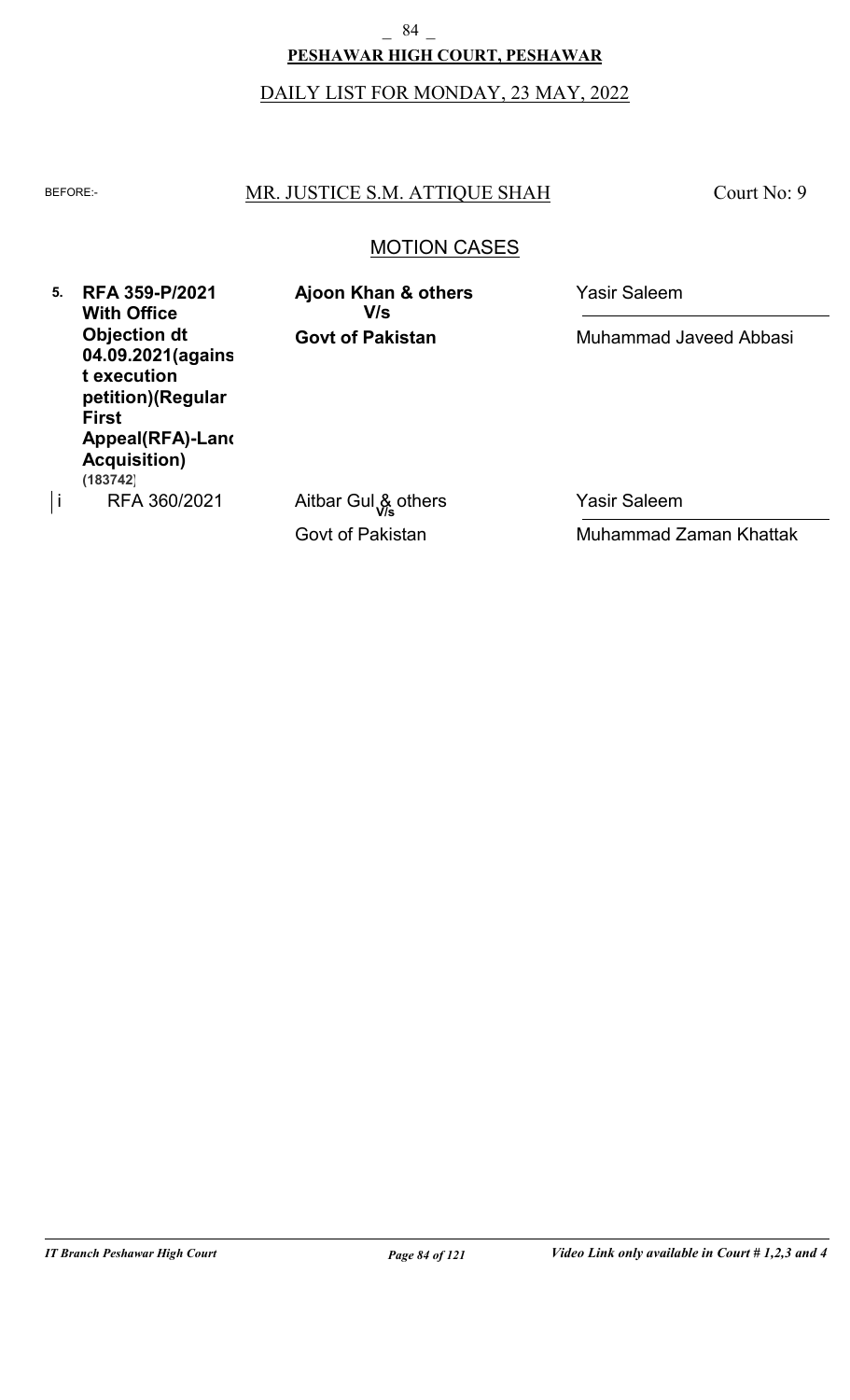# **PESHAWAR HIGH COURT, PESHAWAR** \_ 85 \_

# DAILY LIST FOR MONDAY, 23 MAY, 2022

# BEFORE: MR. JUSTICE S.M. ATTIQUE SHAH

Court No: 9

# MOTION CASES

| 6.        | RFA 169-P/2022<br>with CM 390-                                   | Govt of KP & others<br>V/s                                  | Ahmad Ali (Swabi), AG KPK                                                            |
|-----------|------------------------------------------------------------------|-------------------------------------------------------------|--------------------------------------------------------------------------------------|
|           | P/2022(Regular<br><b>First</b>                                   | Sajjad Ali & others                                         | Civil Appeal Branch AG Office                                                        |
|           | Appeal(RFA)-Land<br><b>Acquisition)</b><br>(191605)              |                                                             |                                                                                      |
| İ         | RFA 110/2022                                                     | Muhammad Inam & others                                      | Mehtab Sikandar                                                                      |
|           |                                                                  | <b>Collector Land Acquisition Distric</b><br>Swabi & others | Civil Appeal Branch AG Office                                                        |
| <b>ii</b> | RFA 120/2022 With cn Mohib Ullah                                 |                                                             | Muzammil Khan                                                                        |
|           | 357/2022                                                         | <b>Collector Land Acquisition Distric</b><br>Swabi & others | Attaullah, Sadagat Ullah, Civil<br>Appeal Branch AG Office, Dr.<br><b>Amer Hamid</b> |
| iii       | RFA 170/2022 With cn Govt of $KP_{\text{V/s}}^{\text{R}}$ others |                                                             | Ahmad Ali (Swabi), AG KPK                                                            |
|           | 399/2022                                                         | Sher Ali & others                                           | Civil Appeal Branch AG Office                                                        |
| iv        | RFA 171/2022 With cn Govt of KP & others                         |                                                             | Ahmad Ali (Swabi), AG KPK                                                            |
|           | 397/2022                                                         | Mst Hameeda Shehzad & others                                | Civil Appeal Branch AG Office                                                        |
| $\sf V$   | RFA 172/2022 With cn Govt of KP & others                         |                                                             | Ahmad Ali (Swabi), AG KPK                                                            |
|           | 388/2022                                                         | Mst Kalsoom & others                                        | Civil Appeal Branch AG Office                                                        |
| Vİ        | RFA 173/2022 With cn Govt of $KP_{V_s}^{\&}$ others              |                                                             | Ahmad Ali (Swabi), AG KPK                                                            |
|           | 395/2022                                                         | Muhib Ullah & others                                        |                                                                                      |
| vii       | RFA 174/2022 With cn Govt of KP& others                          |                                                             | Ahmad Ali (Swabi), AG KPK                                                            |
|           | 389/2022                                                         | Ubaid & others                                              | Civil Appeal Branch AG Office                                                        |
| Viii      | RFA 175/2022 With cn Govt of KP & others                         |                                                             | Ahmad Ali (Swabi), AG KPK                                                            |
|           | 396/2022                                                         | Syed Ihtisham Ali & others                                  | Civil Appeal Branch AG Office                                                        |
| <b>ix</b> | RFA 176/2022 With cn Govt of KP & others                         |                                                             | Ahmad Ali (Swabi), AG KPK                                                            |
|           | 386/2022                                                         | Muhammad Imran & others                                     | Civil Appeal Branch AG Office                                                        |
| X         | RFA 177/2022 With cn Govt of KP& others                          |                                                             | Ahmad Ali (Swabi), AG KPK                                                            |
|           | 387/2022                                                         | Fazal Subhan & others                                       | Civil Appeal Branch AG Office                                                        |
| XÌ        | RFA 178/2022 With cn Govt of KP & others                         |                                                             | Ahmad Ali (Swabi), AG KPK                                                            |
|           | 391/2022                                                         | Fazal Ihsan & others                                        | Civil Appeal Branch AG Office                                                        |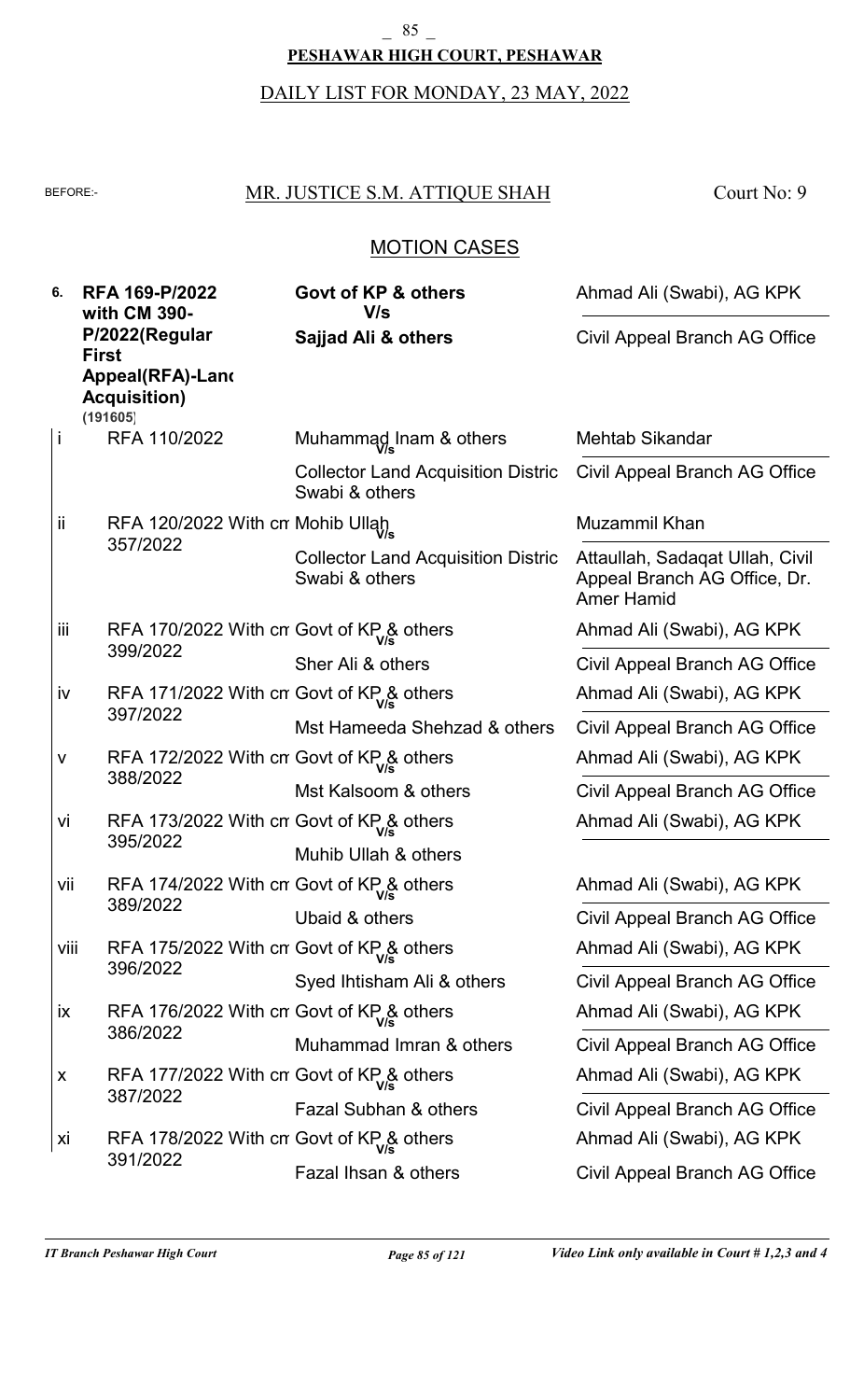#### **PESHAWAR HIGH COURT, PESHAWAR**  $\begin{smallmatrix} 86 \end{smallmatrix}$

# DAILY LIST FOR MONDAY, 23 MAY, 2022

# BEFORE: MR. JUSTICE S.M. ATTIQUE SHAH

Court No: 9

# MOTION CASES

| xii   | RFA 179/2022 With cn Govt of KP& others                                      |                                                        | Ahmad Ali (Swabi), AG KPK                        |
|-------|------------------------------------------------------------------------------|--------------------------------------------------------|--------------------------------------------------|
|       | 392/2022                                                                     | Gohar Ali & others                                     | Civil Appeal Branch AG Office                    |
| xiii  | RFA 180/2022 With cn Govt of KP& others                                      |                                                        | Ahmad Ali (Swabi), AG KPK                        |
|       | 393/2022                                                                     | Afsar Ali & others                                     | Civil Appeal Branch AG Office                    |
| xiv   | RFA 181/2022 With cn Govt of KP& others                                      |                                                        | Ahmad Ali (Swabi), AG KPK                        |
|       | 394/2022                                                                     | Samad Khan & others                                    | Civil Appeal Branch AG Office                    |
| XV    | RFA 182/2022 With cn Govt of KP& others                                      |                                                        | Ahmad Ali (Swabi), AG KPK                        |
|       | 398/2022                                                                     | Muhammad Saeed Khan & other                            | Civil Appeal Branch AG Office                    |
| xvi   | RFA 205/2022 With cn Mst Kalsoom                                             |                                                        | Asad Zeb Khan                                    |
|       | 423/2022                                                                     | <b>District Collector Land Acquisitior</b><br>& others | Civil Appeal Branch AG Office                    |
| xvii  | RFA 206/2022 With cn Samad Khan                                              |                                                        | Asad Zeb Khan                                    |
|       | 421/2022                                                                     | District Collector Land Acquisitior<br>& others        | Civil Appeal Branch AG Office                    |
| xviii | RFA 207/2022 With cn Sher Ali Khan                                           |                                                        | Asad Zeb Khan                                    |
|       | 422/2022                                                                     | <b>District Collector Land Acquisitior</b><br>& others | Civil Appeal Branch AG Office                    |
|       |                                                                              | <b>PRE-ADMISSION NOTICE</b>                            |                                                  |
| 7.    | C.R 247-P/2015<br>(Declartion) With                                          | <b>Khushdil and others</b><br>V/s                      | <b>Abdul Latif Afridi</b>                        |
|       | cm 424/2015(<br><b>Against</b><br>decree)(Decree-<br>Declaration)<br>(84770) | <b>Muhammad Yousaf and others</b>                      | Fida Gul, Muhammad Tariq Jav<br>Saleem Raza Safi |
| 8.    | C.R 351-P/2015<br>(Declartion)(Agair                                         | <b>Yarzali and others</b><br>V/s                       | Muhammad Rustam Khan                             |
|       | st<br>decree)(Decree-<br><b>Declaration)</b><br>(86256)                      | <b>Sama Baz and others</b>                             |                                                  |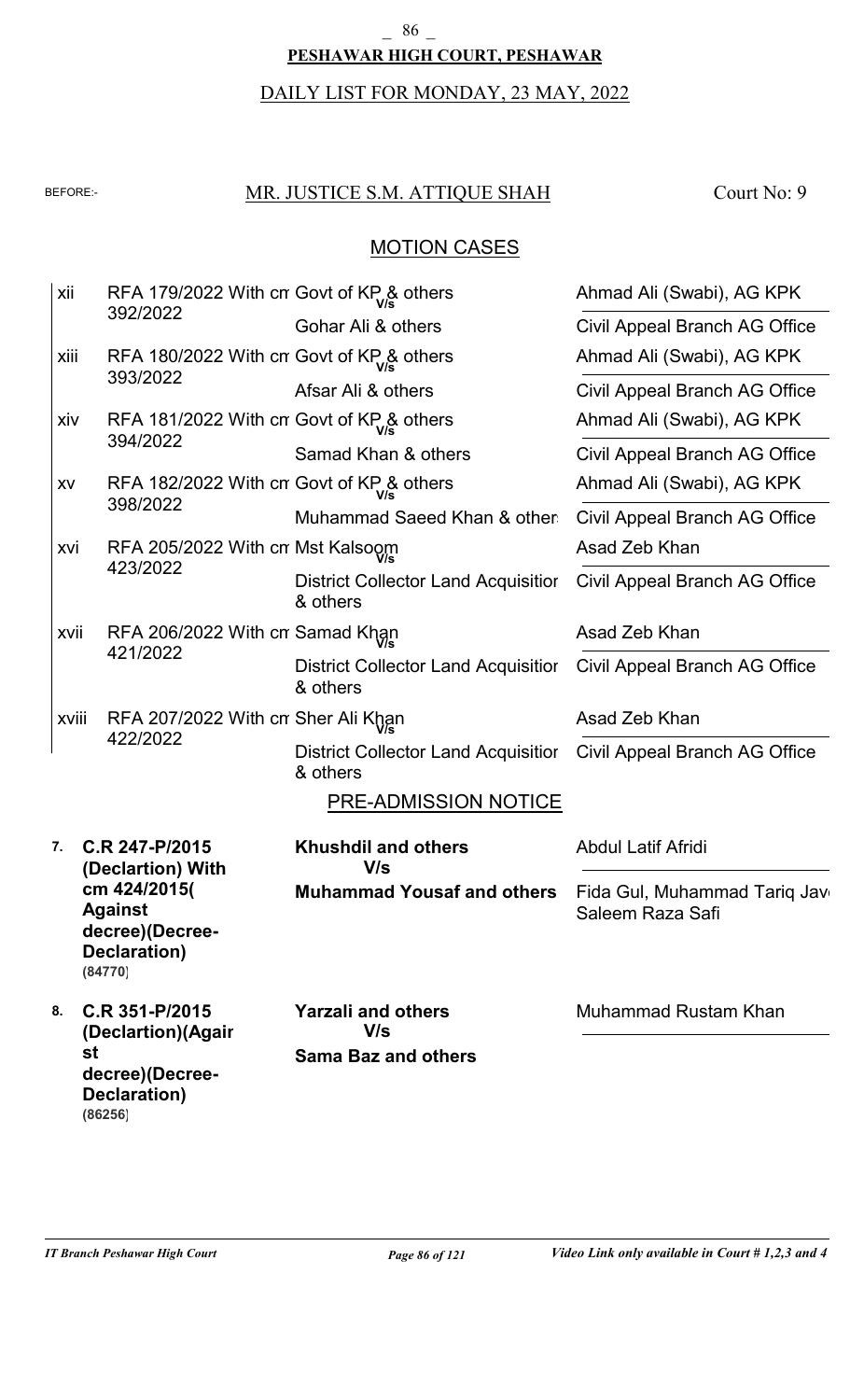# **PESHAWAR HIGH COURT, PESHAWAR** 87

DAILY LIST FOR MONDAY, 23 MAY, 2022

# BEFORE: MR. JUSTICE S.M. ATTIQUE SHAH

Court No: 9

# PRE-ADMISSION NOTICE

**9. C.R 522-P/2016 (Others)((Part heard HJ VIIII))(-) Sir Saeed Khan etc. Afzal khan and others V/s (101376)**

Syed Sher Badshah Gillani (swabi)

Sohaib ul Munim Bukhari

**10. C.R 393-P/2019 With CM 575/2019(Decree-Declaration) (142077)**

**Mashal Khan Muner Khan V/s**

Mashal Khan

Khani Zaman **V/s**

- C.R 386/2019 i
- C.R 394/2019 with CM Ali Zaman **V/s** 571/2019 Mashal Khan ii
- **11. C.R 84- P/2020(Decree-Declaration) (157410)**

**Secretary Local Government Election and Rural Mst. Gulhar Begum V/s**

Muhammad Tariq Khan

Muhammad Anwar Shah Safi

Muhammad Tariq Khan

Muhammad Anwar Shah Safi

Muhammad Tariq Khan

Muhammad Anwar Shah Safi

Mukhtar Ahmad Maneri

Abdul Rauf, Civil Appeal Branch AG Office

**12. C.R 336- P/2020(Decree-Declaration) (161469)**

**Mst. Shamim and others Anwar Said etc V/s**

Khan Zaib Rahim

Muhammad Iqbal Khan, Advoca General KPK Peshawar

**13. W.P 5118- P/2017(Land-Correction of Land) (119407)**

 **Assadullah and Others Akbar Ali V/s**

Syed Rifaqat Shah

Saadatullah Khan Tangi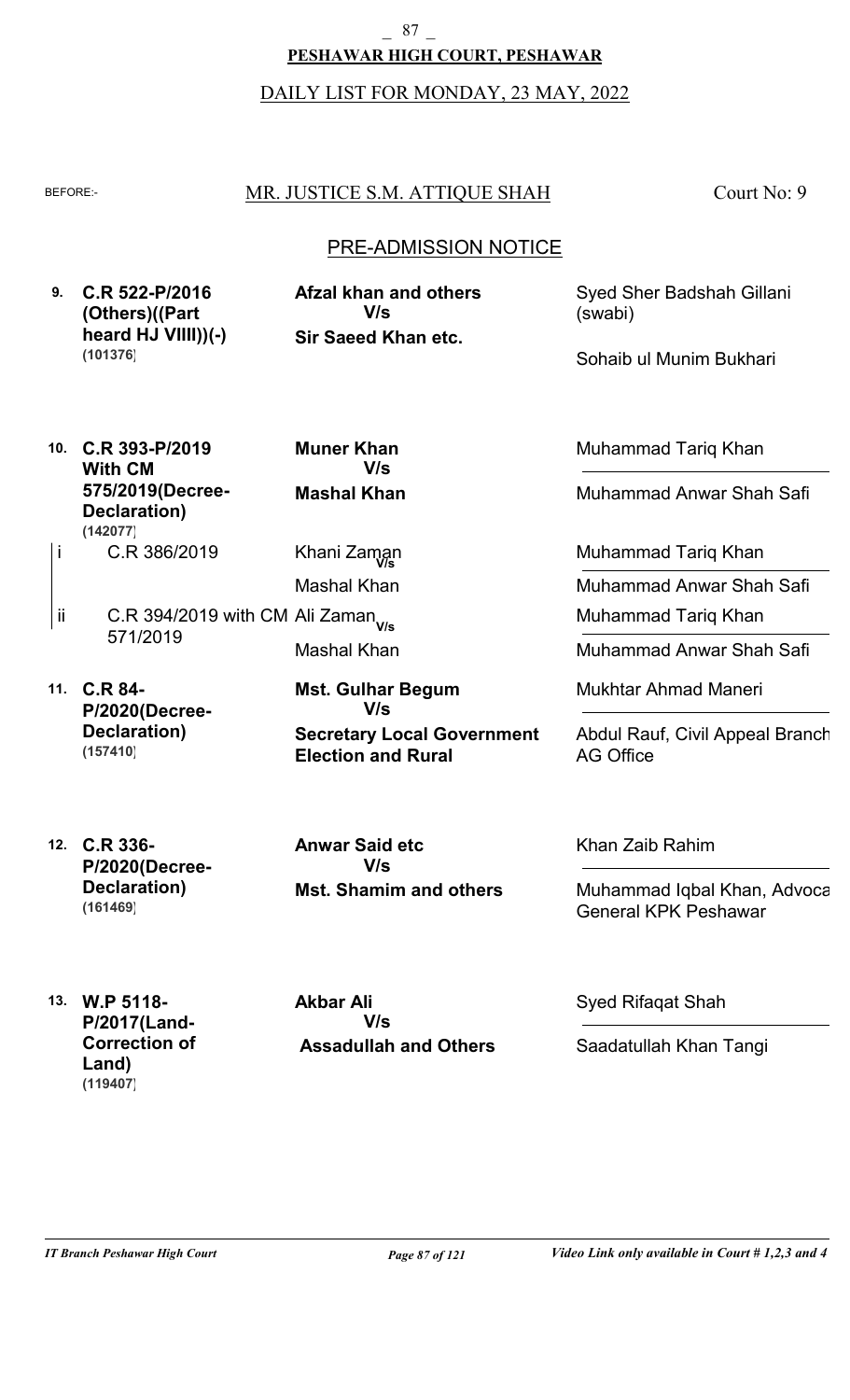\_ 88 \_

# **PESHAWAR HIGH COURT, PESHAWAR**

#### DAILY LIST FOR MONDAY, 23 MAY, 2022

# BEFORE: MR. JUSTICE S.M. ATTIQUE SHAH

Court No: 9

# PRE-ADMISSION NOTICE

**14. W.P 2251-P/2020 with IR(Land-Partition) (160091)**

**Khadim Khan Taj Wali Khan V/s**

**(Date By Court)**

Syed Sher Badshah Gillani (swabi)

Attaullah, Muhammad Ibrar, Wri Petition Branch AG Office

**15. W.P 2630- P/2021(Rent-Interim Orders)** W.P 2640/2021 **(177901)**

**Qaid Begum etc Dilawar Khan V/s**

Gulab Shah  $\vert$ i W.P 2640/2021 Dilawar Khan

**16. W.P 5372-P/2021 With IR with cm 160 p/2022(M)(Civil-Others) (186566)**

**Police department Employees Cooperative Housing Syed Zafar Mehmood V/s**

Saadat Ullah Khan Tangi

Syed Rifaqat Shah, Attaullah, W Petition Branch AG Office **V/s** Saadat Ullah Khan Tangi

Attaullah, Writ Petition Branch A **Office** 

Inayat Ullah Khan

Writ Petition Branch AG Office, Ibrar Ahmed (Focal Person IGP)

# NOTICE CASES

**1. Cr.M(BA) 1181- P/2022(1200 gram chars-1020 gram Ice)(Criminal Miscellaneous-Bail Application-Narcotics) (191479)**

**State Nouman V/s** Fida Hussain Khalil

Cr Appeal Branch AG Office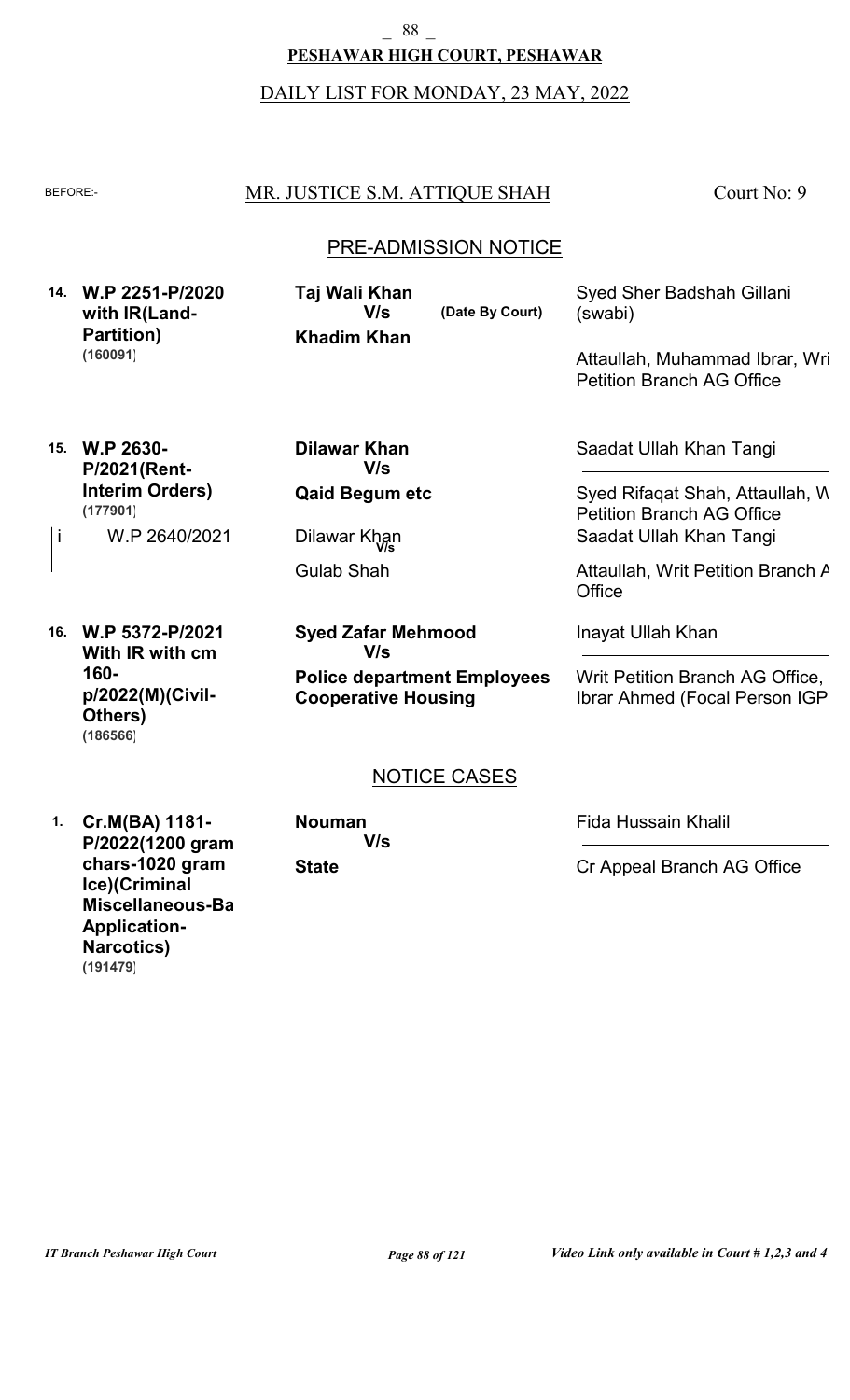# **PESHAWAR HIGH COURT, PESHAWAR** \_ 89 \_

# DAILY LIST FOR MONDAY, 23 MAY, 2022

# BEFORE: MR. JUSTICE S.M. ATTIQUE SHAH

Court No: 9

# NOTICE CASES

| 2. | Cr.M(BA) 1252-<br>P/2022(Same FIR<br>was decided by<br><b>HJ-VIII in BA</b><br>1424/2021)(Crimin<br>al Miscellaneous-               | <b>Ikram Ullah</b><br>V/s<br>State & another | (Date By Court) | Ashfaq Ahmad Daudzai<br>Cr Appeal Branch AG Office |
|----|-------------------------------------------------------------------------------------------------------------------------------------|----------------------------------------------|-----------------|----------------------------------------------------|
|    | <b>Bail Application-</b><br>PPC)<br>(191752)                                                                                        |                                              |                 |                                                    |
| 3. | Cr.M(BA) 1288-<br>P/2022(Criminal                                                                                                   | <b>Sultan</b><br>V/s                         |                 | Changez Khan                                       |
|    | Miscellaneous-Ba<br><b>Application-PPC)</b><br>(191897)                                                                             | the State Mst. Aalima                        |                 | Cr Appeal Branch AG Office                         |
| 4. | Cr.M(BA) 1313-                                                                                                                      | <b>Jannat Gul</b><br>V/s                     |                 | <b>Fida Hussain Khalil</b>                         |
|    | P/2022(6 gm ice, 3<br>token herioins, 6<br>tablets<br>villiam10)(Crimina<br>Miscellaneous-Ba<br><b>Application-ATA)</b><br>(192014) | <b>State</b>                                 |                 | Cr Appeal Branch AG Office                         |
| 5. | Cr.M(BA) 1367-<br>P/2022(26520 gm                                                                                                   | <b>Adnan Khan</b><br>V/s                     |                 | Noor Alam Khan                                     |
|    | charas, 3600 gm<br>opium)(Criminal<br>Miscellaneous-Ba<br><b>Application-</b><br><b>Narcotics)</b><br>(192205)                      | <b>The State</b>                             |                 | Cr Appeal Branch AG Office                         |
| 6. | Cr.M(BA) 1402-<br>P/2022(500 gm                                                                                                     | <b>Shah Saud</b><br>V/s                      | (Date By Court) | Fazal e Wahid                                      |
|    | Ice)(Criminal<br>Miscellaneous-Ba<br><b>Application-</b><br><b>Narcotics)</b><br>(192365)                                           | <b>State</b>                                 |                 | Cr Appeal Branch AG Office                         |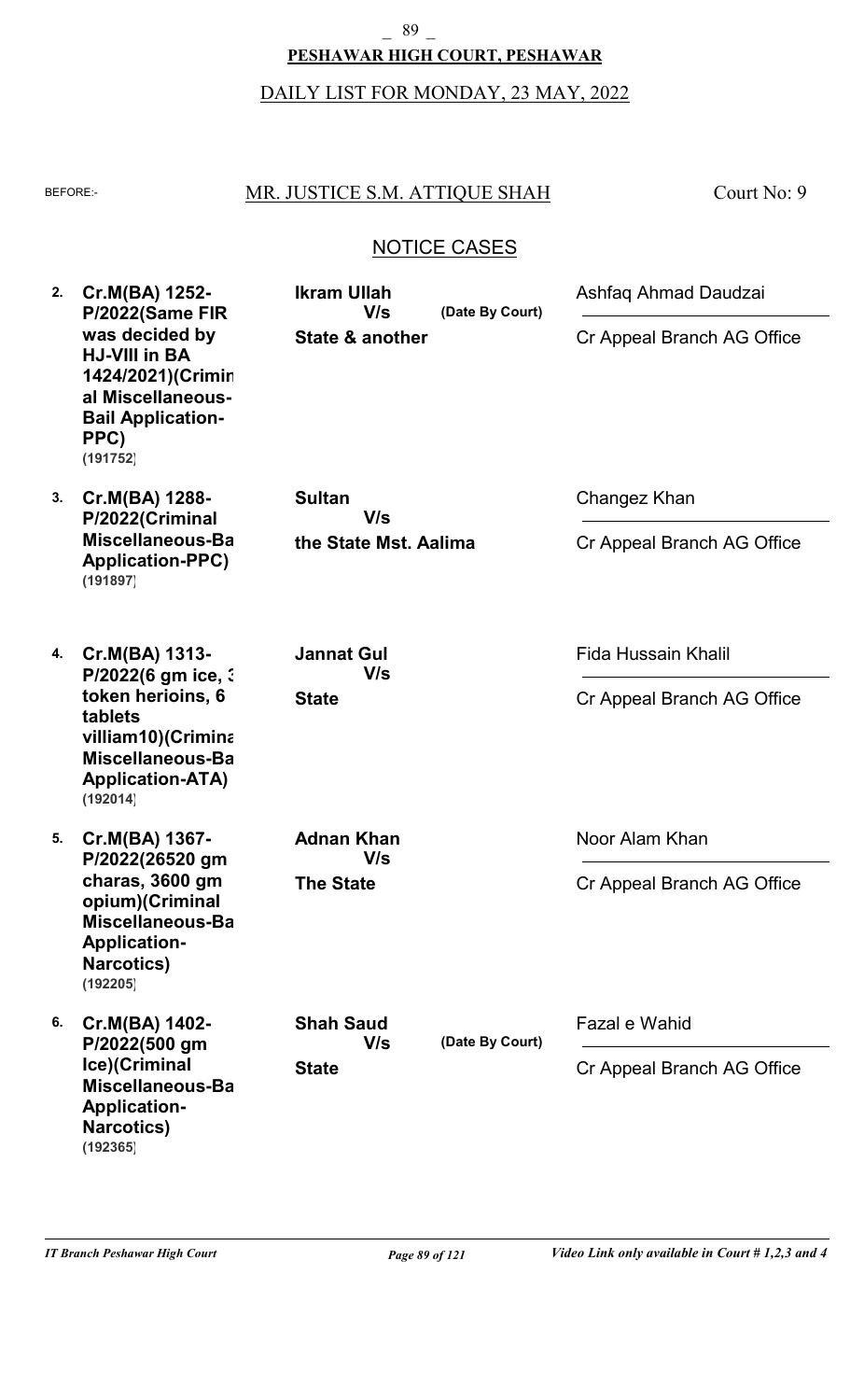**PESHAWAR HIGH COURT, PESHAWAR** \_ 90 \_

DAILY LIST FOR MONDAY, 23 MAY, 2022

## BEFORE: MR. JUSTICE S.M. ATTIQUE SHAH

Court No: 9

# NOTICE CASES

**7. Cr.M(BA) 1416- P/2022(Criminal Miscellaneous-Bail Application-PPC) (192417)**

**The State and another Chiragh Din V/s**

Malik Faheemullah Jan

Naqeeb Ullah Khalil

Cr Appeal Branch AG Office

Cr Appeal Branch AG Office

Muhammad Shakib, Saleem Za

Imtiaz Ahmad Yousafzai

- **8. Cr.A 199- P/2022(Short Sentence-Superdari/Return of vehicle) (189321)**
- **9. CM 12(2) 6-P/2020 With CM 56/2020(N)(in WP 5215-P/2018 (Decided by HJ-VIII) (Part Heard by HJ-VIII))(Writ Petitions-Writ Petitions) (158177)**
- **10. C.R 473-P/2016 (Declartion) ((((((((((General Adj::::::::::)))))))(A gianst decree (stay on 26/09/2016))(-) (100539)**
- **11. CM 391/2018 With C.R 244-P/2018 (((((((((((General Adj:::::::::)))))))))) (stay granted on 14/09/2018))(Orde rs-Declaration) (124298)**

**State V/s**

**Gul Sher**

**Daud Mira Khan V/s**

**Munsif Khan**

**V/s**

**Hanif Ullah** 

**Hussain Ahmad and others Mst. Mufajira and another V/s**

Rahman Ullah, Altaf Hussain

, Zia Ullah Bacha (Mardan)

Khalid Mahmood, Advocate General KPK Peshawar

Nasir Mehmood, Qazi Muhamm Salim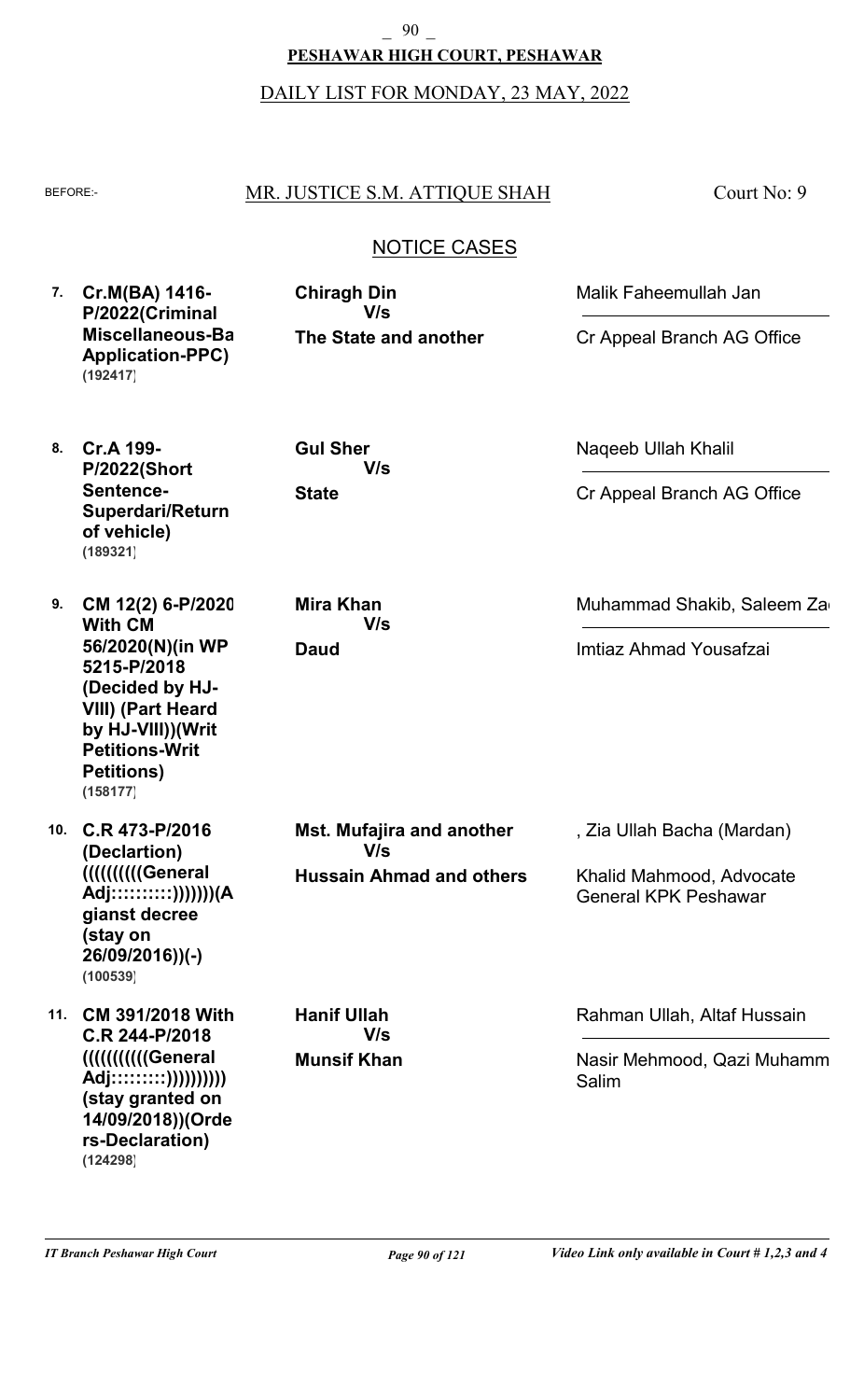# **PESHAWAR HIGH COURT, PESHAWAR** \_ 91 \_

DAILY LIST FOR MONDAY, 23 MAY, 2022

# BEFORE: MR. JUSTICE S.M. ATTIQUE SHAH

Court No: 9

# NOTICE CASES

**12. CM 1014/2019 In C.R 792- P/2019(stay granted on 04/10/2019)(Decre e-Declaration) (146024)**

**13. CM 1026/2021**

**(180217)**

**With C.R 675- P/2021(Decree-Declaration)**

**Arbab Muhammad Alam Arbab Muhammad Nauman V/s**

**Gul Muhammad**

**Muhammad Hussain**

**V/s**

**14. CM 1245-p/2021 In C.R 851- P/2021(Model Court (Civil).)(Decree-Declaration) (183003)**

**15. W.P 628-P/2017 (Civil) With IR with cms. 928 p/2017(M) 48 p/2018(M)(Civil 12(2) CPC)(Writ Petitions-Civil)** C.R 892/2010 **(107915)**

**16. W.P 4686-P/2017**

**Others)**

**(118292)**

**With CM 1841 p/2019(M)(Civil-** **Mustaqeem and others V/s**

**Tehmash & another**

**V/s**

**Govt of KP etc**

**Nadar Khan and others**

Haji Nadar Khan & others i C.R 892/2010 **Qamar Ali & others Vice Abdul Sattar Khan, Qazi Zakiudding** 

> **Shah Faisal and Others Muhamamd Suleman and Others V/s**

Abdul Sattar Khan

Abdul Sattar Khan

Syed Naveed Ali Shah

Civil Appeal Branch AG Office

Muhammad Amin Khattak Lachi

Abdul Sattar Khan

Abdul Kabeer Khan

Abdul Kabir Khan, Muhammad Ajmal Khan

Abdul Hafeez

Mufariq Shah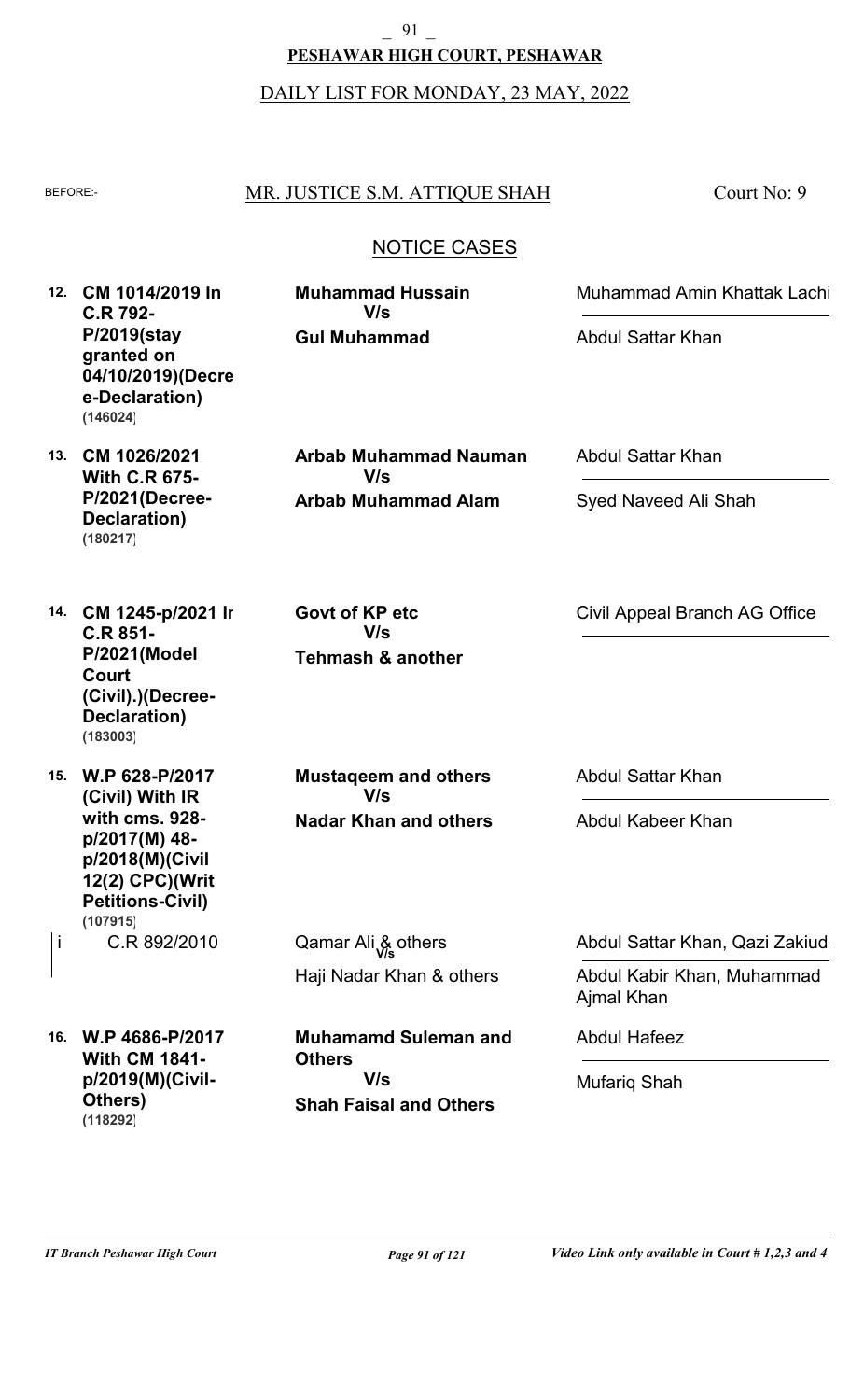# **PESHAWAR HIGH COURT, PESHAWAR** \_ 92 \_

DAILY LIST FOR MONDAY, 23 MAY, 2022

# BEFORE: MR. JUSTICE S.M. ATTIQUE SHAH

Court No: 9

# NOTICE CASES

**17. W.P 4764- P/2018(stay granted on 12/10/2018))(Land -Partition)** Cr.R 25/2019 **(131213)**

**Habib Khan Abdur Razaq V/s**

Muhammad Shoaib i Cr.R 25/2019 Habib Khan<br>V/s

**18. W.P 5630- P/2018(Family-Final Judgment) (133320)**

**Ibraheem (Date By Court) Mst. Khadija V/s**

**Ahmad Mustafa Mst. Darakhshan Anwar Khan V/s**

**With CMs 873 p/2021(M) 1973 p/2021 & 2034 p/2021(N)(Family-Final Judgment) (142702)**

**19. W.P 2806-P/2019**

**20. W.P 2961- P/2019(FATA converted Writ Petition)(Civil-Interim Regulation 2018) (143320)**

**21. W.P 3920-P/2019 (Family) with IR(stay granted on 24/07/2019,)(Famil y-Final Judgment) (146238)**

**Abdul Raziq Muhammad Abid V/s**

**Mst. Bas Bibi Dilawar Shah V/s**

**(Date By Court)**

Muhammad Amin Khattak Lachi

Hassan Zaib Rahim, AG KPK

Hassan Zeb Rahim

Cr Appeal Branch AG Office

Abid Ullah (Nowshera), Muhammad Hayat Khan

Sheheryar Bahadar

Asghar Ali Khan, Aamir Khan (Swabi)

Muhammad Tariq Javed

Malik Misraf

Shakir Ullah Afridi, Muhammad Rustam Khan, Writ Petition Branch AG Office, Muhammad Rustam Khan

Yousaf Khan

Khalid Tanveer Rohaila, Afroz Ahmad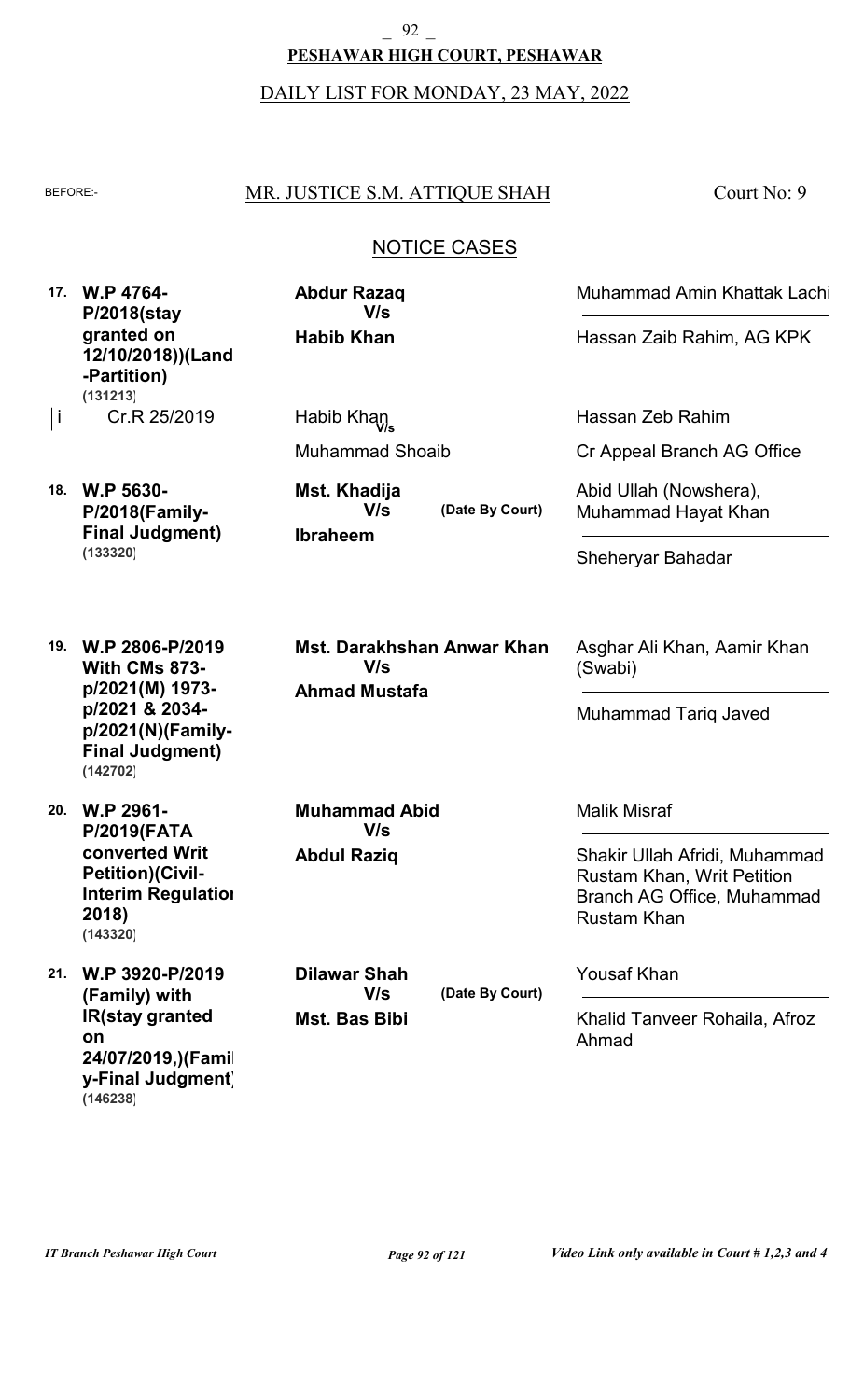# **PESHAWAR HIGH COURT, PESHAWAR** \_ 93 \_

# DAILY LIST FOR MONDAY, 23 MAY, 2022

# BEFORE: MR. JUSTICE S.M. ATTIQUE SHAH

Court No: 9

# NOTICE CASES

| 22. | W.P 1660-P/2020<br>with IR(recovery<br>of dower/<br>maintenance)(Fan<br>ily-Final<br>Judgment)<br>(158194)                | <b>Mst. Laila</b><br>V/s<br><b>Yasir KHan</b>                             | (Date By Court) | Abdur Rashid Pirzada<br><b>Tarig Ali</b>                                                    |
|-----|---------------------------------------------------------------------------------------------------------------------------|---------------------------------------------------------------------------|-----------------|---------------------------------------------------------------------------------------------|
| 23. | W.P 2664-P/2020<br>With IR with cm<br>1652-<br>p/2020(M)(Rent-<br><b>Final Judgement)</b><br>(161730)                     | <b>Shaukat</b><br>V/s<br>Kalil ur Rehman                                  |                 | Muhammad Faheem Wali<br>(Mardan)<br>Liagat Ali Khan (Mardan)                                |
| 24. | W.P 4869-P/2020<br>with IR cm no<br>2003/2021(Civil-<br>Others)<br>(168008)                                               | <b>Kamran Shah</b><br>V/s<br><b>Fakhar Zaman</b>                          | (Date By Court) | Malik Muhammad Ajmal Khan<br><b>Muhammad Sheraz</b>                                         |
| 25. | W.P 2471-P/2021<br>With IR with cms.<br>2062-p/2021(M)<br>with O/Obection<br>dt. 16-06-<br>2021(Civil-Others)<br>(177503) | <b>Fazal Wahab &amp; others</b><br>V/s<br><b>Fakhar Alamand others</b>    |                 | Naveed Akhtar<br>Imran Shahzad (Nowshehra), Ja<br>ud Din, Writ Petition Branch AG<br>Office |
| 26. | W.P 3081-P/2021<br><b>With IR(Family-</b><br><b>Final Judgment)</b><br>(179515)                                           | <b>Amjid Malang</b><br>V/s<br>Mst. Robina etc                             |                 | <b>Muhammad Qasim</b><br><b>Writ Petition Branch AG Office</b>                              |
| 27. | W.P 392-P/2022<br>with IR(Civil-<br>Others)<br>(188145)                                                                   | <b>Mst. Bulbola &amp; others</b><br>V/s<br><b>Sher Nawaz &amp; others</b> | (Date By Court) | <b>Asif Hameed Qureshi</b><br><b>Writ Petition Branch AG Office</b>                         |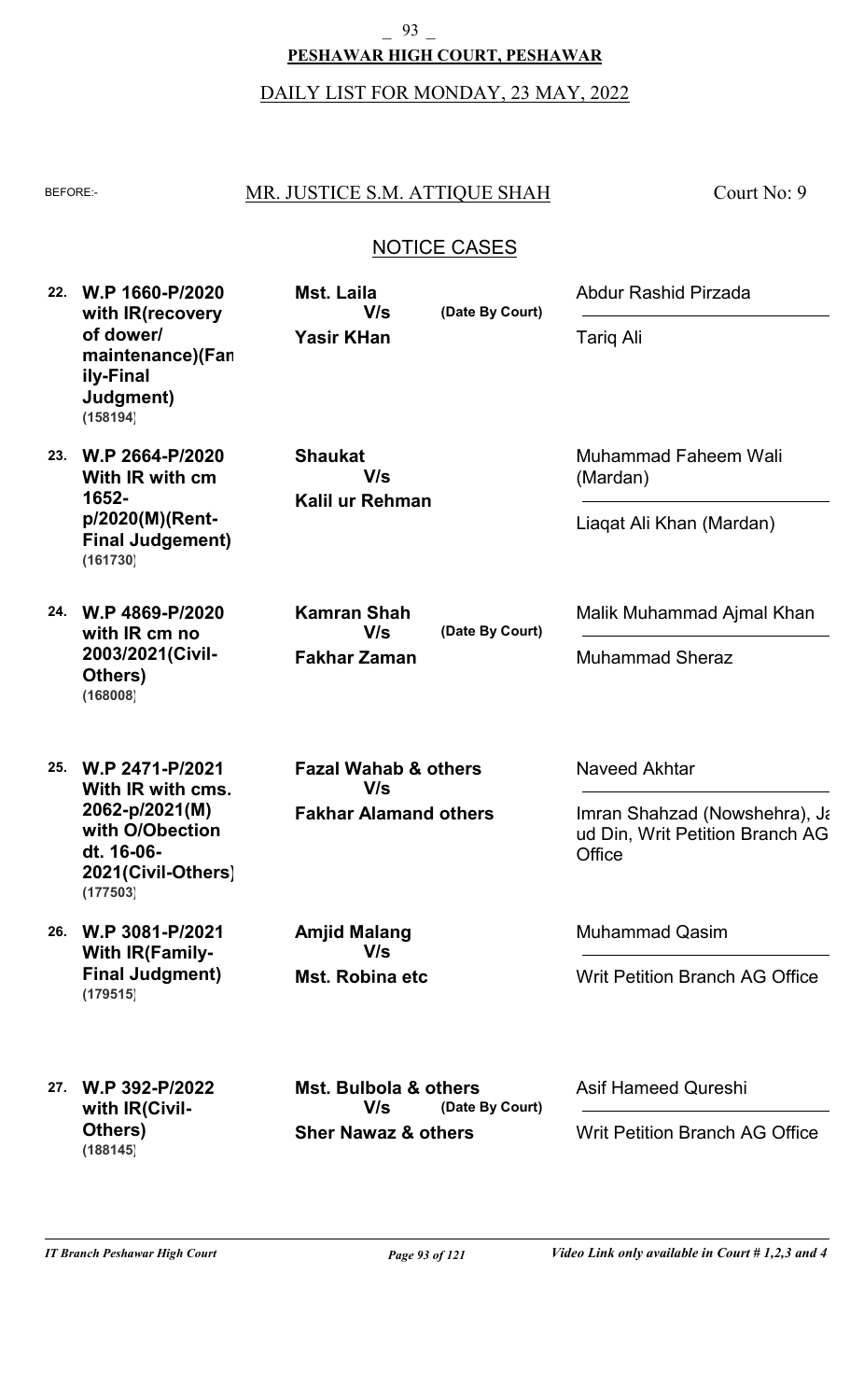#### \_ 94 \_

#### **PESHAWAR HIGH COURT, PESHAWAR**

#### DAILY LIST FOR MONDAY, 23 MAY, 2022

#### BEFORE: MR. JUSTICE S.M. ATTIQUE SHAH

Court No: 9

# NOTICE CASES

**Al-Rabiah and Al-Hajiri Orphan** 

**Xen Peshawar Electicr suply**

**28. FAO 48-P/2019 With CM 69/2019(First Appeal Against Order(FAO)- Consumer) (137756)**

**29. FAO 161-P/2020 With CM 905/2020(First Appeal Against Order(FAO)- Consumer) (169575)**

**30. FAO 17- P/2021(First Appeal Against Order(FAO)- Utility) (171375)**

**31. FAO 223- P/2021(First Appeal Against Order(FAO)-Rent) (186653)**

**SNGPL**

**Mushtaq Ahmad**

**V/s**

**School & College**

**V/s**

**Zubair Shah V/s**

**SNGPL**

**company**

Muhammad Ibrar Khan

Asad Zeb Khan

Asad Jan, Civil Appeal Branch /

Amjad Zia

**Office** 

Muhammad Arif Khan

**Air Force Officer Housing Scheme (Date By Court) Sqn Ldr Jamshed Iqbal Khattal (R)** Afroz Ahmad Civil Appeal Branch AG Office **V/s**

**32. RFA 318- P/2013(Suit for recovery of amount Rs:9,00,00,000)(-) (68993)**

**Muhammad Nabi Manjawar Khan V/s**

Khan Zaib Rahim

Muhammad Ibrahim Khan Chamkani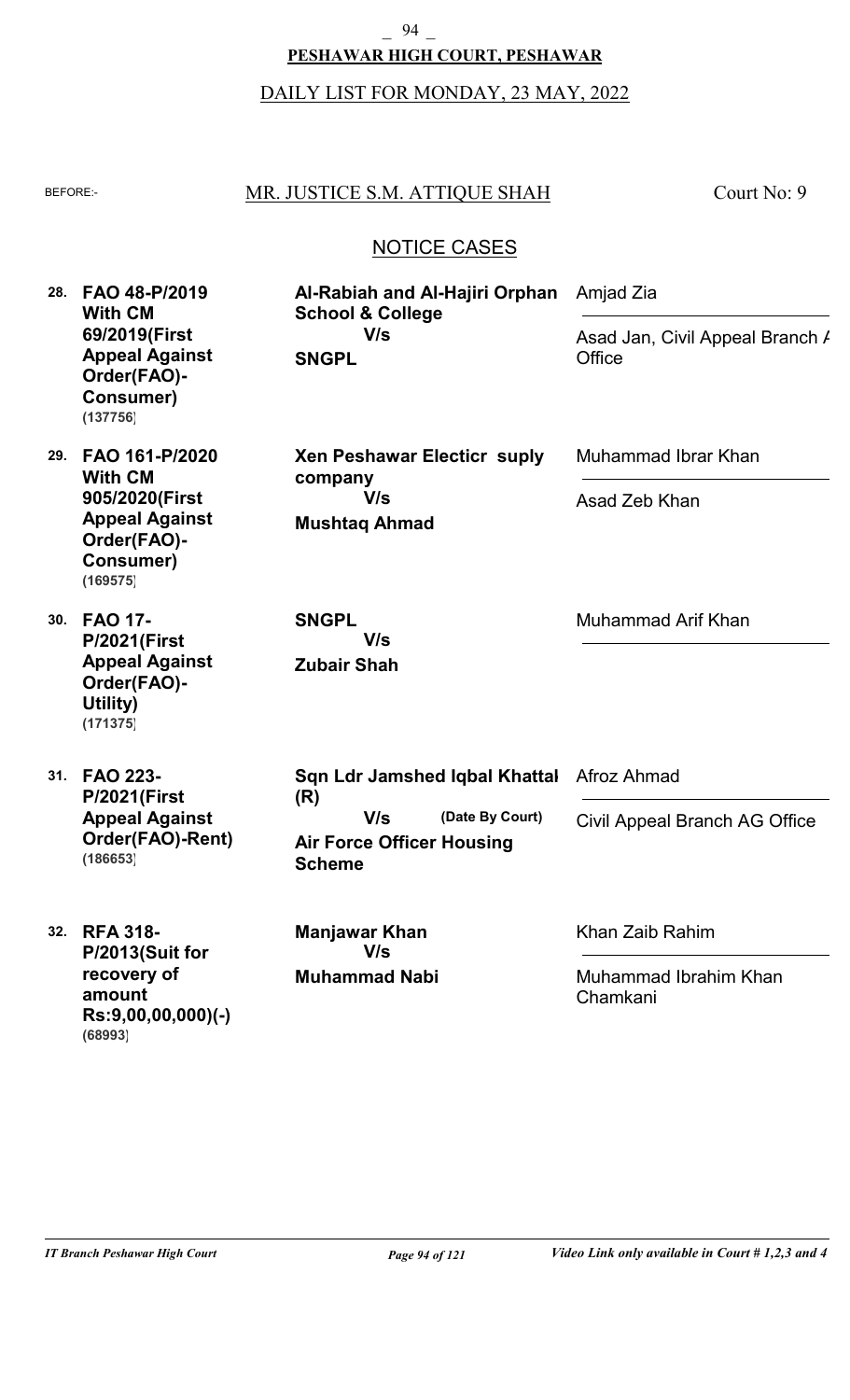# **PESHAWAR HIGH COURT, PESHAWAR** \_ 95 \_

# DAILY LIST FOR MONDAY, 23 MAY, 2022

# BEFORE: MR. JUSTICE S.M. ATTIQUE SHAH

Court No: 9

# NOTICE CASES

| 33. | <b>RFA 247-P/2015</b><br><b>With CM 415/2015</b>                                                                              | <b>Khan Zameer and others</b><br>V/s                                                              | <b>Ghulam Mohyuddin Malik</b>                              |
|-----|-------------------------------------------------------------------------------------------------------------------------------|---------------------------------------------------------------------------------------------------|------------------------------------------------------------|
|     | & CM 53/2019(Rs.<br>30000000/-) Stay<br><b>on</b><br>03.11.2015)(Regul<br>ar First<br>Appeal(RFA)-<br>Declaration)<br>(88077) | <b>Tariq Jan and others</b>                                                                       | Abdul Sattar Khan, Muhammad<br>Yasir Khattak , Adil Khalil |
| 34. | CM 309/2021 &<br>CM 395/2021 In<br><b>RFA 160-</b><br>P/2021(Regular<br><b>First</b><br>Appeal(RFA)-<br>Utility)<br>(176166)  | M/s Sui Northern Gas Pipeline<br><b>Ltd Peshawar</b><br>V/s<br><b>Uni Gas CNG Filling Station</b> | Asad Jan                                                   |
| İ   | 308/2021,                                                                                                                     | RFA 159/2021 with cm M/s Sui Northern Gas Pipeline Lt<br>Peshawar                                 | Asad Jan                                                   |
|     |                                                                                                                               | Uni Gas CNG Filling Station                                                                       |                                                            |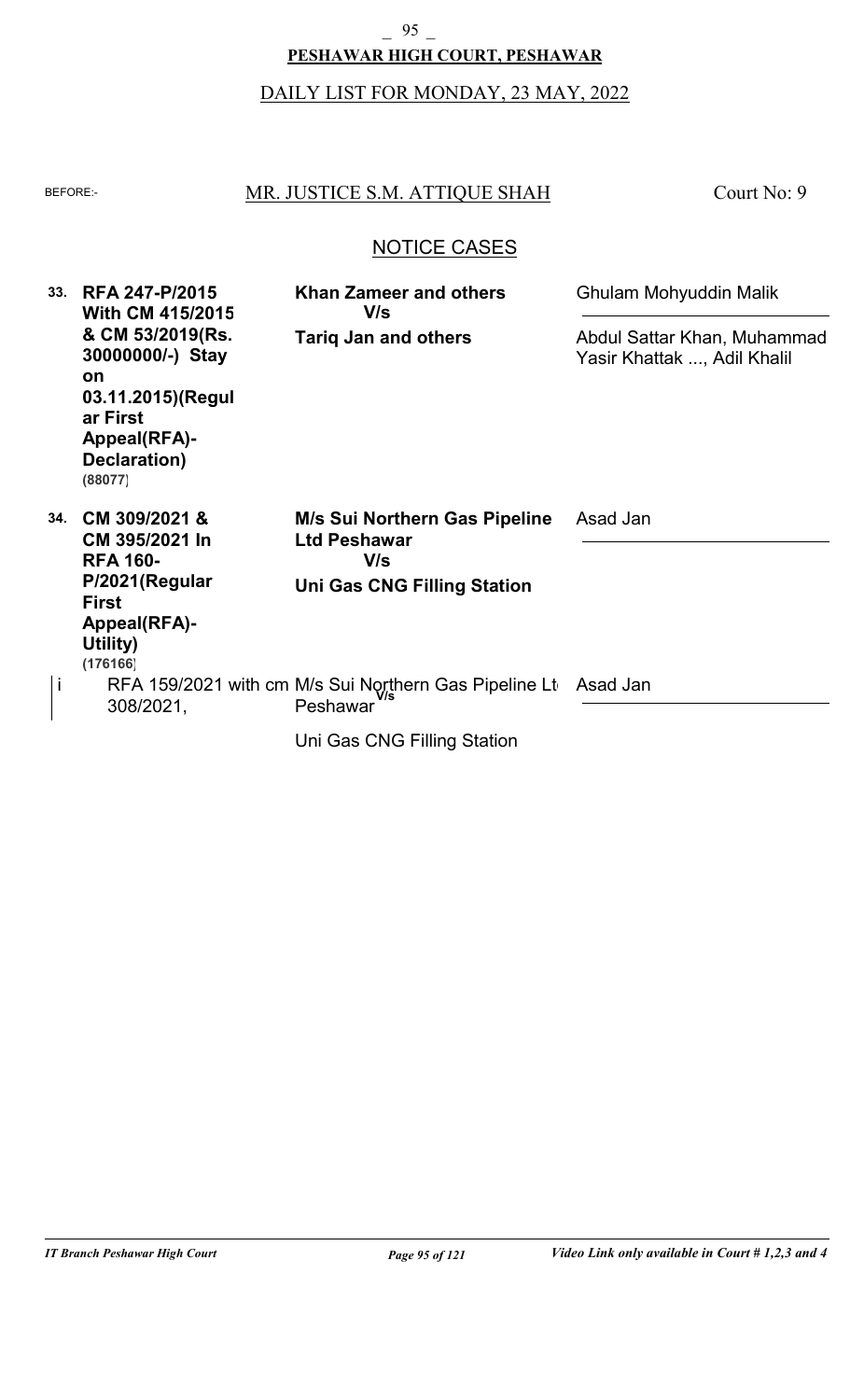#### \_ 96 \_

#### **PESHAWAR HIGH COURT, PESHAWAR**

# DAILY LIST FOR MONDAY, 23 MAY, 2022

# BEFORE: MR. JUSTICE S.M. ATTIQUE SHAH

Court No: 9

### NOTICE CASES

| 35. |     | CM 340/2021 In<br><b>RFA 180-</b><br>P/2021(Regular<br><b>First</b><br>Appeal(RFA)-Land | <b>Collector Land Acquisition</b><br>District Nowshera & oth          | AG KPK                        |
|-----|-----|-----------------------------------------------------------------------------------------|-----------------------------------------------------------------------|-------------------------------|
|     |     |                                                                                         | V/s<br><b>Qazi Muhammad Shoaib &amp; other</b>                        | Civil Appeal Branch AG Office |
|     |     | <b>Acquisition</b> )<br>(177176)                                                        |                                                                       |                               |
|     | j   | Obj. in RFA 2/2021 in<br>RFA No. 181/2021                                               | Collector Land Acquisition<br>Nowshehra                               | <b>Muhammad Taif Khan</b>     |
|     |     |                                                                                         | <b>Farhat Ullah Khan</b>                                              | Civil Appeal Branch AG Office |
|     | ij  | Obj. in RFA 3/2021                                                                      | Collector Land Acquisition                                            | Muhammad Taif Khan            |
|     |     | RFA 181/2021 With cn Collector Land Acquisition Distric<br>339/2021                     | Nowshehra <sup>®</sup>                                                | Civil Appeal Branch AG Office |
|     | iii |                                                                                         | <b>Qazi Muhammad Shoaib</b>                                           | AG KPK                        |
|     |     |                                                                                         | Nowshera & oth                                                        | Civil Appeal Branch AG Office |
|     |     |                                                                                         | <b>Farhat Ullah Khan</b>                                              |                               |
|     | iv  | RFA 209/2021                                                                            | Provincial Govt of KP & others                                        | <b>AG KPK</b>                 |
|     |     |                                                                                         | Ghufran ud Din                                                        |                               |
| 36. |     | CM 587/2021 In<br><b>RFA 353-</b>                                                       | <b>Govt of KPK Thr Secty</b><br><b>Communication</b>                  | Civil Appeal Branch AG Office |
|     |     | P/2021(Regular                                                                          | V/s                                                                   |                               |
|     |     | <b>First</b><br>Appeal(RFA)-<br><b>Arbitration)</b><br>(183395)                         | <b>Ms Parcon Associates Govt</b><br><b>Contractors</b>                |                               |
| 37. |     | <b>RFA 396-</b>                                                                         | <b>National Testing Service</b><br><b>Pakistan etc</b>                | Mir Afzal Malik               |
|     |     | P/2021(Regular<br><b>First</b>                                                          | V/s<br>(Date By Court)                                                | Civil Appeal Branch AG Office |
|     |     | Appeal(RFA)-<br><b>Arbitration</b> )<br>(185172)                                        | <b>Director Elementary &amp;</b><br><b>Secondary Education KP etc</b> |                               |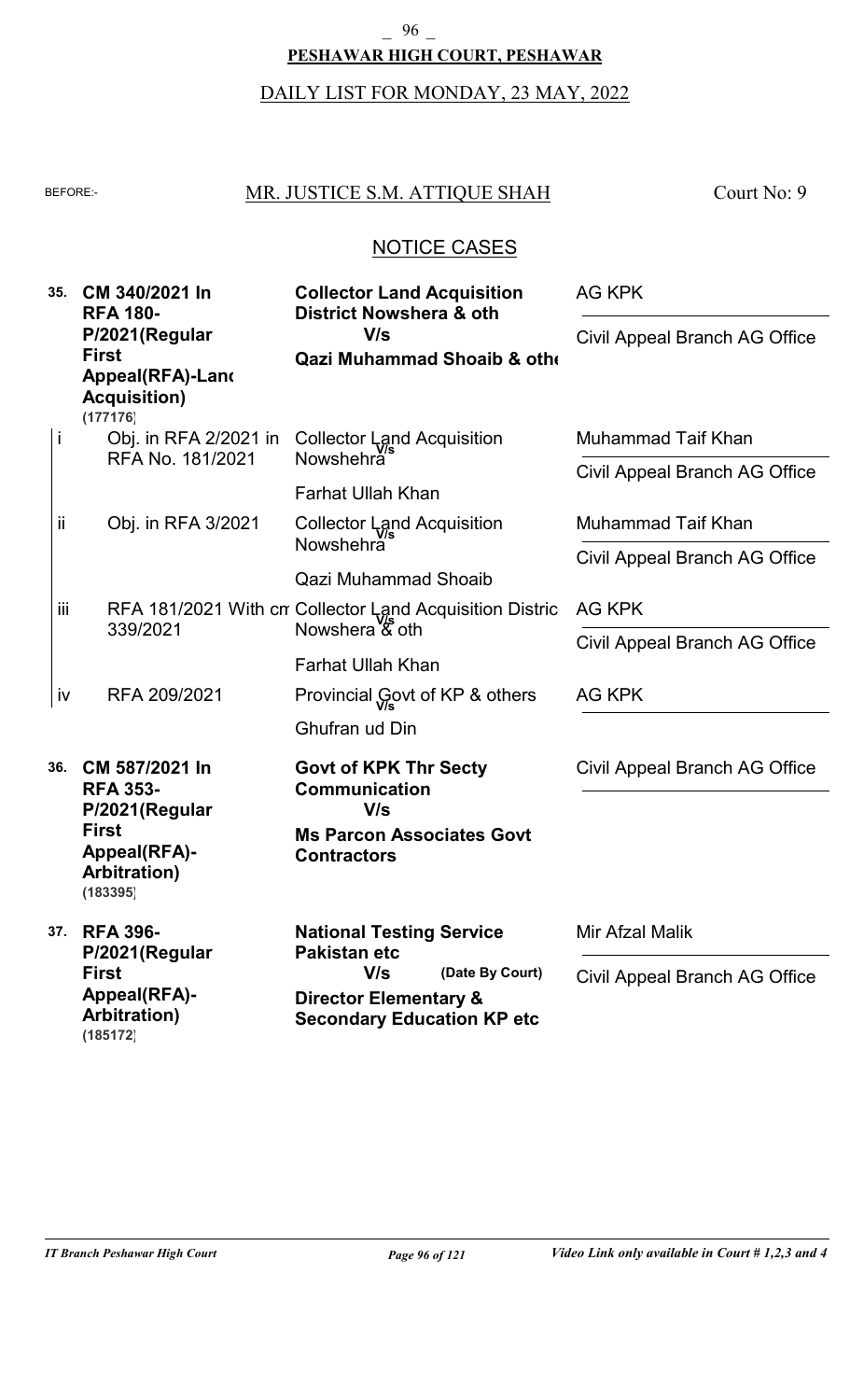# **PESHAWAR HIGH COURT, PESHAWAR** \_ 97 \_

### DAILY LIST FOR MONDAY, 23 MAY, 2022

#### MR. JUSTICE SHAKEEL AHMAD & BEFORE: MR. JUSTICE SYED ARSHAD ALI

Court No: 10

# MOTION CASES

**1. 2. COC 114-P/2022 3. COC 147- 4. COC 150- CM 12(2) 13- P/2022 With CM 19-p/2022(in WP No. 2836/2021 (Decided by HJ-VII,X))(Writ Petitions-CM 12(2)) With Office Note dt; 26-04-2022(in WP no. 430/2022 (Against Order HJ-IV,VIII))(Writ Petitions-Contempt of Court) P/2022(in WP No. 4600/2020 (Against Order HJ-I,X))(Writ Petitions-Contempt of Court) P/2022(in WP no. 1541-P/2020 (Against Order HJ-III,VII))(Writ Petitions-Contempt of Court) Imdad Hussain and others Moazam Jan Ansari etc Chief Secretary & others Govt of Khyber Pakhtunkhwa etc Muhammad Alam Khan Ghufran Shahab Hussain BPS 17 RTPS Zunaira Kareem** Asif Ali Shah Taimur Ali Khan Muhammad Usman Khan Turlar Mujahid Islam Asif (Islamabad) Shahid Ali, Writ Petition Branch AG Office, S. Mudasir Hussain Writ Petition Branch AG Office, Ibrar Ahmed (Focal Person IGP) Deputy Attorney General, Muhammad Anwar Khan Banvi, Writ Petition Branch AG Office Mirzali Khan, Altaf Hussain, Abc Rauf, Writ Petition Branch AG **Office V/s V/s V/s V/s (191497) (190133) (191436)**

**(191535)**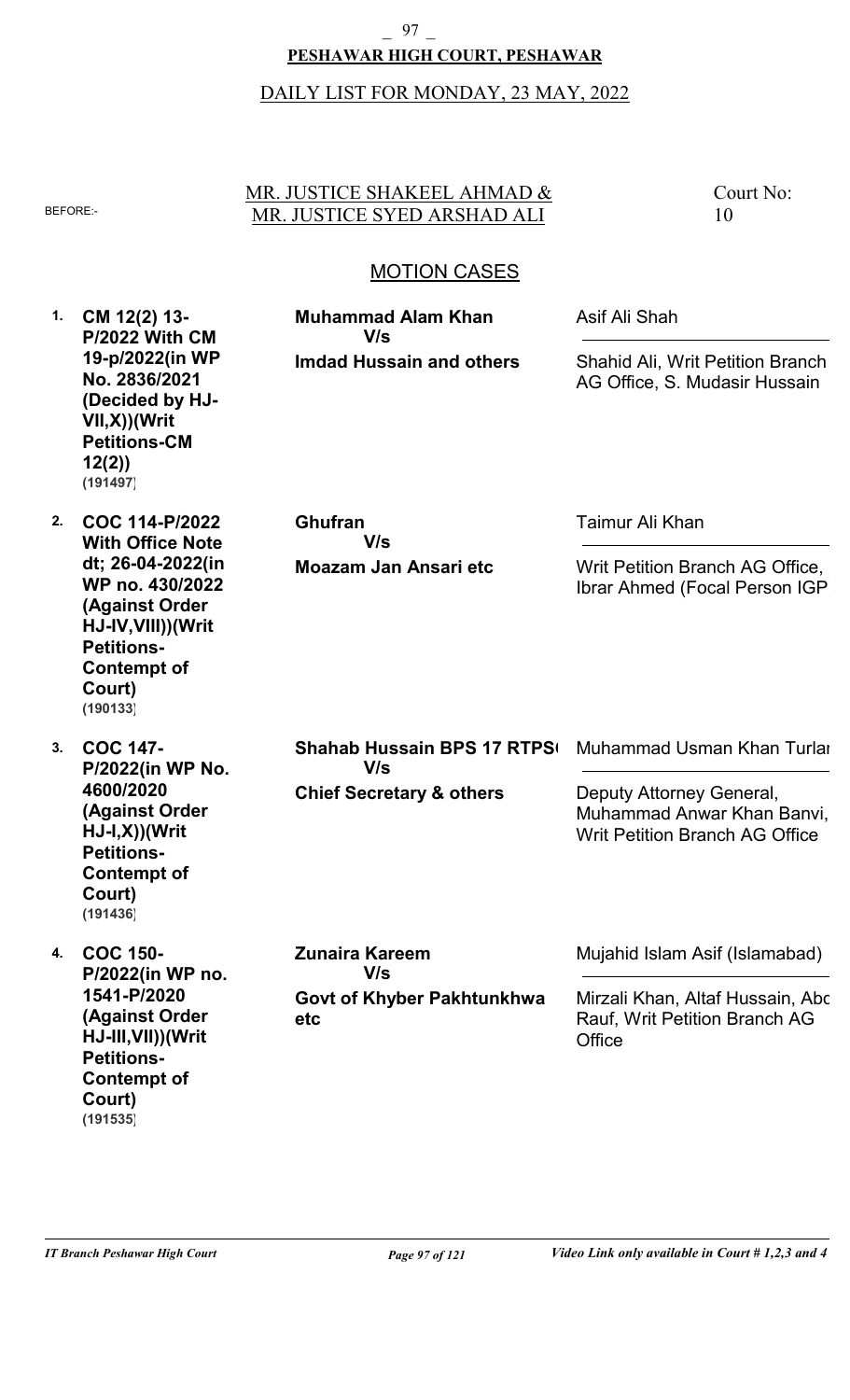### **PESHAWAR HIGH COURT, PESHAWAR** \_ 98 \_

### DAILY LIST FOR MONDAY, 23 MAY, 2022

#### MR. JUSTICE SHAKEEL AHMAD & BEFORE: MR. JUSTICE SYED ARSHAD ALI

Court No: 10

# MOTION CASES

**5. COC 162- P/2022(in WP No. 1540/2020 (Against Order HJ-III,VII))(-) (191904)**

**6. W.P 1709-P/2020 With Office Note dt. 26-4- 2022(Service-Provincial-Civil Services-Pay/Allowances) (158351)**

**7. W.P 4558- P/2020(Service-Federal-Civil Services-Promotion) (167173)**

**8. W.P 1732-P/2021 With IR(Service-Provincial-Civil Services-Appointment-DSC(Merit)) (175279)**

**9. W.P 2405- P/2021(Service-Provincial-Civil Services-Appointment-DSC(Retired Son Quota)) (177297)**

**Government of KPK Khushal Khan V/s**

**Govt of KP etc**

**Ramez Ahmad Khan**

**V/s**

**Govt of KPK Amal Badshah V/s**

**Govt of KPK Umar Nawaz V/s**

**Chief Municipal & others Wahab Ali V/s**

Qazi Jawad Ehsanullah

Sadaqat Ullah, Writ Petition Branch AG Office, Dr. Amer Hamid, Qalat Khan

Mujahid Islam Asif (Islamabad)

Writ Petition Branch AG Office

Noor Muhammad Khattak

Deputy Attorney General, Shahzad Anjum, Mirza Khalid Mahmood.

Amaad Nasir Kundi

Deputy Attorney General, Khush Muhammad Khan, Writ Petition Branch AG Office

Azhar Ali Khan (Nowshehra)

Writ Petition Branch AG Office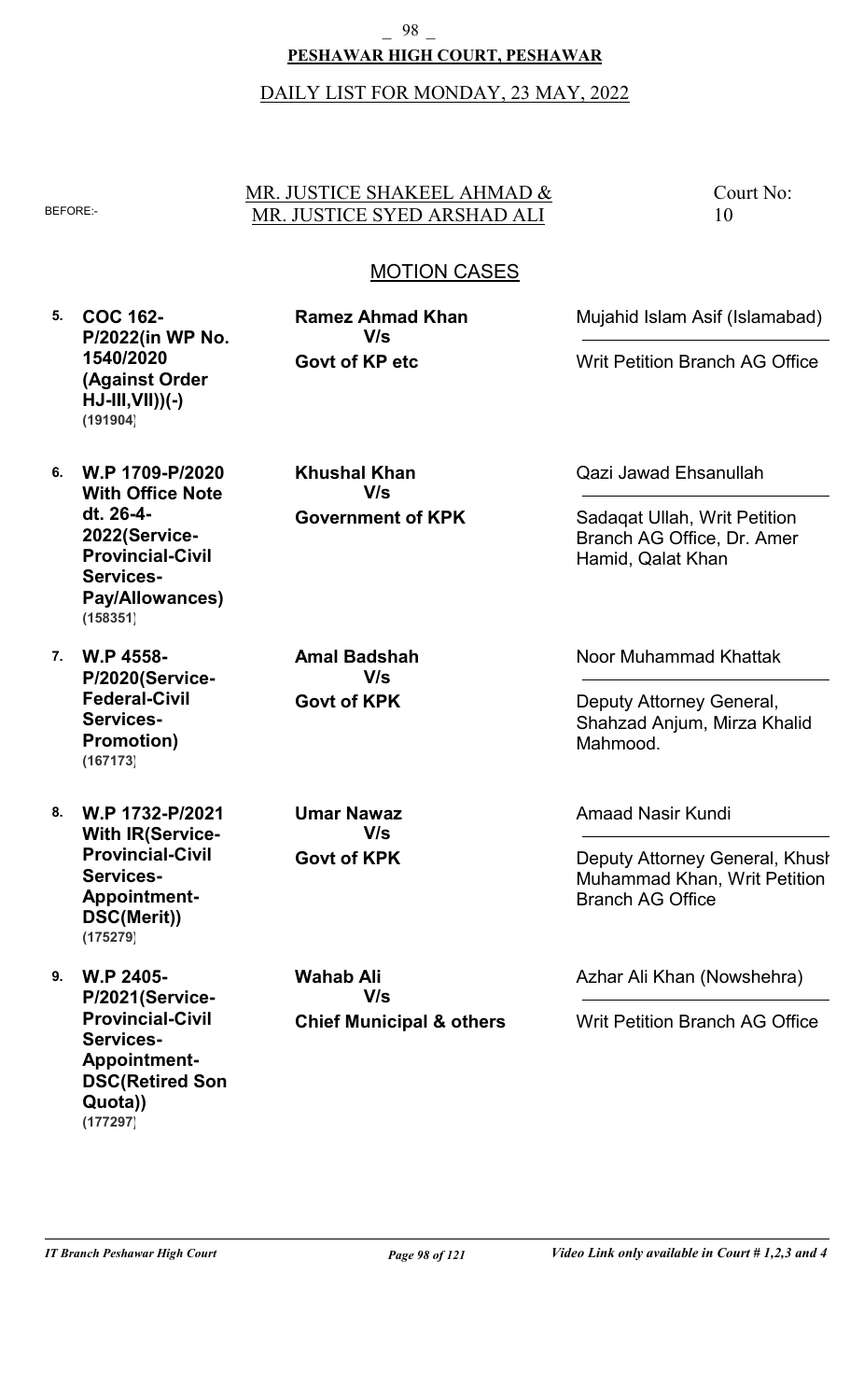#### **PESHAWAR HIGH COURT, PESHAWAR** \_ 99 \_

## DAILY LIST FOR MONDAY, 23 MAY, 2022

#### MR. JUSTICE SHAKEEL AHMAD & BEFORE: MR. JUSTICE SYED ARSHAD ALI

Court No: 10

# MOTION CASES

**10. W.P 2705- P/2021(Tax matters/Custom)(- ) (178129)**

**Collector of Customs (E&C) Custom House peshawar Sohail Jan V/s**

Shah Faisal Khan, Malik Ahmad Javed, Syed Sardar Hussain

Deputy Attorney General, Muhammad Jamil, Writ Petition Branch AG Office, Shamin Choudary (Pesh-Islamabad)

**11. W.P 2768-P/2021 With IR(Service-Statutory-Regularization) (178314)**

**University of Agriculture Peshawar & others Said Bakhtawar Shah Abid V/s**

**Govt & others Khalid Khan V/s**

**P/2021(Service-Provincial-Civil Services-Appointment-DSC(Retired Son Quota)) (180153)**

**12. W.P 3274-**

**13. W.P 3373-P/2021 With Office Note dt; 26-04- 2022(Service-Provincial-Civil Services-Appointment-DSC(Deceased Son Quota)) (180540)**

**Muhammad Shoaib V/s**

**Govt**

Jahanzeb Mahsud

Naveed Akhtar, Writ Petition Branch AG Office

Amanullah Khan Marwat, Hasee Ullah Khan Gamaryani, Asif Ali Shah, Omer Bakhtiar Khan

Noor Wazir Khan, Writ Petition Branch AG Office

Noor Mohammad Khattak

Writ Petition Branch AG Office, Rashid Ali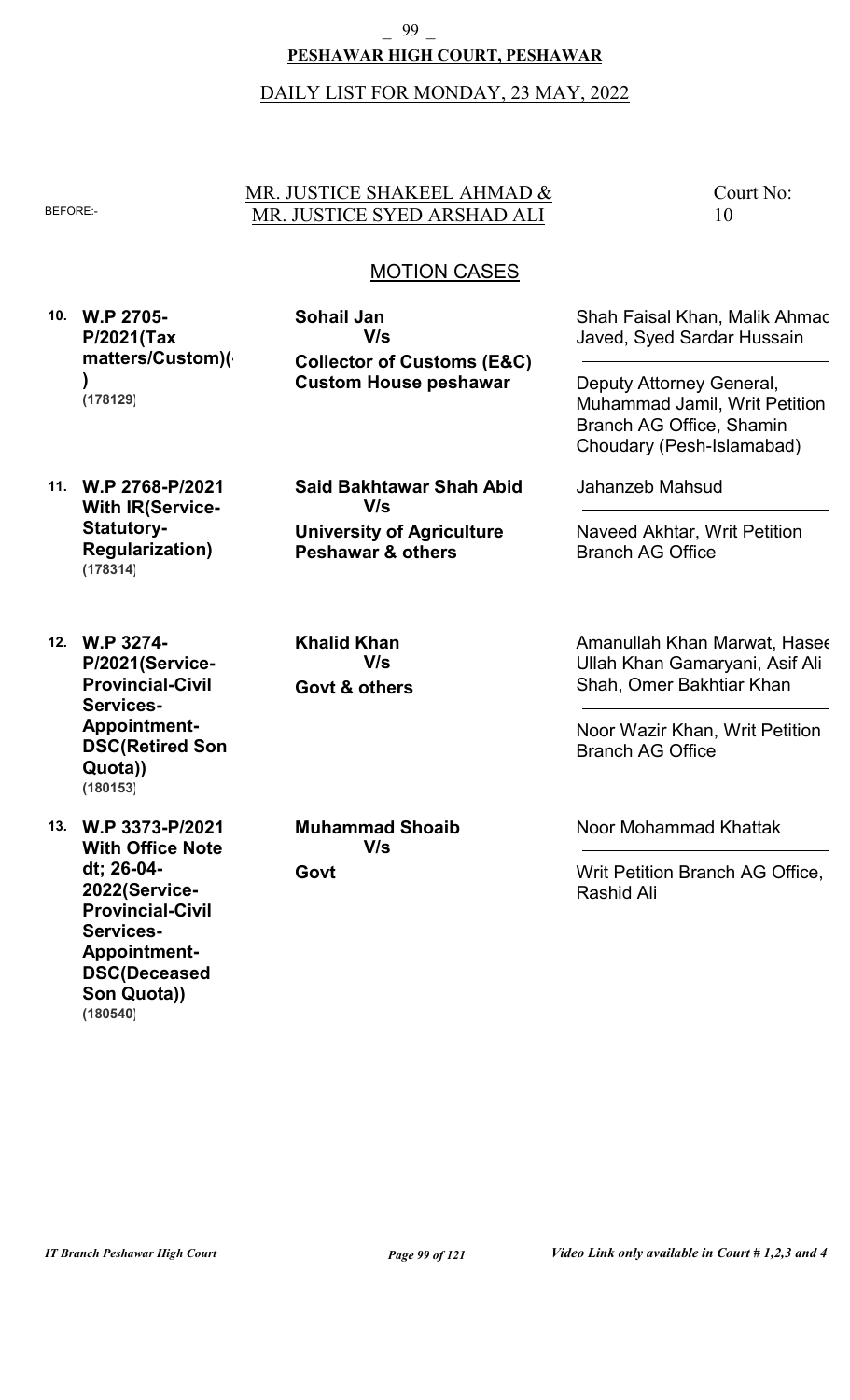#### \_ \*\* \_

#### **PESHAWAR HIGH COURT, PESHAWAR**

#### DAILY LIST FOR MONDAY, 23 MAY, 2022

#### MR. JUSTICE SHAKEEL AHMAD & BEFORE: MR. JUSTICE SYED ARSHAD ALI

**KMU Institute of Medical**

**Dr Noor Nasir Khattak**

**V/s**

**Secty Utility Store Corporation**

**Govt of Pakistan**

**V/s**

**Tariq Jamal**

**Sciences**

**of Pakistan**

Court No: 10

### MOTION CASES

- **14. W.P 3839-P/2021 With IR(Service-Federal-Civil Services-Appointment-DSC(Merit)) (181805)**
- **15. W.P 4138-P/2021 With IR(Service-Statutory-Pension) (182816)**
- **16. W.P 4210- P/2021(Service-Statutory-Regularization) (183087)**

**17. W.P 4429-P/2021 With IR(NADRA-CNIC) (183823)**

**Shireen V/s**

**Muhammad Shafiq**

**V/s**

**Chairman NADRA**

**18. W.P 4617-P/2021 With Office Note dt. 26-04- 2022(NADRA-CNIC) (184471)**

**DG NADRA & Others Bakht Pari V/s**

Kamran Qaiser

Deputy Attorney General, Muhammad Jamil, Law Officer FBR, Writ Petition Branch AG **Office** 

Ali Gohar Durrani

Abdul Munim Khan, Azad Khan Khattak Registrar KUST, Sadaq Ullah, Writ Petition Branch AG Office, Dr. Amer Hamid, Mian Ainullah

Muhammad Amin Khattak Lachi

Deputy Attorney General, Jalal u Din, Writ Petition Branch AG **Office** 

Wali Khan Afridi

Deputy Attorney General, Muhammad Mubarik, Writ Petition Branch AG Office, Muhammad Mubarik Jan

Syed Taimur Ali Shah

Deputy Attorney General, Muhammad Mubarik, Writ Petition Branch AG Office, Muhammad Mubarik Jan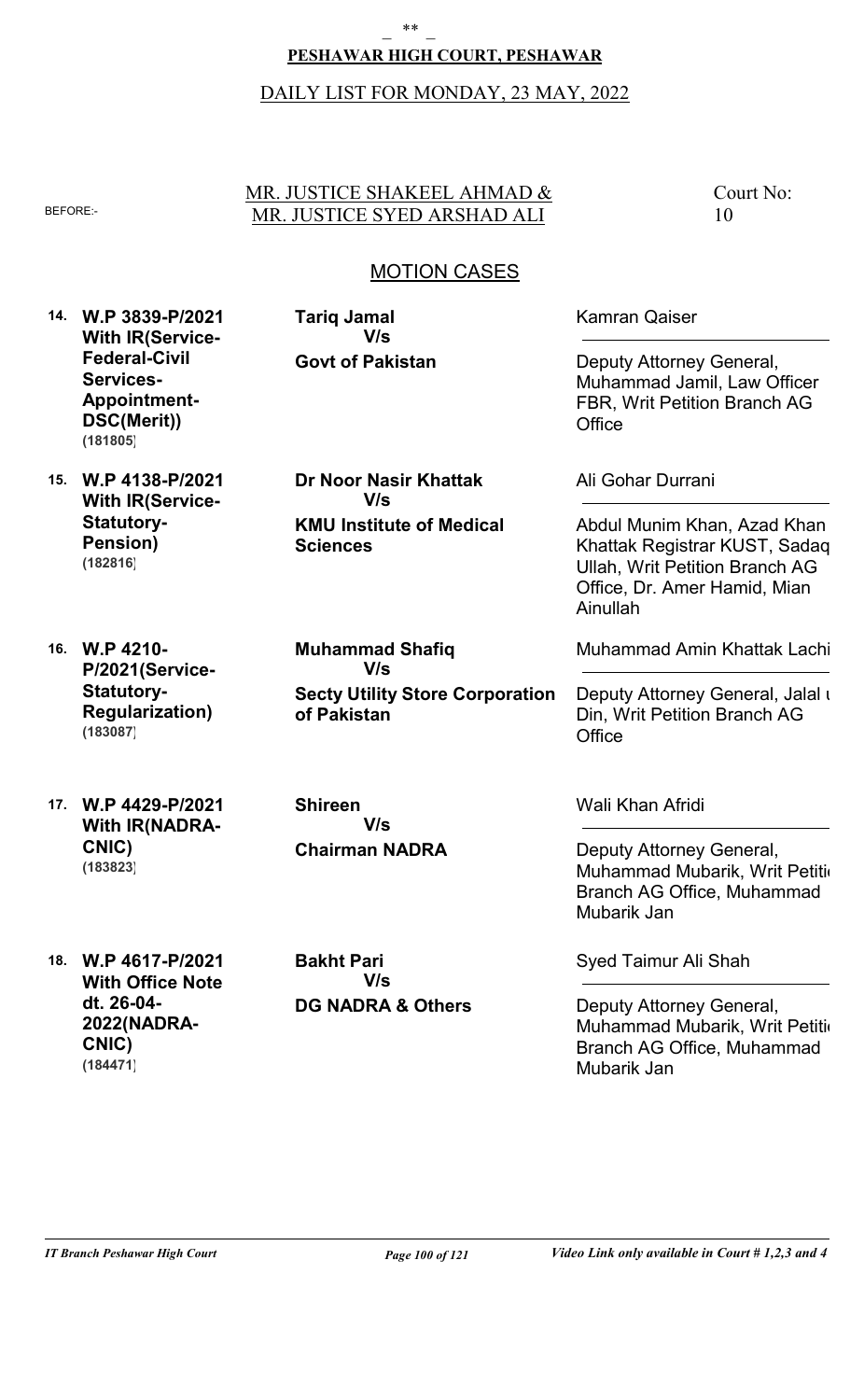#### \_ \*\* \_

#### **PESHAWAR HIGH COURT, PESHAWAR**

#### DAILY LIST FOR MONDAY, 23 MAY, 2022

#### MR. JUSTICE SHAKEEL AHMAD & BEFORE: MR. JUSTICE SYED ARSHAD ALI

Court No: 10

## MOTION CASES

**19. W.P 4990-P/2021 With Office Objection No 54(Service-Statutory-Promotion) (185308)**

**20. W.P 5106-**

**Services-**

**(185671)**

**P/2021(Service-Provincial-Civil**

**Regularization)**

**Govt of KP & others V/s**

**Muhammad Salim**

**Mashal Amjid**

**V/s**

Barrister Amir Khan Chamkani

Saadatullah Khan Tangi, Hidayatullah (Focal Person), Muhammad Khalid Matten, Muhammad Azhar, Muhammad Izhar., Writ Petition Branch AG **Office** 

Noor Mohammad Khattak

Mirzali Khan, Safeer Hussain, Writ Petition Branch AG Office, Mian Ainullah

**21. W.P 5231- P/2021(NADRA-CNIC) (186139)**

**Federation of Paksitan & others Younas Khan V/s**

**Govt of Khyber Pakhtunkhwa**

Noor Rahim

Deputy Attorney General, Muhammad Mubarik, Mirza Khal Mahmood., Writ Petition Branch AG Office, Muhammad Mubarik Jan

- **22. W.P 5233-P/2021 With IR(Service-Provincial-Civil Services-Appointment-DSC(Merit)) (186142)**
- **23. W.P 5301- P/2021(Service-Provincial-Civil Services-Regularization) (186335)**

**Govt of Khyber Pakhtunkhwa Mst Hina Khan V/s**

Munsif Saeed

Hidayatullah (Focal Person), Muhammad Khalid Matten, Writ Petition Branch AG Office

**Senior Supdt of Police Samin Khan V/s**

**Operation Peshawar Etc**

Roeeda khan

Writ Petition Branch AG Office, Ibrar Ahmed (Focal Person IGP)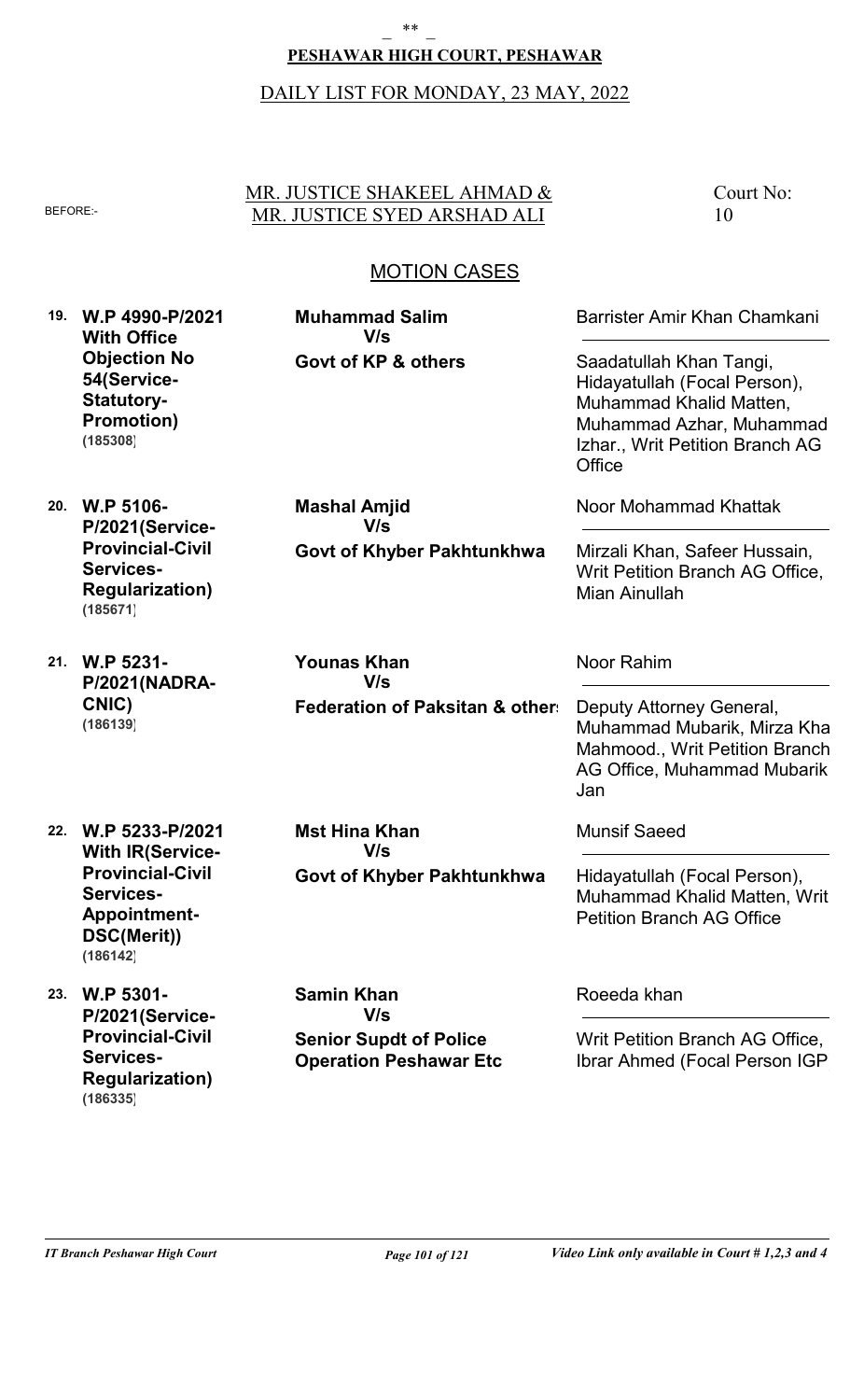## **PESHAWAR HIGH COURT, PESHAWAR**

## DAILY LIST FOR MONDAY, 23 MAY, 2022

## MR. JUSTICE SHAKEEL AHMAD & BEFORE: MR. JUSTICE SYED ARSHAD ALI

## MOTION CASES

**24. W.P 5360-P/2021 With IR(NADRA-Citizenship/Nation ality) (186531)**

**25. W.P 5404-P/2021**

**Appointment-DSC(Other Quota))**

**Services-**

**With IR(Service-Provincial-Civil**

**26. W.P 32-P/2022**

**(186697)**

**-Statutory-Promotion)**

**902-**

**(187002)**

**With IR with cm**

**p/2022(M)(Service**

**Chairman NADRA & others Lemar Zazai V/s**

**University of Peshawar & others Urooj Syed & others V/s**

**Govt of KP & others Muqadam Khan V/s**

**27. W.P 95-P/2022 With IR(Service-Provincial-Civil Services-Pay/Allowances) (187190)**

**28. W.P 235-P/2022 With IR(Service-Statutory-Pay/Allowances) (187675)**

**Govt of KP Ishfaq Hussain V/s**

**The VC UOP and others Muhammad Ashfaq V/s**

Sahibzada Anwar Ali

Deputy Attorney General, Muhammad Mubarik, Writ Petition Branch AG Office, Muhammad Mubarik Jan

Court No:

10

Waqar Khalil (Peshawar)

Waseem ud Din Khattak, Ishtia Writ Petition Branch AG Office

Mir Zaman Safi

Hidayatullah (Focal Person), Muhammad Khalid Matten, Muhammad Anwar Khan Banvi, Writ Petition Branch AG Office

Mian Suleman Shah

Dr. Muhammad Irshad, Kabir Khan, Manzoor Ahmad, Writ Petition Branch AG Office, Azaz Ali

#### A Hashim Khan

Ishtiaq, Writ Petition Branch AG **Office**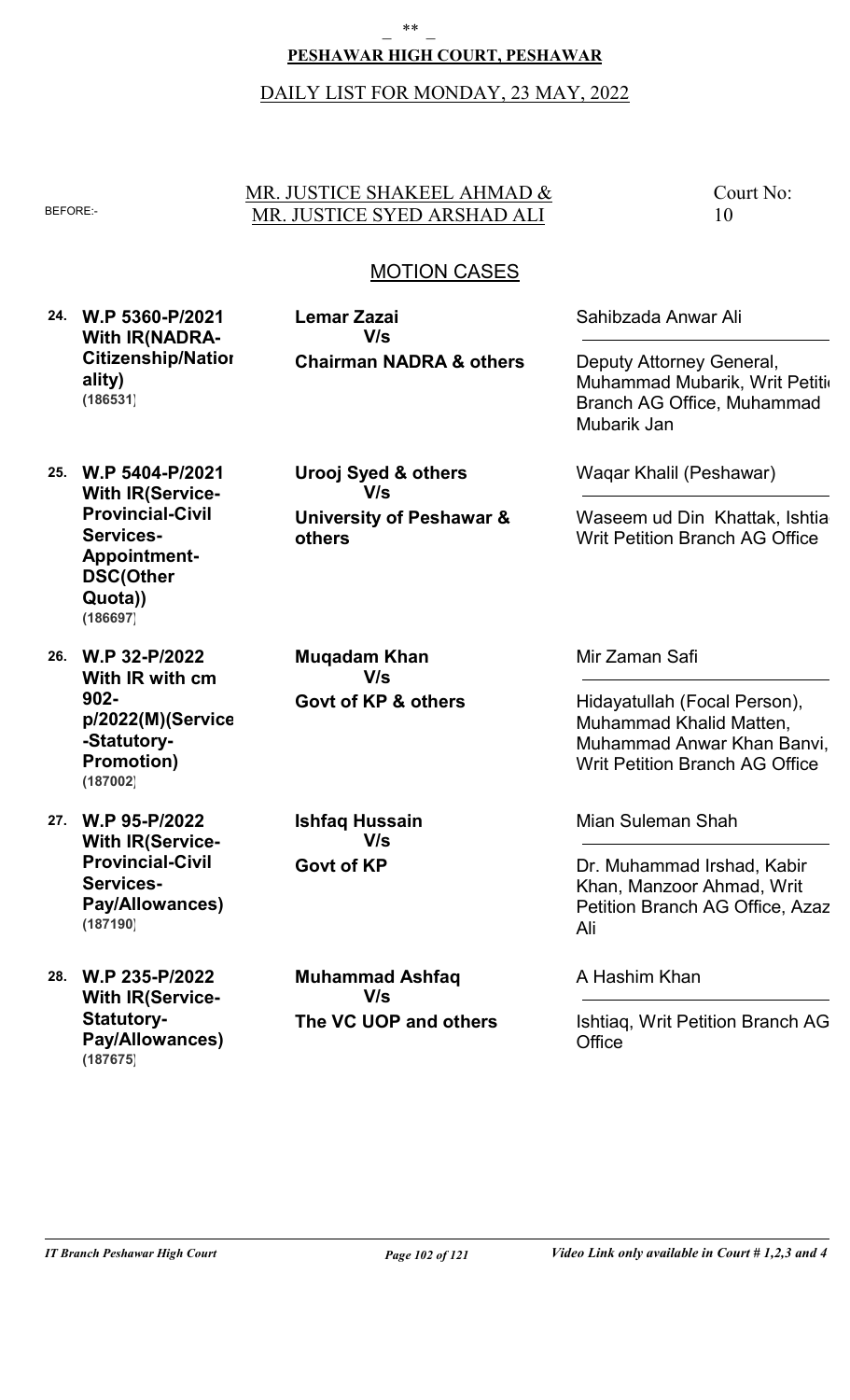## **PESHAWAR HIGH COURT, PESHAWAR**

### DAILY LIST FOR MONDAY, 23 MAY, 2022

## MR. JUSTICE SHAKEEL AHMAD & BEFORE: MR. JUSTICE SYED ARSHAD ALI

**Cantonment Board Mardan**

**Malik Shah Fahad**

**V/s**

Court No: 10

## MOTION CASES

**29. W.P 841-P/2022 With IR(Tender-Bidding)(Local-Development Authorities-Tender/bidding) (189423)**

**30. W.P 972-P/2022 With IR(Age-Relaxation))(Servi ce-StatutoryAge Relaxation) (189738)**

**31. W.P 1366-P/2022 With IR(Criminal-Registrartion of Case) (191091)**

**32. Cr.A 977- P/2020(Acquittal Appeal-Narcotics) (169380)**

**others**

**Muhammad Uzair Khan**

**V/s**

**Chief Engineer WAPDA KP &**

**State & others Dr Mian Munawar V/s**

Khanzada Ajmal Zeb Khan

Deputy Attorney General,

Petition Branch AG Office

Muhammad Javeed Abbasi, Wri

Najmuddin

Deputy Attorney General, Writ Petition Branch AG Office, Amir Nawaz Deputy Director

Mumtaz Ahmad

Writ Petition Branch AG Office, Ibrar Ahmed (Focal Person IGP)

**Iqbal alias Baily State V/s**

**33. Cr.A 54- P/2021(Acquittal Appeal-Narcotics) (171351)**

**Zar Haider state V/s** Cr Appeal Branch AG Office

Cr Appeal Branch AG Office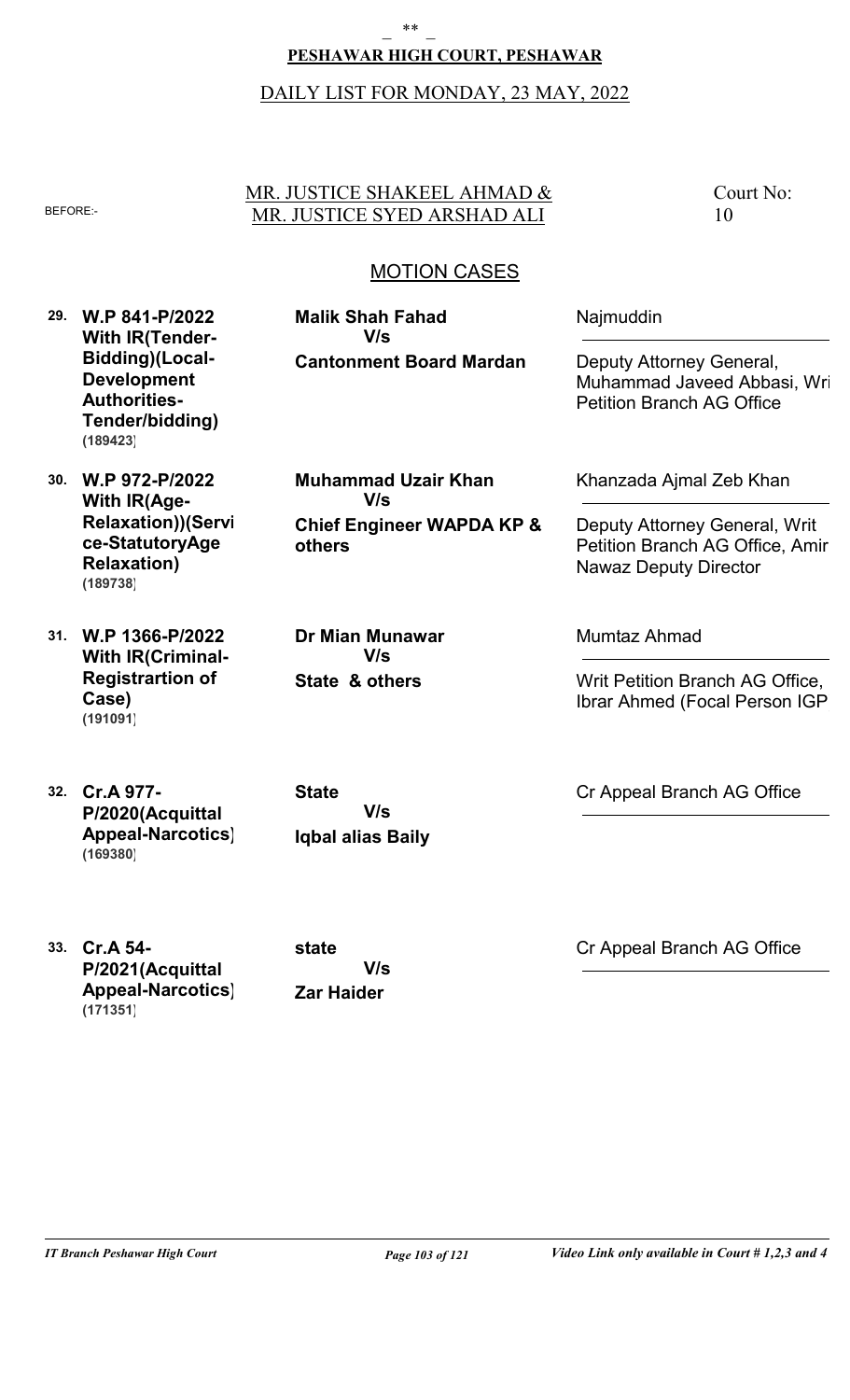#### **PESHAWAR HIGH COURT, PESHAWAR**

#### DAILY LIST FOR MONDAY, 23 MAY, 2022

#### MR. JUSTICE SHAKEEL AHMAD & BEFORE: MR. JUSTICE SYED ARSHAD ALI

Court No: 10

### MOTION CASES

**34. Cr.A 473- P/2021(model court (criminal))(Acquitt al Appeal-PPC) (176644)**

**Wajid Ameer Khan & others**

**Mutaqeem Khan**

**V/s**

**Aftab Ahmad & others**

**V/s**

Cr.A 474/2021 model |i Cr.A 474/2021 model Aftab Ahmad & others **M. Fakhr e Alam Jhagra** 

PRE-ADMISSION NOTICE court (criminal) Wajid Ameer Khan & others

**Secretary to Govt: of KPK etc**

**35. W.P 2359-P/2021 With IR(Service-Provincial-Civil Services-Appointment-DSC(Merit)) (177149)**

**36. W.P 101- P/2022(Service-Provincial-Civil Services-Upgradation) (187200)**

**37. W.P 305- P/2022(Service-Provincial-Civil Services-Transfer) (187855)**

**The Secretary Govt of KP Health Department &others (Date By Court) Mst Zenab Bibi V/s**

**Govt of KP & others (Date By Court) Saba Memoona V/s**

M. Fakhr e Alam Jhagra

Cr Appeal Branch AG Office

Cr Appeal Branch AG Office

Hamad Hussain

Khush Muhammad Khan, Writ Petition Branch AG Office, Sara Ali Khan

Ashraf Ali Khattak

Musharaf khan Marwat, Sadaqa Ullah, Writ Petition Branch AG Office, Dr. Amer Hamid

Fazal Shah Mohmand

M. Asif Yousafzai, Sadaqat Ullal Writ Petition Branch AG Office, Dr. Amer Hamid

### NOTICE CASES

**1. Cr.A 832- P/2019(Short Sentence-Superdari/Return of vehicle) (145008)**

**The State Hanif Khan V/s** Abdul Rauf Afridi

Cr Appeal Branch AG Office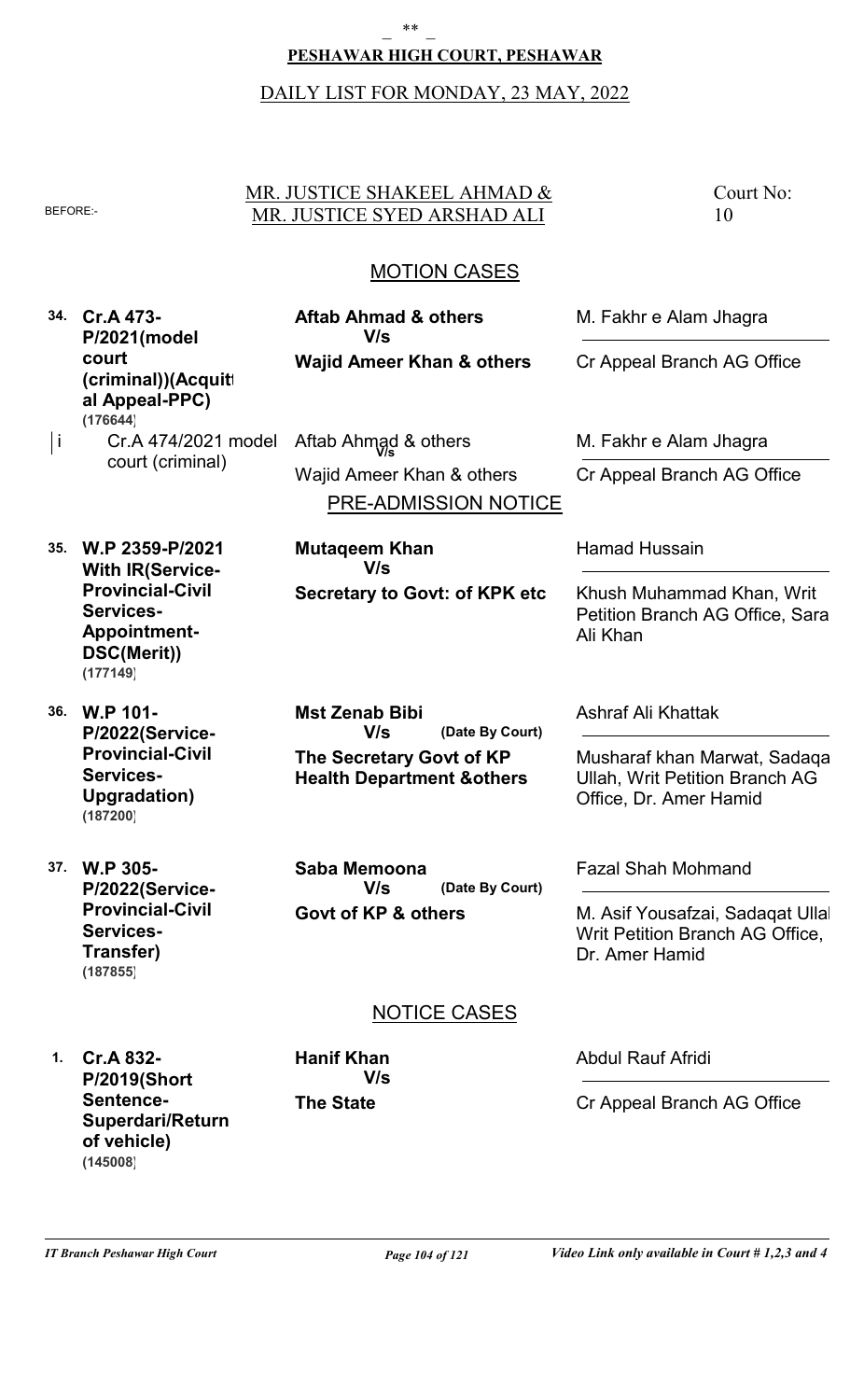## **PESHAWAR HIGH COURT, PESHAWAR**

### DAILY LIST FOR MONDAY, 23 MAY, 2022

## MR. JUSTICE SHAKEEL AHMAD & BEFORE: MR. JUSTICE SYED ARSHAD ALI

Court No: 10

## NOTICE CASES

| 2.  | <b>Cr.A 159-</b><br><b>P/2017(Life</b><br>Imprisonment)(-)<br>(108559) | <b>Kifayat Shah</b><br>V/s<br>The State and another        | Sahibzada Asadullah, Syed Abc<br>(Date By Court)<br>Fayaz, Bashir Ahmad Khan<br>Javed A.Khan, Abdul Samad<br>Khan, AG KPK |
|-----|------------------------------------------------------------------------|------------------------------------------------------------|---------------------------------------------------------------------------------------------------------------------------|
| i   | Cr.R 53/2017                                                           | Mst. Rohaila                                               | , Bashir Ahmad Khan                                                                                                       |
|     |                                                                        | Liagat Shah and others                                     | Javed A.Khan, Abdul Samad<br>Khan, AG KPK, Ijaz Mohammac<br>(Nowshehra)                                                   |
| ii  | Cr.R 55/2017                                                           | Liaqat Shah                                                | Javed A.Khan, Abdul Samad                                                                                                 |
|     |                                                                        | Kifayat Shah and another                                   | Khan, Ijaz Mohammad<br>(Nowshehra)                                                                                        |
|     |                                                                        |                                                            | AG                                                                                                                        |
| iii | fine 20000                                                             | Cr.A 152/2017 6 years Liaqat Shah and another<br>The State | Muhammad Ijaz Khan, Javed<br>A.Khan, Abdul Samad Khan, Ija<br>Muhammad (Nowshera)                                         |

Syed Abdul Fayaz, AG KPK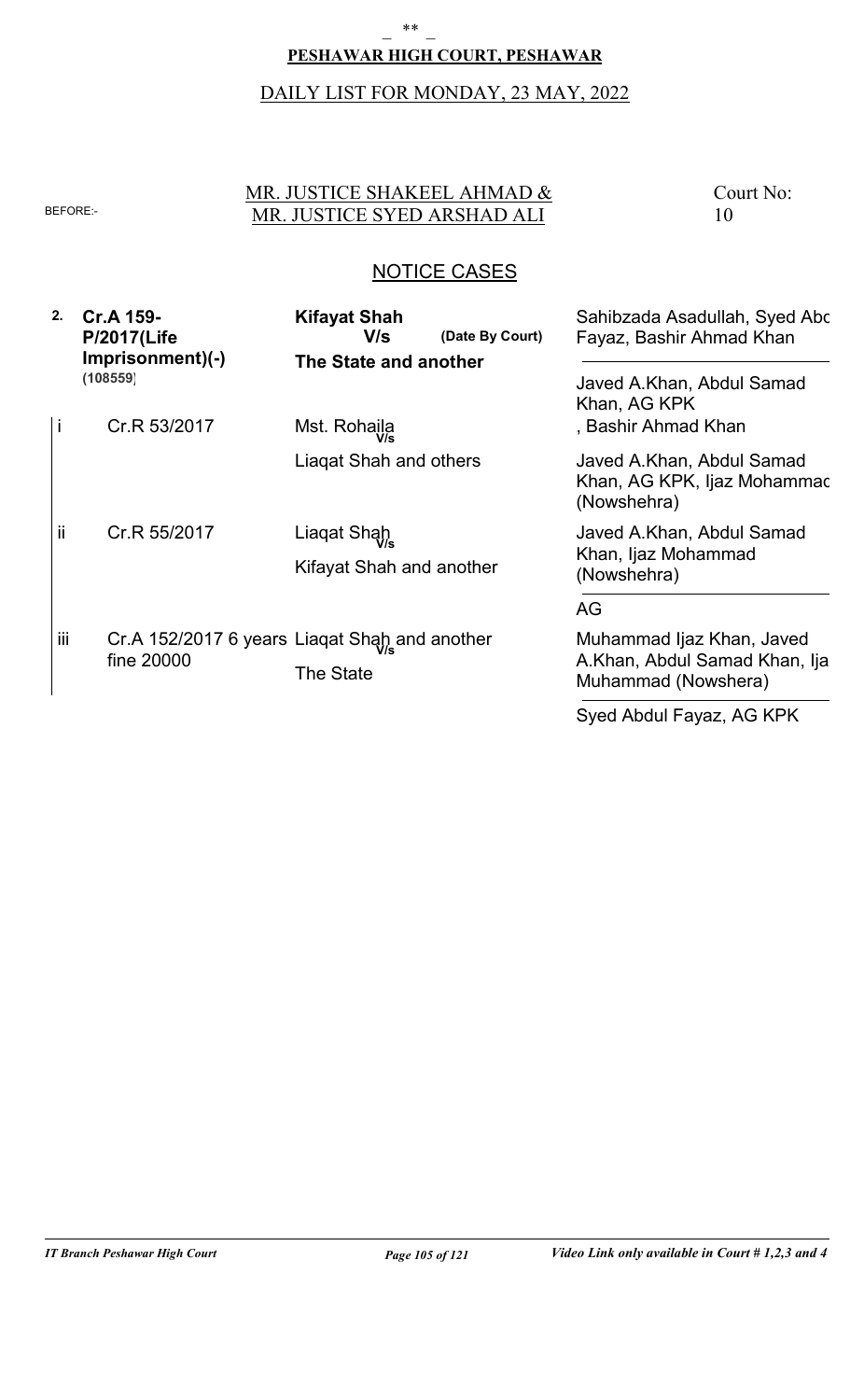### **PESHAWAR HIGH COURT, PESHAWAR**

# DAILY LIST FOR MONDAY, 23 MAY, 2022

## MR. JUSTICE SHAKEEL AHMAD & BEFORE: MR. JUSTICE SYED ARSHAD ALI

Court No: 10

| 3.  | W.P 969-P/2022<br>with                                                    | Aisa Umer & others<br>V/s<br>(Date By Court) | <b>Humaira Gul</b>                                                                                                                                                                  |
|-----|---------------------------------------------------------------------------|----------------------------------------------|-------------------------------------------------------------------------------------------------------------------------------------------------------------------------------------|
|     | <b>IR(Education-</b><br><b>Admission-</b><br><b>Medical</b> )<br>(189735) | <b>Govt &amp; others</b>                     | Deputy Attorney General, M.<br>Sangeen Khan, Dr. Sofia<br>Siddiqui, Sadaqat Ullah, Writ<br>Petition Branch AG Office, Dr.<br><b>Amer Hamid</b>                                      |
| Ť   | W.P 821/2022 Senior<br>Part)                                              | Mahnoor Khattak<br>Govt of KP & others       | Amanullah Khan Marwat,<br>Aurangzeb Khan                                                                                                                                            |
|     |                                                                           |                                              | M. Sangeen Khan, Faridullah<br>Incharge PMDC, Sadaqat Ullah,<br>Writ Petition Branch AG Office,<br>Dr. Amer Hamid                                                                   |
| ij  | W.P 857/2022                                                              | Muhammag Anas Khan & others                  | Humaira Gul                                                                                                                                                                         |
|     |                                                                           | Govt & others                                | Deputy Attorney General, M.<br>Sangeen Khan, Dr. Sofia<br>Siddiqui, Sadaqat Ullah, Writ<br>Petition Branch AG Office, Dr.<br><b>Amer Hamid</b>                                      |
| iii | W.P 872/2022                                                              | Ihtisham ul Haq                              | <b>Habib Anwar</b>                                                                                                                                                                  |
|     |                                                                           | <b>VC KMU Etc</b>                            | Abdul Munim Khan, Deputy<br>Attorney General, M. Sangeen<br>Khan, Dr. Sofia Siddiqui, Writ<br><b>Petition Branch AG Office</b>                                                      |
| iv  | W.P 929/2022                                                              | Ahsan Ali & others                           | Sadia Azam                                                                                                                                                                          |
|     |                                                                           | Govt & others                                | Deputy Attorney General, M.<br>Sangeen Khan, Sadaqat Ullah,<br>Writ Petition Branch AG Office,<br>Dr. Amer Hamid                                                                    |
| v   | W.P 930/2022                                                              | Muhammad Awais Khan & others                 | Javed Ali Ghani, Humaira Gul                                                                                                                                                        |
|     |                                                                           | Govt & others                                | Abdul Munim Khan, Deputy<br>Attorney General, M. Sangeen<br>Khan, Faridullah Incharge PMD<br>Dr. Sofia Siddiqui, Sadaqat Ullal<br>Writ Petition Branch AG Office,<br>Dr. Amer Hamid |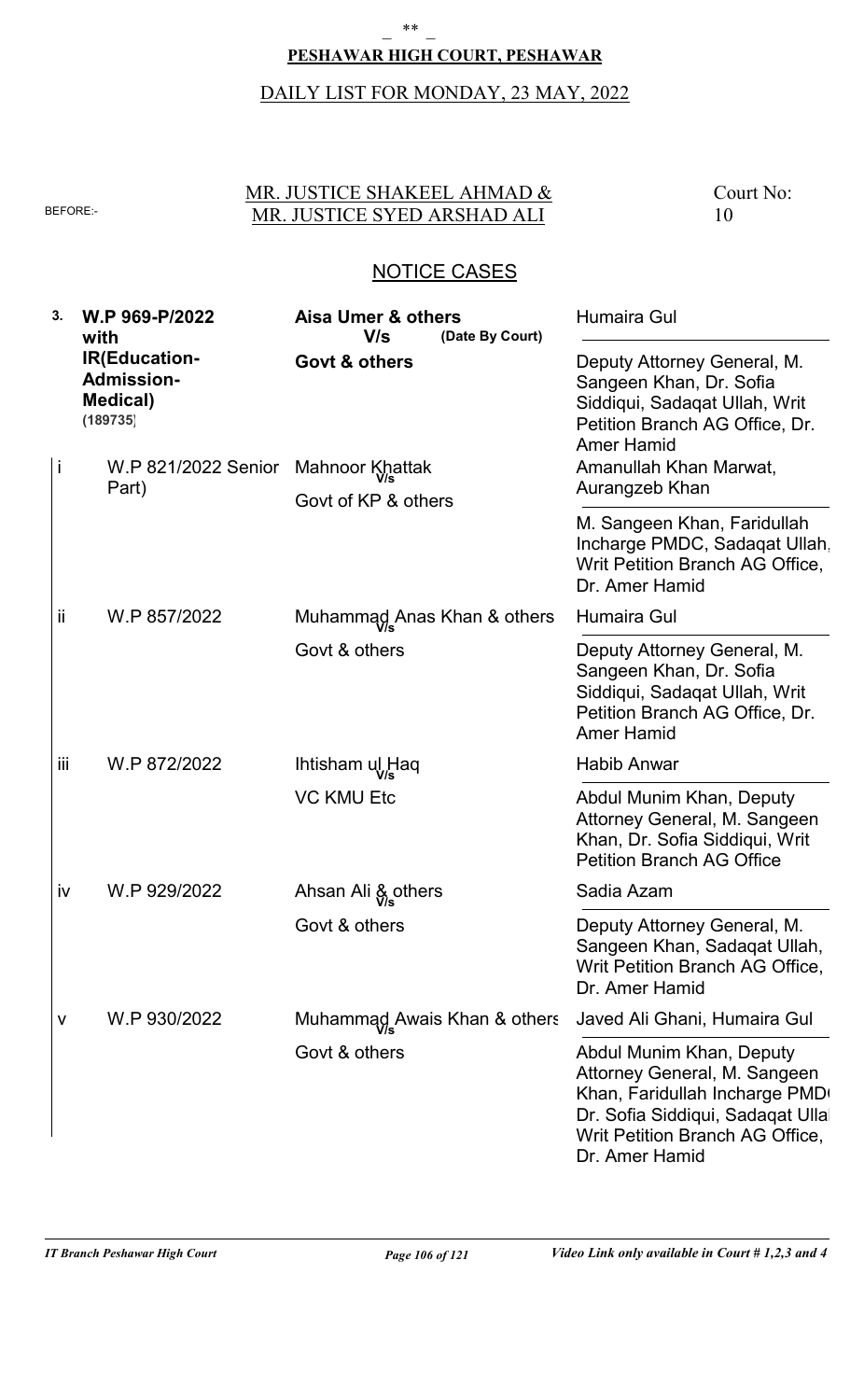## **PESHAWAR HIGH COURT, PESHAWAR**  $***$

## DAILY LIST FOR MONDAY, 23 MAY, 2022

## MR. JUSTICE SHAKEEL AHMAD & BEFORE: MR. JUSTICE SYED ARSHAD ALI

Court No: 10

| vi   | W.P 966/2022  | Haseeb Ullah Kakar<br>Federation of Pakistan & others              | Kashif Khan, Ibne Amin Khan<br>(Charsadda)                                                                                                                                       |
|------|---------------|--------------------------------------------------------------------|----------------------------------------------------------------------------------------------------------------------------------------------------------------------------------|
|      |               |                                                                    | Deputy Attorney General, M.<br>Sangeen Khan, Dr. Sofia<br>Siddiqui, Sadaqat Ullah, Writ<br>Petition Branch AG Office, Dr.<br><b>Amer Hamid</b>                                   |
| vii  | W.P 967/2022  | Junaid ur Rehman & others                                          | Jalal ud Din                                                                                                                                                                     |
|      |               | Khyber Medical University &<br>others                              | Abdul Munim Khan, Deputy<br><b>Attorney General, Faridullah</b><br>Incharge PMDC, Noor Wali Kha<br>& Umar Nawaz, Writ Petition<br><b>Branch AG Office</b>                        |
| viii | W.P 1067/2022 | Irfan Ullah & others                                               | Humaira Gul                                                                                                                                                                      |
|      |               | Chairman UEC & others                                              | Deputy Attorney General, M.<br>Sangeen Khan, Faridullah<br>Incharge PMDC, Amir Gilani, Dr<br>Sofia Siddiqui, Writ Petition<br>Branch AG Office, Shair<br>Muhammad (Focal Person) |
| ix   | W.P 1077/2022 | Rabia Aurangzeb<br><b>President Pakistan Medical</b><br>Commission | Fazal Ilahi, Hidayatullah Khan<br>Khattak                                                                                                                                        |
|      |               |                                                                    | Abdul Munim Khan, Deputy<br>Attorney General, M. Sangeen<br>Khan, Sadaqat Ullah, Writ Petiti<br>Branch AG Office, Dr. Amer<br>Hamid                                              |
| X    | W.P 1126/2022 | Mehreen Khan and others                                            | Humaira Gul                                                                                                                                                                      |
|      |               | Govt of Pak through Federal Sec<br><b>Health Islamabad</b>         | M. Sangeen Khan, Writ Petition<br><b>Branch AG Office</b>                                                                                                                        |
| Xİ   | W.P 1680/2022 | Khwaja Laigue Ahmad Akram                                          | Humaira Gul                                                                                                                                                                      |
|      |               | Siddique<br>Govt & others                                          | Sadaqat Ullah, Writ Petition<br>Branch AG Office, Dr. Amer<br>Hamid                                                                                                              |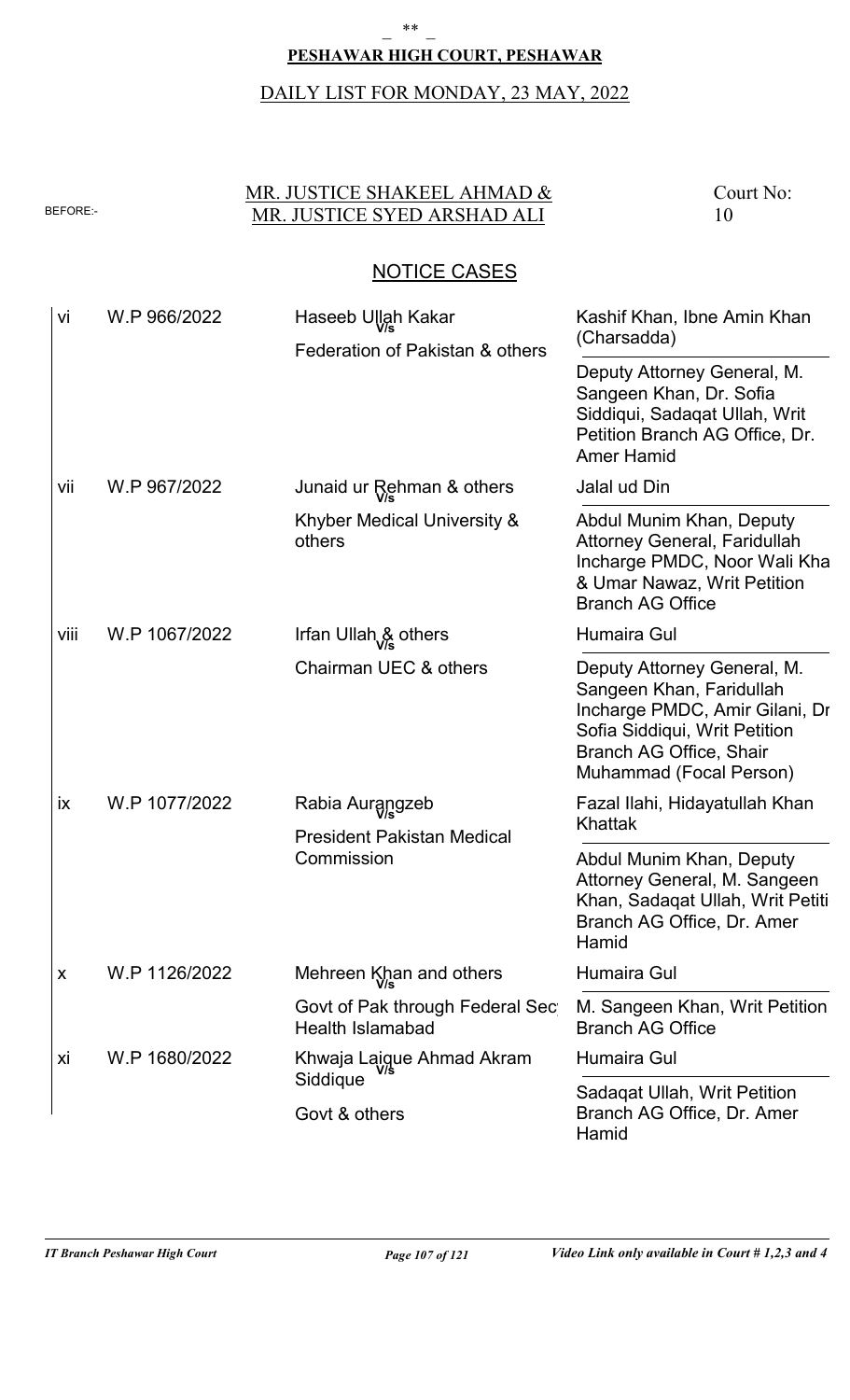#### **PESHAWAR HIGH COURT, PESHAWAR**

#### DAILY LIST FOR MONDAY, 23 MAY, 2022

NOTICE CASES MR. JUSTICE SHAKEEL AHMAD & BEFORE: MR. JUSTICE SYED ARSHAD ALI **4. COC 155- 5. 6. W.P 3424- 7. W.P 6663- 8. W.P 1712-P/2020 P/2022(in STR No. 28-P/2015 (Against Order HJ-III,Ex.Judge))(- ) W.P 1687-P/2018 with IR(Writ Petitions-Encroachment) P/2019(Minining Concession-Lease) P/2019(Service-Provincial-Civil Services-Pay/Allowances) With IR(Service-Provincial-Civil Services-Appointment-DSC(Merit)) Commissioner of Inland Revenue Corpoart Zone Pesha Umar Hayat Government of kPK Government of kPK The Secretary Education** Court No: 10 i C.Misc 15/2022 in STR MS Universal Plastic Ltd No. 28-P/2015 Commissioner of Inland Revenue Corpoart Zone Pesha **(Date By Court) (Date By Court) (Date By Court) (Date By Court) MS Universal Plastic Ltd Provincail Govt Fawad Khan Muhammad Arif Mst. Siama Mahboob** Abdul Latif Yousafzai AG Muhammad Usman Khan Turlar Khalid Rehman Aamir Ali Khan Civil Appeal Branch AG Office Haseen ud Din Khan Khattak Siraj Ahmad Khan, Writ Petition Branch AG Office, Yousaf Ali Khan Yasir Saleem, Mirzali Khan, Abd Rauf, Writ Petition Branch AG **Office** Malik Muhammad Ajmal Khan, Hidayatullah (Focal Person), Muhammad Khalid Matten, Writ Petition Branch AG Office **V/s V/s V/s V/s V/s** Abdul Latif Yousafzai Civil Appeal Branch AG Office **(191777) (123973) (144670) (153306) (158360)**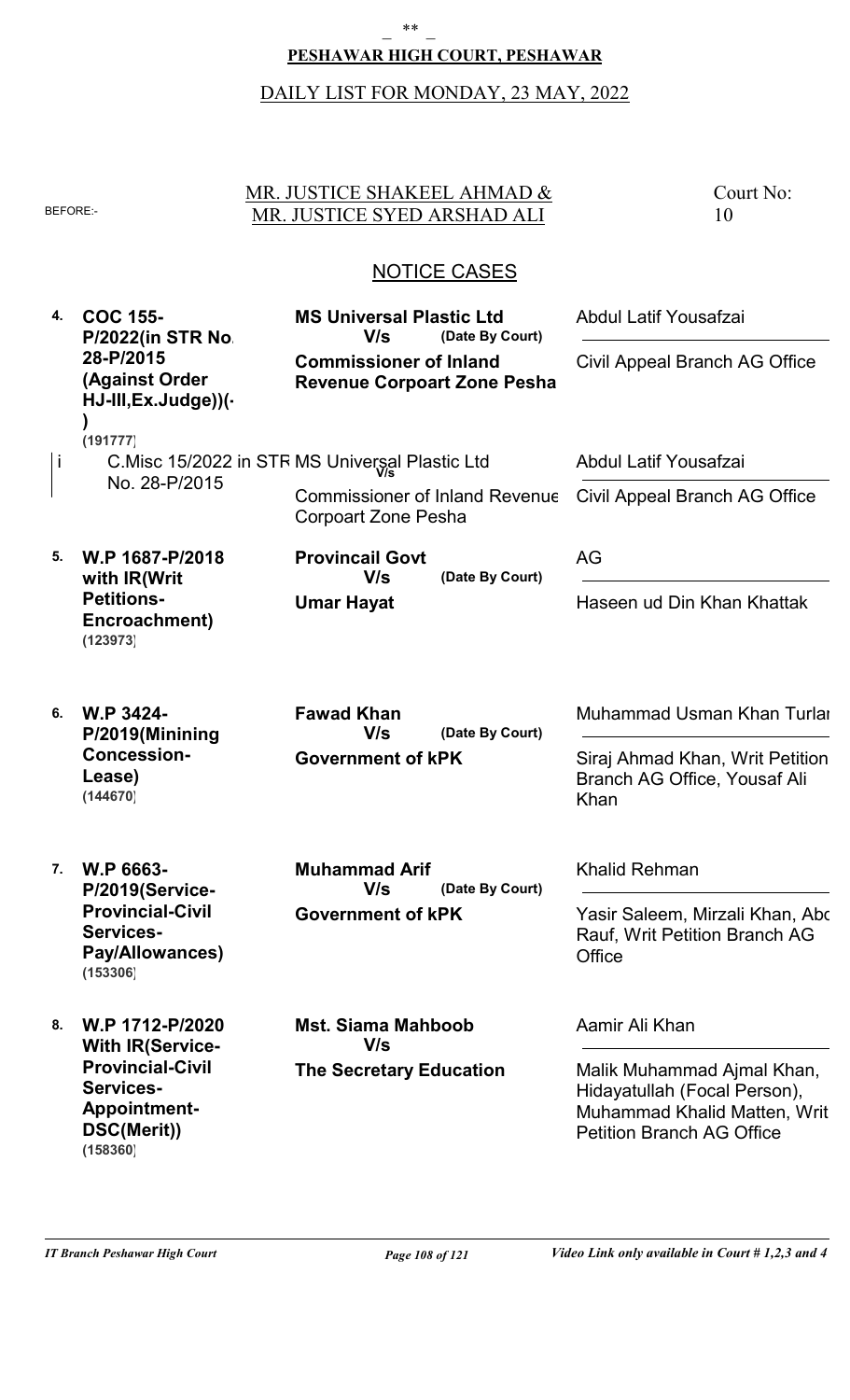## **PESHAWAR HIGH COURT, PESHAWAR**

### DAILY LIST FOR MONDAY, 23 MAY, 2022

### MR. JUSTICE SHAKEEL AHMAD & BEFORE: MR. JUSTICE SYED ARSHAD ALI

Court No: 10

## NOTICE CASES

**9. W.P 5119-P/2020 10. W.P 5227- 11. C.Misc 1396- With IR with O/N dt. 26-04- 2022(Writ Petitions-Others) P/2020(Criminal-Quashment-FIR ) P/2021(in WP No. 3377-P/2016 (Against Order Ex.Judges)(seeks withdrawal of bail bonds))(-) Deputy commissioner Mohmar Said Kamil Chairman NAB & others** W.P 5701/2020 C.Misc 1397/2021 in WP No. 3376-P/16 (Against Order Ex.Judges) Govt of Pak Chairman NAB & others **Ghazi Ahmad Subhan ullah Nawazish Ali** Asad Jan Advocate Mian Asif Aman Aftab Khan Writ Petition Branch AG Office, Arshad Kamal Writ Petition Branch AG Office, Ibrar Ahmed (Focal Person IGP), Jehanzeb Khan Khalil Syed Azeem Dad ADPG NAB, Deputy Attorney General, Writ Petition Branch AG Office **V/s V/s V/s** i i Hazrat Khan Mohmand **V/s** Rahmat Ali **V/s** Muhammad Isa Khan Khalil Aftab Khan Deputy Attorney General, Qazi Jawad Ehsanullah Qureshi, Muhammad Mubarik, AG KPK, Mirza Khalid Mahmood., Iftikhar Ud Din Yousafzai Syed Azeem Dad ADPG NAB, Deputy Attorney General, Writ Petition Branch AG Office **(168582) (168805) (178749)**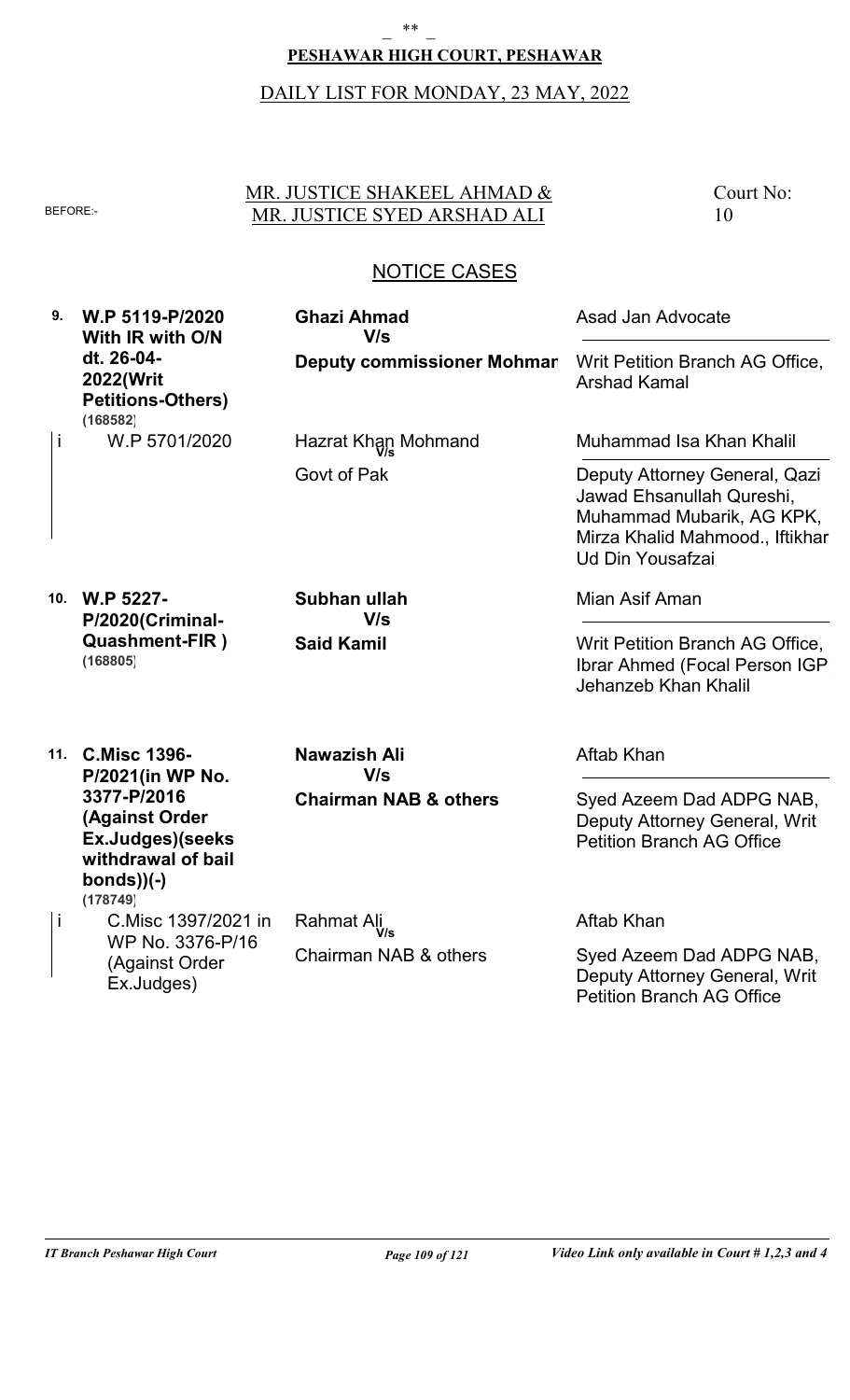## **PESHAWAR HIGH COURT, PESHAWAR**

### DAILY LIST FOR MONDAY, 23 MAY, 2022

### MR. JUSTICE SHAKEEL AHMAD & BEFORE: MR. JUSTICE SYED ARSHAD ALI

Court No: 10

## NOTICE CASES

**12. W.P 1499-P/2021 With IR(Civil-Others) (174638)**

**IG Frontier Corps (FC) & others Khwaj Al Mar & others V/s**

**Mst. Noreen Younas & another**

**(Date By Court)**

Irfan Ali Yousafzai

Nasir Mehmood, Farman Ullah Khattak, AG KPK, Major Muhammad Naveed., Gul Said Khan Afridi, Civil Appeal Branch AG Office, Ibrar Ahmed (Focal Person IGP)

**13. W.P 1860-P/2021 with IR((Maintanance)) Family-Interlocatory Orders) (175629)**

**14. W.P 2777-P/2021 With IR(Service-Provincial-Civil Services-Appointment-DSC(Merit)) (178370)**

**15. W.P 3352-P/2021 With IR(Civil-Others) (180474)**

**Govt of KP & others Dr. Faiz Muhammad V/s**

**Yiounas Akbar Afridi**

**V/s**

**Pakistan Railways & Others Chairman Housing Colony Iskanderabad Mianwali V/s**

**16. W.P 3428-P/2021 With IR(Utility-Consumer Rights-Gas-Others) (180756)**

**Govt of KPK Waqas Khan Chamkani V/s**

Civil Appeal Branch AG Office

Obaidullah Anwar

Adnan Aman

Sadaqat Ullah, Muhammad Anward Khan Banvi, Writ Petition Brancl AG Office, Dr. Amer Hamid, Zai ul Abidin

Abdul Rehman Qadar (Haripur)

Mian Hikmatullah Jan, Deputy Attorney General, Barrister Isfandyar Ali Khan, Muhammad Hanif Gul

Shabbir Hussain Gigyani

Yasir Saleem, Mian Zia ul Islam, Writ Petition Branch AG Office, Asad Jan Advocate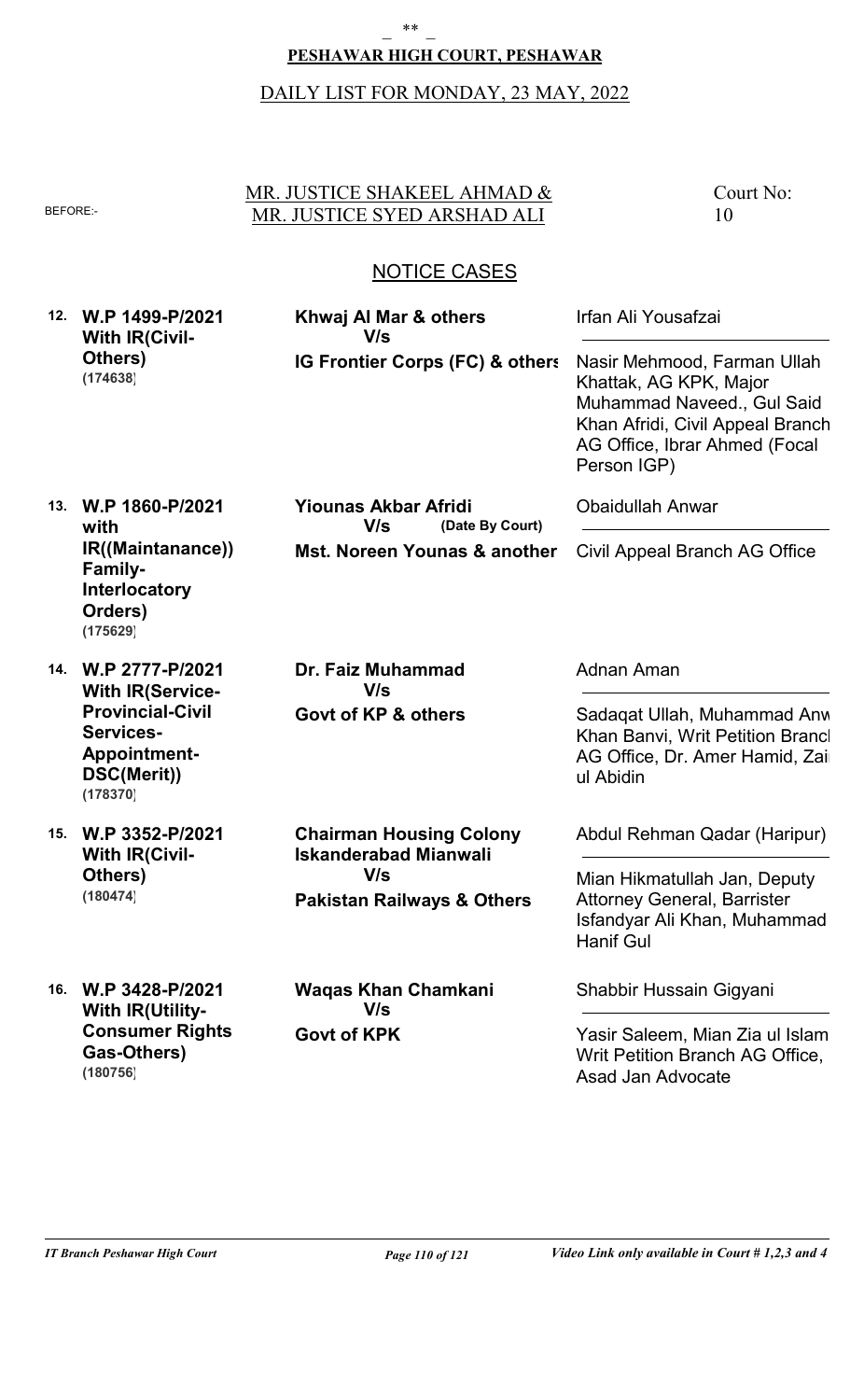## **PESHAWAR HIGH COURT, PESHAWAR**

## DAILY LIST FOR MONDAY, 23 MAY, 2022

## MR. JUSTICE SHAKEEL AHMAD & BEFORE: MR. JUSTICE SYED ARSHAD ALI

Court No: 10

## NOTICE CASES

**17. W.P 512-P/2022 With IR(Service-Statutory-Regularization) (188481)**

**Registrar University of Agriculture etc Dr Muhammad Nazeer V/s**

**Govt of KP & others**

**V/s**

**Bilawal Hussain**

**Habib Gul**

**Shakil Ahmad**

**V/s**

Abdul Wasay

Writ Petition Branch AG Office, Abbas Bakhtiar

**18. W.P 1164-P/2022 With IR(Service-Provincial-Civil Services-Promotion) (190391)**

**19. W.P 1279-P/2022 With IR(Criminal-Quashment-Orders) (190792)**

**20. W.P 1336-P/2022 With IR with c.m 991- P/2022(Service-Statutory-Pension) (190973)**

**21. W.P 1357-P/2022 With IR(Writ Petitions-Canal & Irrigation) (191072)**

**University of Agriculutre & others Dr Muhammad Saeed V/s**

**Executive Engineer & others Seena Gul Asir V/s**

Waqar Khalil (Peshawar)

Mirzali Khan, Abdul Rauf, Writ Petition Branch AG Office

Himayat ullah khattak

Writ Petition Branch AG Office, Ibrar Ahmed (Focal Person IGP)

Jahanzeb Mahsud

Writ Petition Branch AG Office

Jehangir Khan Afridi

Saeed ur Rehman, Writ Petition Branch AG Office, Faisal Muhammad Irshad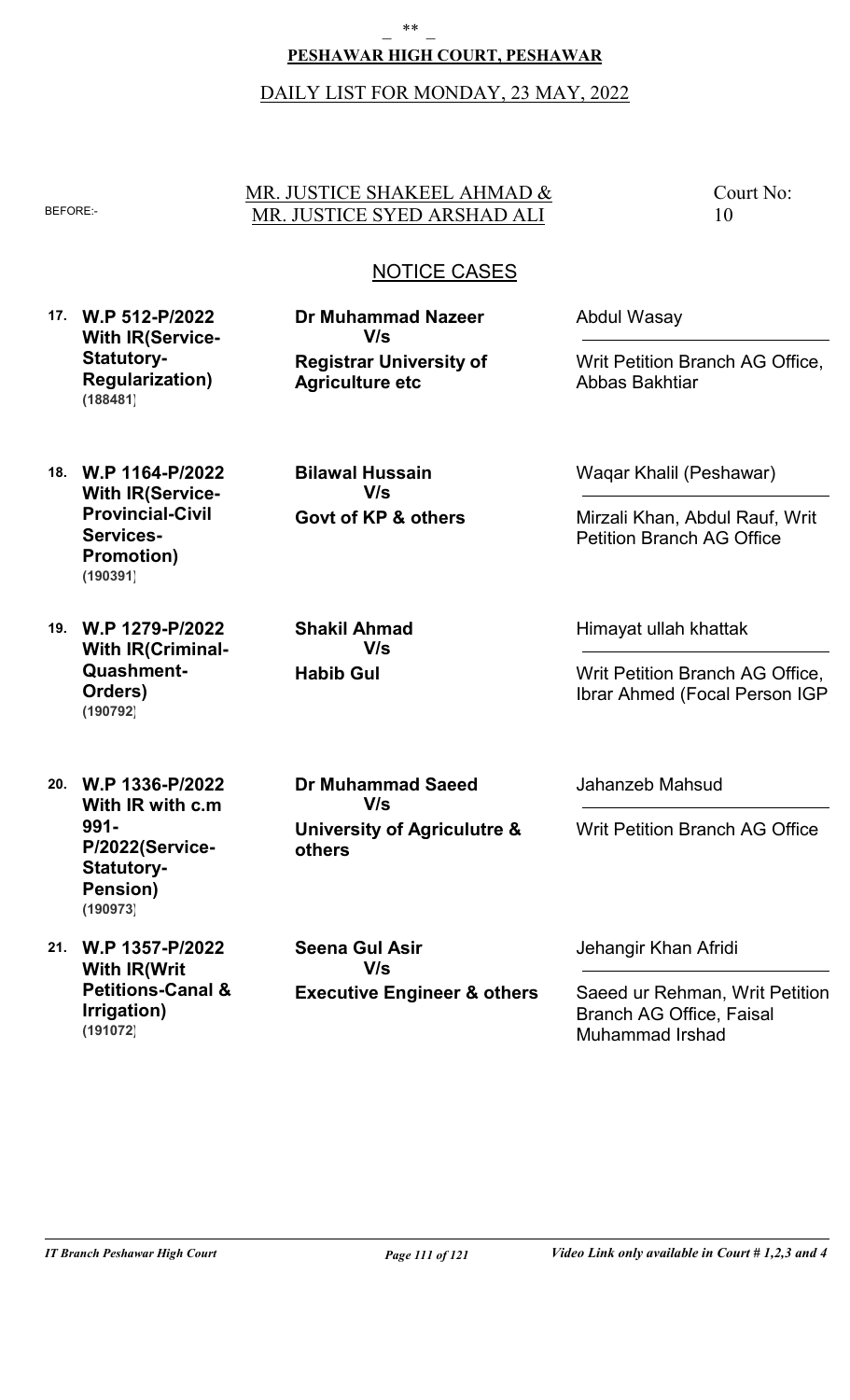## **PESHAWAR HIGH COURT, PESHAWAR**

## DAILY LIST FOR MONDAY, 23 MAY, 2022

## MR. JUSTICE SHAKEEL AHMAD & BEFORE: MR. JUSTICE SYED ARSHAD ALI

Court No: 10

## NOTICE CASES

**22. W.P 1508-P/2022 With IR(Criminal-Illegal Dispossession) (191649)**

**Sarmast Khan & others Muhammad Gul & another V/s**

Muhammad Arsalan Afridi

Writ Petition Branch AG Office, Ibrar Ahmed (Focal Person IGP)

**23. W.P 1542-P/2022 with IR(Local-Development Authorities-Food Stuff) (191736)**

**Secretary Food Govt of KP (Date By Court) Muhammad Ramzan V/s**

Ijaz Ahmad Malik

Abdul Awal, Writ Petition Branch AG Office, Zain ul Abideen Foca Person

**24. Cr.A 272- P/2021(Acquittal Appeal-ATA) (174147)**

**Ahmadullah State V/s**

Cr Appeal Branch AG Office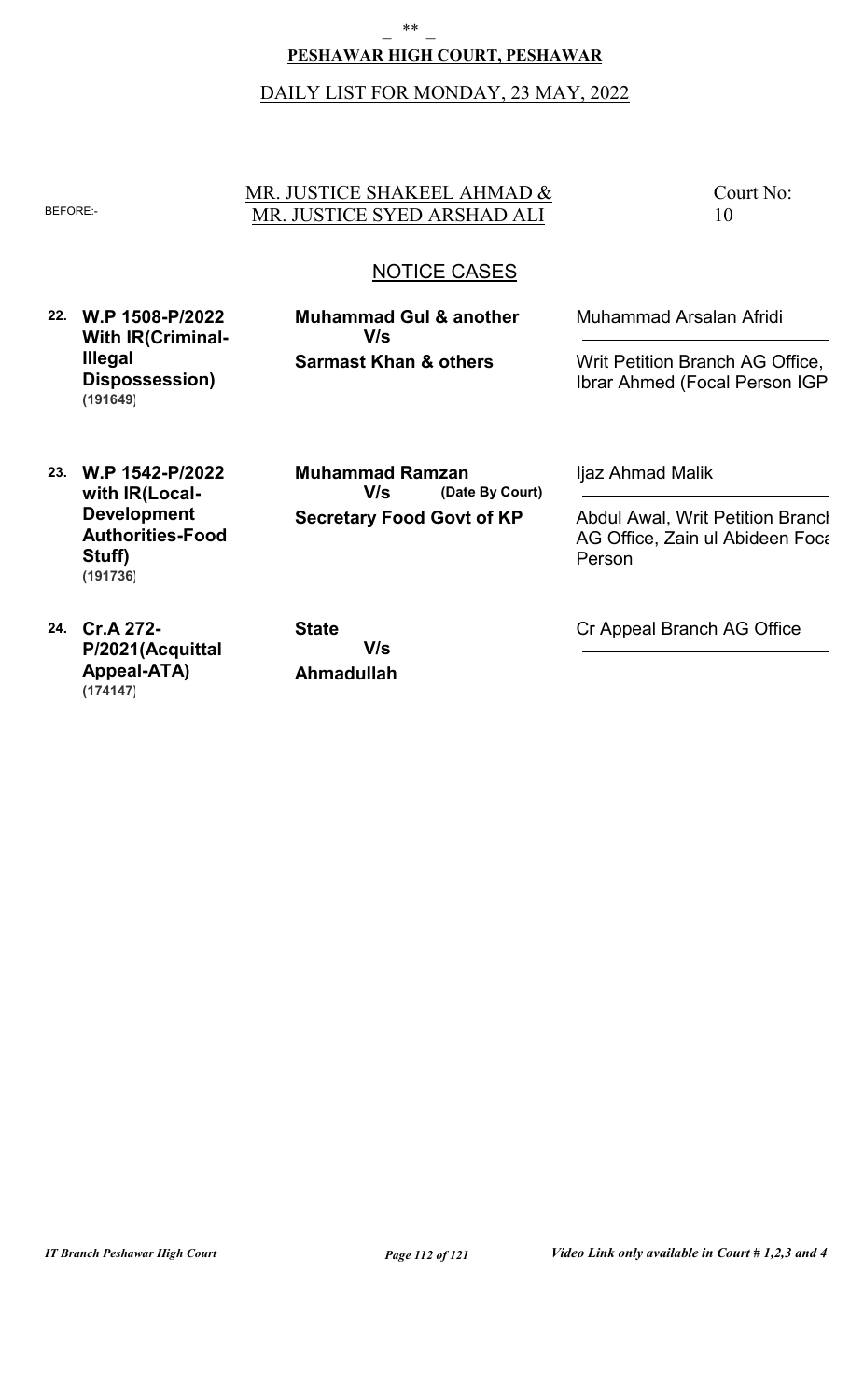### **PESHAWAR HIGH COURT, PESHAWAR**

### DAILY LIST FOR MONDAY, 23 MAY, 2022

## BEFORE:- DELETED CASES

Court No: 20

## ELECTION CASES TRIBUNAL(NOTICE)

**1. E.P 4-P/2019 (((((((((Deleted as HJ-VII is not available))))))))))( Civil Appeal-Civil Appeal) (148967)**

**Muhammad Shoaib Abid ur Rehman V/s**

**United Bank Ltd**

**V/s**

Gohar Ali Khan

Kamran Murtaza, Malik Mujtaba Ahmad, Mohsin Kamran, Ali Azim Afridi, Muhammad Azim Khan Afridi

Aamir Javed, Umar Farooq Adam

Barrister Syed Mudasser Ameer, Atif Ali Khan, Aamirullah Khan

Barrister Syed Mudasir Ameer

Isaac Ali Qazi, Aamir Javed

Alamzeb Khan, Mr. Muhammad

Qazi Jawad Ehsanullah

Chamkani

## BANKING CASES(NOTICE)

**M/S Spinghar Textile mills Ltd &**

**1. Ex.P 1-P/2008 (((((((((Deleted as HJ-VII is not available))))))))))(- ) (12907)**

C.Misc.Bank 26/2012 i United Bank Ltd. **V/s**

M/S Spinghar Textile Mills

**others**

**2. O Suit Bank 1- P/2015 (((((((((Deleted as HJ-VII is not available))))))))))(- )**

**M/S Maamaar International Pvt Ltd through its Chief Executive** Akbar Khan **and others The Bank of Khyber V/s**

**(82833)**

**3. O Suit Bank 3- P/2016 (((((((((Deleted as HJ-VII is not available))))))))))(- ) M/S Hattar Textile Mills Ltd** O Suit Bank 1/2017 National Bank of Paksitan and others **National Bank of Pakistan through Manager** Nazirullah Qazi Shumail Ahmad Butt, Abdur Ral Jadoon, Nazish Muzaffar **V/s** i Hattar Textile Mills Pvt Ltd **V/s** Shumail Ahmad Butt, Abdur Ral Jadoon, Nazish Muzaffar Nazirullah Qazi **(105065)**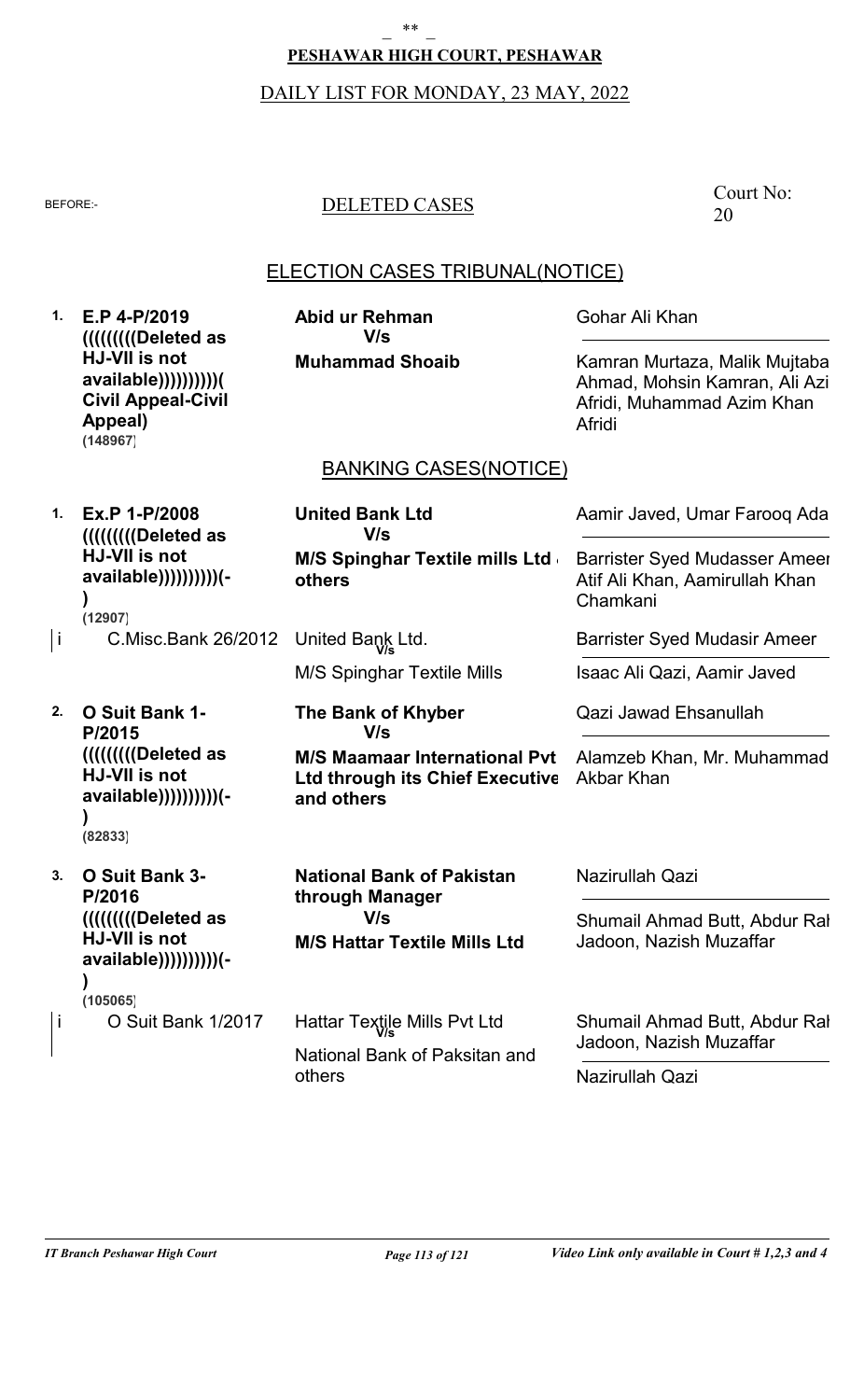#### $**$

#### **PESHAWAR HIGH COURT, PESHAWAR**

#### DAILY LIST FOR MONDAY, 23 MAY, 2022

## BEFORE:- DELETED CASES

**Js Bank Limited**

Court No: 20

## BANKING CASES(NOTICE)

**4. O Suit Bank 1- P/2020 with CM No.02/2022.(((((((( (Deleted as HJ-VII is not available))))))))))(- ) (167855)**

**M/s Aitamad Steel furance and Re rolling Mills V/s**

**Top Star Industries Ltd &**

**M/S Habib Bank Ltd**

**V/s**

Alamzeb Khan

(Islamabad)

Alamzeb Khan

Zafarullah Khan, Barrister

**5. with CM No.01/2022. O Suit Bank 4- P/2021 (((((((((Deleted as HJ-VII is not available))))))))))(- ) (184072)**

## LABOUR TRIBUNAL (MOTION)

**1. Lab. A 18-P/2022 with CM No.17/2022. ( Condonation application)(((((((( (Deleted as HJ-VII is not available))))))))))( Civil Appeal-Labour Appeal) (192268)**

**2. Lab. R 1-P/2022 with CM No.01/2022.(((((((( (Deleted as HJ-VII is not available))))))))))( Civil Appeal-Labour Revision) (186971)**

**Taj Muhammad PESCO etc V/s**

**others**

Sabit Ullah Khan

**Muhammad Suleman MS Deans Industries V/s**

Yasir Saleem

LABOUR TRIBUNAL (PRE-ADMISSION)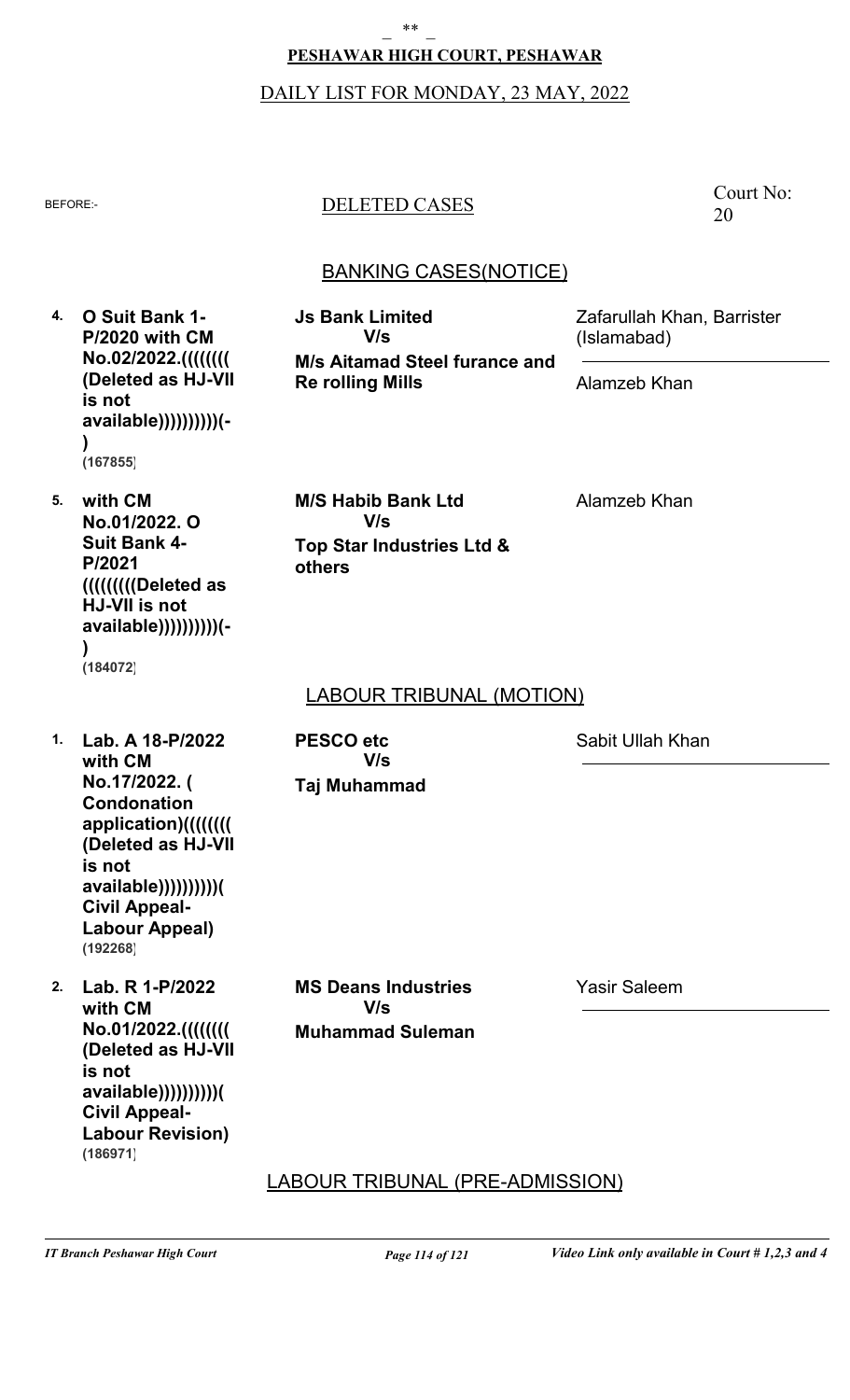#### **PESHAWAR HIGH COURT, PESHAWAR**

#### DAILY LIST FOR MONDAY, 23 MAY, 2022

#### BEFORE:- DELETED CASES

### LABOUR TRIBUNAL (PRE-ADMISSION)

LABOUR TRIBUNAL (NOTICE) MOTION CASES **1. Lab. R 1-P/2016 1. Lab. A 2-P/2020 2. Lab. A 9-P/2021 3. Lab. A 9-P/2022 4. Lab. R 4-P/2018 (((((((((Deleted as HJ-VII is not available))))))))))(- ) (((((((((Deleted as HJ-VII is not available))))))))))( Civil Appeal-Labour Appeal) (((((((((Deleted as HJ-VII is not available))))))))))( Civil Appeal-Labour Appeal) with CM No.10/2022.(((((((( (Deleted as HJ-VII is not available))))))))))( Civil Appeal-Labour Appeal) (((((((((Deleted as HJ-VII is not available))))))))))( Civil Appeal-Labour Revision) Gulzada Farid Ullah CEO ZTB etc Gov Pf Pak Amin Hotel Prime Star Industries Pvt Ltd through its Director/MD and another PESCO Through Its Chief Executive Tariq Said etc Asim Nisar Muhamamd Haroon** Yasir Saleem, Zartaj Anwar Khan Alam Khan Adenzai Bilal Ahmad Kakaizi Noor Mohammad Khattak Bilal Ahmad Kakaizi Balil Ahmad Kakazai Bilal Ahmad Kakaizi Sikandar Rashid, Muhammd Imr Khan (Matta) Sabit Ullah Khan, Civil Appeal Branch AG Office **V/s V/s V/s V/s V/s (95158) (155565) (180088) (188979) (124889)**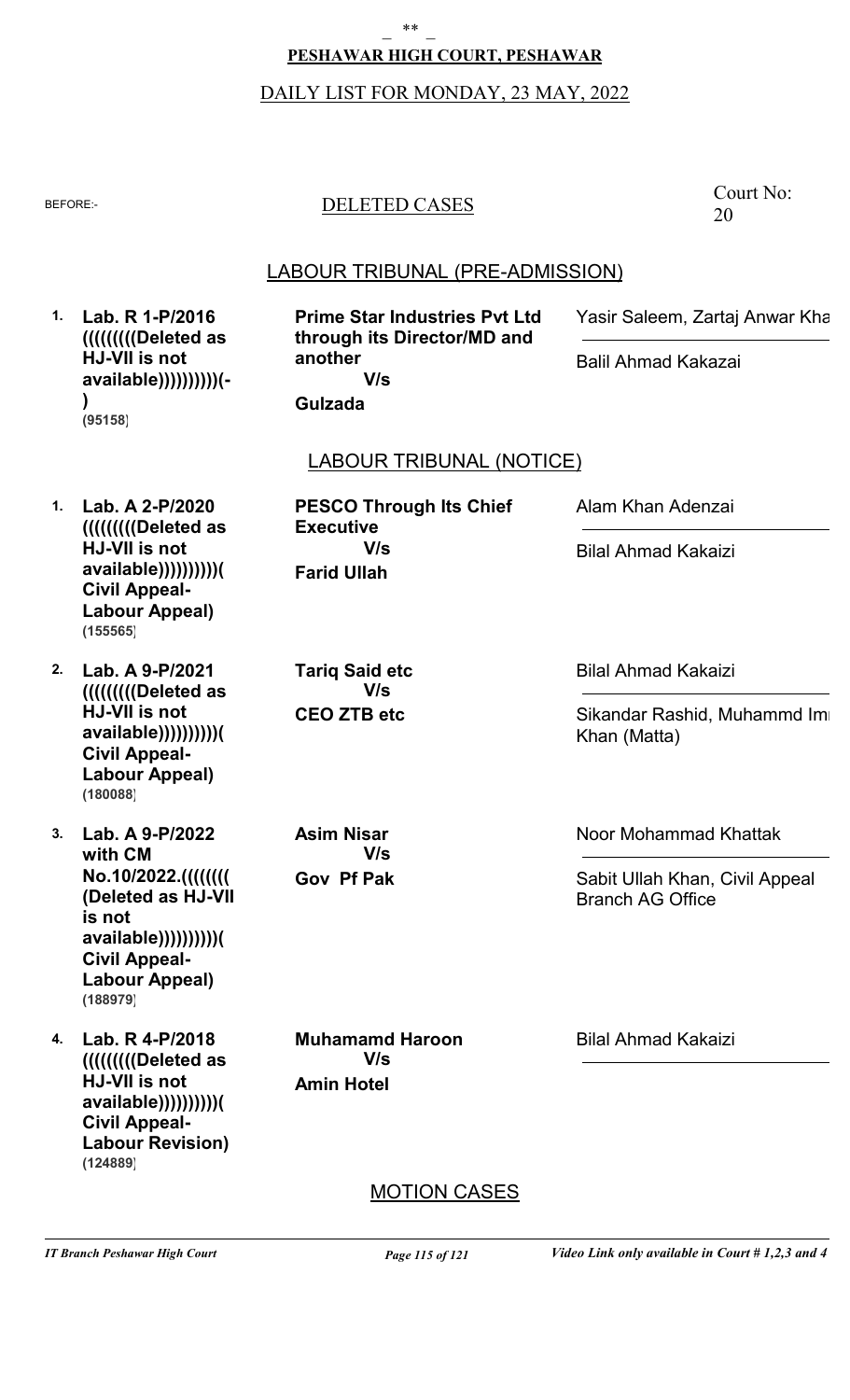# **PESHAWAR HIGH COURT, PESHAWAR** \_ \*\* \_

DAILY LIST FOR MONDAY, 23 MAY, 2022

## BEFORE:- DELETED CASES

## MOTION CASES

PRE-ADMISSION NOTICE NOTICE CASES **1. Rev in WP 103- 1. Rev in WP 10- 2. C.R 1080-P/2021 1. Cr.A 1209-P/2018 P/2021 (Deleted due to HJ-I is not available)(in WP No. 1792/2021 Dismissed by HJ I)(Writ Petitions-Review) P/2022 (Deleted due to HJ-VII is not available in SB)(in WP No. 3788/18 (Decided by HJ VII))(Writ Petitions-Review) (Deleted due to HJ-I is not available in SB)(Before Bench No.II Court orderd dated. 07.02.2022)(Decre e-Possession) With Cr.M 369 p/2020(5 Kg Chars (PH by HJ-XII))(Enhancemen -Narcotics) Yousaf Ali & Others Dr Mehreen Iqbal & others Sajid Muhammad Riaz Ur Rehman (Date By Court) Ali Raza & Others Yasir Manzoor Lal Muhammad The State** Abbas Khan Mohmand Inayat Ur Rehman Muhammad Ilyas Tariq Kakar Writ Petition Branch AG Office Writ Petition Branch AG Office Altaf Ahmad Qamar Nadeem Afridi, Sajid Kha **V/s V/s V/s V/s (185984) (187826) (186526) (135825)**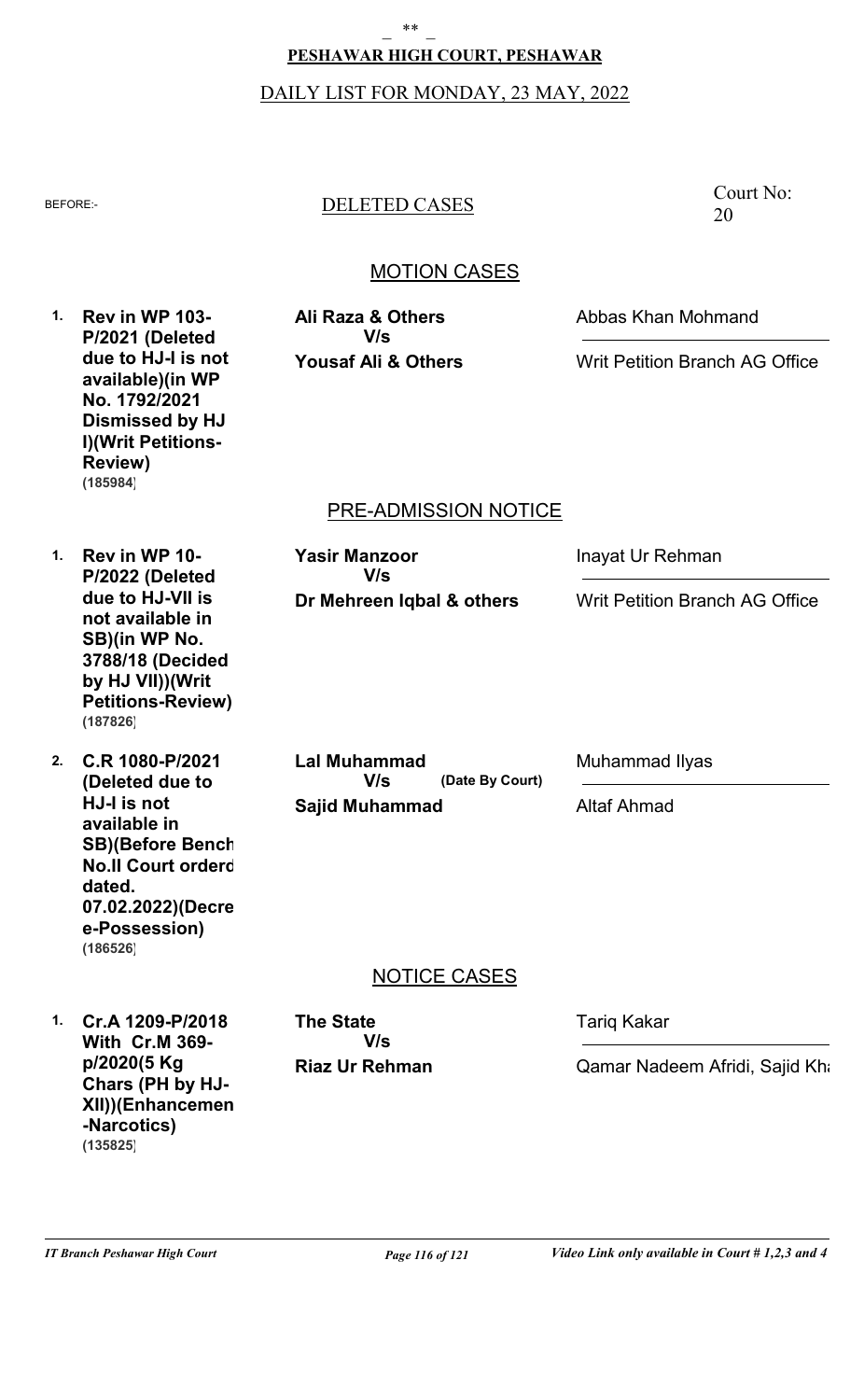## **PESHAWAR HIGH COURT, PESHAWAR**  $***$

# DAILY LIST FOR MONDAY, 23 MAY, 2022

# BEFORE:- DELETED CASES

## Court No: 20

| 2. | Cr.A 395-P/2019<br>((((((((((Deleted as<br>HJ-I is not<br>available)))))))))(FA<br><b>TA Converted</b><br>Appeal, 14 years,<br>Fine Rs. one<br>$Lac$ ) $(-)$<br>(141040)      | <b>Sarfraz Hussain</b><br>V/s<br><b>Hujat Ali</b> | Saeed Shah Bokhari (Kohat),<br>Shabbir Hussain Gigyani<br>Abdul Qayum Khan, Cr Appeal<br><b>Branch AG Office</b> |
|----|-------------------------------------------------------------------------------------------------------------------------------------------------------------------------------|---------------------------------------------------|------------------------------------------------------------------------------------------------------------------|
| i  | Cr.M/Q 97/2021                                                                                                                                                                | Zulfiqar Ahmad                                    | Shabbir Hussain Gigyani                                                                                          |
|    |                                                                                                                                                                               | Hujjat Ali                                        | Cr Appeal Branch AG Office,<br>Abdul Qayyum Khan                                                                 |
| 3. | Cr.A 1193-P/2019<br>IIIIIIIIIIIDeleted as<br>HJ-VII is not<br>available))))))))(Sh<br>ort Sentence-<br><b>Custom Act)</b><br>(149623)                                         | <b>Fazal Wahid</b><br>V/s                         | Sahibzada Riazatul Haq                                                                                           |
|    |                                                                                                                                                                               | <b>The State</b>                                  | Haider Nawaz Khattak, DAG PA                                                                                     |
| 4. | Cr.A 525-P/2021<br><b>With Cr. M 284-</b>                                                                                                                                     | <b>Majid Anwar</b><br>V/s                         | Ali Azim Afridi                                                                                                  |
|    | p/2021((((((((((Dele<br>ted as HJ-X is in<br>DB))))))))(Preventi<br>on of electronic<br>crimes act, Heard<br>at some Length<br>by HJ-X)(Short<br>Sentence-Others)<br>(177284) | <b>Director Cyber Crime FIA etc</b>               | <b>Deputy Attorney General</b>                                                                                   |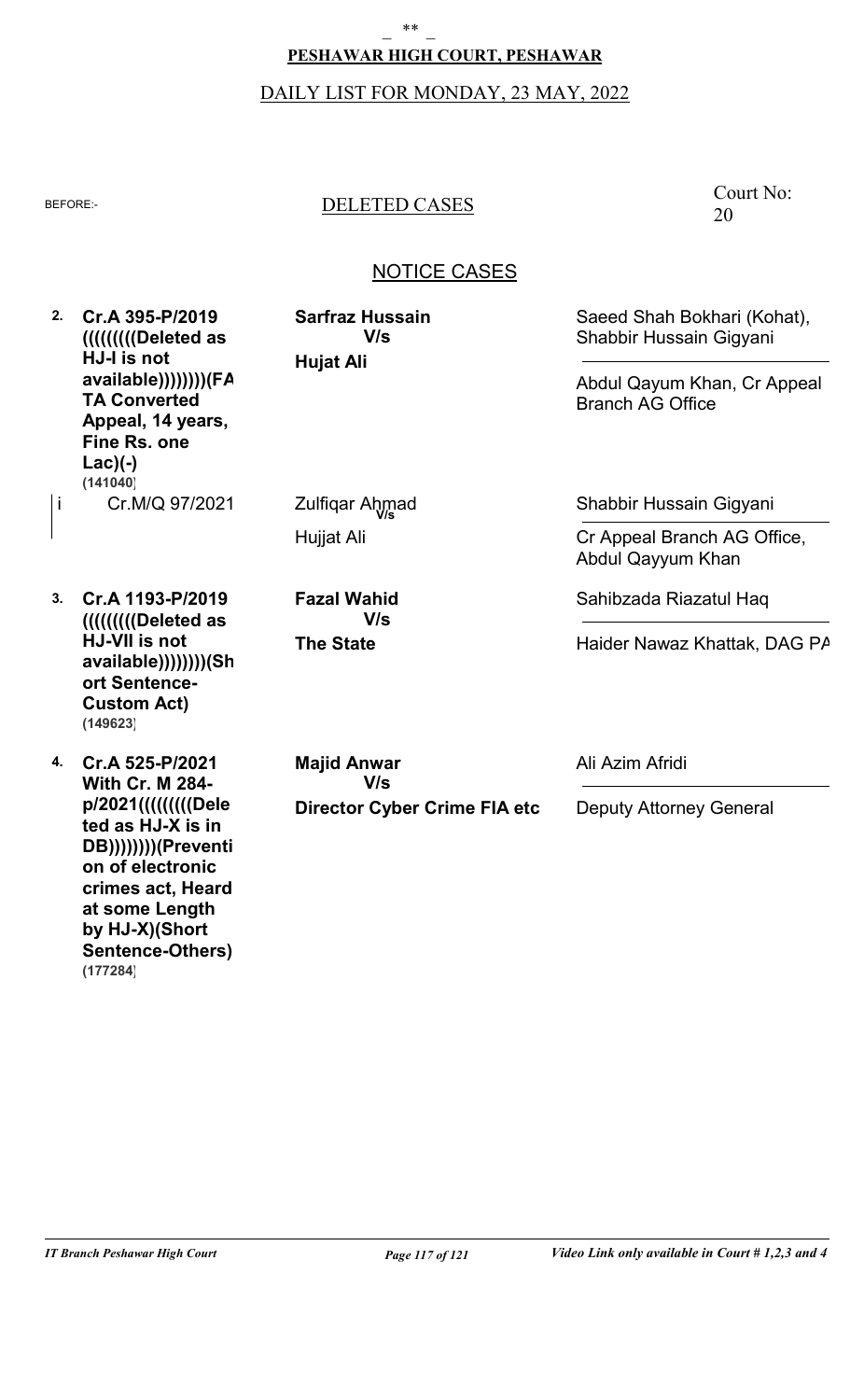#### **PESHAWAR HIGH COURT, PESHAWAR**

## DAILY LIST FOR MONDAY, 23 MAY, 2022

### BEFORE:- DELETED CASES

### NOTICE CASES

**5. CM Corr 142- 6. C.R 229-P/2011 7. C.R 571-P/2012 P/2021 (((((((((Deleted as HJ-VII is not available))))))))(in CR No. 261- P/2020 Dismissed by VII)(-) (Declartion) (((((((((Deleted as HJ-XII is not available))))))))( Part Heard of HJ - XIII)(Decree-Declaration) (Declartion) With CM 839/2020(((((((((De leted as HJ-X is in DB))))))))( Stay granted on 17/03/2017)(-) Momin Khan & others Samandar Khan and others Muhammad Sharif and others (Date By Court) Said Wahab deced Murad Khan and others Mehtab Gul and another** Mazullah Barkandi Haji Subhanullah, Abdul Hafeez Nasir Khan Khalil, Muhammad Tariq Afridi, , Hasnain Tariq Arif Mehmood (Mardan), Civil Appeal Branch AG Office Muhammad Saleem Shakir Altaf Ahmad, Jehangir Khan, Sahibzada Muhammad Shoaib **V/s V/s V/s (178681) (39158)**

**(54102)**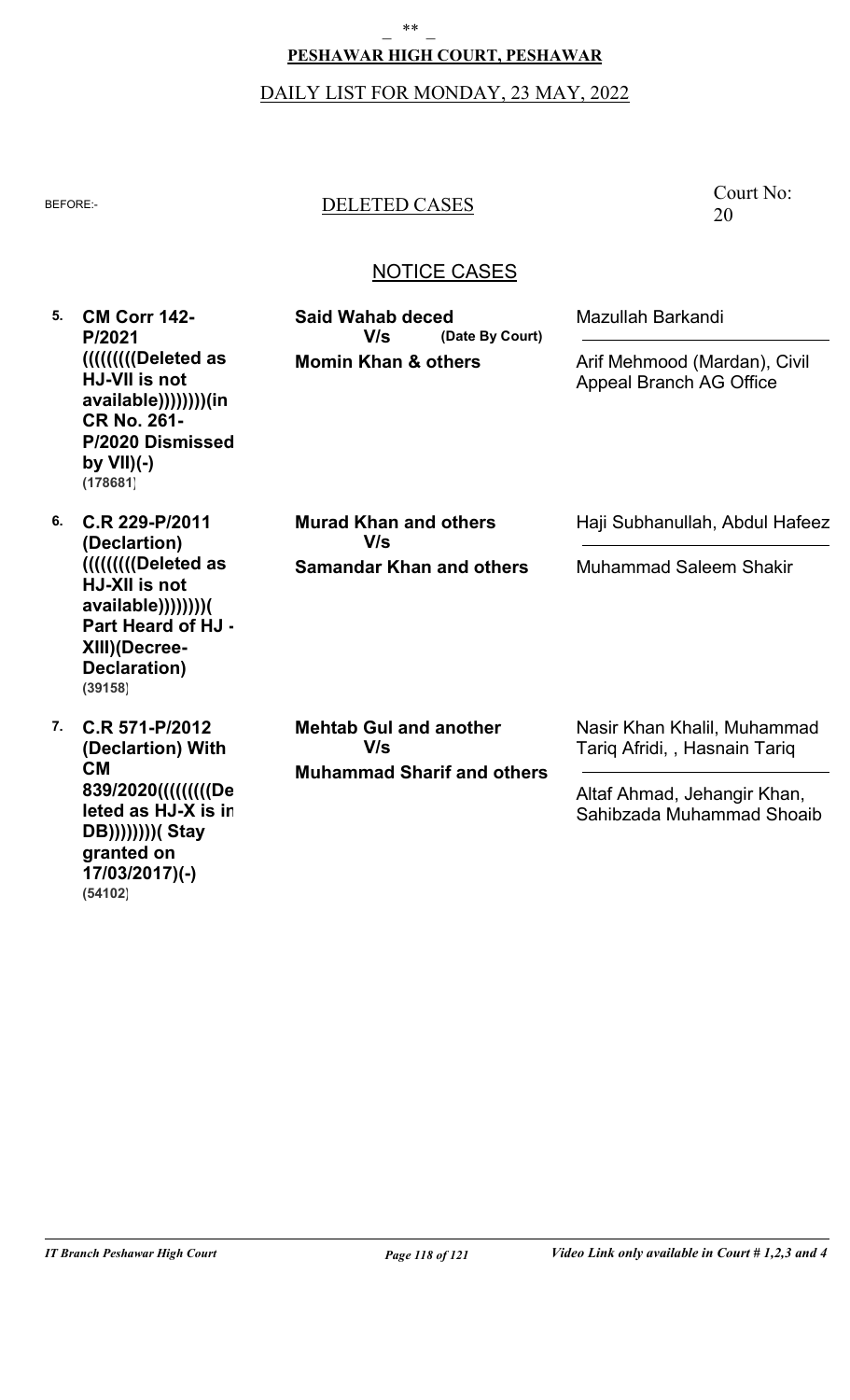#### **PESHAWAR HIGH COURT, PESHAWAR**

# DAILY LIST FOR MONDAY, 23 MAY, 2022

## BEFORE:- DELETED CASES

| 8.  | C.R 377-P/2014<br>(Declartion) With<br><b>CM</b><br>163/2020(((((((((())))<br>IIIII(Deleted as<br>HJ-X is in<br>DB))))))))(Agianst<br>decree)(Decree-<br>Declaration)<br>(74291) | <b>Akhtar Munir and others</b><br>V/s<br><b>Muhamamd Ali and others</b> | <b>Muhammad Faheem Wali</b><br>(Mardan), Syed Kausar Ali Shal<br>(Mardan), Amanullah Kundi<br>Khalid Mahmood, Muhammad<br>Alam Khan, Muhammad Fakhre<br>Alam            |
|-----|----------------------------------------------------------------------------------------------------------------------------------------------------------------------------------|-------------------------------------------------------------------------|-------------------------------------------------------------------------------------------------------------------------------------------------------------------------|
| İ   | CM 438/2020 In C.R<br>378/2014 Against<br>decree with CMs.<br>533/2020, CM<br>162/2020, CM<br>436/2022                                                                           | Akhtar Munic and others<br>Muhmmad Jamal Khan and other                 | <b>Muhammad Faheem Wali</b><br>(Mardan), Muhammad Tayyab,<br>Syed Kausar Ali Shah (Mardan)<br>Khalid Mahmood, Muhammad<br>Alam Khan, Muhammad Zafar,<br>Amanullah Kundi |
| 9.  | C.R 328-P/2017<br>((((((((((Deleted as<br>HJ-XII is not<br>available))))))))(-)<br>(111291)                                                                                      | <b>Anwar Shireen etc</b><br>V/s<br>Haji Muhammad Yousaf etc             | Mukamil Shah Taskeen, Abdul<br>Hafeez, Fazal Haq Kohdamani                                                                                                              |
| İ   | C.R 435/2017                                                                                                                                                                     | Musa Khan & Others<br><b>Anwar Shireen &amp; Others</b>                 | Sarfaraz Khan, Syed Sulaiman<br>Shah                                                                                                                                    |
|     |                                                                                                                                                                                  |                                                                         | Fazal Haq Kohdamani                                                                                                                                                     |
| ii. | Obj. in CR 2/2018 in<br>C.R 328-P/2017                                                                                                                                           | Anwar Shireen and Others                                                | Abdul Hafeez, Fazal Haq<br>Kohdamani                                                                                                                                    |
|     |                                                                                                                                                                                  | Haji Muhammad Yousaf and<br><b>Others</b>                               |                                                                                                                                                                         |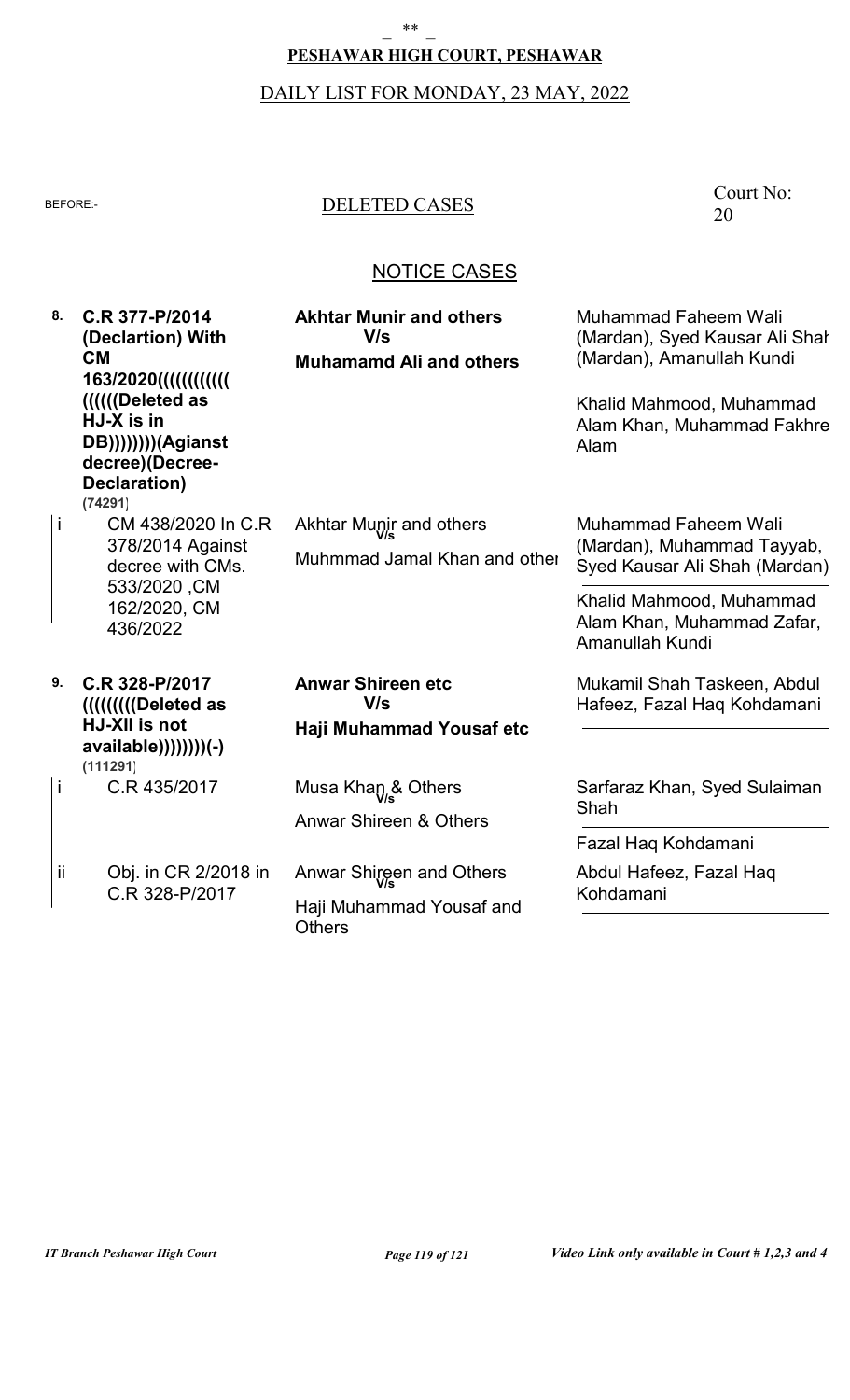### **PESHAWAR HIGH COURT, PESHAWAR**

# DAILY LIST FOR MONDAY, 23 MAY, 2022

## BEFORE:- DELETED CASES

Court No: 20

| 10. | <b>CM 385/2020 With</b><br>C.R 186-P/2020<br><b>HJ-XIV</b> is not<br>available)))))))))(Wi<br>th cm 549/2021<br>with coc<br>13/2021(Re-<br>hearing of HJ-<br>XIV))(Decree-<br>Declaration)<br>(158996)                                                       | <b>Gulzar Ali Khan</b><br>V/s                                                               | <b>Muhammad Tariq Javed</b>  |
|-----|--------------------------------------------------------------------------------------------------------------------------------------------------------------------------------------------------------------------------------------------------------------|---------------------------------------------------------------------------------------------|------------------------------|
|     |                                                                                                                                                                                                                                                              | <b>Anwar Khan</b>                                                                           | Aqil Muhammad (Swabi)        |
| 11. | C.R 590-P/2020<br>(((((((((Deleted as<br>HJ-IX is in<br>DB)))))))))(Decree-<br>Declaration)<br>(166571)                                                                                                                                                      | <b>Khurshid Alam</b><br>V/s                                                                 | Saeed Roman                  |
|     |                                                                                                                                                                                                                                                              | <b>Chairman Baord of Director,</b><br><b>State Life Insurance</b><br><b>Corporation etc</b> | Waseem ud Din Khattak        |
|     | 12. W.P 1774-P/2018<br>With                                                                                                                                                                                                                                  | <b>Dilawar Khan</b><br>V/s                                                                  | Gohar Zeb                    |
|     | IR((((((((((Deleted)<br>as HJ-XII is not<br>available))))))))(La<br>nd-Partition)<br>(124139)                                                                                                                                                                | <b>Mehtab Shah</b>                                                                          |                              |
| 13. | <b>CM 421/2018 With</b><br>FAO 155-P/2018<br><b>IIIIIIIIIIIIII</b> Deleted as<br>HJ-X is in<br>DB)))))))(stay<br>granted on<br>07/12/2018(Heard<br>at some Length<br>by HJ-X))(First<br><b>Appeal Against</b><br>Order(FAO)-<br><b>Consumer)</b><br>(134317) | <b>Toheed CNG Station Sawabi</b><br>Road<br>V/s                                             | <b>Muhammad Muazzam Butt</b> |
|     |                                                                                                                                                                                                                                                              |                                                                                             | Asad Jan                     |
|     |                                                                                                                                                                                                                                                              | <b>Chairman SNGPL Regional</b><br><b>Office</b>                                             |                              |